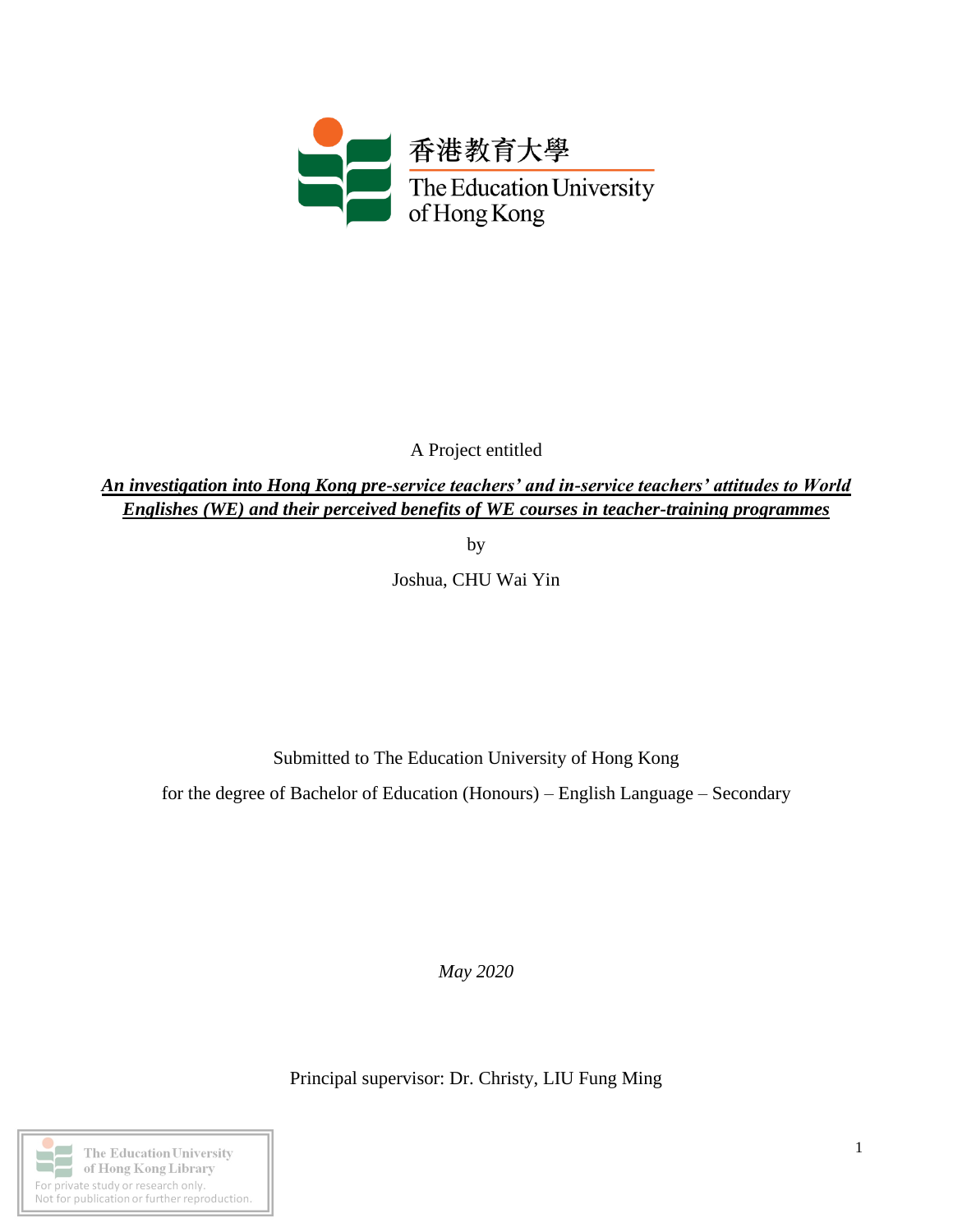## **Declaration**

I, Joshua CHU Wai Yin, declare that this research report represents my own work under the supervision of Dr. Christy, LIU Fung Ming, and that it has not been submitted previously for examination to any teriary institution.

> Joshua CHU Wai Yin April 2019

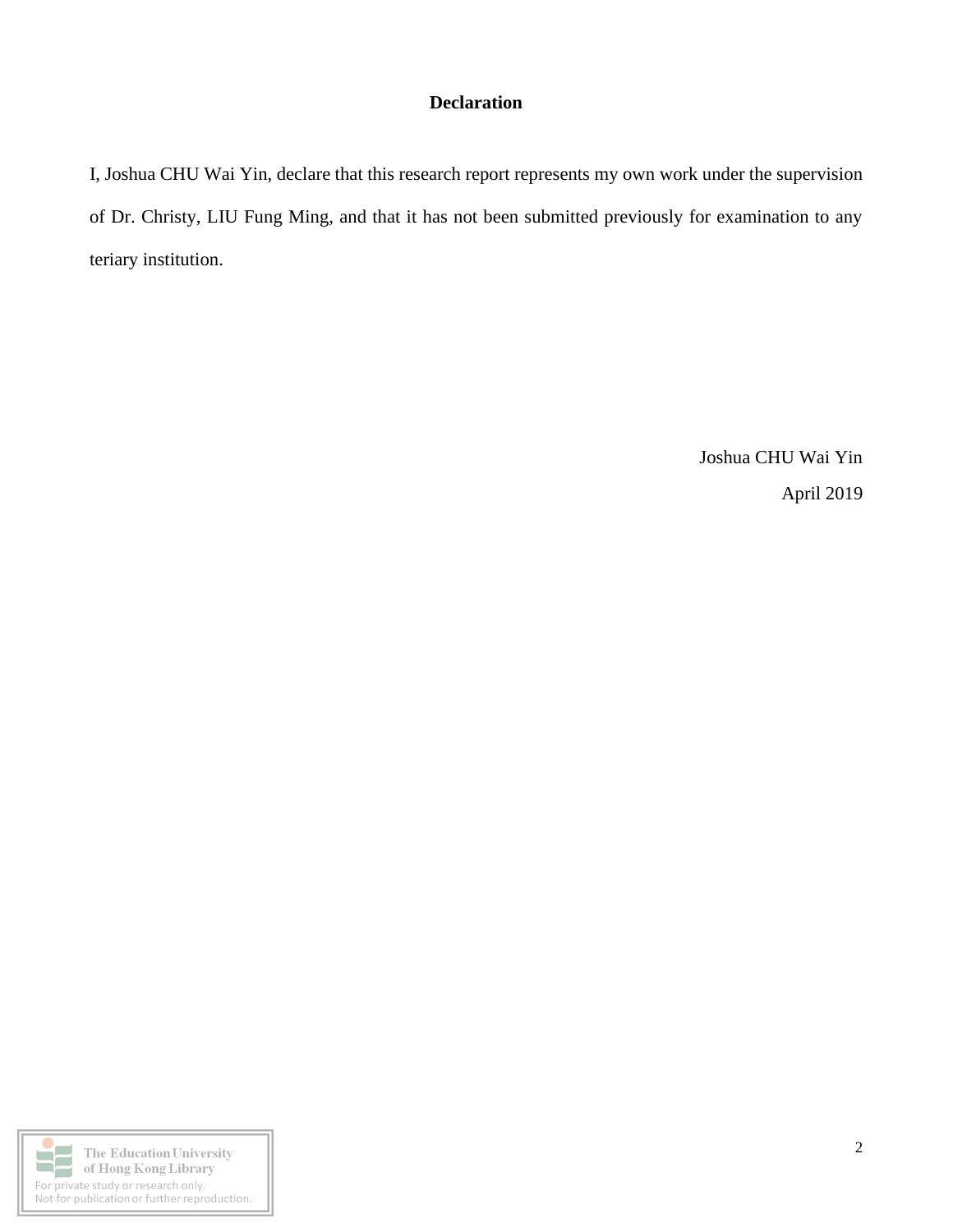#### **Abstract**

This essay presents findings from an empirical study that adopts a mixed-methods approach attempting to investigate how pre-service and in-service teachers perceive benefits got from WE-related courses in their teacher-training programmes. It also finds the similarities and differences in the perception as well as the reasons why these similarities and differences exist.

The quantitative phase is based on 50 pre-service and 50 in-service teachers in Hong Kong. The quantitative findings suggest that generally speaking, pre-service and in-service teachers in Hong Kong have positive perceptions towards WE-related courses. A majority of the subjects claimed that they were highly benefited even though the is a discrepancy between their explicit perception and their actual attitudes towards the issue.

On the other hand, the qualitative phase is based on 5 pre-service and 3 in-service teachers in Hong Kong. The qualitative findings show that there are differences between both groups because of the difficulties faced as well as the personal English learning experiences they have.

#### **Keywords**

English Language Teaching (ELT); World Englishes; pre-service teachers; in-service teachers; language attitudes; Hong Kong; varieties of English; accented English; empirical studies

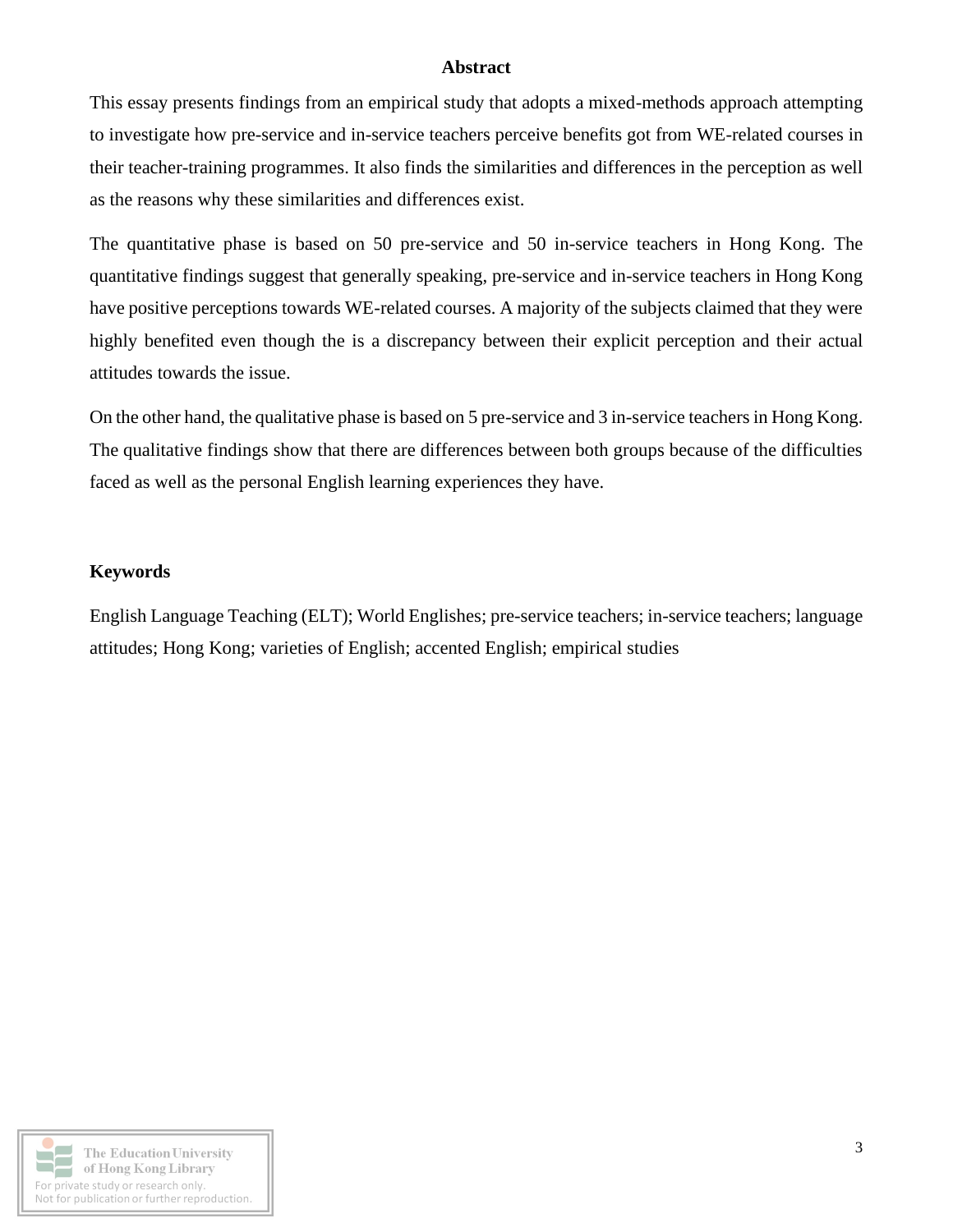## **Contents**

|      |     |                                                                                 | -1                      |
|------|-----|---------------------------------------------------------------------------------|-------------------------|
|      |     |                                                                                 | $\boldsymbol{2}$        |
|      |     |                                                                                 | 3                       |
|      |     |                                                                                 | $\overline{\mathbf{4}}$ |
| I.   |     |                                                                                 | 6                       |
| II.  |     |                                                                                 | $6 - 10$                |
|      |     |                                                                                 | 6                       |
|      |     |                                                                                 | $6 - 7$                 |
|      |     |                                                                                 | $\overline{7}$          |
|      |     |                                                                                 | $7 - 8$                 |
|      |     |                                                                                 | 8                       |
|      |     | 2.6 Teacher-training programmes in tertiary institutions in Hong Kong in 2019   | 8                       |
|      |     |                                                                                 | 9                       |
|      |     |                                                                                 | 9                       |
|      |     |                                                                                 | 10                      |
| III. |     |                                                                                 | $10 - 11$               |
|      | 3.1 |                                                                                 | 10                      |
|      | 3.2 |                                                                                 | 11                      |
|      |     | 3.2.1                                                                           | 11                      |
|      |     | Phase II (Qualitative): Individual semi-structured interviews<br>3.2.2          | 11                      |
| IV.  |     |                                                                                 | $12 - 17$               |
|      | 4.1 |                                                                                 | <sup>12</sup>           |
|      | 4.2 |                                                                                 | 13                      |
|      |     | Personal attitudes towards the topic of different varieties of English<br>4.2.1 | $13 - 14$               |
|      |     | 4.2.2                                                                           | $14 - 15$               |
|      |     | 4.2.3<br>Perceptions towards benefits of WE-related courses                     | $16-17$                 |
| V.   |     |                                                                                 | $17 - 25$               |
|      | 5.1 |                                                                                 | 17                      |
|      |     | 5.1.1 The subjects' comments on the thought of 'native English speakers teach   | $17-19$                 |
|      |     |                                                                                 |                         |
|      |     | 5.1.2 The subjects' comments on promoting the 'equality' or 'fairness' of 19-20 |                         |
|      |     |                                                                                 |                         |

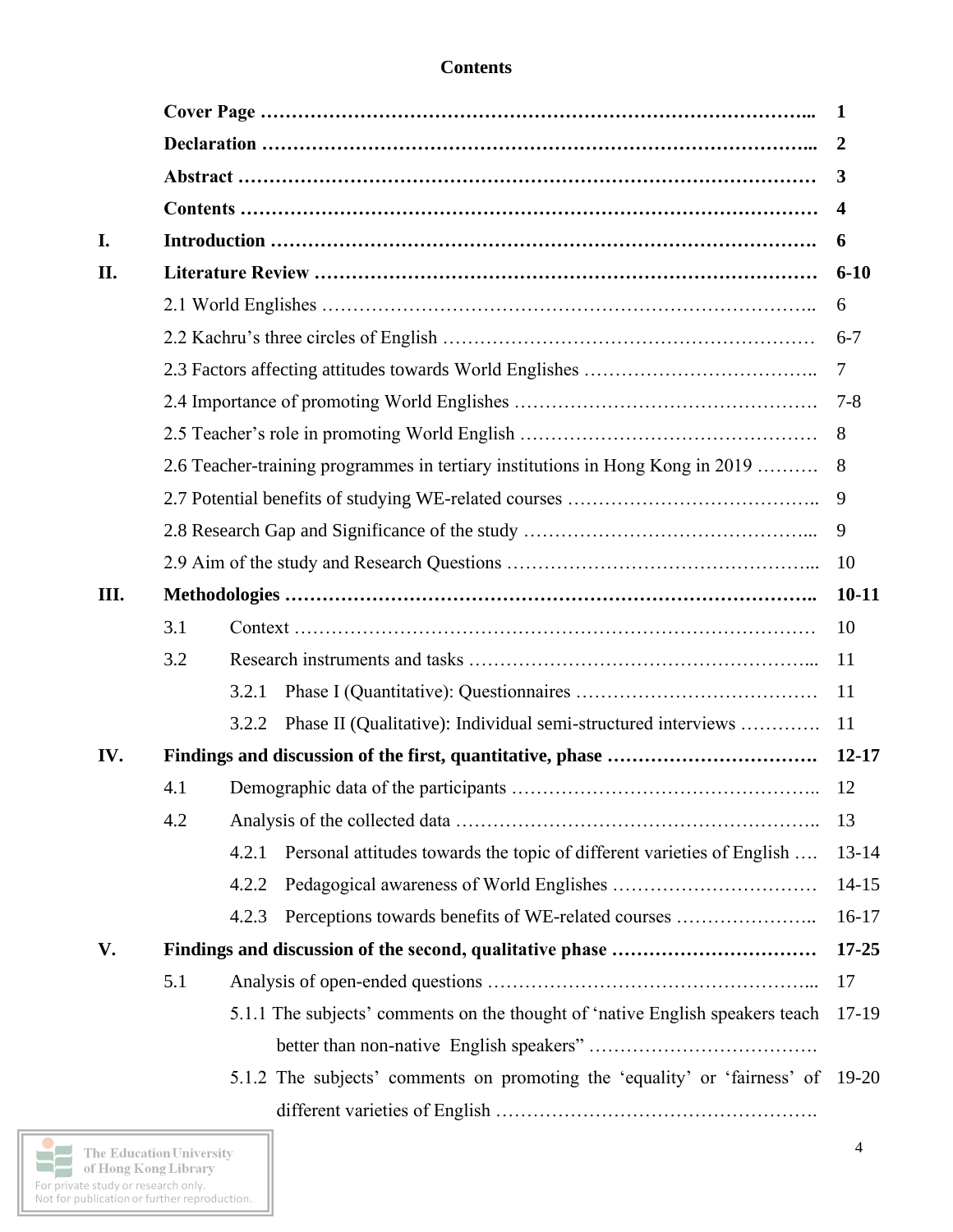|       | 5.2           | Background information of the participants of the second phase           | $20 - 21$ |
|-------|---------------|--------------------------------------------------------------------------|-----------|
|       | 5.3           |                                                                          | 22        |
|       |               |                                                                          | $22 - 23$ |
|       |               | 5.3.2 Difficuties faced when applying knowledge learnt in school context | $23 - 24$ |
|       |               |                                                                          | $24 - 25$ |
| VI.   |               |                                                                          | $25 - 26$ |
| VII.  |               |                                                                          | 26        |
| VIII. |               |                                                                          | $27-29$   |
| IX.   |               |                                                                          | $30 - 67$ |
|       | $\mathbf{i}$  |                                                                          | 30-32     |
|       | $\mathbf{ii}$ |                                                                          | $33 - 35$ |
|       | iii           |                                                                          | 36-37     |
|       | iv            |                                                                          | 38-41     |
|       | V             |                                                                          | $42 - 45$ |
|       | vi            |                                                                          | 46-49     |
|       | vii           |                                                                          | 50-53     |
|       | viii          |                                                                          | 54-56     |
|       | ix            |                                                                          | 57-59     |
|       | $\mathbf{X}$  |                                                                          | 60-64     |
|       | xi            |                                                                          | 65-67     |

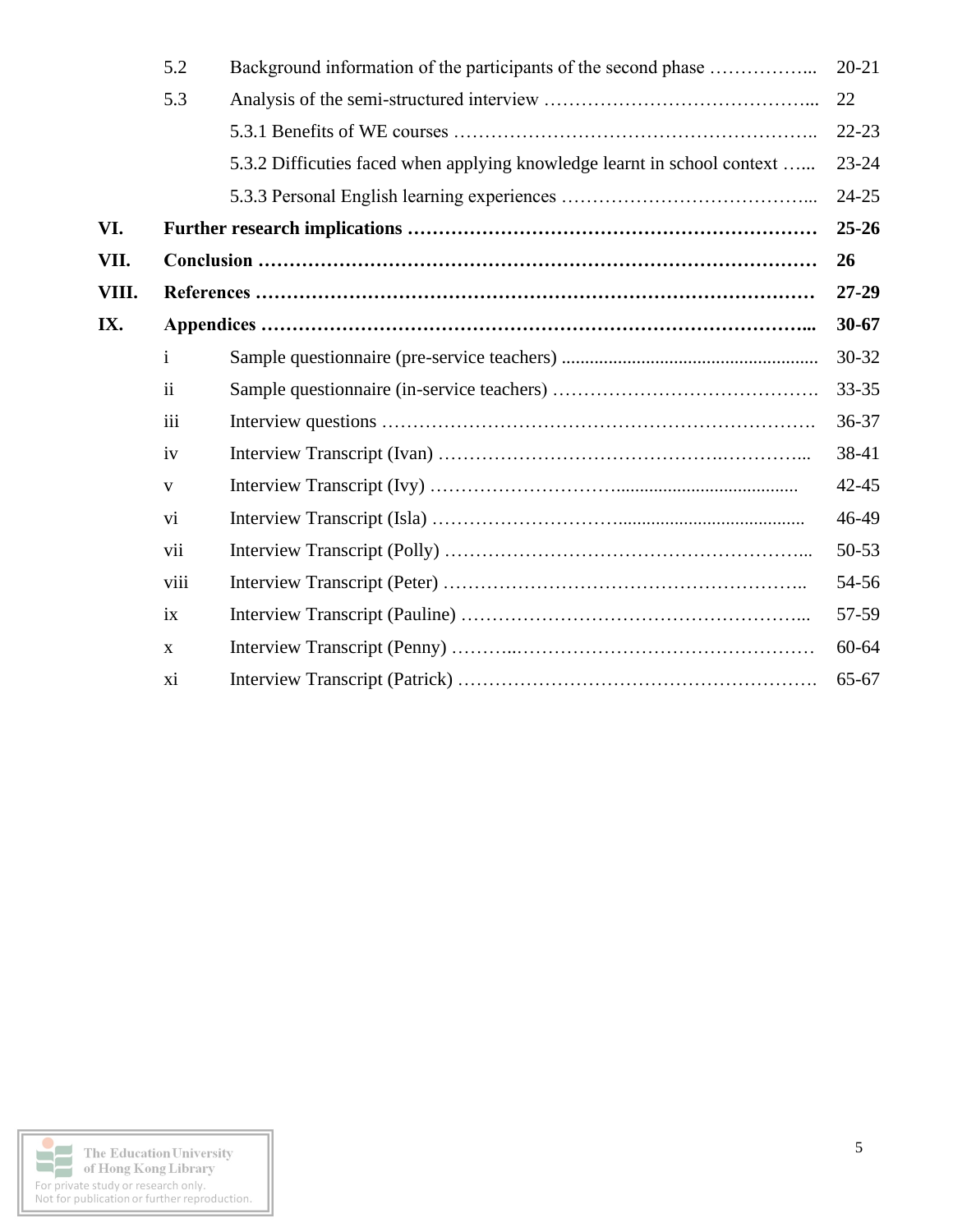## **I. Introduction**

Since the 19th century, the British Empire spread the English language through colonialism and geopolitical dominance, making English highly valued around the world. Even in the post-colonial era, globalisation is still upholding the superiority of the English language because people still use English as the world's lingua franca for communicative purposes in the field of education, business, and politics (Crystal, 2007). The dominance of the English language makes English Language Teaching (ELT) highly valued in schools worldwide.

As English is now taught to many non-native speakers, the language no longer belongs to the countries where English is used as a native language but belong to "the world" (Galloway & Rose, 2015). As a result, the 'glocalisation' of the English language has raised the awareness of the variations of English itself as well as the existence of Englishes around the world (Sharifan, 2016). Yet, several research has shown the fact that when it comes to the field of ELT, attitudes towards the concept of World English (WE) remains negative while British and American Englishes are still considered as standards (Man, 2015; Çeçen & Tülüce, 2019; Fang, 2016; Holliday, 2006). As a result, the necessity of introducing WE in teacher-training programmes has been advocated. This study aims to ascertain pre-service and inservice teachers' attitudes to and their pedagogical awareness of World Englishes and to study the perceived benefits of WE-related courses in teacher-training programmes by pre-service and in-service teachers in Hong Kong.

## **II. Literature Review**

## *2.1 World Englishes*

Kilickaya (2009) points out that the spread of English has stimulated the debate about the status of different Englishes. As people speak English as a common language, some scholars like Kachru (1985), Schneider (2007), Streven (1980), McArthur (1987), Gorlach (1990) and Modiano (1999) introduced the concept of World Englishes (WE), suggesting that English should belong to its speakers around the world instead of the countries where English is dominantly used, no matter those speakers speak English as their first, second or even foreign language. In order to advocate equality between different Englishes, lots of research about variations of the English language in different places and the status of different Englishes have been conducted such as Tokumoto and Shibata (2011) and Miura (2009) etc.

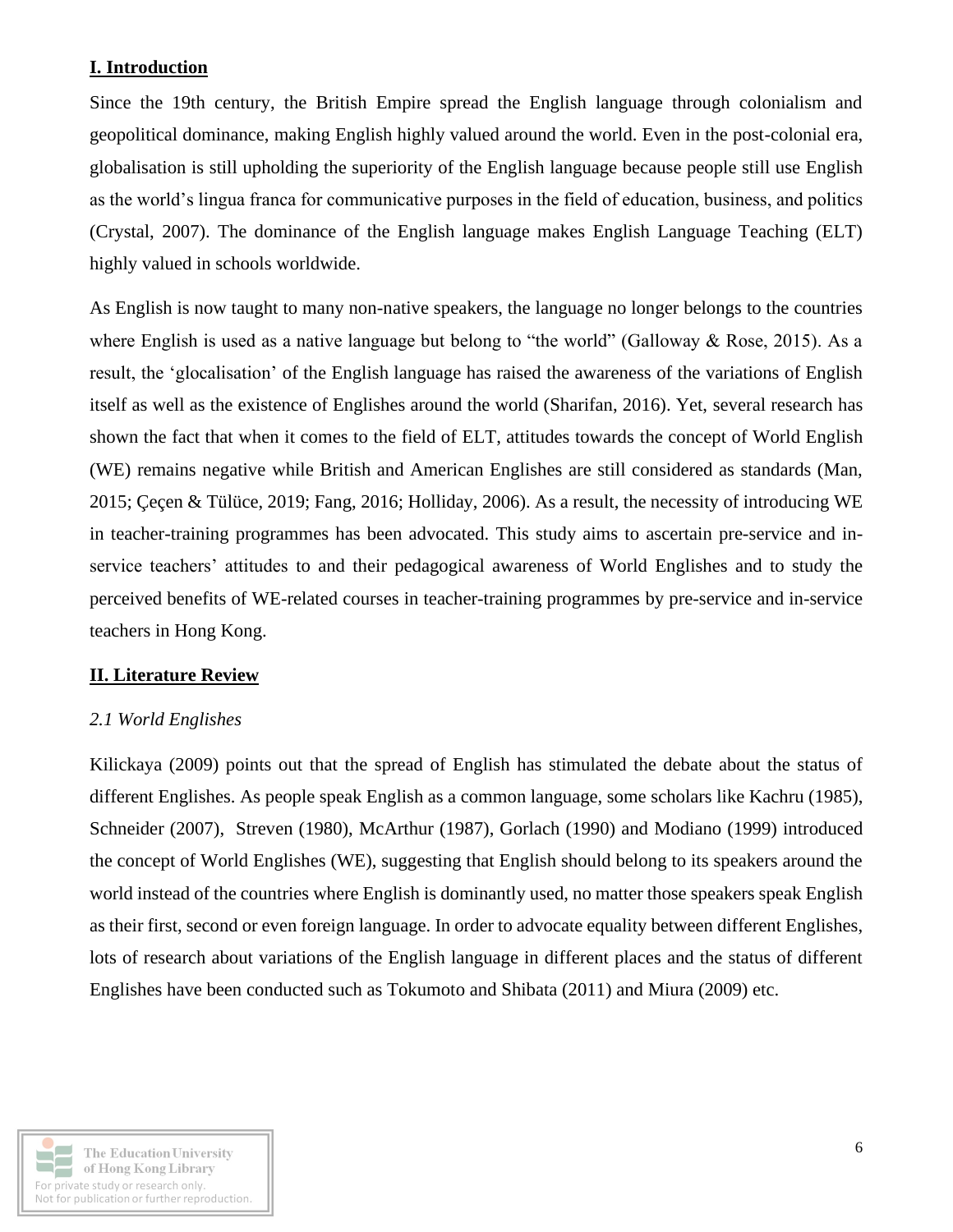### *2.2 Kachru's three circles of English*

Although many models help categorise Englishes around the world, Kachru's three circles of English (1985) serves as one of the most leading models to classify Englishes according to the countries and regions where English is used. In his model, Englishes used as a native language (e.g. British English, American English) are regarded as the Englishes within the "Inner Circle"; Englishes used as a second language (e.g. Indian English, Pakistani English, and Bangladeshi English) are classified as the Englishes within the "Outer Circle"; and Englishes used as a foreign language (e.g. Korean English, French English and Russian English) are categorized as the Englishes within the "Expanding Circle".

### *2.3 Factors affecting attitudes towards World Englishes*

Çeçen and Tülüce (2019) investigated the attitudes of Turkish pre-service English teachers towards Englishes in all three circles. Unsurprisingly, Englishes within the Inner Circle remains highly valued. Most of the Turkish pre-service EFL teachers tend to conform to native-speakerism because of the following reasons:

- 1. **Native-speakerism** Holliday (2006) states that most stake-holders within ELT believe that native speakers are the model of English and of ELT methods. As a result, Englishes within the Inner Circle are always regarded as the standard Englishes, making these Englishes more prestigious than other Englishes.
- 2. **Intelligibility** Language should serve as a tool for communication. As a result, the intelligibility of the speech is always taken into account when evaluating a certain variety of English. While Levis (2005) states that pronunciation can directly affect intelligibility, strong accented Englishes may affect people's attitudes and perceptions towards World Englishes.
- 3. **Reference to experience** Mastsuura (2007) suggests that there is a positive correlation between the exposure of Englishes and having positive attitudes towards WE. Once people are exposed to different Englishes, they become familiar with those Englishes and finally, they will find them intelligible, which helps to form a positive attitude towards WE.
- 4. **Potential ownership** Çeçen, and Tülüce (2019) find that people tend to make positive comments on WE when they suspect the speaker of a certain variety of English a "legitimate" speaker of English. As a result, when promoting WE, it is unavoidable to promote the "legitimacy" of Englishes used around the world.
- *5.* **Potential Professional awareness** According to Çeçen and Tülüce (2019), most speakers understand that it is nearly impossible for a non-native English speaker to speak English with a

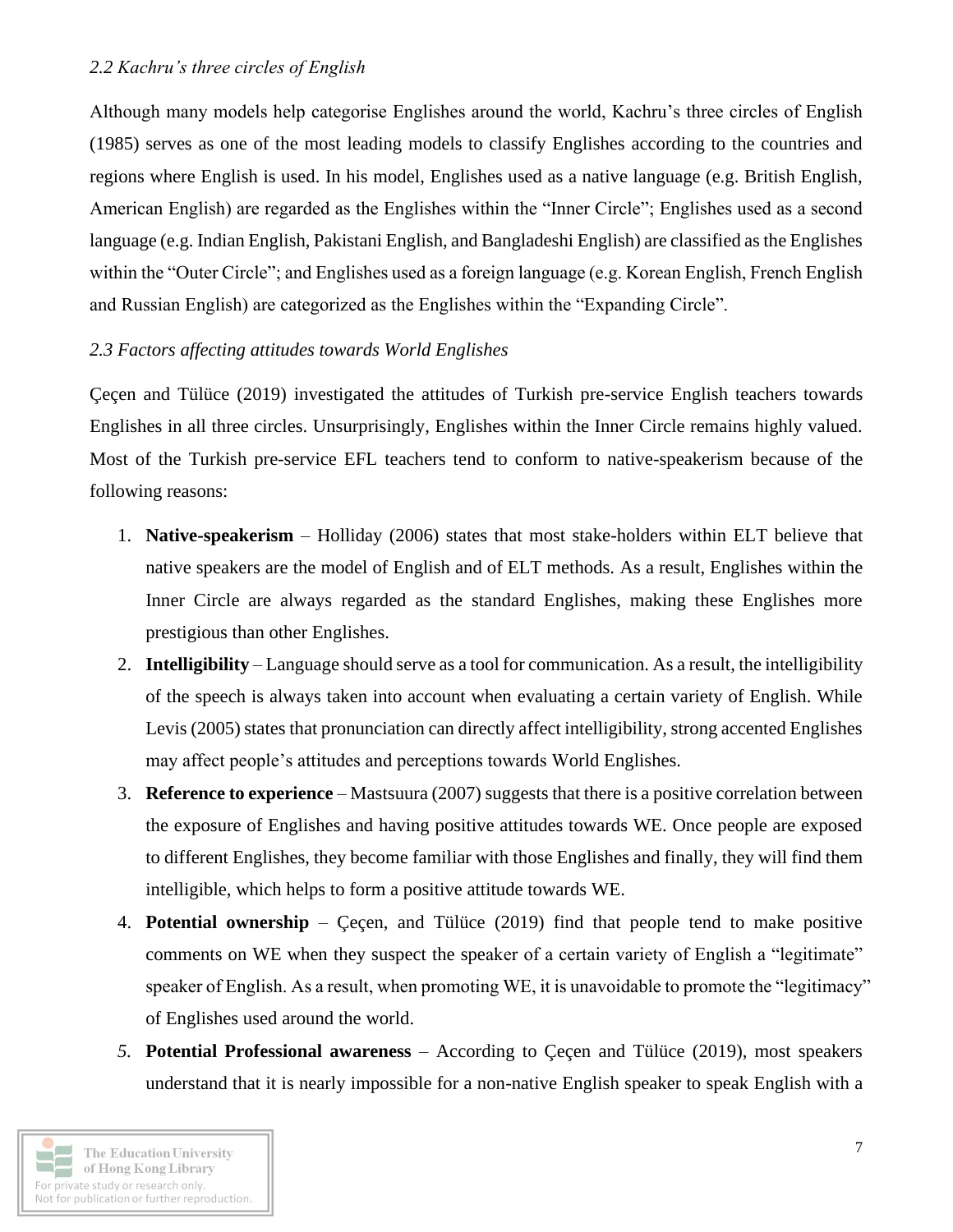native accent. As a result, most of the native Englishes only serve as the model for English learners, upholding the superiority of Englishes within the Inner Circle.

## *2.4 Importance of promoting World Englishes*

Crystal (2007) estimated that there are more nonnative-nonnative English communications than nativenative ones and even native-nonnative ones. This suggests that the number of users who speak English as a second language may overweigh the population of speakers who speak English as a first language. However, native English speakers still enjoy the prestige and they believe that it is their responsibility to set the standard norms of the English language (Bhowmik, 2015). As a result, it is necessary for English speakers worldwide to know the fact that the varieties of Englishes should be seen as "differences" instead of "errors" through promoting WE.

## *2.5 Teachers' role in promoting World Englishes*

It is true that teachers, especially non-native English teachers, play a crucial role in promoting WE and the diversity of the English language because teachers themselves speak English in certain ways regarding their linguistic and cultural background (Seargeant, 2012). However, Young and Walsh (2010) find that most English teachers are not aware of the importance of promoting WE and keep pursuing British and American Englishes as the standard forms of the language. As a result, scholars like Bhowmik (2015) and Sadeghpour (2017) urge for revisiting teacher-training programmes in universities and putting more emphasis on WE in order to raise awareness of this important issue. While Hong Kong is an international city using English as one of the official languages, it seems that this issue is especially important in Hong Kong.

## *2.6 Teacher-training programmes in tertiary institutions in Hong Kong in 2019*

The are a total of 8 government-funded universities in Hong Kong while four of them offer teachertraining programmes (see Table 1). Most of them offer WE related courses as electives or cores. Table 1 illustrates the some background information of these programmes and the correspondent WE courses.

| Table                      | universities<br>teacher-training<br>Information about<br>offering<br>the                 | and<br>programmes                        | the<br>correspondent   |
|----------------------------|------------------------------------------------------------------------------------------|------------------------------------------|------------------------|
| WE courses.                |                                                                                          |                                          |                        |
| <b>Institution</b>         | <b>Programme</b>                                                                         | Title of course(s)                       | <b>Core / Elective</b> |
| The Education              | <b>Bachelor of Education (English)</b><br>Language)                                      |                                          | Elective               |
| University of<br>Hong Kong | Bachelor of Arts in Language Studies<br>and Bachelor of Education (English)<br>Language) | ENG 4346 English as<br>a Global Language | Core                   |

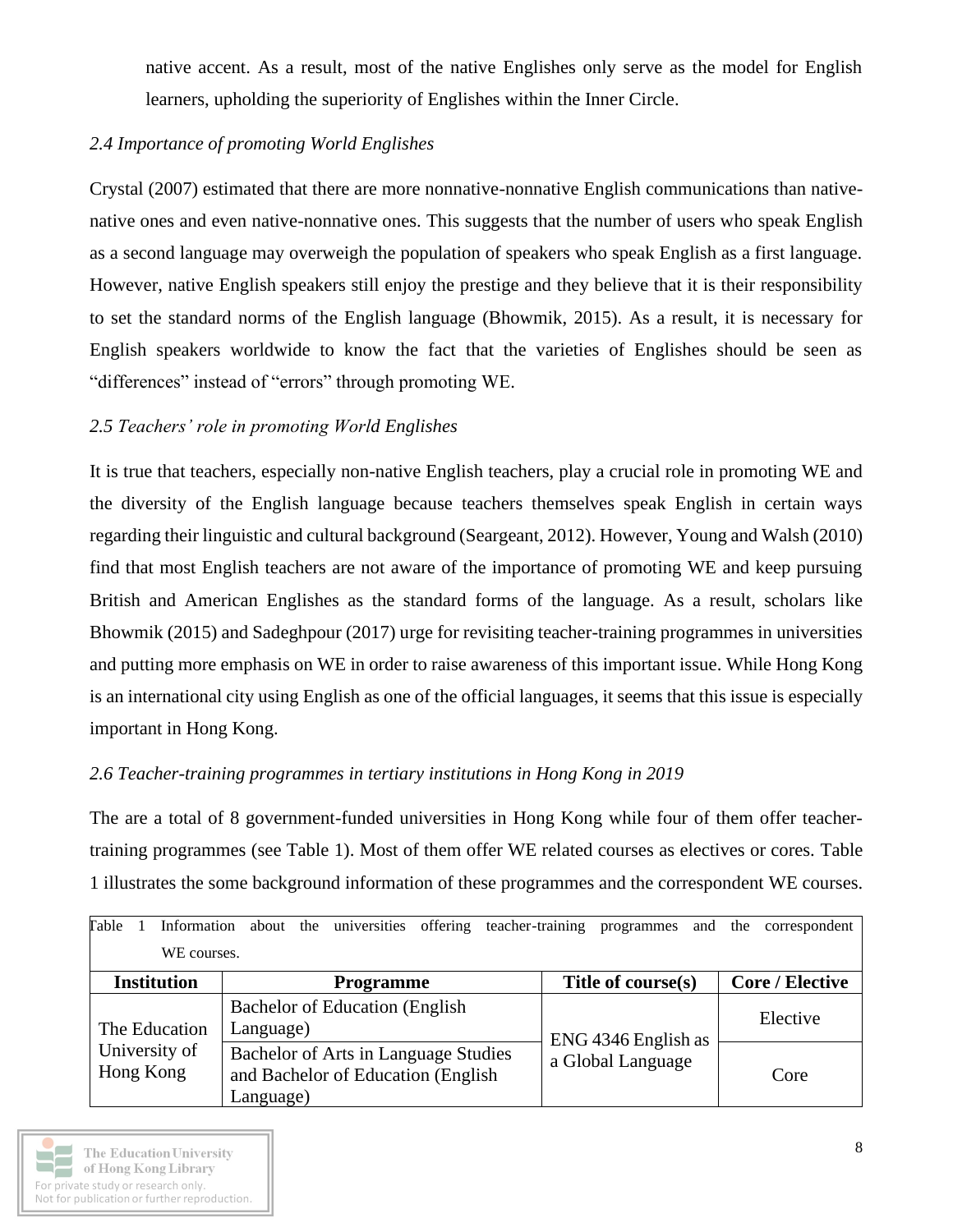|                                                     |                                         | ENGL 1042 World<br><b>Englishes matters</b> | Elective |
|-----------------------------------------------------|-----------------------------------------|---------------------------------------------|----------|
|                                                     | Bachelor of Arts and Bachelor of        | ENGL 2030 World                             |          |
| The University<br>of Hong Kong                      | Language Education (English)            | Englishes                                   | Elective |
|                                                     |                                         | <b>LING 2039</b>                            |          |
|                                                     |                                         | <b>Language Variation</b>                   | Elective |
|                                                     |                                         | and Change                                  |          |
| Chinese                                             | Bachelor of Arts (English Studies) and  | ENGE2600 World                              |          |
| University of                                       | <b>Bachelor of Education (English)</b>  | Englishes and Their                         | Elective |
| Language Education)<br>Hong Kong                    |                                         | Cultures                                    |          |
|                                                     | <b>Bachelor of Education (English)</b>  | ENGL E371 The                               |          |
| Open                                                |                                         | English Language:                           | Core     |
| Language Teaching) and Bachelor of<br>University of |                                         | Past, Present and the                       |          |
| Hong Kong                                           | <b>English Language Studies</b>         | Future                                      |          |
| Hong Kong                                           | Bachelor of Arts in English Language &  | ENGL 2016 Sounds                            |          |
| <b>B</b> aptist                                     | Literature and Bachelor of Education in | of English around                           | Core     |
| University                                          | <b>English Language Teaching</b>        | the World                                   |          |

### *2.7 Potential benefits of studying WE-related courses*

Bolton (2018) stresses that WE-related courses should put emphasis on the critical debate on 'linguistic imperialism', suggesting that 'standard forms' of English are threatening cultural and linguistic identity while localised English varieties should be always upheld because the variations of the English language is stirred up with specific cultural and linguistic features to characterise the certain groups of people. Through introducing this knowledge to students, they are expected to ease the general stereotypes towards accented English varieties.

Additionally, Sirbu (2015) remarks that language should be seen as a tool for communication. As a result, learning about the codification and classification of different varieties of English in related courses can help learners get a clearer overview of World Englishes and can equip them with the competency of communicating with both native and non-native speakers.

#### *2.8 Research Gap and Significance of the study*

From the review of the literature, Some scholars such as Man (2015) and Cecen and Tuluce (2019) advocate that putting more emphasis on WE in teacher-training programmes may help preservice teachers raise their awareness of WE, and finally may help promote the concept of WE. Meanwhile, more and more local universities are refining their teacher-training programmes to respond to this advocate by sociolinguists and educators. However, most reviews of teacher-training programmes in Hong Kong have just been made recently, suggesting that little research has been conducted to find out the effects and effectiveness of such refinement.

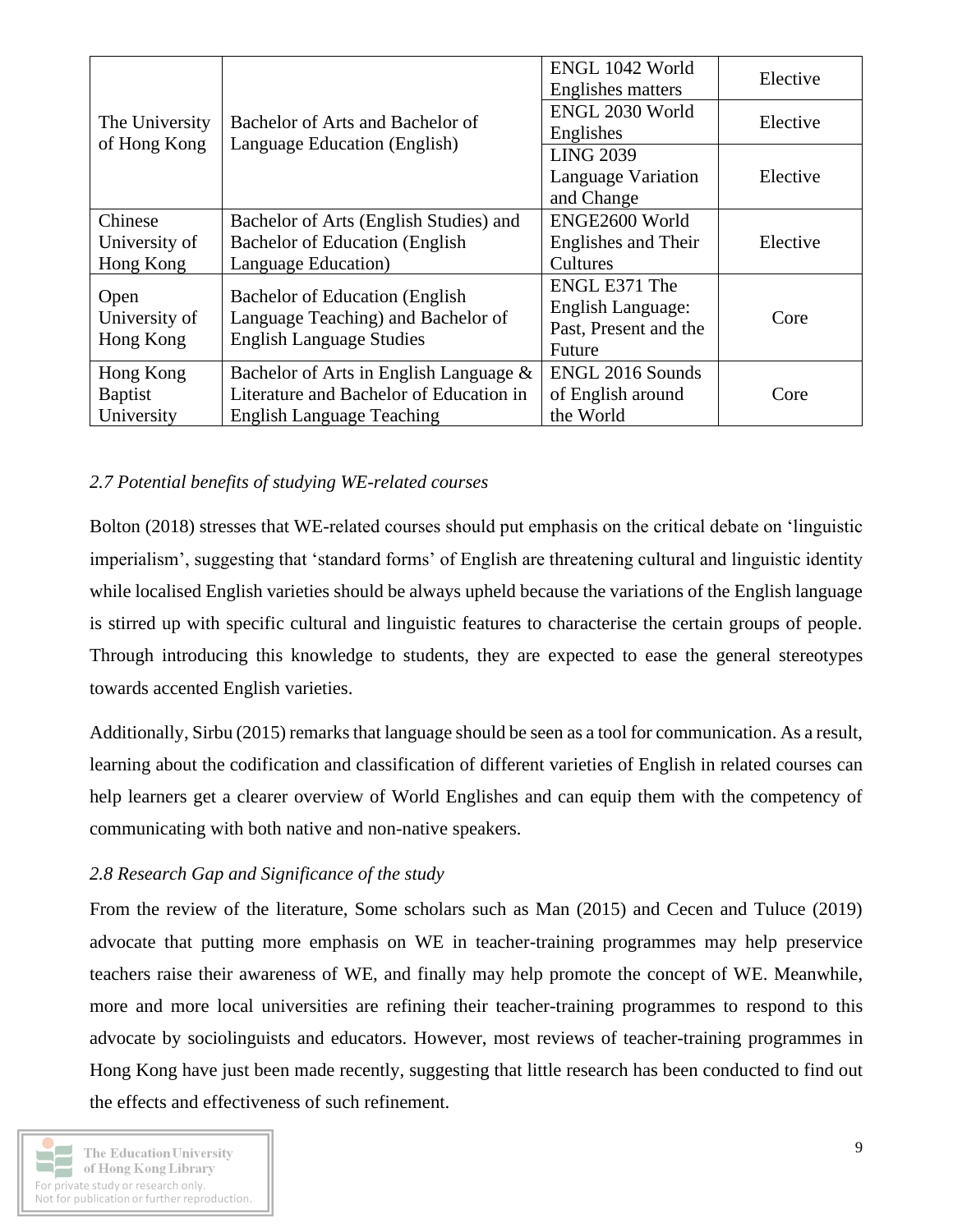This research aims at studying the perceived benefits of WE-related courses by pre-service and in-service teachers via a mixed-methods appraoch. Firstly, through researching the attitudes of pre-service and inservice teachers, who took WE-related courses, towards WE and their knowledge of language variations, the actual learning outcomes and benefits of studying WE-related courses perceived by them were evaluated. Secondly, some suggestions for further improvement in teacher training programmes were made in order to help promote the concept of WE after analysing the perceived benefits of such courses in great depth.

### *2.9 Aim of the study and Research Questions*

Inspired by Man's (2015) focus on the need to investigate "a paradigm shift towards more emphasis on language variation in teacher training programmes and its effect on the beliefs and practices of in-coming, pre-service teachers" (p. 252), This study aims to ascertain pre-service and in-service teachers' attitudes to and their pedagogical awareness of World Englishes and to study the perceived benefits of WE-related courses in teacher-training programmes by pre-service and in-service teachers in Hong Kong. Guided by this aim, four specific research questions are set:

- 1. What are the attitudes of pre-service and in-service teachers to varieties of English?
- 2. How do pre-service and in-service teachers perceive the relationship between World Englishes and English language pedagogy?
- 3. How do pre-service and in-service teachers perceive the benefits of WE-related courses in teacher-training programmes? Are there any differences in the perception between pre-service and in-service teachers?
- 4. Why do the similarities and differences exist between these two groups of teachers in perceiving the benefits of WE courses in teacher-training programmes?

## **III. Methodology**

#### **3.1 Context**

A mixed-method research was conducted in all local universities which offer English teacher training programmes including The Education University of Hong Kong (EdUHK), The University of Hong Kong (HKU), Chinese University of Hong Kong (CUHK), Hong Kong Baptist University (HKBU) and The Open University of Hong Kong (OUHK). These institutions were selected because they are the main providers of English teachers in Hong Kong, and they offer WE-related courses to student teachers. As ESL preservice teachers, students pursuing a degree in these universities are exposed to varieties of English through communication with professors and non-local students in the English medium context

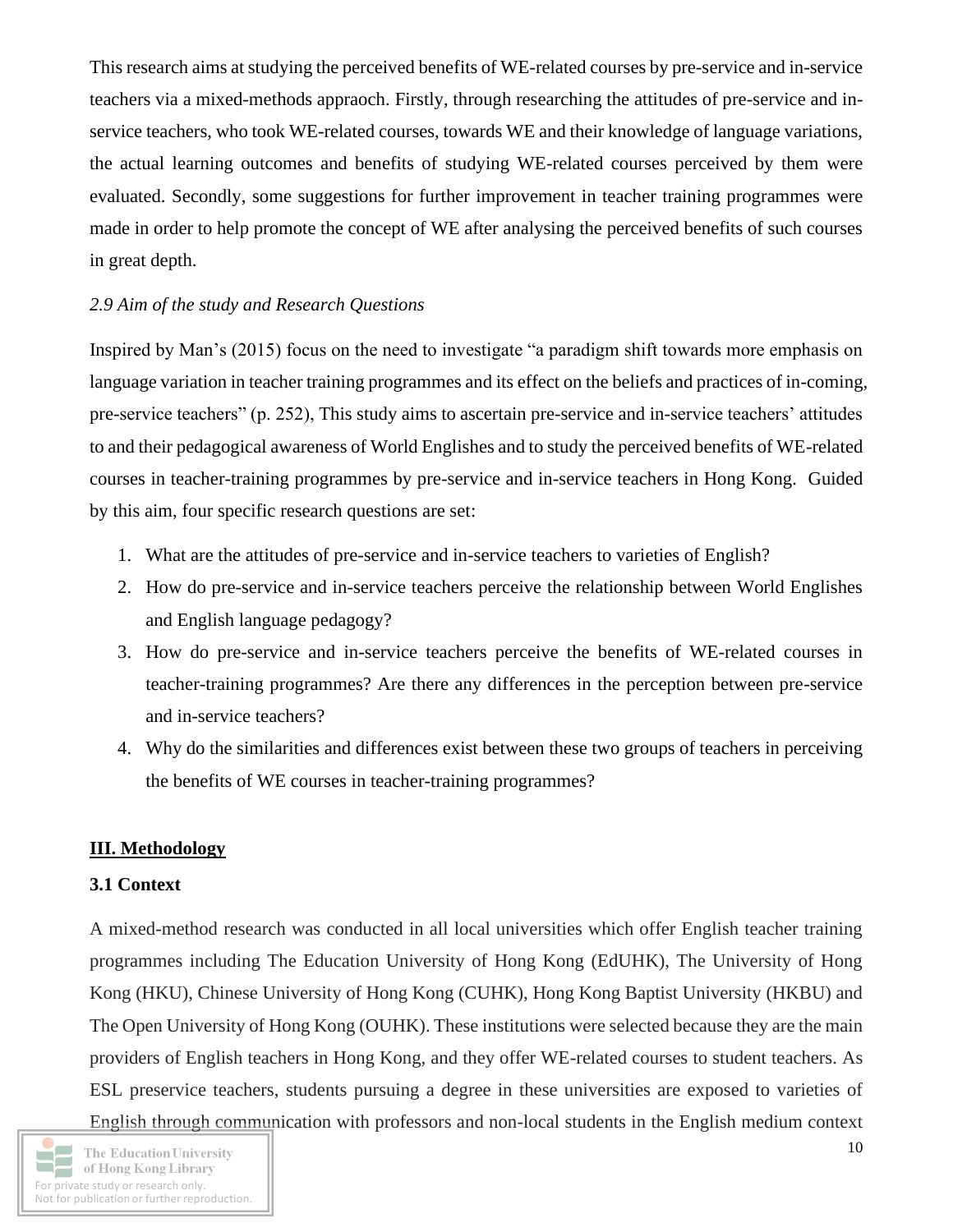regardless of the formality. Apart from student-teachers aiming at teaching in local primary and secondary schools, in-service primary and secondary English teachers who took WE-related courses were also participants of the research so that the perceived benefits of these courses by the two groups can be compared.

#### **3.2 Research instruments and tasks**

This research adopts a two-phase-explanatory mixed-methods approach. Phase I consists of a questionnaire survey (see appendixes i and ii). A total of one hundred questionnaires were distributed and collected in the universities mentioned previously and in two local Hong Kong schools including one primary and one secondary school. After collecting the questionnaires, three in-service teachers and five pre-service teachers participated in phase II, the matched-guise test and the individual semistructured interviews.

## *3.2.1 Phase I (Quantitative): Questionnaires*

Jones, Baxter and Khanduja (2013) state that questionnaires allow large populations to be asked, which can provide as much as reliable data as possible. As Quantitative research aims to present a representative number to persuade the public that the result of the research is reliable and general, questionnaires might be a very useful survey method. In this research, in order to collect a large number of data to generate a persuasive conclusion, a structured questionnaire was distributed to the targeted participants during October 2019 to January 2020 through voluntary sampling.

The questionnaire consists of five sections. Section one focuses on personal information; Section two concerns the participants' personal attitudes towards the topic of different varieties of English; Section three collects data regarding the participants' pedagogical awareness of World Englishes; Section four asks the participants to express their perceptions towards benefits of WE-related courses; Section five requires the participants to give opinions towards stereotypical perceptions towards accented Englishes. Through these sections, the questionnaire outlined the perceived benefits of WE-related courses offered in universities in Hong Kong.

## *3.2.2 Phase II (Qualitative): Individual semi-structured interviews*

According to Jamshed (2014), semi-structured interviews provide more in-depth data by asking preset open-ended questions that are related to a focused topic. As this research aims at researching in-depth opinions of the interviewees, semi-structured interviews were adopted between November 2019 and January 2020 to ensure the data collected were exactly concerning the four research questions.

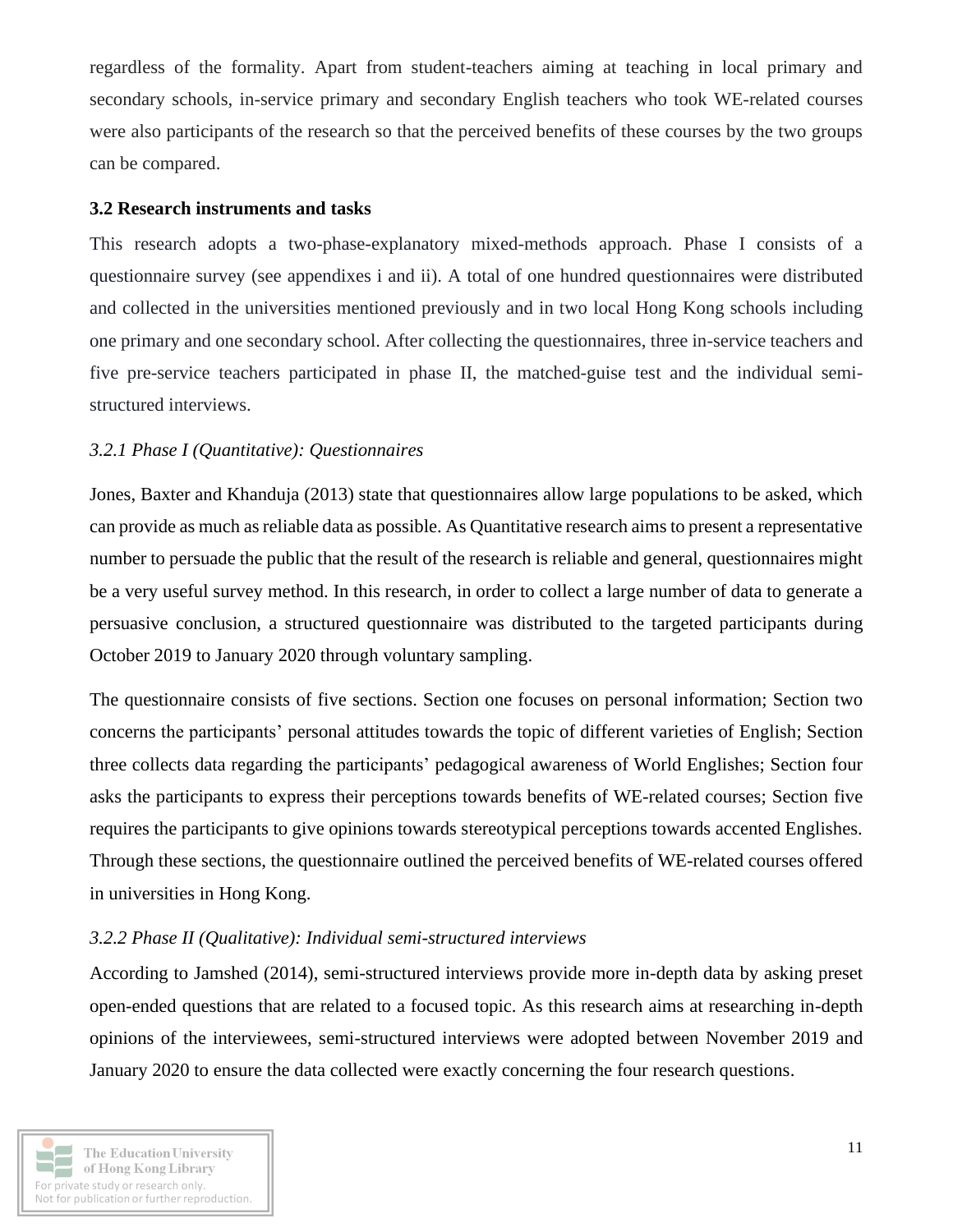The participants of phase II were divided into two big groups. Group one included five pre-service English teachers while group two included three in-service English teachers. The interview consisted of a set of questions concerning: (i.) Language attitudes, (ii.) Beliefs of ELT; (iii.) Debates on WE and Standard English (SE); and (iv.) Opinions about the benefits of WE courses in teacher-training programmes perceived (see appendix iii).

#### **IV. Findings amd discussion of the first, quantitative, phase**

#### **4.1 Demographic data of the participants**

In order to strike a balance when comparing the two groups, data collection procedures directly stopped after a total of 100 participants, including 50 pre-service and 50 in-service teachers took part in the present study.

Of the 50 pre-service teachers (Group P), 31 (62%) are female and 19 (38%) are male. They are between 20 and 24. Among them, 11 (22%) major in primary English education, 14 (28%) major in secondary English education and 25 (50%) study in the English education programmes that do not specify the level of teaching. Half (50%) of the participants study at The Education University of Hong Kong; 4 (8%) of them are from The University of Hong Kong; 9 (18%) of them are from Chinese University of Hong Kong, 9 (18%) of them are from Open University of Hong Kong and 3 (6%) of them are from Hong Kong Baptist University. Regarding whether they completed their teaching practice, 46 (92%) claimed that they did while 4 (8%) of them claimed the opposite. Among this group, 34 (68%) of the pre-service teachers took WE-related courses as their core subjects while 16 (32%) took WE-related courses as their elective subjects.

Of the 50 in-service teachers (Group I), 33 (66%) are female and 17 (34%) are male. They are between 24 and 38. Among them, 17 (34%) are primary English teachers and 33 (66%) are secondary English teachers. 21 (42%) of the participants of this group graduated from The Education University of Hong Kong; 6 (12%) of graduated from The University of Hong Kong; 5 (10%) of them finished their study at Chinese University of Hong Kong; 8 (16%) had their teacher-training programmes at Open University of Hong Kong and 10 (20%) of them are from Hong Kong Baptist University. Regarding the reason why they took WE-related courses, 10 (20%) of them took WE-related courses as their core subjects while 40 (80%) of them took WE-relative courses as their elective subjects. All in-service teachers were invited in different schools including five primary schools and five secondary schools.

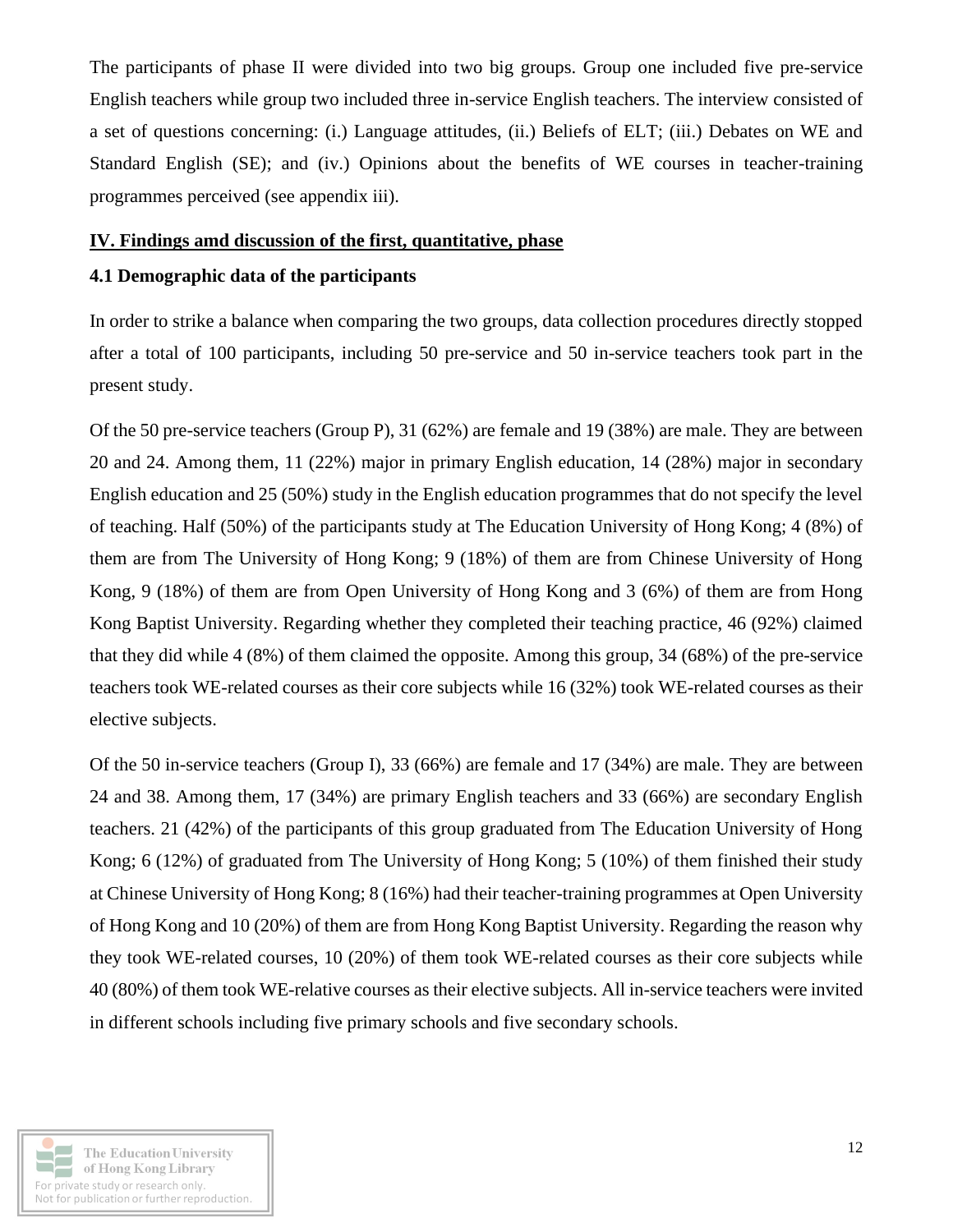|  |  | Table 2 Demographic data of the participants |
|--|--|----------------------------------------------|
|  |  |                                              |

|                                       | <b>Group P</b> |            | <b>Group I</b> |              |
|---------------------------------------|----------------|------------|----------------|--------------|
|                                       | (Pre-service)  |            |                | (In-service) |
|                                       | N.             | Percentage | N.             | Percentage   |
| <b>Total</b>                          | 50             | 100%       | 50             | 100%         |
| Gender                                |                |            |                |              |
| Male                                  | 19             | 38%        | 17             | 34%          |
| Female                                | 31             | 62%        | 33             | 66%          |
| Major                                 |                |            |                |              |
| Primary English Education             | 11             | 22%        |                | N/A          |
| Secondary English Education           | 14             | 28%        |                | N/A          |
| Both primary and secondary<br>English | 25             | 50%        |                | N/A          |
| Education                             |                |            |                |              |
| Level of teaching                     |                |            |                |              |
| Primary                               |                | N/A        | 17             | 34%          |
| Secondary                             |                | N/A        | 33             | 66%          |
| <b>Institution</b>                    |                |            |                |              |
| The Education University of Hong Kong | 25             | 50%        | 21             | 42%          |
| The University of Hong Kong           | $\overline{4}$ | 8%         | 6              | 12%          |
| Chinese University of Hong Kong       | 9              | 18%        | 5              | 10%          |
| Open University of Hong Kong          | 9              | 18%        | 8              | 16%          |
| Hong Kong Baptist University          | 3              | 6%         | 10             | 20%          |
| Teaching practice                     |                |            |                |              |
| Complete                              | 46             | 92%        |                | N/A          |
| Not complete                          | $\overline{4}$ | 8%         |                | N/A          |
| Cores / Electives                     |                |            |                |              |
| Cores                                 | 34             | 68%        | 10             | 20%          |
| Electives                             | 16             | 32%        | 40             | 80%          |

# **4.2 Quantiative data analysis**

As explained, the questionnaire for this study contains five sections: (1) Personal information; (2) Personal attitudes towards different varieties of English; (3) Pedagogical awareness of World Englishes; (4) Perceptions towards benefits of WE-related courses; and (5) Opinions towards stereotypical perceptions towards accented Englishes. Research findings related to these parts are analysed in the following to answer the first three research questions.

# *4.2.1 Attitudes towards the topic of different varieties of English*

This section cetres on finding the answers to the first research question: *"What are pre-service and inservice teachers' attitudes towards varieties of English?"*

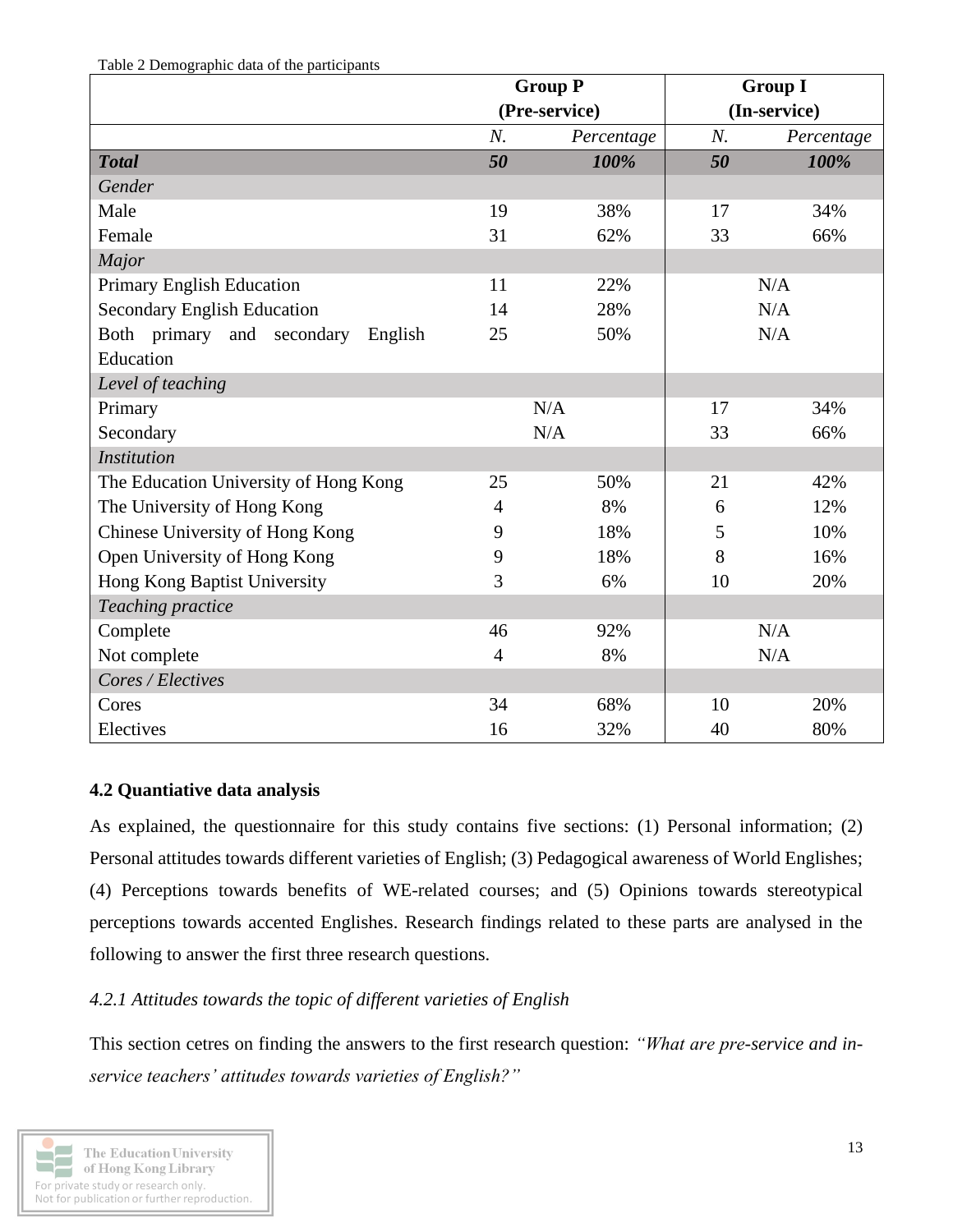Both groups tended to agree that English learners should still pursue a native-like accent as shown in Table 3. The mean value for group P is 2.22 while the mean value for group I is 2.58 (on a scale of 1 to 4, where  $1 =$  strongly disagree;  $4 =$  strongly agree). There is a significant difference with the p-value lies at 0.034. Regarding the perception of the intelligibility of accented Englishes, both groups also tended to agree that non-native English accents may not be understood by native speakers of English (mean for group  $P=2.66$ ; mean for group I $=2.58$ ). The result implies that, even though the participants took at least one WE-related courses, they still tend to be affected by nativespeakerism, which is a mindset considering native Englishes as the only varities that should be learnt and spoken (Holliday, 2006).

However, group I felt significantly stronger than group P that good English learners should speak English with a native accent  $(p=0.034)$ , meaning that in-service teachers are significantly more standing for asking students to pursue native English proficiency than pre-service teachers. In the meantime, in terms of pronunciation, group P (mean value=3.28) felt significantly stronger than group I (mean value=2.84) that intelligibility is more important than accuracy  $(p=0.009)$ . This suggests that pre-service teachers value the communicative purposes more. In considering choosing accents for teaching materials, group P (mean value=3.08) felt significantly more strongly than group I (mean value=2.58) that there are always some accents of English should be the models of learning English ( $p=0.004$ ).

Regarding the perceptions towards native-like Englishes, group I felt slightly more strongly than group P that people who speak with a native-like English accent are usually educated, intelligent and well-off. Given that most WE-related courses are advocating that accents should not be one of the criteria to judge one's educational background, the prejudice towards accented Englishes is still affecting in-service English teachers more than pre-service teachers, although the difference between the two groups is not significant ( $p=0.184$ ).

Overall, it was found that even though WE-related courses aim to ease the influence of nativespeakerism, from the partcipants' reponses to their personal attitudes towards different varieties of English, both pre-service and in-service teachers did not benefit much regarding this objective. Furthermore, a significant difference between the two groups was found on four items, indicating that the two groups see different Englishes very differently.

|                                               | Group P | Group I |         |         |
|-----------------------------------------------|---------|---------|---------|---------|
|                                               | Mean    | Mean    | t-value | p-value |
| There are always some accents of English      | 3.08    | 2.58    | 2.920   | 0.004   |
| should be the models of learning English.     |         |         |         |         |
| In terms of pronunciation, intelligibility is | 3.28    | 2.84    | 2.665   | 0.009   |
| more important than accuracy.                 |         |         |         |         |

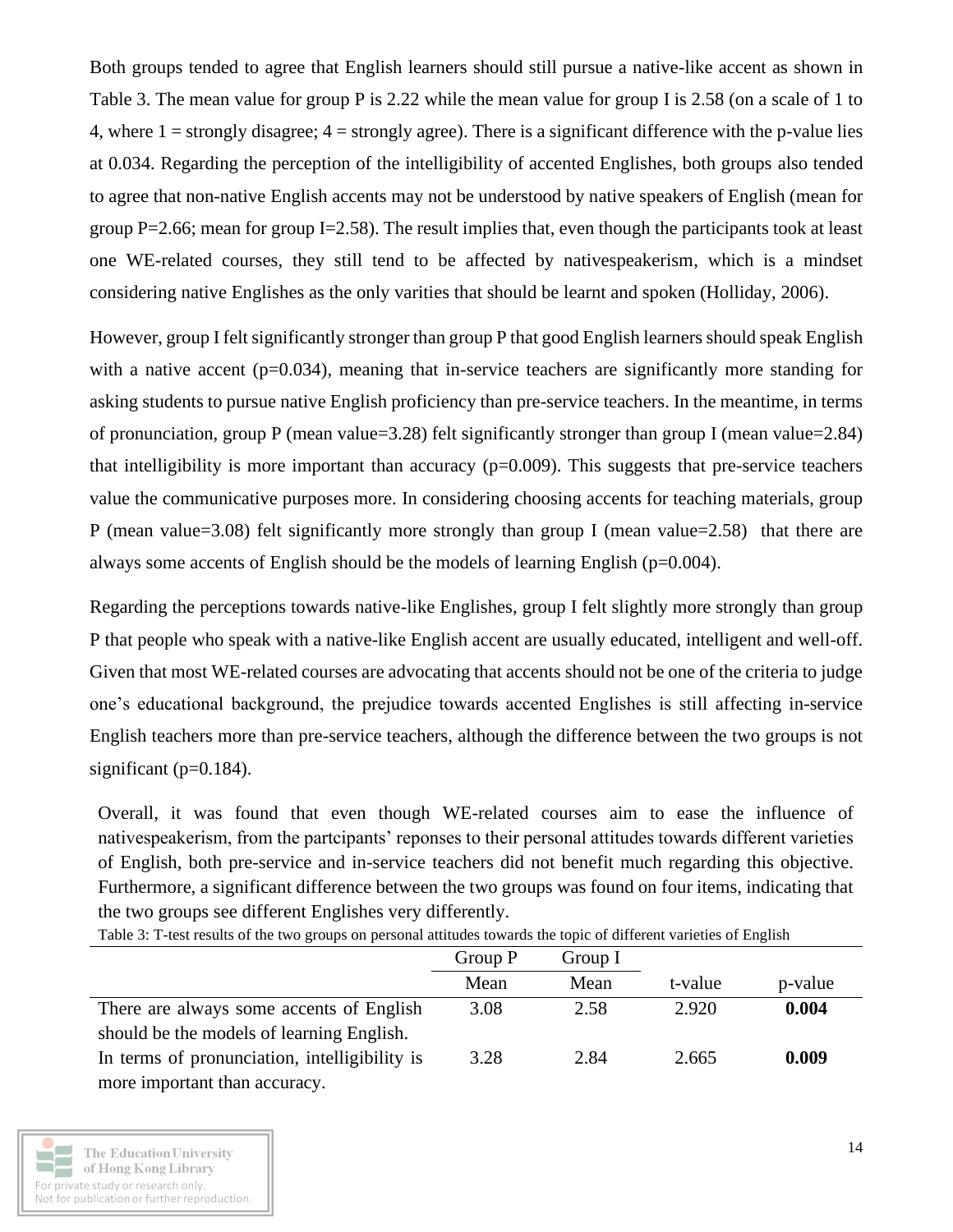| English learners should pursue a native-like | 2.22 | 2.58 | $-2.214$ | 0.029 |
|----------------------------------------------|------|------|----------|-------|
| accent.                                      |      |      |          |       |
| Good English learners should speak English   | 2.24 | 2.58 | $-2.149$ | 0.034 |
| with a native-like accent.                   |      |      |          |       |
| People who speak with a native-like          | 2.46 | 2.72 | $-1.338$ | 0.184 |
| English accent are usually educated,         |      |      |          |       |
| intelligent and well-off.                    |      |      |          |       |
| Non-native English accents may NOT be        | 2.66 | 2.58 | 0.707    | 0.481 |
| understood by native speakers of English.    |      |      |          |       |

### *4.2.2 Pedagogical awareness of World Englishes*

This section cetres on finding the answers to the second research question: *"How do pre-service and inservice teachers perceive the relationahip between World Englishes and English language pedagogy?*"

Interestingly, both groups share the same opinion that speaking with a native-like accent is a must for English teachers since the mean values of both groups lie at 2.44. However, group P felt significantly more strongly than group I that Hong Kong English and accented English should be taught in classrooms  $(p=0.003$  and  $p=0.004$  respectively) as well as students should get exposed to varieties of English in terms of lexis, syntax, phonetics, and phonology (p<0.001). These results imply that pre-service teachers are more willing to include different varieties of English in their English classrooms.

There is an interesting finding that both groups value British English, American English and Canadian English (mean for group  $P = 2.58$ ; mean for group  $I = 2.42$ ) more than Australian English and NewZealand English (mean for both groups = 2.0) even though these five Englishes are considered as varieties within the inner circle and native English varieties. Having taken WE-related courses, both preservice and in-service do still value British and American Englishes more than other native Englishes. The tendency found of valuing more on British and American Englishes fits the results found by other sociolinguists. Miura (2009) states that British and American Englishes are more valued than other native varieties because these two Englishes are more familiar to people.

Regarding whether they would require their students to pursue a native-like English accent, both groups have a similar attitude (p=0.320). The mean score lies 2.00 (group P) and 2.14 (group I), suggesting that they slightly tend to ask their students to pursue a native-like English accent. From the findings found previously, the 'native-like English accent' might refer to British and American accents specifically.

The above-mentioned findings suggested that pre-service teachers are more willing to integrate different Englishes in their language classrooms while in-service teachers are less willing to do so, showing that

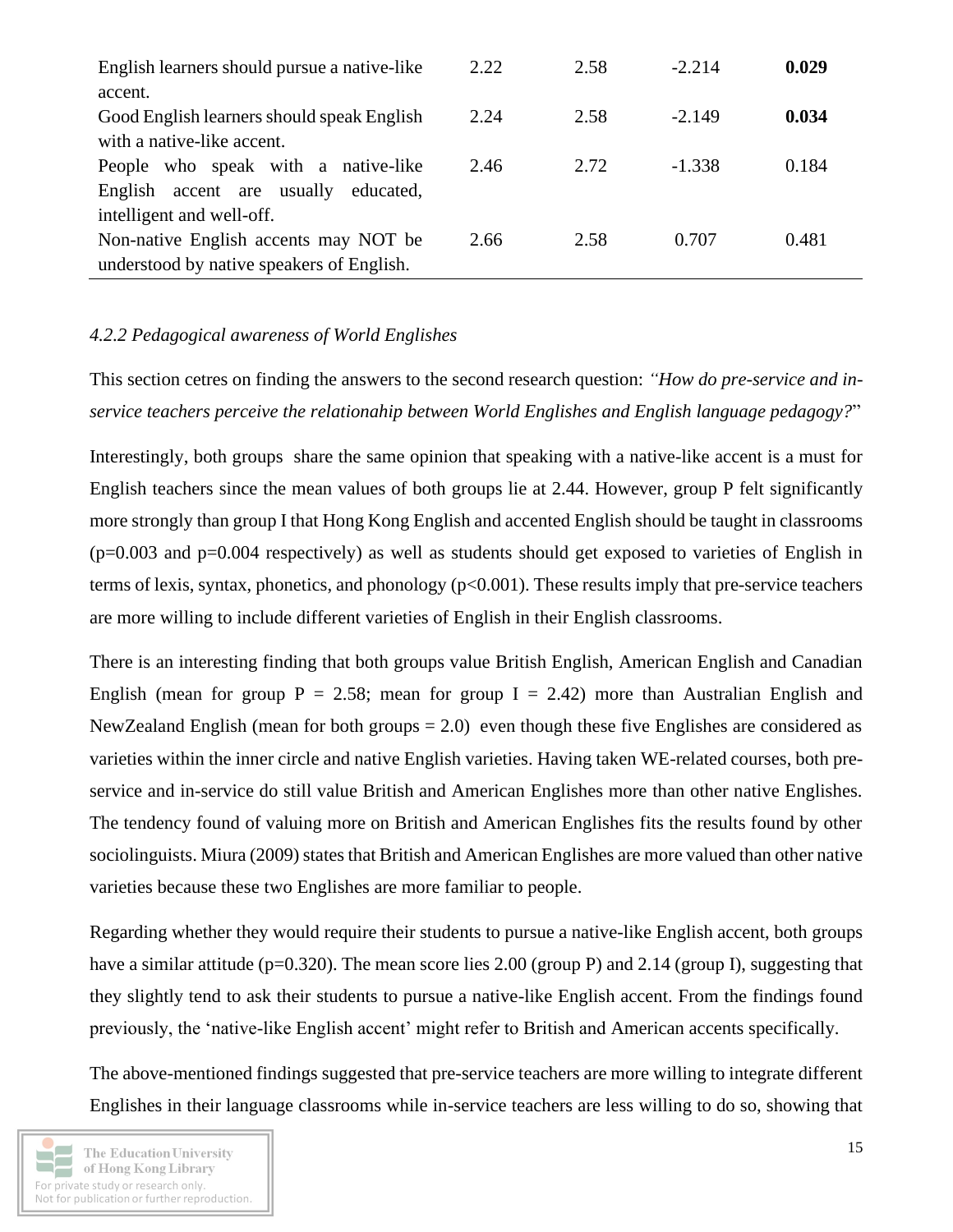there should be some practical situations that in-service teachers are facing or even block them from integrating different Englishes in their language classrooms. A more solid picture was expected to be found in the second, qualitative phase during the semi-structured interviews.

|                                              | Group P | Group I |          |         |
|----------------------------------------------|---------|---------|----------|---------|
|                                              | Mean    | Mean    | t-value  | p-value |
| Students should get exposed to varieties of  | 3.50    | 2.86    | 5.555    | 0.000   |
| English in terms of lexis, syntax, phonetics |         |         |          |         |
| and phonology.                               |         |         |          |         |
| Hong Kong English should be taught in        | 2.34    | 2.00    | 3.012    | 0.003   |
| classrooms.                                  |         |         |          |         |
| Accented English should be taught in         | 2.34    | 2.00    | 2.920    | 0.004   |
| classrooms.                                  |         |         |          |         |
| I would require my students to pursue a      | 2.00    | 2.14    | $-1.000$ | 0.320   |
| native-like English accent.                  |         |         |          |         |
| British English, American English and        | 2.58    | 2.42    | 0.958    | 0.340   |
| Canadian English should always be taught     |         |         |          |         |
| in classrooms.                               |         |         |          |         |
| Speaking with a native-like accent is a must | 2.44    | 2.44    | 0.000    | 1.0     |
| for English teachers                         |         |         |          |         |
| Australian English and New<br>Zealand        | 2.00    | 2.00    | 0.000    | 1.0     |
| English should always<br>be<br>taught in     |         |         |          |         |
| classrooms.                                  |         |         |          |         |

Table 4: T-test results of the two groups on pedagogical awareness of World Englishes

#### *4.2.3 Perceptions towards benefits of WE-related courses*

This section cetres on finding the answers to the third research question: *"How do pre-service and inservice teachers perceive the benefits of WE-related courses in teacher-training programmes? Are there any differences in the perception between pre-service and in-service teachers*?

With the relatively high mean values for both groups (on a scale of 1 to 5, where  $1 =$  strongly disagree;  $5 =$  strongly agree), it is suggested that both groups strongly agreed that WE-related courses have benefited them from various perspectives. Yet, out of nine items, the perceptions towards eight items from both groups are significantly different.

Group P felt significantly strongly than group I that WE-related courses have equipped them with the understanding of the hybridity and fluidity as the norms of language acquisition, usage and development  $(p<0.001)$ , knowledge of how English spread around the world  $(p<0.001)$ , knowledge of linguistic features, including lexis, syntax, morphology, phonetic and phonology, of different varieties of English  $(p=0.002)$ , knowledge of how English is used around the world as a lingua franca  $(p<0.001)$ , exploration

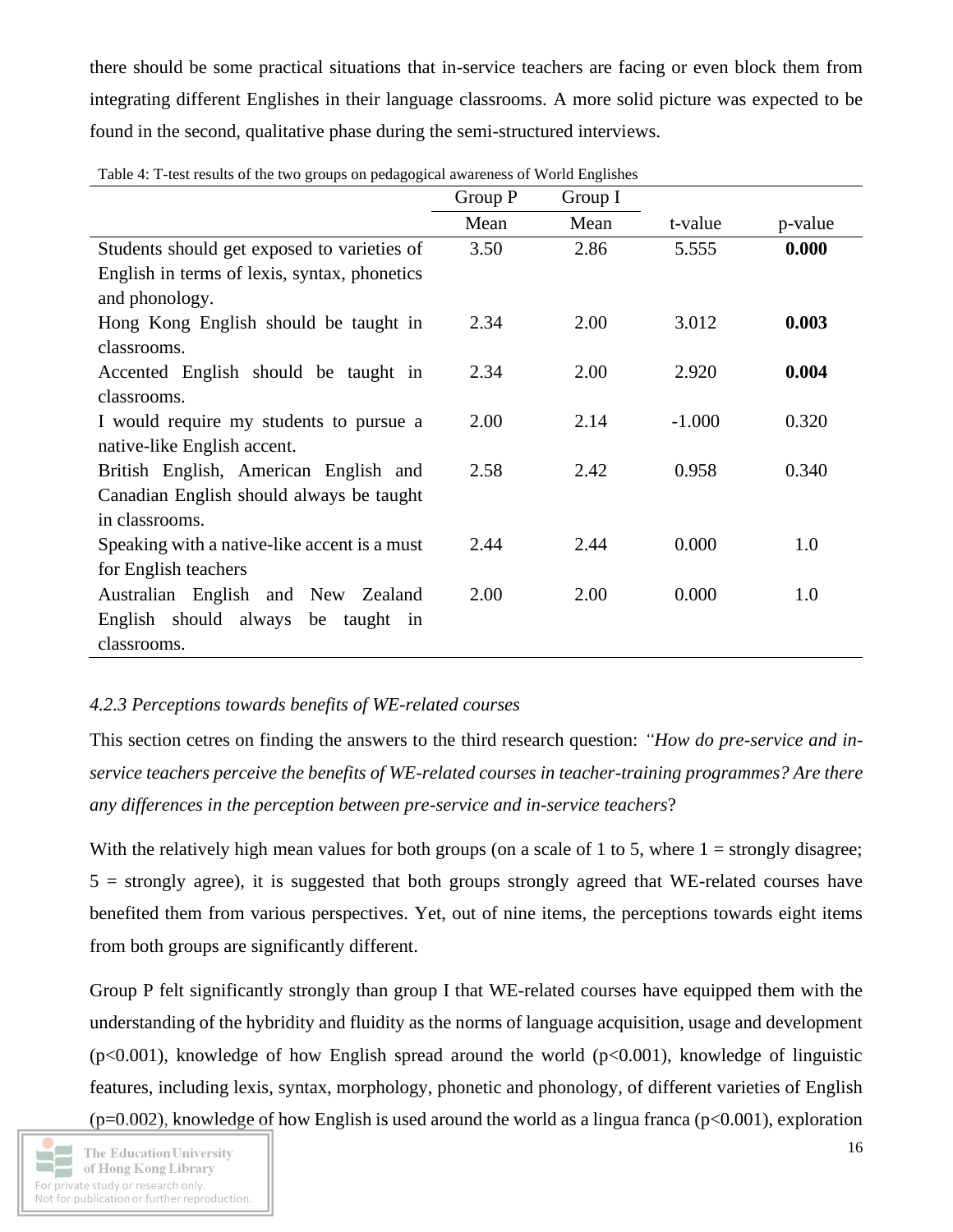of diversity and opportunities to challenge key constructs such as 'nativeness' ( $p<0.001$ ), opportunities to get exposed to different Englishes ( $p=0.001$ ), respect of multilingualism ( $p<0.001$ ) and respect of different Englishes ( $p=0.027$ ). This suggests that pre-service teachers benefit a lot more than in-service teachers.

Besides, in-service teachers agreed more strongly that WE-courses they took have equipped them with the awareness of the necessity of shifting a paradigm in teaching methods. It should be reminded that the differences are not statistically significant. Perhaps it is because in-service teachers are more familiar with the current paradigm in teaching methods in the actual school context.

|                                                     | Group P | Group I |          |         |
|-----------------------------------------------------|---------|---------|----------|---------|
| WE-related courses have equipped me with            | Mean    | Mean    | t-value  | p-value |
| understanding of the hybridity and fluidity         | 4.30    | 3.56    | 4.352    | 0.000   |
| as the norms of language acquisition, usage         |         |         |          |         |
| and development.                                    |         |         |          |         |
| knowledge of how English spread around              | 4.16    | 3.38    | 4.598    | 0.000   |
| the world                                           |         |         |          |         |
| knowledge of how English is used around             | 4.47    | 3.74    | 5.831    | 0.000   |
| the world as a lingua franca.                       |         |         |          |         |
| exploration of diversity and opportunities to       | 4.28    | 3.14    | 8.497    | 0.000   |
| challenge<br>key<br>constructs<br>such<br><b>as</b> |         |         |          |         |
| 'nativeness'.                                       |         |         |          |         |
| respect of multilingualism.                         | 4.58    | 3.86    | 6.280    | 0.000   |
| opportunities to get exposed to different           | 4.24    | 3.74    | 3.408    | 0.001   |
| Englishes.                                          |         |         |          |         |
| knowledge of linguistic features, including         | 4.28    | 3.86    | 3.130    | 0.002   |
| lexis, syntax, morphology, phonetic and             |         |         |          |         |
| phonology, of different varieties of English        |         |         |          |         |
| respect of different Englishes.                     | 4.48    | 4.14    | 2.239    | 0.027   |
| awareness of the necessity of shifting a            | 3.40    | 3.56    | $-0.884$ | 0.379   |
| paradigm in teaching methods.                       |         |         |          |         |

Table 5: T-test results of the two groups on Perceptions towards benefits of WE-related courses

It is interesting that there is a discrepancy between the perception towards WE-related courses and their actual attitudes towards WE as well as their pedagogical awareness towards WE. As mentioned, both inservice teachers and pre-service teachers seem to be still affected by nativespeakerism. Having said that, they were willing to include different varieties of English in their language classrooms while according to the data, and from the responses from both groups in the questionnaires, it is suggested that they were highly benefited from those courses.

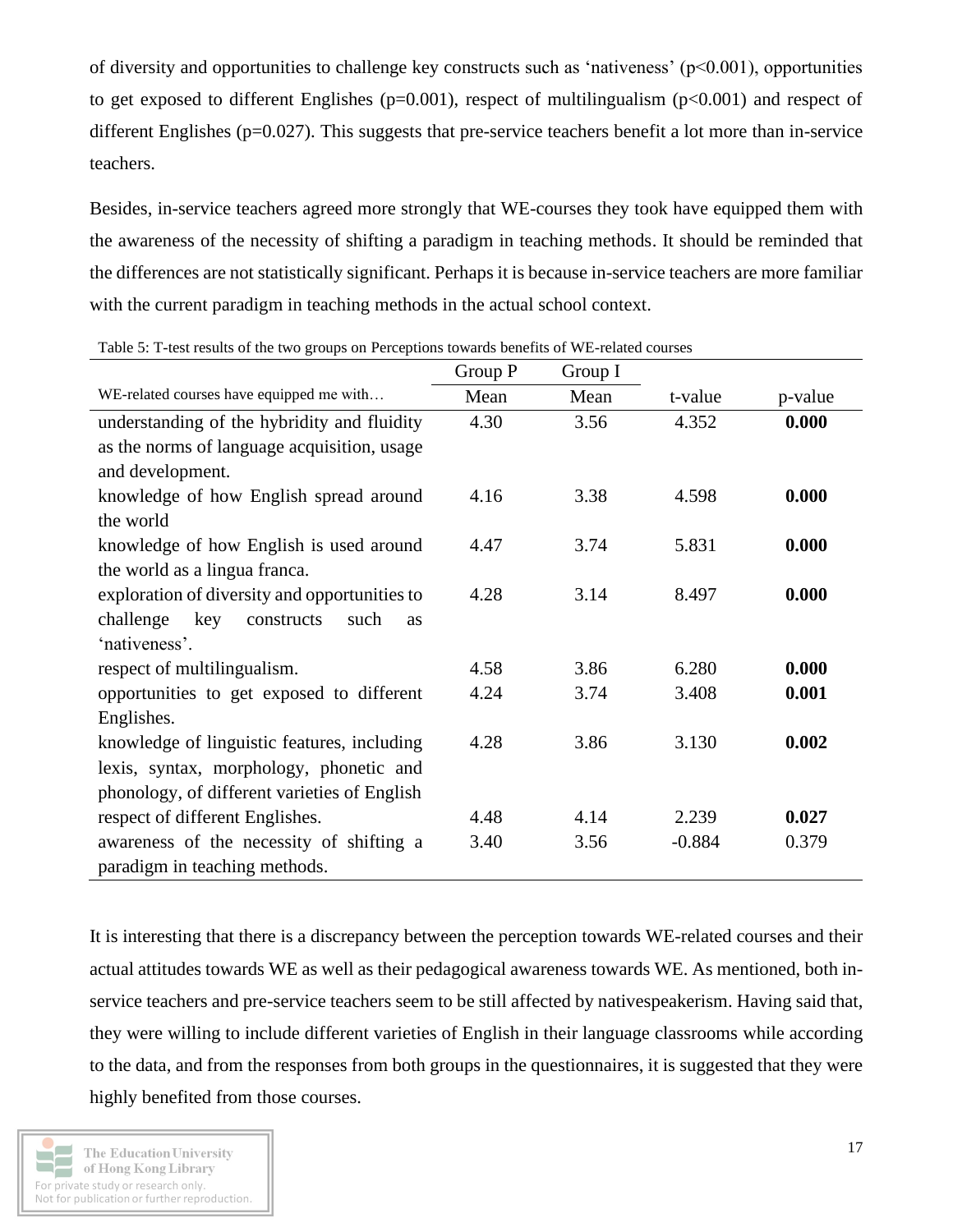The first, quantitative, phase provides us with a clear picture of both in-service and pre-service teachers' perceptions towards WE-related courses and their actual attitudes towards WE. We also have a clearer picture regarding the similarities and differences between the two groups on perceiving the benefits of WE-related courses. However, the answer to the fourth research question, the reasons behind those similarities and differences, has not yet been found. Therefore, qualitative research is needed to find our more.

#### **V. Findings and discussion of the second, qualitative, phase**

#### **5.1 Analysis of open-ended questions**

Prior to moving on to the qualitative phase, two open-ended questions were asked in the questionnaire. Therefore, participants' responses will be reported in the following. In the questionnaire, the participants were first asked to share their opinions about their thoughts of 'native English speakers teach better than non-native English speakers'. Then, they were encouraged to share their ideas about promoting the equality or fairness of different Englishes. These two questions were asked to further collect more solid qualitative answers to the first three research questions as these two questions focus on personal attitudes towards WE and padegogical awareness regarding WE in education field in depth.

*5.1.1 Participants' opinions about their thoughts of 'native English speakers teach better than nonnative English speakers'*

Among the 100 participants (50 pre-service teachers and 50 in-service teachers) who responded to our questionnaires, 84 (43 pre-service teachers and 41 in-service teachers) answered the open-ended questions stated above. The responses were processed through the following steps: Firstly, all responses were gone through carefully so that a general picture was generated. Then, the inductive coding approach was adopted to code the responses. According to Yi (2018), inductive coding refers to the methodology that requires the researchers to create a codebook based on the data, which could ensure the codes fit the data themselves. Finally, the frequency of codes was counted and shown in table 6.

It should be noted that some comments from the respondents focus on more than one category. For example, one in-service teacher claimed:

'Honestly, I do not think native speakers are able to teach better than non native speaker. it is because non native speaker spend more time on learning and understanding the usage of the language and therefore they know more about the difficulties when non-native learners are learning the language, so sometimes non native speaker is a better teacher

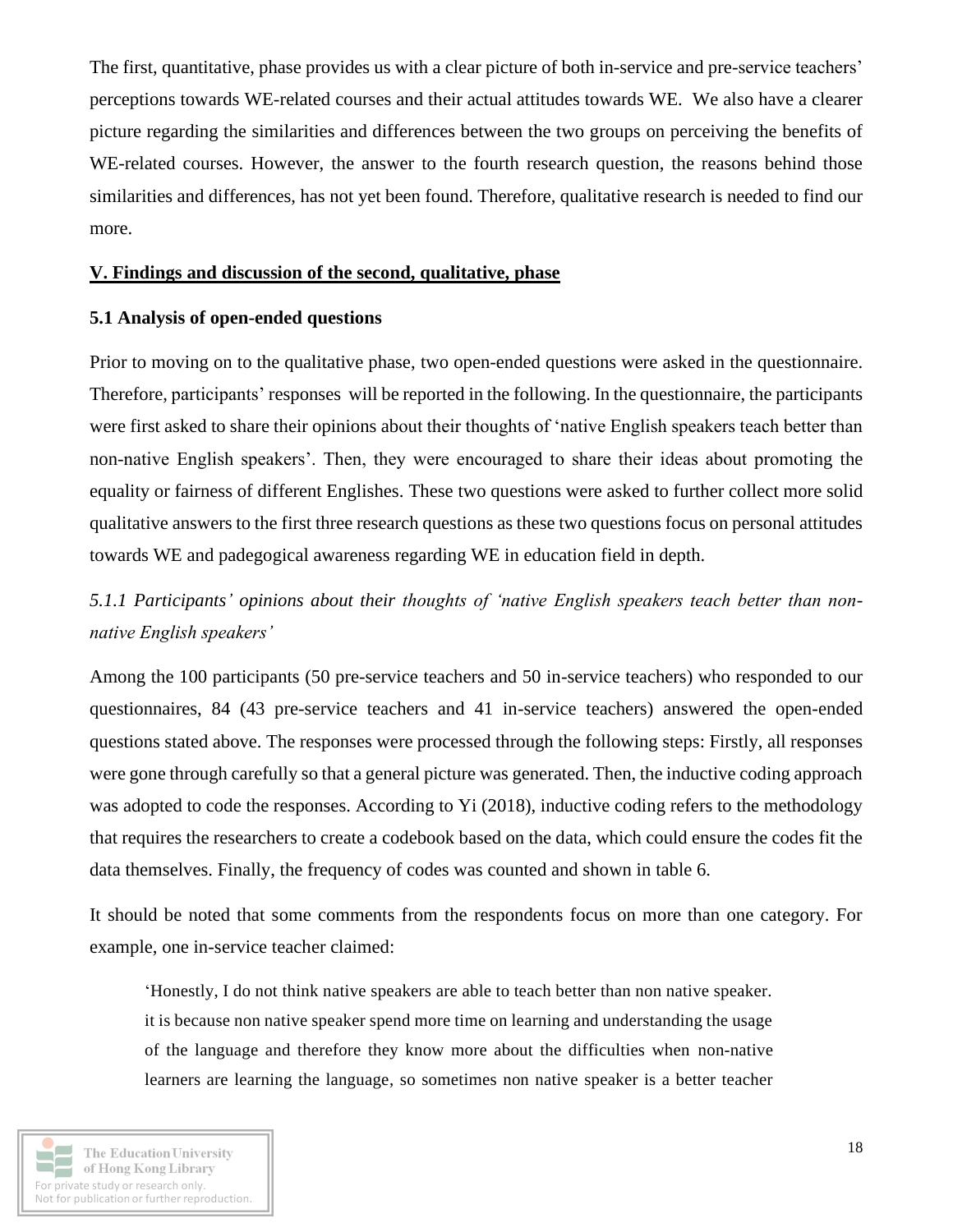than native speaker. and they understand their students more regarding the learning culture and linguistic culture."

The respondent stressed that non-native English teachers are more able to understand the difficulties of non-native English learners (cater for non-native English learners' learning needs) and they know more about how local students use the English language (cultural background). Therefore, there were more than 84 counts to the open-ended questions although only 84 participants shared their opinions.

Table 6: Responses to the first open-ended question – The participants' opinions about their thoughts of 'native English speakers teach better than non-native English speakers'

| <b>Sub-categories</b><br><b>Categories</b> |                                                 |                | <b>Counts</b>  |              |
|--------------------------------------------|-------------------------------------------------|----------------|----------------|--------------|
|                                            |                                                 | <b>Group P</b> | <b>Group I</b> | <b>Total</b> |
| Cater for local                            | Cater for local English exams                   | 34             | 37             | 71           |
| educational needs                          | Cater for non-native English learners' learning | 43             | 23             | 66           |
|                                            | needs                                           |                |                |              |
| <b>Nativeness</b>                          | Age of English onset                            | 4              | 19             | 23           |
|                                            | Accuracy                                        | 17             | 47             | 64           |
| Use of the English                         | Cultural background                             | 14             | 25             | 39           |
| language                                   | Colloquial use of the English language          | 30             | 26             | 56           |

### *5.1.1.1 Cater for local educational needs*

According to the responses from the participants, catering for local English exams and catering for nonnative English learners' learning needs are the major concerns when pre-service and in-service teachers considering if an English teacher is a good one. A total of 71 comments from both groups (34 from group P and 37 from group I) are related to catering for local English exams while a total of 66 responses from them (43 from group P and 23 from group I) are related to catering for non-native English learners' learning needs.

Both groups value the fact that if English teachers can cater for local English exams because Hong Kong is a very exam-proented city. Participant 24 from group I once revealed this issue by stating:

[...] As teachers, we have the responsibility to help our students get good marks in their exams. If a teacher doesn't familiar with the testing system of Hong Kong, I don't think he or she could teach well in the Hong Kong context. (From participant 24 from group I)

The data also shows that many pre-service teachers value the fact that whether teachers can cater for non-native English learners' learning needs rather than if teachers are native English speakers after taking WE-related courses. Participant 7 from group P's opinions are worth mentioning regarding this

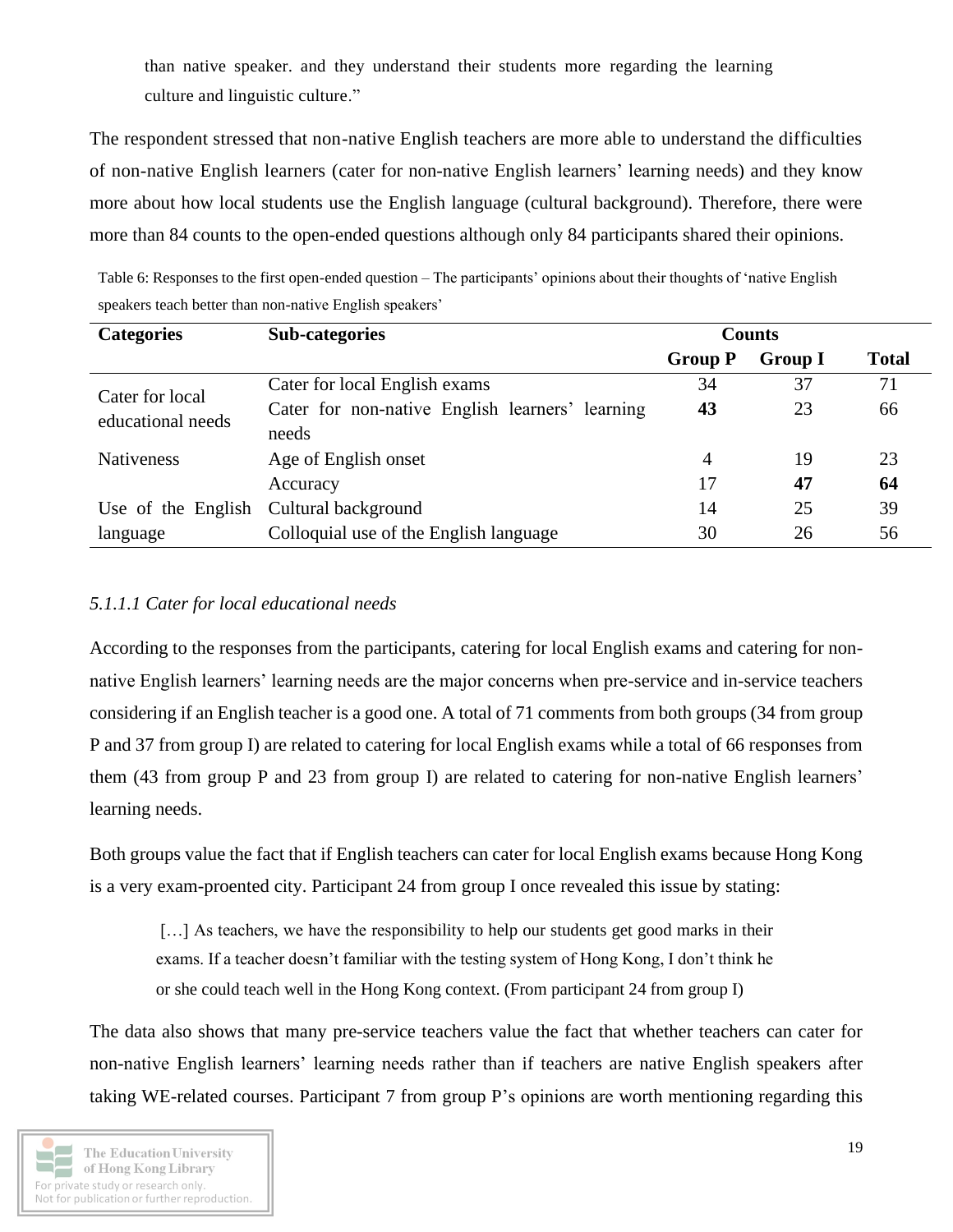issue, he states that the effectiveness of teaching should be put as the first priority when it comes to valuing English teachers. He said:

[...] However, to me, especially after taking WE-related courses, I found that 'nativeness' should not be the only criterion when it comes to evaluate an English teacher because even for the 'native' English varities, there are a total of five Englishes and they are all different! […] However, as 'teachers', we should value more on the effectiveness of teaching. Once the teachers know about how to teach English as a second language and understand the struggles [that] their students woruld experience, it's already good enough. (From participant 7 from group P)

#### *5.1.1.2 Nativeness*

Many in-service teachers concern the English proficiency of English teachers. They seem to up-hold the advantages of native English speakers. Participant 42 from group I's thoughts on this issue are valuable to be noted. She expresses that the accuracy of the English language used by the teachers should be valued the most while native English speakers speak English since they were born, they should teach much better than non-native English speakers. She said:

Given that the courses we took advacte that all Englishes are equal, and non-native English teachers are also very capable, I have to say that in terms of accuracy, native English speakers seem to be more guaranteed. We as English teachers should always bear in mind that the most important duty of ours should be to teach accurate English to our students. (From participant 42 from group I)

Apart from accuracy, age of English onset is also a concern to in-service teachers. They think that native speakers are more familiar with the English language because they learn English since born. Response from participant 36 from group I is worth mentioning here. She said:

To be honest, eventough I am an English teacher, I cannot say that I'm fully familiar with the English language because I didn't learn English since born. With the only 30 years of English learning journey, I think I have a lot to improve. (From participant 36 from group I)

#### *5.1.1.3 Use of the English language*

It is worth noting that both groups quite concern about if an English teacher can master the colloquial use of the English language while the rationales behinds are quite different. Pre-service teachers seem to focus on the communicative purposes achieved by using English colloquial expressions. Participant 42 from group P mentioned that:

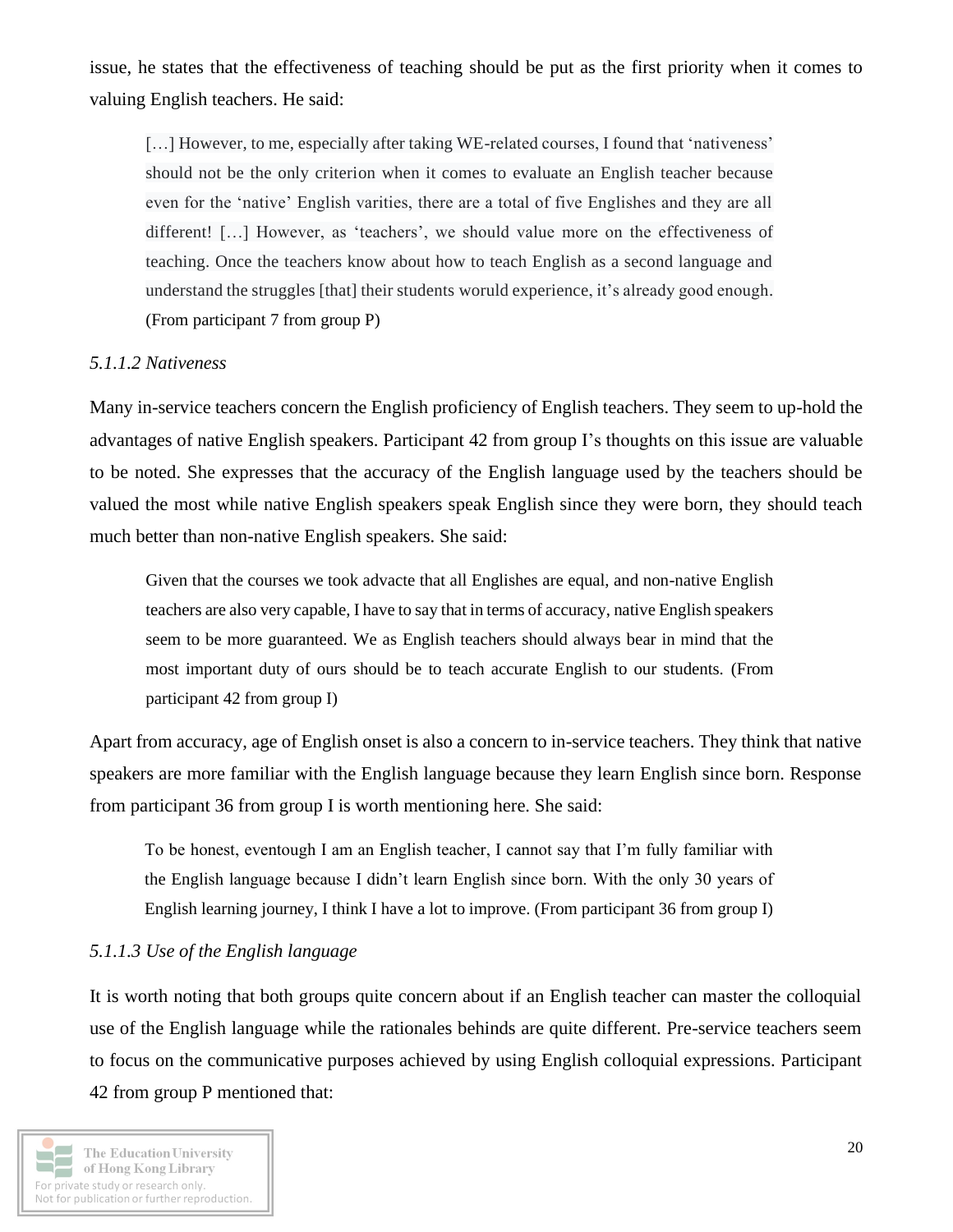[...] As native English speakers can teach students more about the colloquial expressions used in foreign countries, which help them communicate with other native English speakers more easily. Overall, language is just a tool for communication! (From participant 42 from group P)

On the other hand, in-service teachers pay more attention native speakers' certain cultural background that can help students sound native. Participant 20 from group I said:

Yeah, I do think that native speakers teach better when it comes to teaching colloquial slangs. Sometimes, people aim to learn more about slangs in order to sound more native. In this case, only native speakers who aways get immersed in a certain environment can master these expressions, which make them more capable to teach. (From participant 20 from group I)

After analysing the responses to this open-ended question, a great discrepancy between the perceptions towards the thought of 'native English speakers teach better than non-native English speakers' is found. Given that both groups have completed at least one WE-related courses, which lead to the fact that they might share a similar stance, the rationales and the quality they value are very different.

### *5.1.2 The participants' ideas about promoting the equality or fairness of different Englishes*

Crystal (2007) points out that promoting equality and fairness among different varieties should be the main goal of WE-related courses. The second open-ended question aims to ask for the participants' comments. After going through the responses, the codes are generated based on the responses. Then, the frequency is counted and is shown in table 5.1.2.

| <b>Categories</b> | Sub-categories                               |                | <b>Counts</b>  |              |
|-------------------|----------------------------------------------|----------------|----------------|--------------|
|                   |                                              | <b>Group P</b> | <b>Group I</b> | <b>Total</b> |
| Necessity         | English as a global / international language | 44             |                | 75           |
|                   | Prejudice towards accented Englishes         | 43             | 27             | 70           |
|                   | Goals of English language teaching           | 40             | 43             | 83           |
| Feasibility       | Changing people's stereotypes                | 37             | 48             | 85           |
|                   | Useful methodologies                         | 20             | 30             | 50           |

Table 7: Responses to the first open-ended question – the participants' comments on promoting the 'equality' or 'fairness' of different varieties of English after having taken at least one WE-related course

#### *5.1.2.1 Necessity*

According to Jeon (2016), English is now considered a neutral language that serves as a medium of communication across the world. Therefore, the equality and fairness of different Englishes should be promoted and valued. In the meantime, the data above shows that pre-service teachers concern about

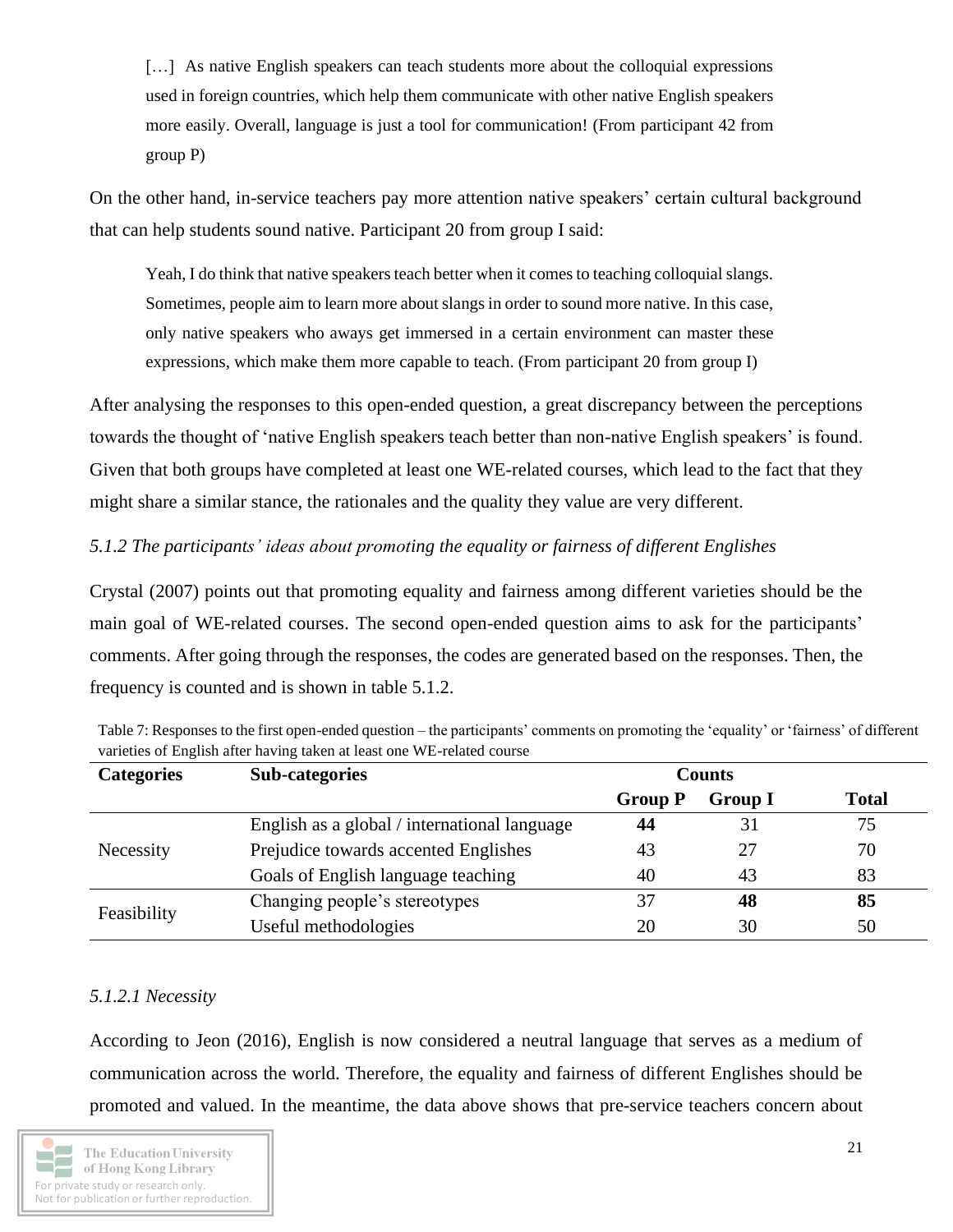this issue because English is now a global and international language and people have prejudice towards accented Englishes (44 counts and 43 counts respectively). Participant 16 from group P once mentioned:

After taking the course, I start to know that English belongs to everyone. All people have the rights to develop their own English as long as you can talk with others effectively. I think teachers should encourage students to think like this as well because […]

## *5.1.2.2 Feasibility*

Yet, in-service teachers are quite reserved towards this issue although they also agreed that it is worth promoting the fairness of different Englishes because many of them expressed their feelings that it might be difficult to change parents', schools' and society's prejudice towards non-native Englishes (48 counts). Participant 49 from group I once mentioned:

[...] Surely, this is a good concept to spread, but it might be very difficult to change one's mind, right? […]

These comments suggest that there is a discrepancy between the focus of both groups, which might affect their perceptions towards the benefits of WE-related courses. Regarding the reasons behind these differences, a more in-depth qualitative research should be conducted.

## **5.2 Background information of the participants of the second, qualitative, phase**

From the data found in the quantitative data, we can see that there is a huge gulf between the perceived benefits of WE-related courses by pre-service and in-service teachers. As a result, a qualitative approach should be adopted to further research about the benefits of WE courses perceived and to seek the answer to the fourth research question: The reasons why these similarities and differences exist. The interview consisted of four sections, each section has a theme naming: (i.) Language attitudes, (ii.) Beliefs of ELT; (iii.) Debates on WE and Standard English (SE); and (iv.) Opinions about the benefits of WE courses in teacher-training programmes perceived.

A total of 8 participants who participated in the first phase were invited to a face-to-face semi-structured interview between November 2019 and January 2020. A set of interview questions were set (see appendix iii) to seek the answers to the fourth question – the reasons behind the similarities and differences regarding the awareness and attitudes towards WE and their perceieved benefits from WErelated courses in teacher-training programmes. All participants were given pseudonyms to ensure confidentiality.

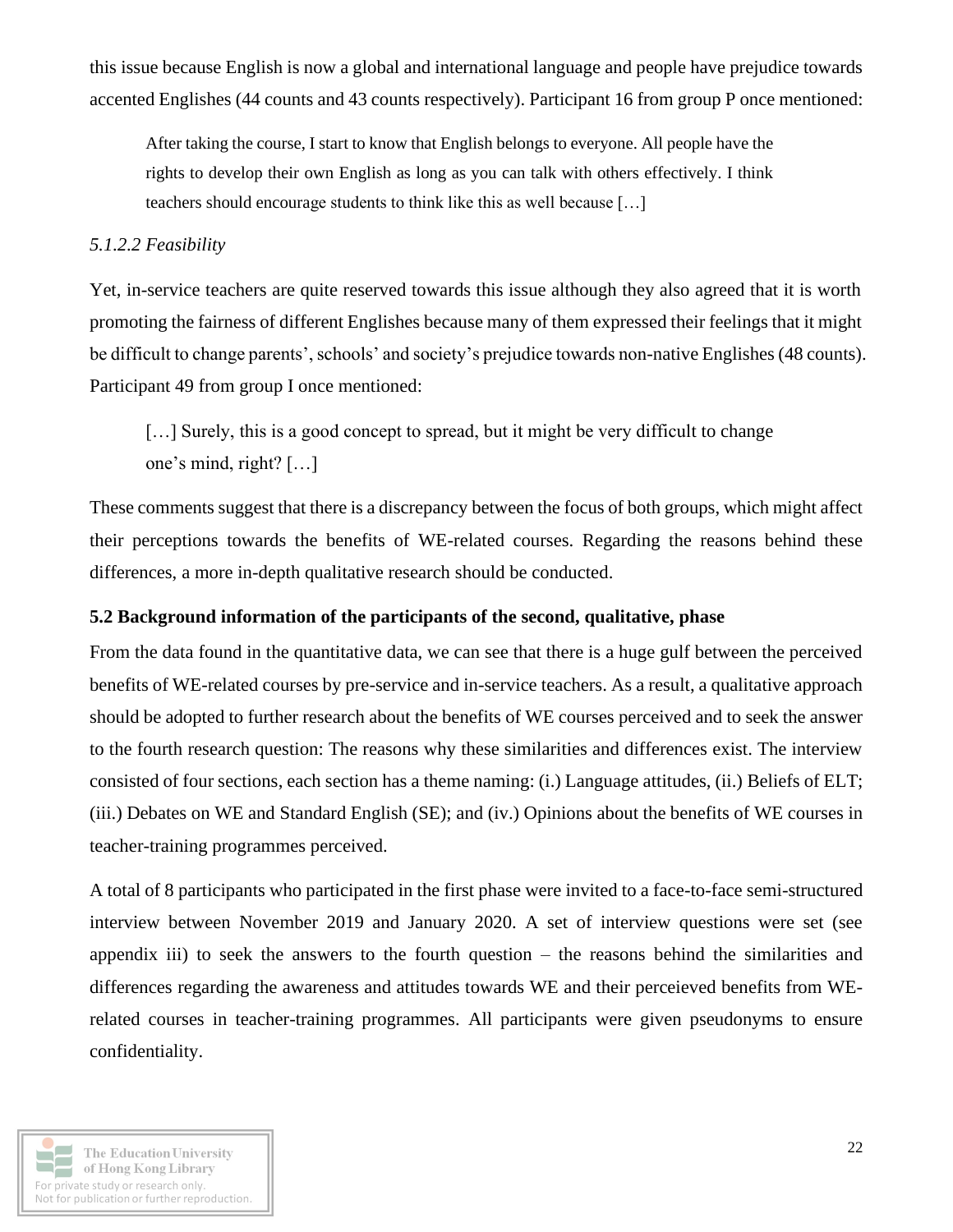Ivan is an in-service secondary English teacher who took WE courses as core particiapnts. Ivy and Isla are both in-service teachers who teach in a primary school and both took WE courses as electives. Polly, Peter, and Pauline are all pre-service English teachers who major in secondary English education while Patrick and Penny are pre-service English teachers who major in primary English education. The detailed background of these participants can be found in table 5.2.

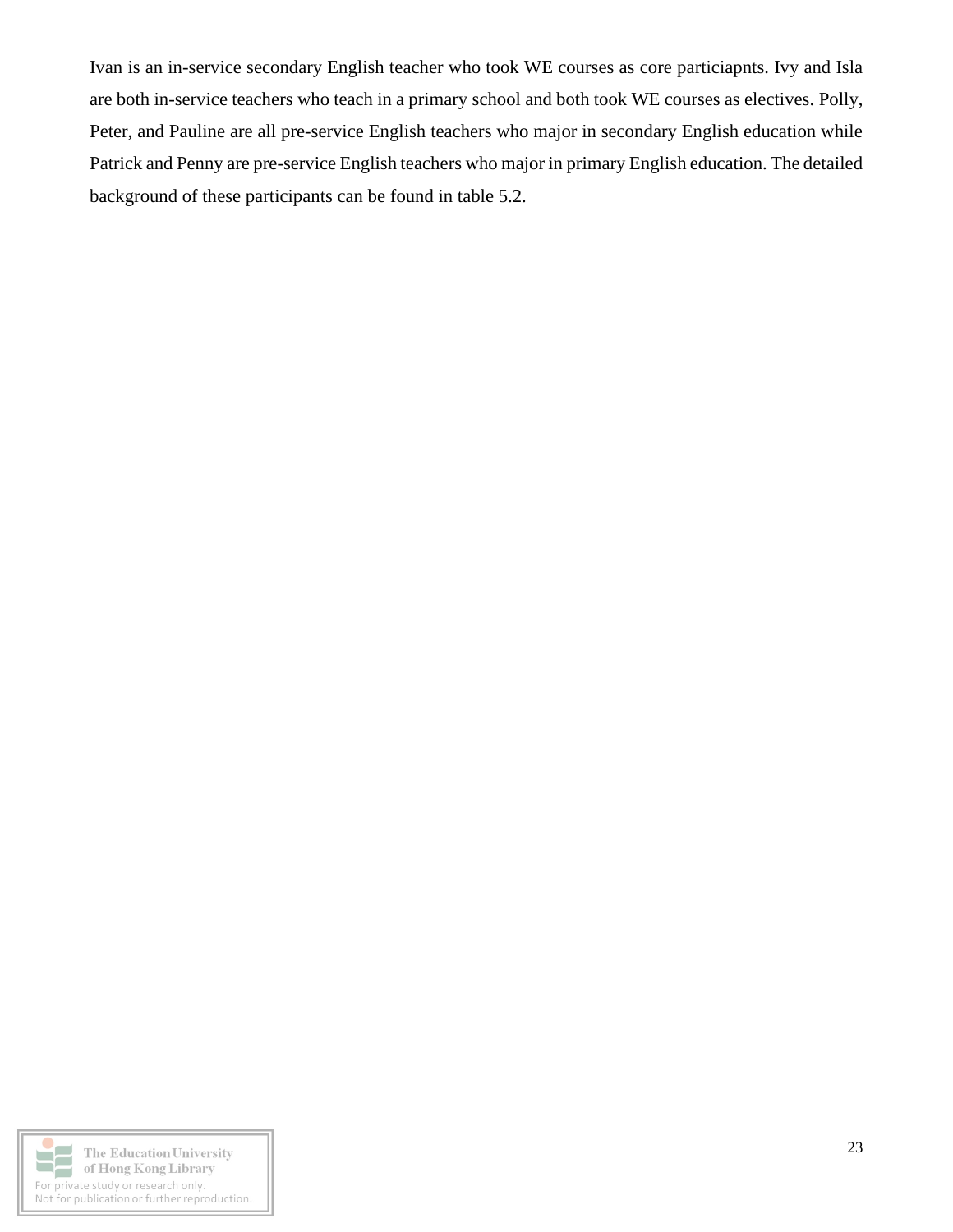| Name of participant | Level of teaching / Major | Pre-service (Group P) or<br>in-service (Group I) | <b>University</b>                     | <b>WE</b> as Cores<br>/ Electives |
|---------------------|---------------------------|--------------------------------------------------|---------------------------------------|-----------------------------------|
| Ivan (male)         | Secondary                 | In-service/ Group I                              | Chinese University of Hong Kong       | Electives                         |
| Ivy (female)        | Primary                   | In-service / Group I                             | The Education University of Hong Kong | Electives                         |
| Isla (female)       | Primary                   | In-service / Group I                             | The Education University of Hong Kong | Electives                         |
| Polly (female)      | Secondary                 | Pre-service Group P                              | The Education University of Hong Kong | Cores                             |
| Peter (male)        | Primary and Secondary     | Pre-service/ Group P                             | University of Hong Kong               | Electives                         |
| Pauline (female)    | Primary and Secondary     | Pre-service/ Group P                             | Hong Kong Baptist University          | Cores                             |
| Patrick (male)      | Primary and Secondary     | Pre-service/ Group P                             | Chinese University of Hong Kong       | Electives                         |
| Penny (female)      | Primary                   | Pre-service/ Group P                             | The Education University of Hong Kong | Cores                             |

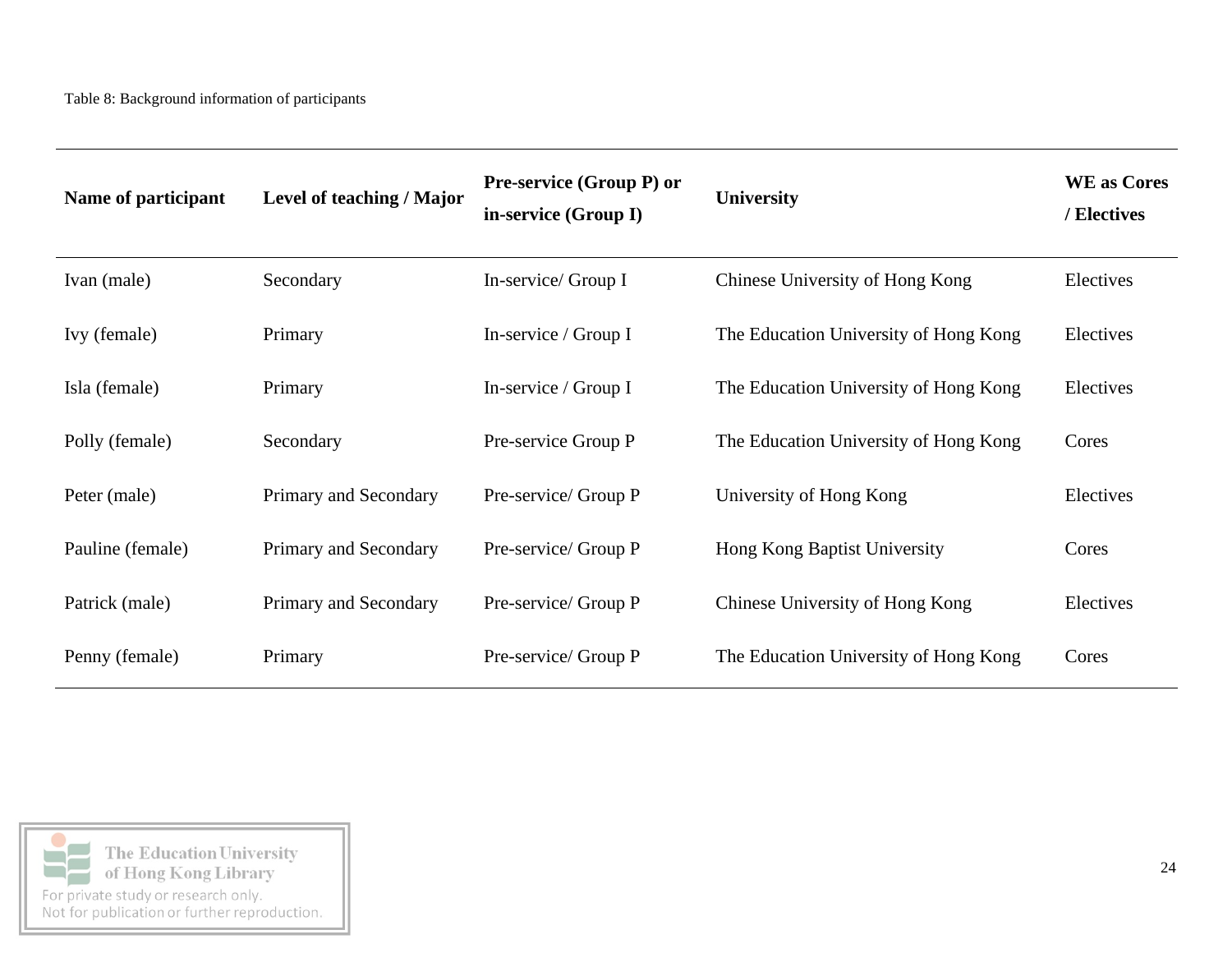### **5.3 Analysis of the semi-structured interveiws**

The eight interviews were recorded and transcribed, then several themes are generated by adopting the inductive coding approach. Then, the frequency of codes was counted. The thematic data are shown in table 5.3. It should be noted that some comments from the respondents focus on more than one category. For example, Penny claimed:

"World Englishes" to me means different kinds of English used by different people with different cultures. You know different Englishes may vary in different dimensions such as lexical choices, the words they use, they may have some newly coined words depends on the cultures of the place and the phenomena happened there. And they may also be different in terms of pronunciation. Some languages may not have some sounds of English so they may use other sounds appear in their mother tongue to replace those particular English sounds.

The respondent stressed that English can indicate one's cultural background (language as a code of identity) and the courses she took equipped her with knowledge regarding features of different Englishes (Linguistic features of different Englishes). Therefore, there were more than 8 counts to the interviews although only 8 participants shared their opinions.

|                                                                         |                                                 | <b>Counts</b>  |                |              |  |  |  |
|-------------------------------------------------------------------------|-------------------------------------------------|----------------|----------------|--------------|--|--|--|
| <b>Categories</b>                                                       | Sub-categories                                  | <b>Group P</b> | <b>Group I</b> | <b>Total</b> |  |  |  |
| Benefits of WE courses                                                  | Awareness of WE                                 | 38             | 14             | 52           |  |  |  |
|                                                                         | Linguistic features of different Englishes      | 8              | 5              | 13           |  |  |  |
|                                                                         | Time-related                                    | 12             | 12             | 24           |  |  |  |
| Difficulties faced when applying<br>knowledge<br>learnt<br>school<br>in | Comprehensibility                               | 10             | 7              | 17           |  |  |  |
| context                                                                 | Cater for exams                                 | 5              | 5              | 10           |  |  |  |
|                                                                         | Pressure from school / parents                  | 0              | 7              | 7            |  |  |  |
| English<br>Personal<br>learning                                         | English as a tool for communication             | 35             | 12             | 47           |  |  |  |
| experiences                                                             | English as a code of identity                   | 20             | 2              | 22           |  |  |  |
|                                                                         | English as a tool for upward social<br>mobility | $\overline{0}$ | 10             | 10           |  |  |  |

Table 9: Responses to the interview

## *5.3.1 Benefits of WE-courses*

According to the responses from the participants, raising the awareness of the concept of WE and the linguistic features of different Englishes are the major benefits perceived by pre-service and in-service teachers. A total of 52 comments from pre-service and in-service teachers (38 from group P and 14 from

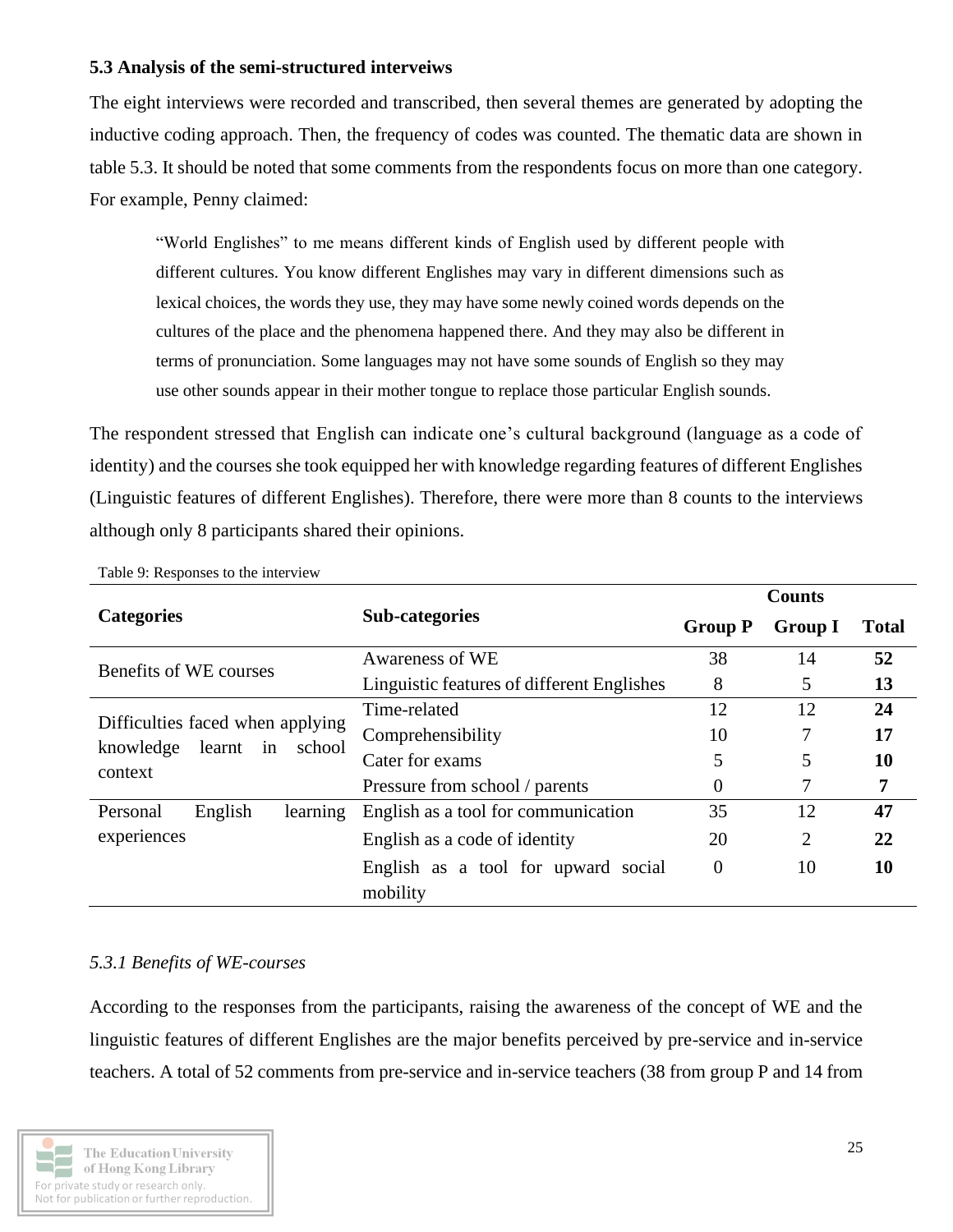group I) are related to the awareness of WE while 13 (8 from group P and 5 from group I) are related to linguistic features of different Englishes.

Regarding developing the awareness of WE, Ivan, Ivy and Isla of group P all agreed that WE-related courses have successfully raised their awareness of 'the existence of different Englishes around the world' and 'the fact that the English language should be dynamic'. While Polly, Pauline, Peter, Penny, and Patrick added that these courses have 'encouraged them to appreciate different Englishes' and also have 'encouraged them to promote the concept of WE'. Penny specifically added that WE courses changed her to negative attitudes towards different Englishes. She said:

[...] I just had a very negative attitudes towards other Englishes. However, after taking these courses and after knowing more about the concept of World Englishes as well as the true meaning of adding the plural form of the word 'English', I started to be not so stubborn forcing myself and my students to speaking English with a native accent.

In terms of linguistic features of different WE, Ivan mentioned that he learnt 'Englishes defer from each other' while Ivy and Isla added that she learnt about 'how people use English differently in terms of word choice and pronunciation'. In-service teachers, Peter and Nicole, agreed that these courses equipped them with professional knowledge specifically regarding phonetic and phonological features of different Englishes. Yet, knowledge in relation to lexical, syntactic, semantic and pragmatic features of Englishes seems to be absent in WE-courses. Peter once mentioned:

[...] I think these courses focus more on pronunciation and verbal communication. But for writing, I think more can be done. […]

From the qualitative data above, it is shown that the rise of WE awareness and the linguistic, especially phonetic and phonological features of different Englishes, are the two major benefits perceived by both pre-service and in-service teachers. Yet, according to Cook and Thomas (2005), apart from phonetics and phonology, morphology, syntax, semantics, and pragmatics should also be focused on when studying languages. As a result, the data reveals that one of the future directions of WE-related courses should put more emphasis on these aspects to maximise the benefits perceived.

#### *5.3.2 Difficulties faced when applying knowledge learnt in school context*

When it comes to hurdles that pre-service and in-service teachers faced when applying knowledge learnt in the school context, comprehensibility (10 comments from group P and 7 comments from group I) is one of the key factors. All eight interviewees mentioned that most students, especially less capable ones, might not be able to understand accented Englishes other than British and American Englishes because

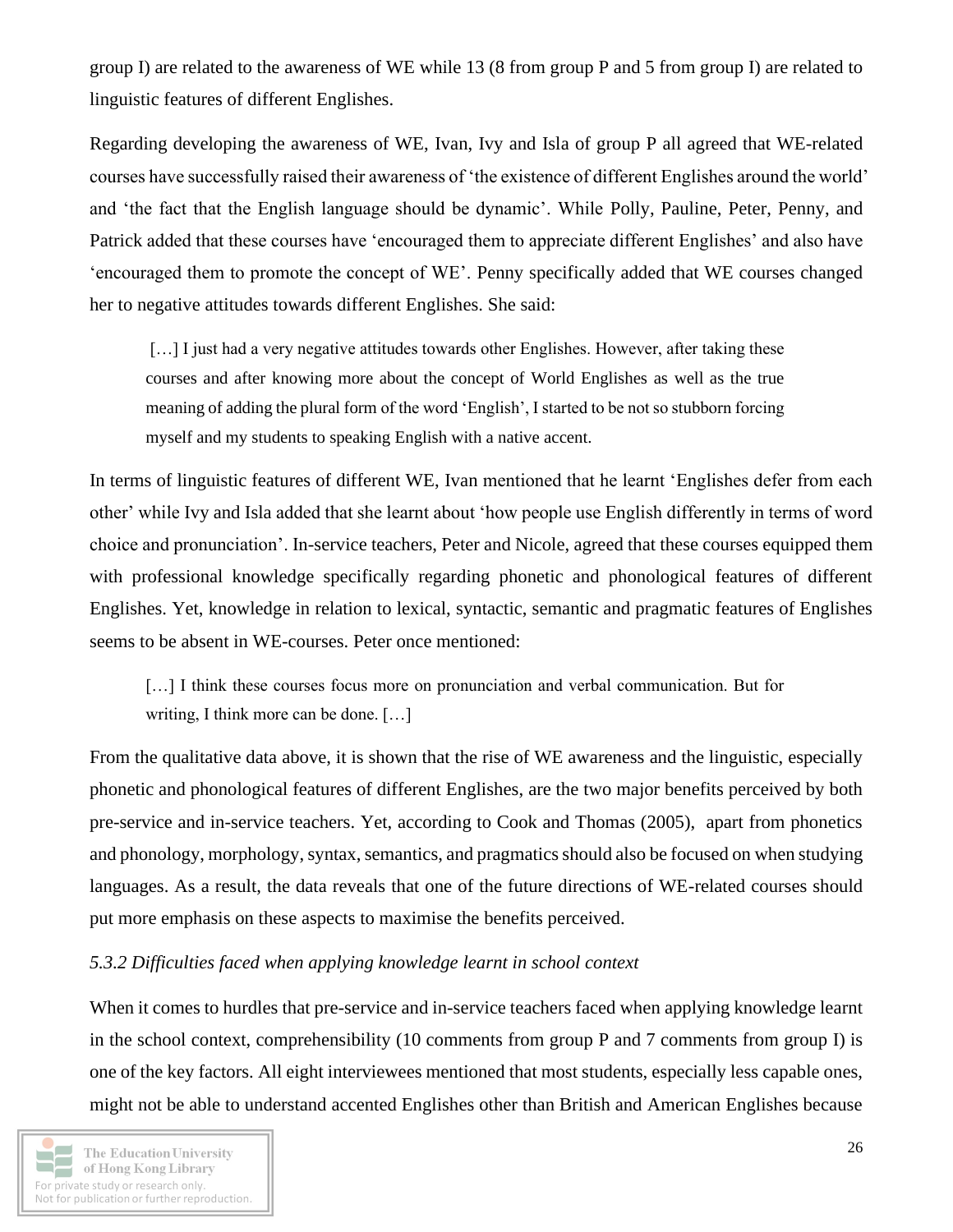they are largely exposed to only these two Englishes in school and daily contexts. Isla even claimed that comprehensibility is the main reason why she decided not to include WE topics in her lessons. She once said:

[...] I think I will only use one of the native accents to minimise the differences or variations found in my teaching materials. […]

The lack of time allocated for English lessons (12 comments from group P and 12 comments from group I) is another factor that pushes pre-service and in-service teachers from including WE content in their lessons. 4 pre-service teachers (Polly, Penny, Peter and Patrick) and all 3 in-service teachers stressed that the massive amount of content covered in the English language curriculum has already occupied most time for each English lesson. One comment shared by Ivy reveals the real situation that in-service teachers are probably facing:

[...] the regular English curriculum is already very 'fruitful'. I really cannot shift my focus to the side dishes, can I? […]

It is worth mentioning that pressure from school and parents (7 comments from group I) is considered as one of the major reasons why in-service teachers tend not to introduce WE content in school context while no comments from group P are recorded. Ivy explained that her school 'quite stresses on teaching British English' while Isla also expressed that 'not only parents but also schools and even students themselves hope to strike a very high mark in their exams'. This directly discourages them to cover the seemingly 'inaccurate' accented Englishes. Isla always predicted that if teachers covered WE content in regular lessons, 'the backlash from parents and students, or even the whole English panel or the principal might be very severe'. As this difficulty is unique to in-service teachers and it severely blocks them from including WE content in school contexts, it should be one of the possible reasons why there are some differences regarding benefits perceived by pre-service and in-service teachers.

As suggested, pre-service and in-service teachers claimed that they encountered time-related difficulties when considering if they should include WE-related topics in school context because of the tight teaching schedule and the packed English language curriculum suggested by the Hong Kong Education Bureau. In addition, the lack of exposure to different Englishes also leads to comprehension problems that students may not be able to understand accented Englishes, which discouraged pre-service and in-service teachers to blend WE topics in their regular English lessons. To in-service teachers, specifically, the resistance from parents and schools also discourages them to teach about WE or accented Englishes because most parents and schools still regard non-native Englishes as a sign of deficiency and inaccuracy.

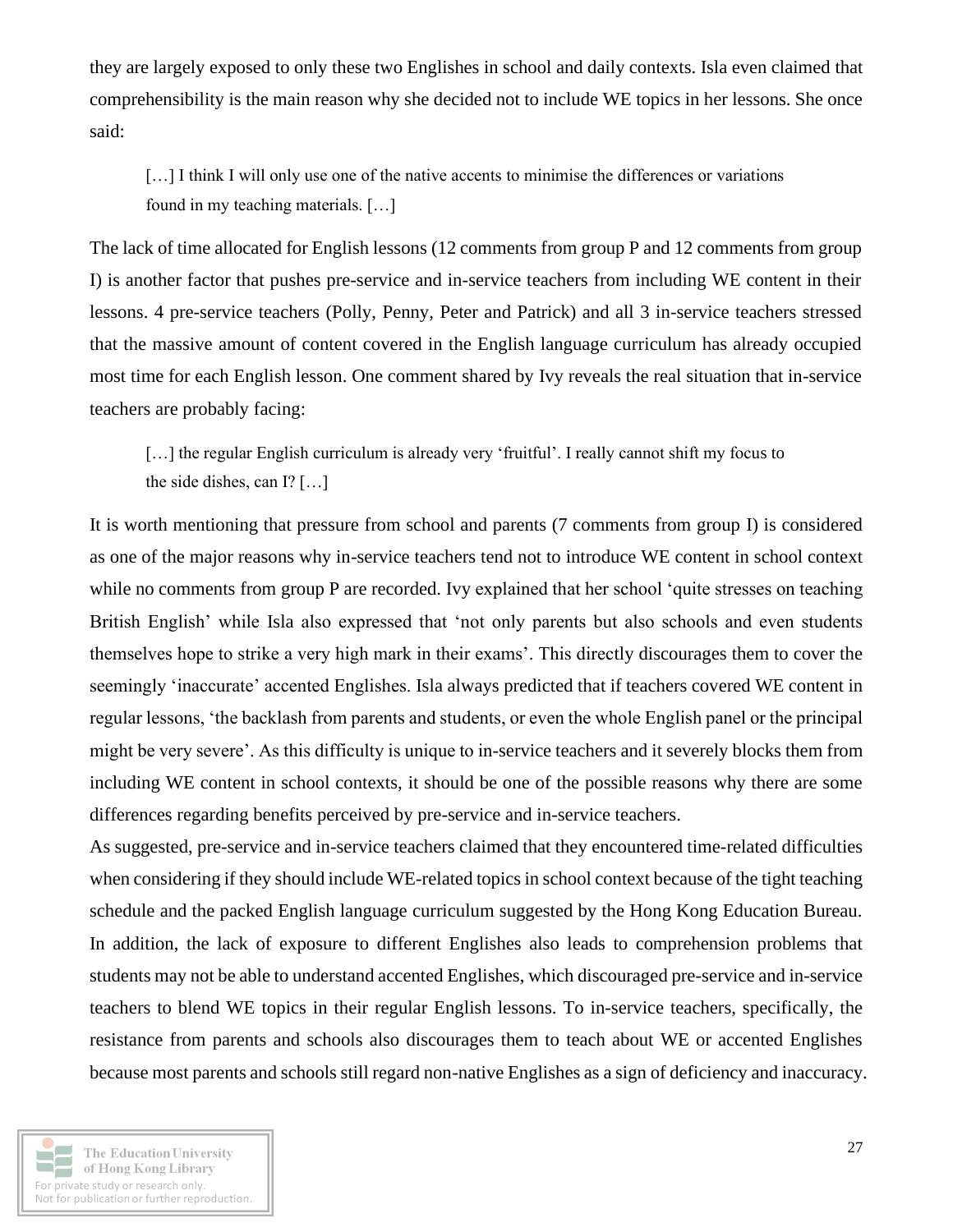#### *5.3.3 Personal English learning experiences*

The data reveals that personal English learning experiences of pre-service and in-service teachers seem to be the major factor of the existence of the differences in the perceived benefits of WE-related courses in teacher-training programmes. A total of 35 and 20 responses from group P were counted that their English learning experiences valued more on the communicative purposes and the cultural meanings as a second language user. On the other hand, only 12 and 2 responses from group I were counted. Patrick mentioned that:

[...] When I was still learning English in secondary school, my teachers already told me that language is also a social construct as it is a communication tool'. So, as long as the people within the same culture can understand, it's not a big problem. [...]

Penny also shared that her English learning experiences focused more on intercultural communication, which affects her belief towards different Englishes:

[...] I still remember my English teacher told me that when we come across different speakers of English, it provides a platform for us to know more about people from different countries and other cultures. […]

However, according to the responses from group I, their English learning journey seemed to be more utilitarian. 10 responses show that their English learning experiences seemed to equip them with skills to strike for upward social mobility.Ivan once shared:

[...] Even my teachers in secondary school told me that mastering the English language helps them strike for a better life because English is widely used in the so-called high-level society.

[…]

Ivy also mentioned that the education system is upholding the fact that English is a means for achieving upward social mobility. She said:

English is an official language in Hong Kong and under the education system in Hong Kong, English is the main language used in higher education or even in some secondary schools. I think the English language is kind of like a tool for striking a chance for receiving higher education and a better life in the future.

As from the semi-structured interviews conducted with the eight interviewees, not only a clearer overview regarding the specific benefits perceived by pre-service and in-service teachers are provided. The data also reveal the fact that apart from the challenges that both groups are facing, there seems to be a huge gulf regarding the personal English learning experiences between the two groups, and these seem to be the main reasons why the similarities and differences in perceived benefits between the two groups exist.

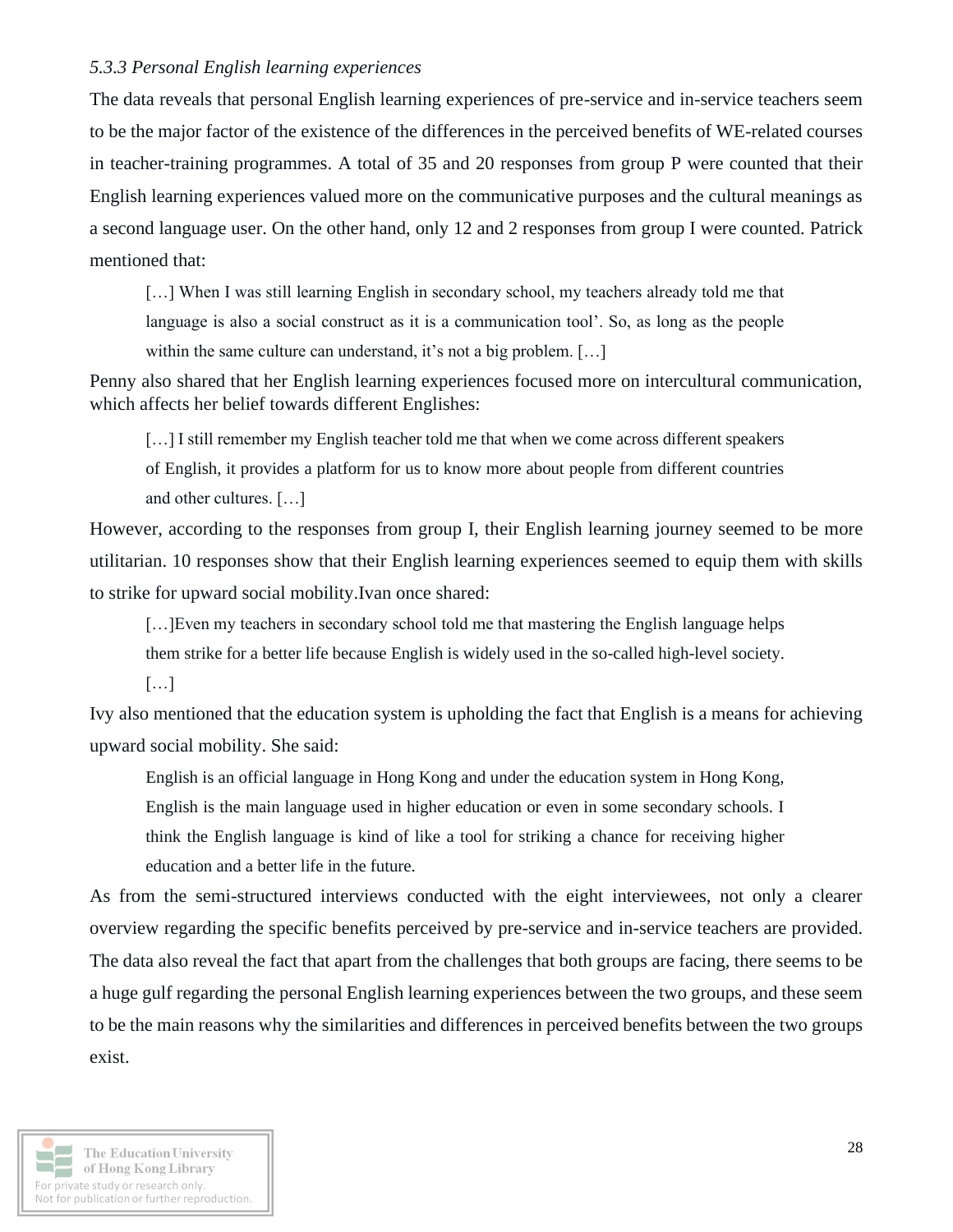### **VI. Limitation and Further research implications**

This research, which adopts a mixed-methods approach, has generated some important findings with Man's (2015) inspiration. However, some limitations are also important to be mentioned. The lack of diversity of the participants is one of the major problems. Respondents from EduHK occupied a large portion of the whole pool of participants. This might lead to a lack of representation of the data because the participants are not diverse enough.

Additionally, the low response rate indicating the interest in participating in the semi-structured interviews is another major limitation. Only five pre-service and three in-service teachers were interviewed. This might also lead to a lack of representation of this study. This happened maybe due to the heavy workload of in-service teachers, especially under the effects of the coronavirus pandemic.

The present study can be further modified through including a more diverse sampling pool to ascertain the same amount of participants from different universities which provide teacher-training programmes to ensure the data can represent a more general situation with stronger reliability. Secondly, if possible, enlarge the number of participants of the semi-structured interviews and to invite the same number of samples for both groups.

### **VII. Conclusion**

This empirical study which adopts a mixed-method approach looks for how pre-service and in-service teachers perceive the benefits from WE-related courses in their teacher-training programmes. After analysing the collected quantitative and qualitative data, it was found that both groups have a generally positive attitude towards the perceived benefits including raising the awareness of WE and equipping the linguistic knowledge regarding different Englishes. Given so, because of the difficulties faced by both groups and different focuses of their personal English learning experiences, in-service teachers seemed to be more pessimistic towards applying knowledge learnt in WE-related courses in their teacher training programmes and promoting the concept of WE, which is one of the most important goals of putting more emphasis on WE in teacher-training programmes. Therefore, I contend that it is not enough for only scholars and teacher-trainees to learn about the concept of World Englishes theoretically. The education system in Hong Kong and school policies should also be re-examined to ensure there are positive conditions for trained English teachers to apply and promote WE-related concepts to further spread the views of World Englishes so that nativespeakerism can be tackled.

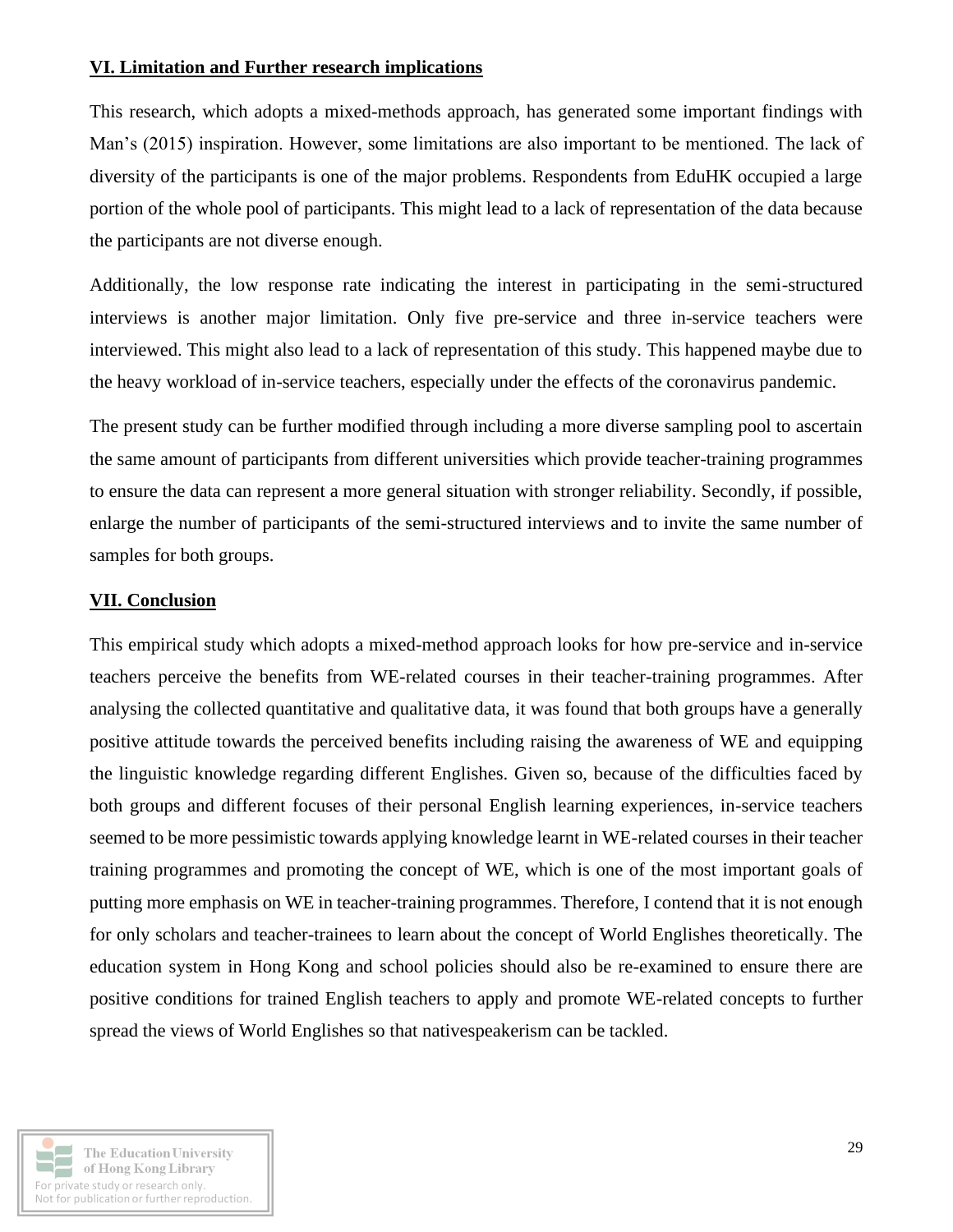#### **VIII. References**

- Bhowmik, S.K. (2015). World Englishes and English language teaching: A pragmatic and humanist approach. *Colomb. Appl. Linguist. J*., 17 (1), pp. 142-157.
- Bolton, K. (2018). World Englishes and second language acquisition. *World Englishes*. 37 (5), pp. 5- 18.
- Çeçen, S. & Tülüce, H. S. (2019). An investigation of pre-service EFL teachers' attitudes towards speakers from three circles of English. *Journal of Language and Linguistic Studies*, 15 (1), pp. 123-139.
- Cook, K.A., Thomas, J.J. (2005). Illuminating the Path: The Research and Development Agenda for Visual Analytics. Retrieved from:<https://www.hsdl.org/?view&did=485291>
- Crystal, D. (2007). *English as a global language*. United Kingdom, Cambridge: Cambridge University Press.
- CUHK (2019). Study Scheme of Bachelor of Arts (English Studies) and Bachelor of Education (English Language Eduation) Co-terminal Double Degree. Retrieved from: <https://www.fed.cuhk.edu.hk/~ede4343/study-scheme/>
- Doody, O. & Noonan, M. (2013). Preparing and conducting interviews to collect data. *Nurse Researcher*. 20 (5), pp. 28-32.
- EdUHK (2019). *Programme Information of Bachelor of Arts (Honours) in Language Studies and Bachelor of Education (Honours) (English Language) (co-terminal double degree)*. Retrieved from:<https://www.eduhk.hk/degree/ddeng.htm>
- Fang, F. (2016). Investigating attitudes towards English accents from an ELF framework. *The Asian Journal of Applied Linguistics*. 3 (1), pp. 68-80

Galloway, N. & Rose, H. (2015). *Introducing global Englishes.* Arbingdon, United Kingdom, London: Routledge.

Gorlach, M. (1990). *Studies in the History of the English Language.* Heidelberg: Carl Winter. Holliday, A. (2006). Native-speakerism. *ELT Journal*, 60 (4), pp. 385-387.

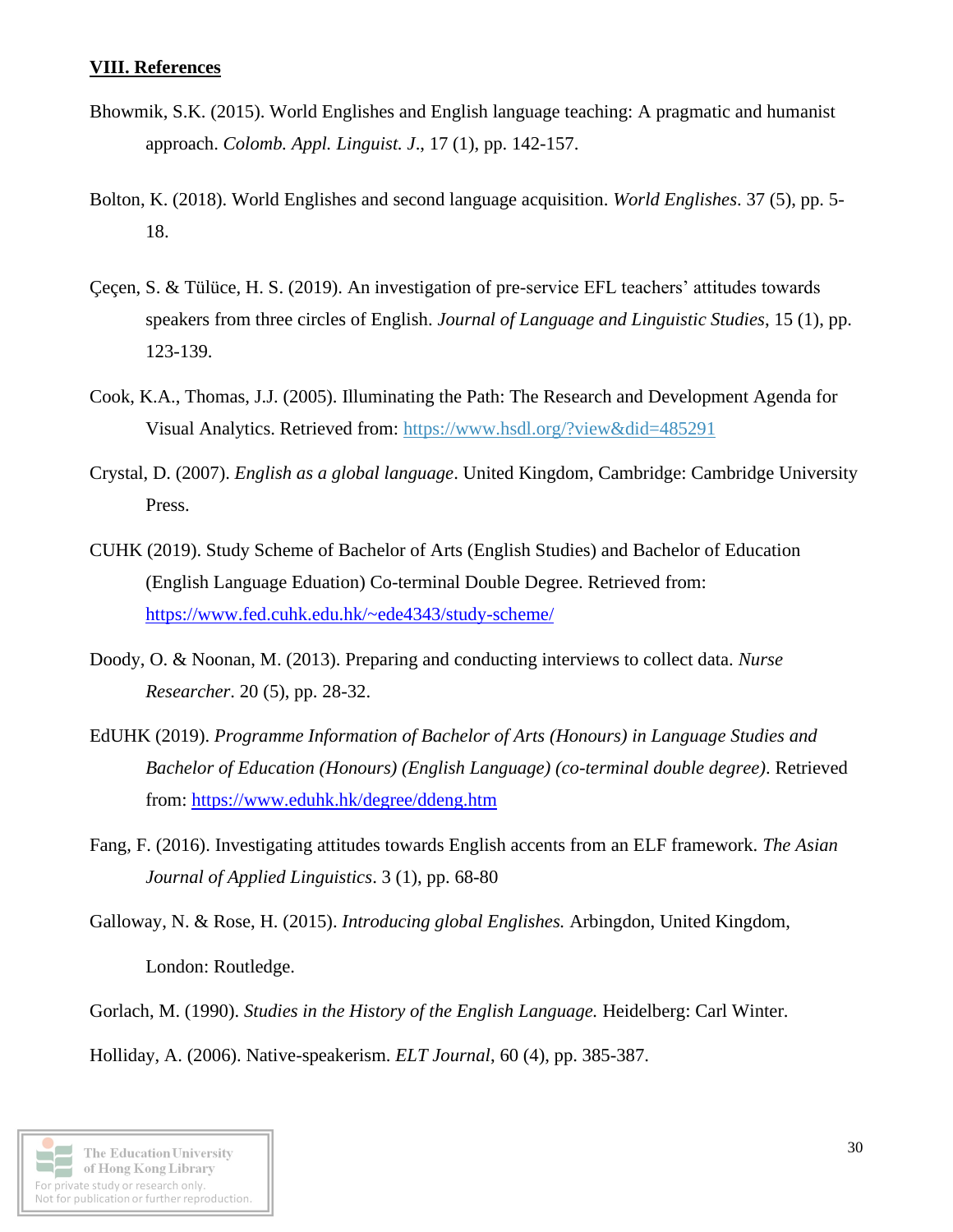- HKBU (2019). Programme information of Bachelor of Arts (Honours) in English Language and Literature and Bachelor of Education (Honours) in English Language Teaching. Retrieved from:<http://baengbed.hkbu.edu.hk/#programme>
- HKU (2019). *Programme information of Bachelor of Arts and Bachelor of Education in Language Education (English)*. Retrieved from: [https://web.edu.hku.hk/programme/babed\\_6066/curriculum](https://web.edu.hku.hk/programme/babed_6066/curriculum)
- Jamshed S. (2014). Qualitative research method-interviewing and observation. *Journal of basic and clinical pharmacy*, *5*(4), 87–88.
- Jeon, M. (2016). English Language Education Policy and the Native-Speaking English Teacher (NET) Scheme in Hong Kong. In Kirkpatrick, R. (eds). *English Language Education Policy in Asia.* Switzerland: Springer.
- Jones, T.L. & Baxter, M.A., Khanduja, V. (2015). A quick guide to survey research. *Annals of the Royal College of Surgeons of England*. 1, pp. 5-7.
- Kachru, B. B. (1985). Standards, codification and sociolinguistic realism: the English language in the outer circle. In R. Quirk & H. Widdowson (eds.). *English in the world: Teaching and learning the language and literatures*. United Kingdom, Cambridge: Cambridge University Press.
- Kilickaya, F. (2009). World Englishes, English as an international language and applied linguistics. *English Language Teaching*, 2 (3), pp. 35-38.
- Levis, J. (2005). Changing contexts and shifting paradigms in pronunciation teaching. *TESOL Quarterly*, 39, pp. 369-377.
- Man, E. (2015). *Hong Kong English teachers' cognitions of world Englishes and how these cognitions impact on their pedagogical practices*. (Doctoral dissertation, University of Hong Kong, Pokfulam, Hong Kong SAR). Retrieved from [http://dx.doi.org/10.5353/th\\_b5479374](http://dx.doi.org/10.5353/th_b5479374)
- Matsuura, H. (2007). Intelligibility and individual learner differences in the EIL context. *System*, 35, pp. 293-304.
- McArthur, A. (1987). The English Languages ? *English Today*, 11 (9), pp. 9-13.
- Miura, S. (2009). University Students' Attitudes toward Varieties of English. *The Tsuru University Review*, 70, pp. 33-48.

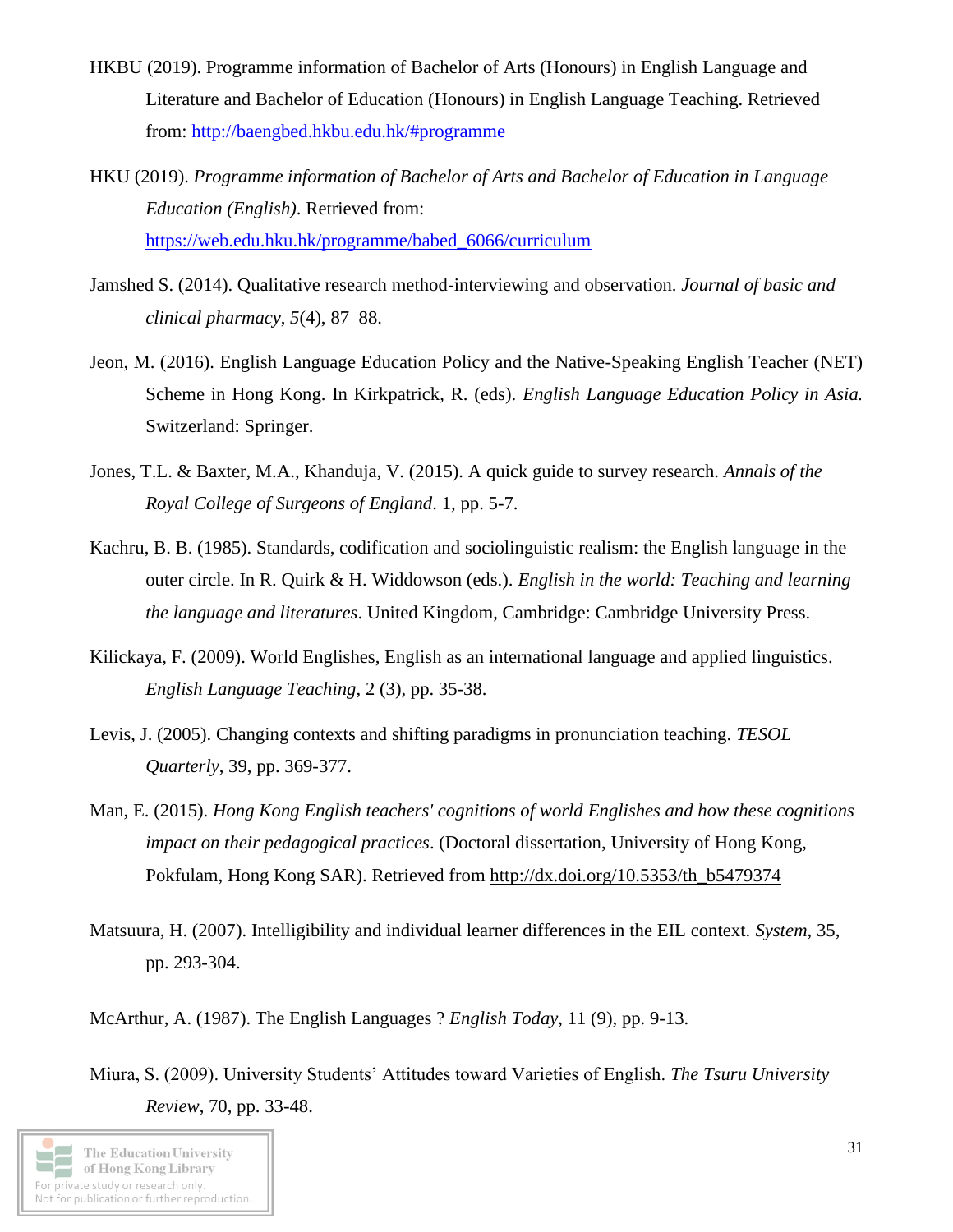- Modiano, M. (1999). Standard English(es) and educational practices for the world's lingua franca. English Today, 15 (4), pp. 3-13.
- OUHK (2019). Programme information of Bachelor of Education with Honours in English Language Teaching and Bachelor of English Language Studies with Honours. Retrieved from: <http://elprogramme.ouhk.edu.hk/bedeng/index.htm>
- Sadeghpour, M. (2017). English language teachers' perceptions of world Englishes: the elephants in the room. *Asian Englishes*, 19 (3), pp. 242-258.
- Schneider, E. (2007). *Postcolonial English: Varieties around the world.* Cambridge: Cambridge University Press.
- Seargeant, P. (2012). *Exploring World Englishes: Language in a global context*. United Kingdom, London: Routledge.
- Sharifian, F. (2015). Cultural linguistics and world Englishes. *World Englishes*, 34 (4), pp. 515-532.
- Sirbu, A. (2015). The significance of language as a tool of communication. *Naval Academy Scientific Bulletin*, 18 (2), pp. 405-406.
- Strevens (1980). *Teaching English as an International Language*. Oxford: Pergamon Press.
- Tokumoto, M.& Shibata, M. (2011). Asian varieties of English: Attitudes towards pronunciation. *World Englishes*, 30 (3), pp. 391-408.
- Weinberger, S.H. (1998). *the speech accent archive*. Retrieved from: [http://accent.gmu.edu/browse\\_language.php?function=find&language=english](http://accent.gmu.edu/browse_language.php?function=find&language=english)
- Yi, E. (2018). *Themes Don't Just Emerge – Coding the Qualitative Data*. Retrieved from: [https://medium.com/@projectux/themes-dont-just-emerge-coding-the-qualitative-data-](https://medium.com/@projectux/themes-dont-just-emerge-coding-the-qualitative-data-95aff874fdce)[95aff874fdce](https://medium.com/@projectux/themes-dont-just-emerge-coding-the-qualitative-data-95aff874fdce)
- Young, T.J., Walsh, S. (2010). Which English? Whose English? An investigation of "non-native" teachers' belief about target varieties. *Language, Culture and Curriculum*, 23, pp. 123-137.

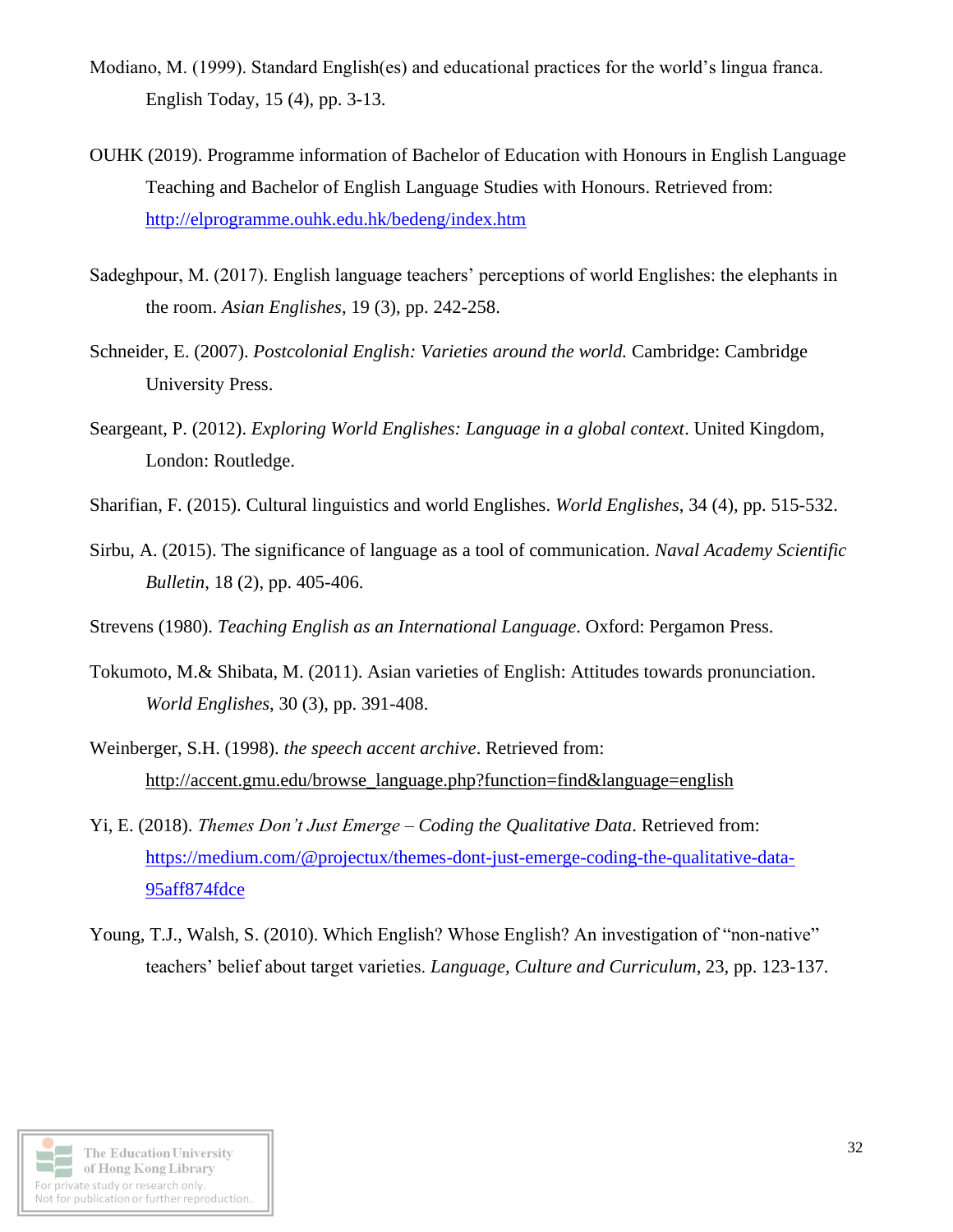# **IX. Appendices**

*i. Sample questionnaire (pre-service teachers)*

# *Section One – Personal information*

| $1.1$ Age:                           |                                                                                  |
|--------------------------------------|----------------------------------------------------------------------------------|
| $1.2$ Gender:                        |                                                                                  |
| 1.3 University:                      |                                                                                  |
| 1.4 Teacher-training Programme:      |                                                                                  |
| 1.5 Stream:                          | Primary / Secondary / Primary AND Secondary (Circle the appropriate)             |
| 1.6 Year of study:                   |                                                                                  |
| 1.7 Email Address (For contact use): |                                                                                  |
|                                      | 1.8 Have you finished your teaching practice yet?                                |
|                                      | $(Yes / No)$ (Circle the appropriate)                                            |
|                                      | 1.9 Did you take any World Englishes (WE)-related courses?                       |
|                                      | $(Yes / No)$ (Circle the appropriate)                                            |
|                                      | 1.10 Did you take those World Englishes (WE)-related courses as core subjects or |
| electives?                           |                                                                                  |

(Core / Elective) *(Circle the appropriate)* 

## *Section Two – Personal attitudes towards the topic of different varieties of English.*

This section is related to your personal attitudes towards the topic of different varieties of English. Please rate the following statements in a scale from 1 to 4.

# **1 = Strongly disagree 2 = Disagree 3 = Agree 4 = Strongly agree**

| <b>Items</b>                                                                                         |  | <b>Scale</b>   |   |  |
|------------------------------------------------------------------------------------------------------|--|----------------|---|--|
| 2.1 English learners should pursue a native-like accent.                                             |  |                | 3 |  |
| 2.2 Non-native English accents may NOT be understood by native speakers of English.                  |  |                | 3 |  |
| 2.3 Good English learners should speak English with a native-like accent.                            |  |                | 3 |  |
| 2.4 There are always some accents of English should be the models of learning English.               |  | 2              | 3 |  |
| 2.5 In terms of pronunciation, intelligibility is more important than accuracy.                      |  | $\overline{2}$ | 3 |  |
| 2.6 People who speak who a native-like English accent are usually educated, intelligent and well-off |  |                | 3 |  |

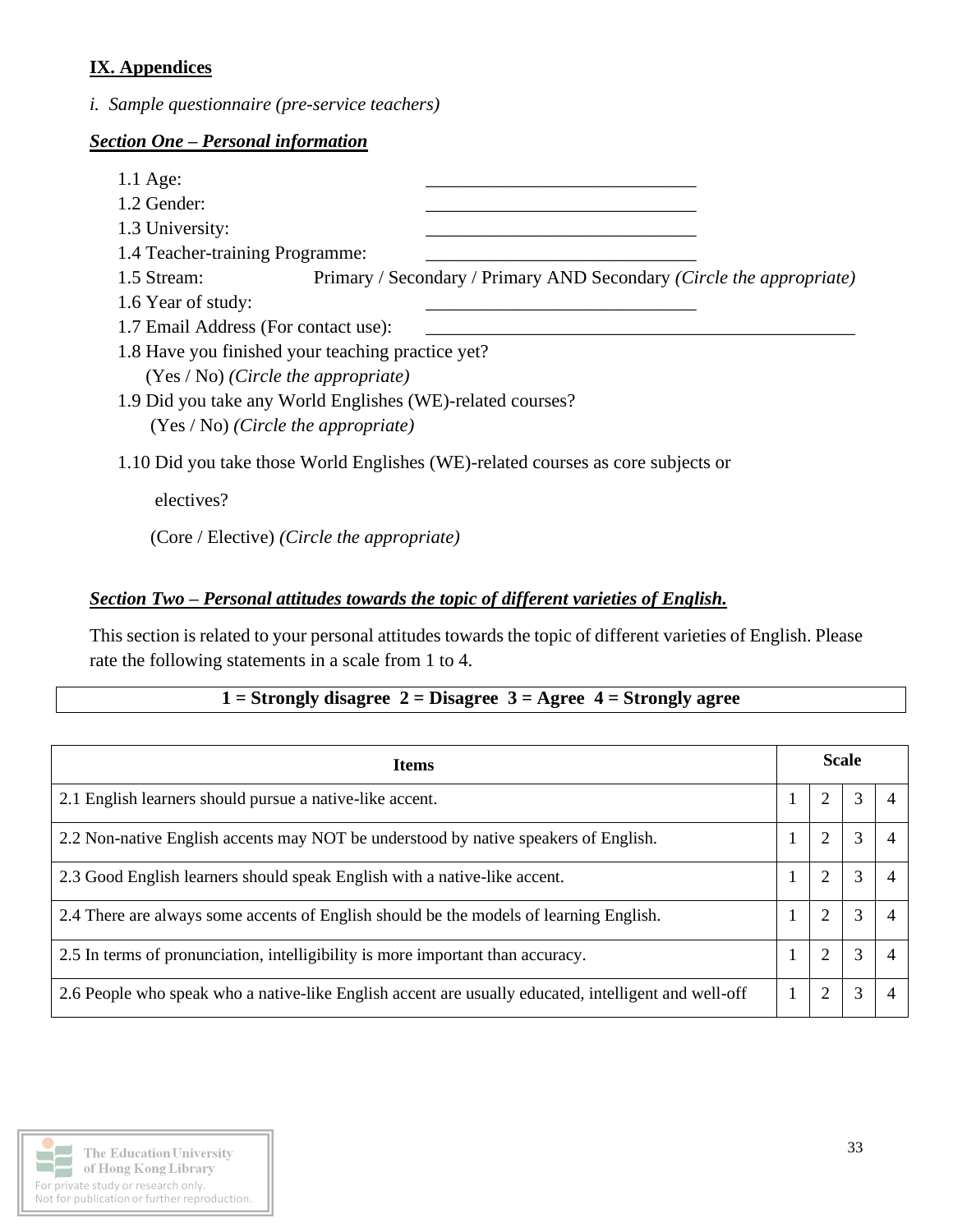## *Section Three – Pedagogical awareness of World Englishes*

This section is related to your pedagogical awareness of World Englishes. Please rate the following statements in a scale from 1 to 4.

# **1 = Strongly disagree 2 = Disagree 3 = Agree 4 = Strongly agree**

| <b>Items</b>                                                                                               |  | <b>Scale</b>   |   |  |
|------------------------------------------------------------------------------------------------------------|--|----------------|---|--|
| 3.1 Speaking with a native-like accent is a must for English teachers.                                     |  |                | 3 |  |
| 3.2 British English and American English and Canadian English should always be taught in classrooms.       |  |                | 3 |  |
| 3.3 Australian English and New Zealand English should always be taught in classrooms.                      |  |                | 3 |  |
| 3.4 Hong Kong English should be taught in classrooms.                                                      |  | $\overline{c}$ | 3 |  |
| 3.5 Accented English should be taught in classrooms.                                                       |  |                | 3 |  |
| 3.6 Students should get exposed to varieties of English including lexis, syntax, phonetics, and phonology. |  | $\overline{c}$ | 3 |  |
| 3.7 I would require my students to pursue a native-like English accent.                                    |  |                |   |  |

## *Section Four – Perceptions towards benefits WE-related courses*

This section is related to your personal perception towards your personal perception towards the benefits of WE-related courses. Please rate the following statements in a scale from 1 to 5.

# **1 = Strongly disagree 2 = Disagree 3 = Neutral 4 = Agree 5 = Strongly disagree**

| <b>Items</b>                                                                                                                            |              |                | <b>Scale</b> |                |   |  |
|-----------------------------------------------------------------------------------------------------------------------------------------|--------------|----------------|--------------|----------------|---|--|
| WE-related courses have equipped me with                                                                                                |              |                |              |                |   |  |
| 4.1 awareness of the necessity of shifting a paradigm in teaching methods                                                               | $\mathbf{1}$ | $\overline{2}$ | 3            | $\overline{4}$ | 5 |  |
| 4.2 understanding of hybridity and fluidity as the norms of language acquisition, usage, and development.                               | 1            | 2              | 3            | $\overline{4}$ | 5 |  |
| 4.3 knowledge of how the English Language spread around the world                                                                       | $\mathbf{1}$ | 2              | 3            | $\overline{4}$ | 5 |  |
| 4.4 knowledge of linguistic features, including lexis, syntax, morphology, phonetic and phonology, of<br>different varieties of English | $\mathbf{1}$ | $\overline{2}$ | 3            | $\overline{4}$ | 5 |  |
| 4.5 knowledge of how language is used around the world as a Lingua Franca                                                               | 1            | 2              | 3            | 4              | 5 |  |
| 4.6 exploration of diversity and opportunities to challenge key constructs such as "nativeness"                                         | $\mathbf{1}$ | $\overline{2}$ | 3            | $\overline{4}$ | 5 |  |
| 4.7 opportunities to get exposed to different Englishes.                                                                                | $\mathbf{1}$ | $\overline{2}$ | 3            | $\overline{4}$ | 5 |  |
| 4.8 respect for multilingualism.                                                                                                        | $\mathbf{1}$ | $\overline{2}$ | 3            | $\overline{4}$ | 5 |  |
| 4.9 respect for different Englishes                                                                                                     | $\mathbf{1}$ | $\overline{2}$ | 3            | $\overline{4}$ | 5 |  |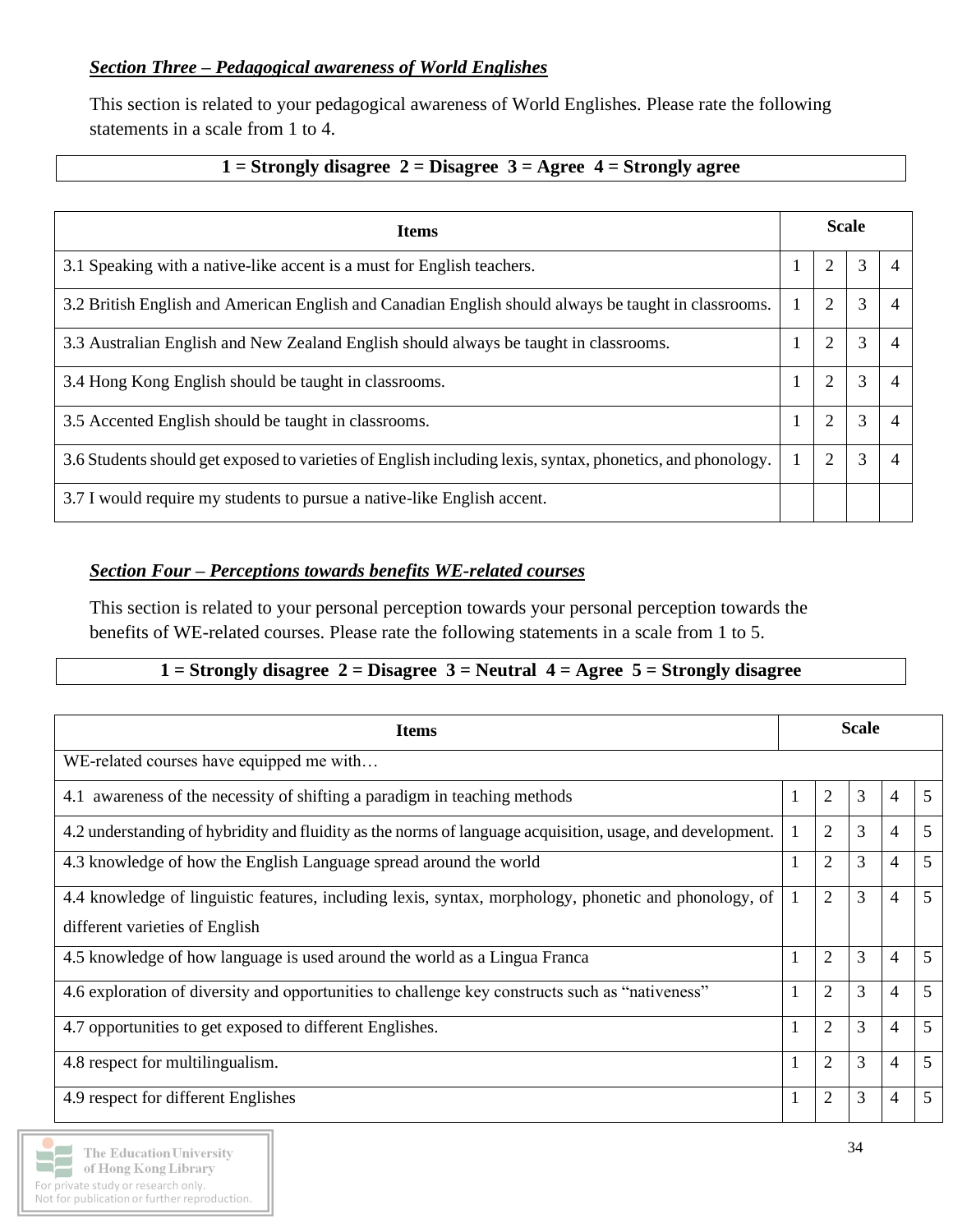### *Section Five – open-ended questions*

*Please answer the following questions. (Please write around 50-100 words for each question)*

5.1 To what extent do you think the WE-related courses you took influence your thought of "native English speakers teach better than non-native English speakers"?

\_\_\_\_\_\_\_\_\_\_\_\_\_\_\_\_\_\_\_\_\_\_\_\_\_\_\_\_\_\_\_\_\_\_\_\_\_\_\_\_\_\_\_\_\_\_\_\_\_\_\_\_\_\_\_\_\_\_\_\_\_\_\_\_\_\_\_\_\_\_\_\_\_\_\_\_\_\_\_\_\_\_

\_\_\_\_\_\_\_\_\_\_\_\_\_\_\_\_\_\_\_\_\_\_\_\_\_\_\_\_\_\_\_\_\_\_\_\_\_\_\_\_\_\_\_\_\_\_\_\_\_\_\_\_\_\_\_\_\_\_\_\_\_\_\_\_\_\_\_\_\_\_\_\_\_\_\_\_\_\_\_\_\_\_

\_\_\_\_\_\_\_\_\_\_\_\_\_\_\_\_\_\_\_\_\_\_\_\_\_\_\_\_\_\_\_\_\_\_\_\_\_\_\_\_\_\_\_\_\_\_\_\_\_\_\_\_\_\_\_\_\_\_\_\_\_\_\_\_\_\_\_\_\_\_\_\_\_\_\_\_\_\_\_\_\_\_

\_\_\_\_\_\_\_\_\_\_\_\_\_\_\_\_\_\_\_\_\_\_\_\_\_\_\_\_\_\_\_\_\_\_\_\_\_\_\_\_\_\_\_\_\_\_\_\_\_\_\_\_\_\_\_\_\_\_\_\_\_\_\_\_\_\_\_\_\_\_\_\_\_\_\_\_\_\_\_\_\_\_

\_\_\_\_\_\_\_\_\_\_\_\_\_\_\_\_\_\_\_\_\_\_\_\_\_\_\_\_\_\_\_\_\_\_\_\_\_\_\_\_\_\_\_\_\_\_\_\_\_\_\_\_\_\_\_\_\_\_\_\_\_\_\_\_\_\_\_\_\_\_\_\_\_\_\_\_\_\_\_\_\_\_

\_\_\_\_\_\_\_\_\_\_\_\_\_\_\_\_\_\_\_\_\_\_\_\_\_\_\_\_\_\_\_\_\_\_\_\_\_\_\_\_\_\_\_\_\_\_\_\_\_\_\_\_\_\_\_\_\_\_\_\_\_\_\_\_\_\_\_\_\_\_\_\_\_\_\_\_\_\_\_\_\_\_

5.2 To what extent do you think the WE-related courses you took encourage you to promote the 'equality' or 'fairness' of different varieties of English?

### *Section Six – Last words*

Will you be available to attend an interview session for further investigation?

(Yes / No)

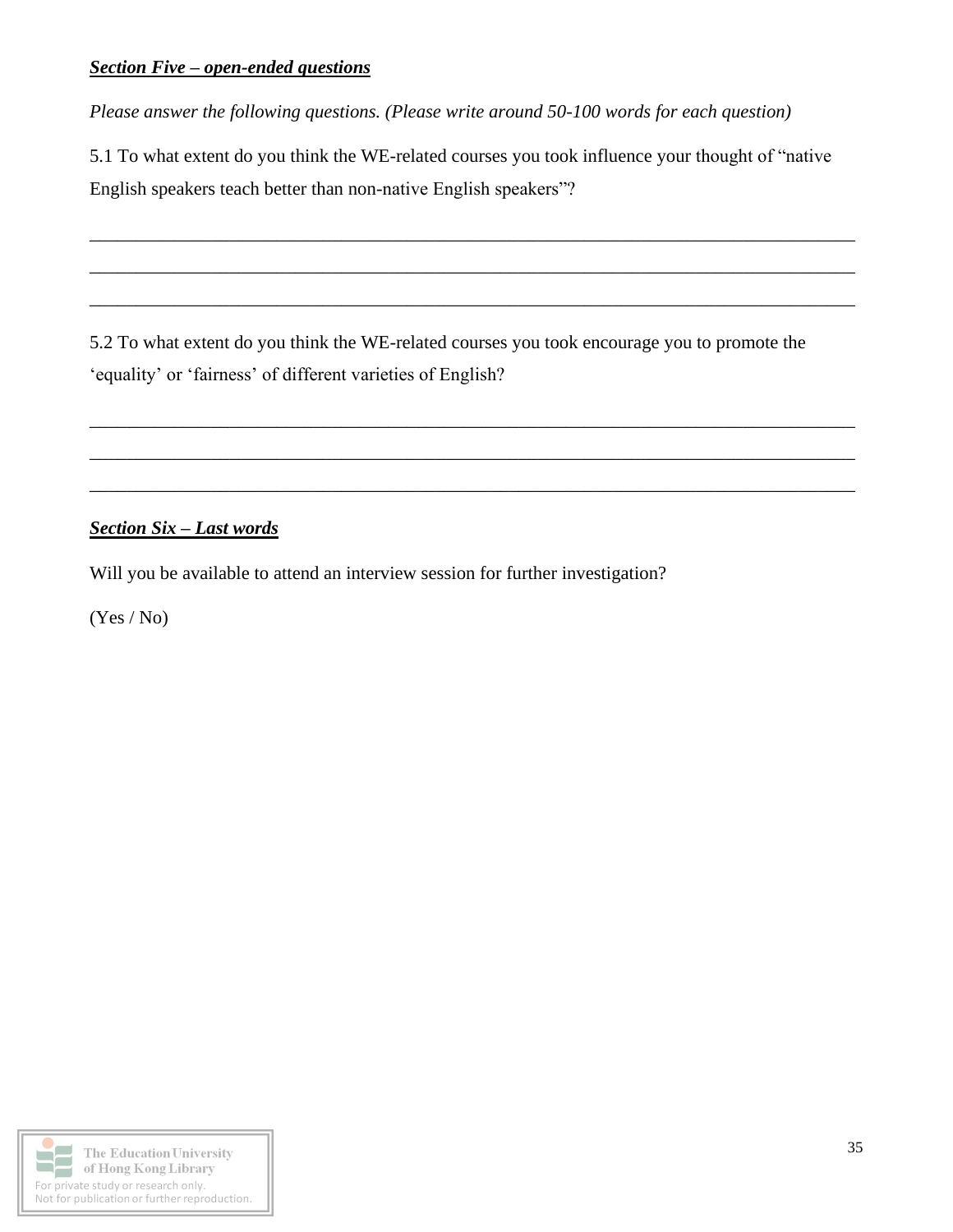#### *Section One – Personal information*

| $1.1$ Age:                                                 |                                                                                  |
|------------------------------------------------------------|----------------------------------------------------------------------------------|
| 1.2 Gender:                                                |                                                                                  |
| 1.3 University:                                            |                                                                                  |
| 1.4 Teacher-training Programme:                            |                                                                                  |
| 1.5 Level of teaching:                                     | Primary / Secondary (Circle the appropriate)                                     |
| 1.6 Year of graduation:                                    |                                                                                  |
| 1.7 Email Address (For contact use):                       |                                                                                  |
| 1.8 Have you finished your teaching practice yet?          |                                                                                  |
| $(Yes / No)$ (Circle the appropriate)                      |                                                                                  |
| 1.9 Did you take any World Englishes (WE)-related courses? |                                                                                  |
| $(Yes / No)$ (Circle the appropriate)                      |                                                                                  |
|                                                            | 1.10 Did you take those World Englishes (WE)-related courses as core subjects or |
| electives?                                                 |                                                                                  |
| (Core / Elective) (Circle the appropriate)                 |                                                                                  |

#### *Section Two – Personal attitudes towards the topic of different varieties of English.*

This section is related to your personal attitudes towards the topic of different varieties of English. Please rate the following statements in a scale from 1 to 4.

## **1 = Strongly disagree 2 = Disagree 3 = Agree 4 = Strongly agree**

| <b>Items</b>                                                                                         |  | <b>Scale</b>   |   |   |
|------------------------------------------------------------------------------------------------------|--|----------------|---|---|
| 2.1 English learners should pursue a native-like accent.                                             |  | 2              | 3 |   |
| 2.2 Non-native English accents may NOT be understood by native speakers of English.                  |  |                | 3 |   |
| 2.3 Good English learners should speak English with a native-like accent.                            |  | $\overline{2}$ | 3 |   |
| 2.4 There are always some accents of English should be the models of learning English.               |  |                | 3 |   |
| 2.5 In terms of pronunciation, intelligibility is more important than accuracy.                      |  |                | 3 | 4 |
| 2.6 People who speak who a native-like English accent are usually educated, intelligent and well-off |  |                | 3 |   |

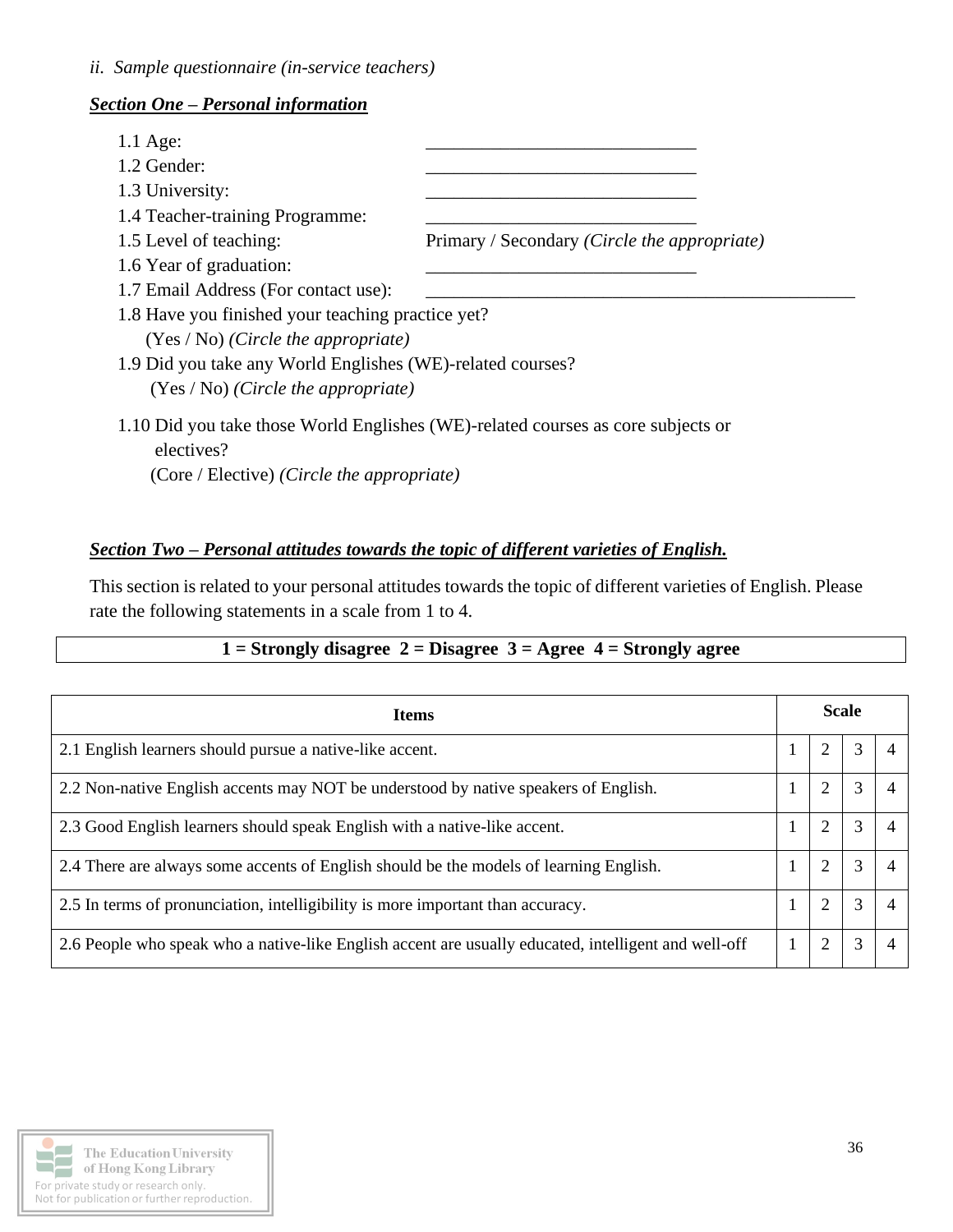## *Section Three – Pedagogical awareness of World Englishes*

This section is related to your pedagogical awareness of World Englishes. Please rate the following statements in a scale from 1 to 4.

# **1 = Strongly disagree 2 = Disagree 3 = Agree 4 = Strongly agree**

| <b>Items</b>                                                                                               |  | <b>Scale</b>   |   |  |
|------------------------------------------------------------------------------------------------------------|--|----------------|---|--|
| 3.1 Speaking with a native-like accent is a must for English teachers.                                     |  |                | 3 |  |
| 3.2 British English and American English and Canadian English should always be taught in classrooms.       |  |                | 3 |  |
| 3.3 Australian English and New Zealand English should always be taught in classrooms.                      |  |                | 3 |  |
| 3.4 Hong Kong English should be taught in classrooms.                                                      |  | $\overline{c}$ | 3 |  |
| 3.5 Accented English should be taught in classrooms.                                                       |  |                | 3 |  |
| 3.6 Students should get exposed to varieties of English including lexis, syntax, phonetics, and phonology. |  | $\overline{c}$ | 3 |  |
| 3.7 I would require my students to pursue a native-like English accent.                                    |  |                |   |  |

## *Section Four – Perceptions towards benefits WE-related courses*

This section is related to your personal perception towards your personal perception towards the benefits of WE-related courses. Please rate the following statements in a scale from 1 to 5.

# **1 = Strongly disagree 2 = Disagree 3 = Neutral 4 = Agree 5 = Strongly disagree**

| <b>Items</b>                                                                                                                            |              |                | <b>Scale</b> |                |                |  |
|-----------------------------------------------------------------------------------------------------------------------------------------|--------------|----------------|--------------|----------------|----------------|--|
| WE-related courses have equipped me with                                                                                                |              |                |              |                |                |  |
| 4.1 awareness of the necessity of shifting a paradigm in teaching methods                                                               | $\mathbf{1}$ | $\overline{2}$ | 3            | $\overline{4}$ | $\mathfrak{S}$ |  |
| 4.2 understanding of hybridity and fluidity as the norms of language acquisition, usage, and development.                               | $\mathbf{1}$ | $\overline{2}$ | 3            | $\overline{4}$ | 5              |  |
| 4.3 knowledge of how the English Language spread around the world                                                                       | $\mathbf{1}$ | $\overline{2}$ | 3            | $\overline{4}$ | 5              |  |
| 4.4 knowledge of linguistic features, including lexis, syntax, morphology, phonetic and phonology, of<br>different varieties of English | 1            | $\overline{2}$ | 3            | $\overline{4}$ | 5              |  |
| 4.5 knowledge of how language is used around the world as a Lingua Franca                                                               | 1            | $\overline{2}$ | 3            | $\overline{4}$ | 5              |  |
| 4.6 exploration of diversity and opportunities to challenge key constructs such as "nativeness"                                         | 1            | $\overline{2}$ | 3            | 4              | 5              |  |
| 4.7 opportunities to get exposed to different Englishes.                                                                                | $\mathbf{1}$ | $\overline{2}$ | 3            | $\overline{4}$ | 5              |  |
| 4.8 respect for multilingualism.                                                                                                        | $\mathbf{1}$ | $\overline{2}$ | 3            | $\overline{4}$ | 5              |  |
| 4.9 respect for different Englishes                                                                                                     | $\mathbf{1}$ | 2              | 3            | 4              | 5              |  |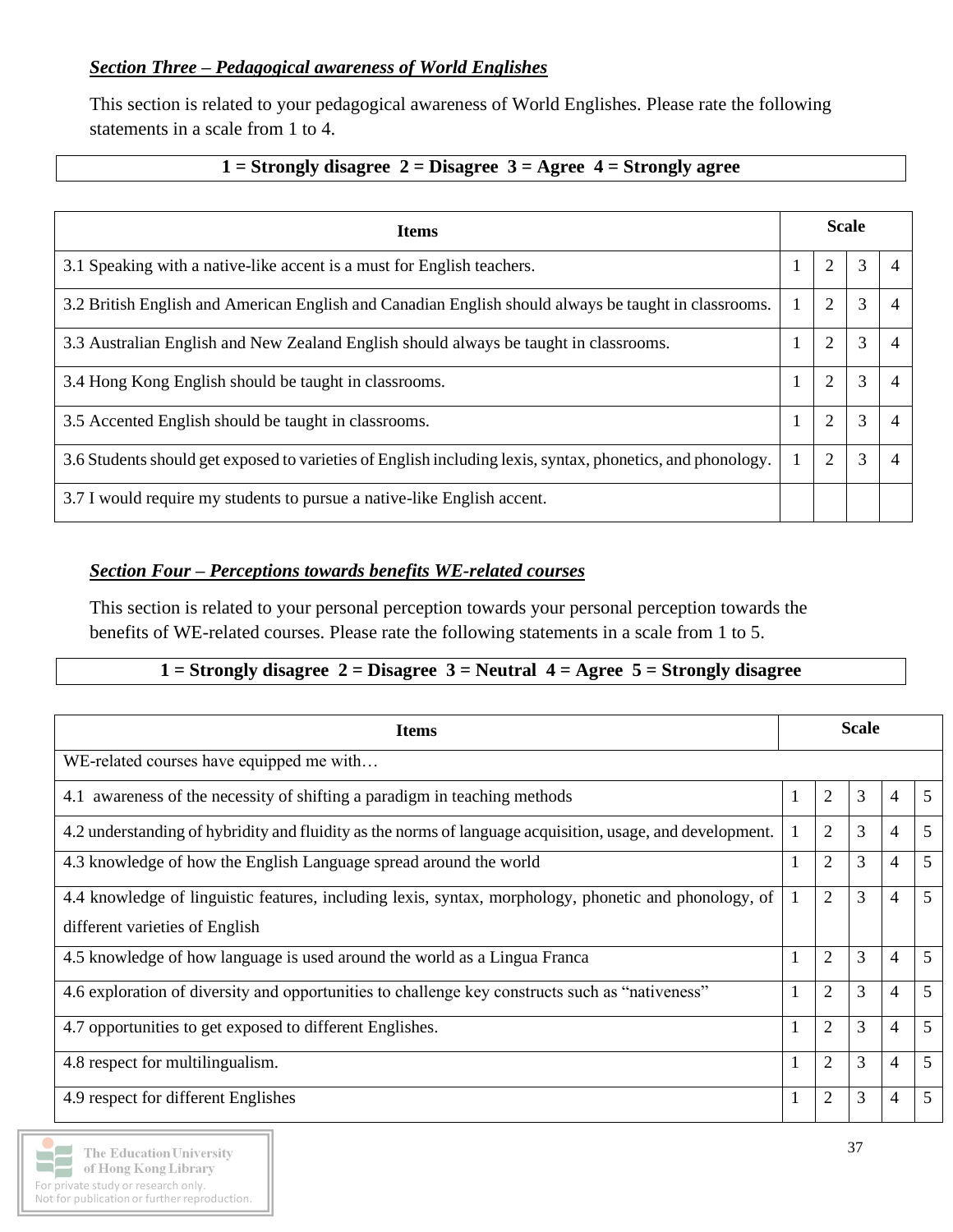### *Section Five – long questions*

*Please answer the following questions. (Please write around 50-100 words for each question)*

5.1 What are your opinions about the thought of "native English speakers teach better than non-native English speakers"?

\_\_\_\_\_\_\_\_\_\_\_\_\_\_\_\_\_\_\_\_\_\_\_\_\_\_\_\_\_\_\_\_\_\_\_\_\_\_\_\_\_\_\_\_\_\_\_\_\_\_\_\_\_\_\_\_\_\_\_\_\_\_\_\_\_\_\_\_\_\_\_\_\_\_\_\_\_\_\_\_\_\_

\_\_\_\_\_\_\_\_\_\_\_\_\_\_\_\_\_\_\_\_\_\_\_\_\_\_\_\_\_\_\_\_\_\_\_\_\_\_\_\_\_\_\_\_\_\_\_\_\_\_\_\_\_\_\_\_\_\_\_\_\_\_\_\_\_\_\_\_\_\_\_\_\_\_\_\_\_\_\_\_\_\_

\_\_\_\_\_\_\_\_\_\_\_\_\_\_\_\_\_\_\_\_\_\_\_\_\_\_\_\_\_\_\_\_\_\_\_\_\_\_\_\_\_\_\_\_\_\_\_\_\_\_\_\_\_\_\_\_\_\_\_\_\_\_\_\_\_\_\_\_\_\_\_\_\_\_\_\_\_\_\_\_\_\_

\_\_\_\_\_\_\_\_\_\_\_\_\_\_\_\_\_\_\_\_\_\_\_\_\_\_\_\_\_\_\_\_\_\_\_\_\_\_\_\_\_\_\_\_\_\_\_\_\_\_\_\_\_\_\_\_\_\_\_\_\_\_\_\_\_\_\_\_\_\_\_\_\_\_\_\_\_\_\_\_\_\_

\_\_\_\_\_\_\_\_\_\_\_\_\_\_\_\_\_\_\_\_\_\_\_\_\_\_\_\_\_\_\_\_\_\_\_\_\_\_\_\_\_\_\_\_\_\_\_\_\_\_\_\_\_\_\_\_\_\_\_\_\_\_\_\_\_\_\_\_\_\_\_\_\_\_\_\_\_\_\_\_\_\_

\_\_\_\_\_\_\_\_\_\_\_\_\_\_\_\_\_\_\_\_\_\_\_\_\_\_\_\_\_\_\_\_\_\_\_\_\_\_\_\_\_\_\_\_\_\_\_\_\_\_\_\_\_\_\_\_\_\_\_\_\_\_\_\_\_\_\_\_\_\_\_\_\_\_\_\_\_\_\_\_\_\_

5.2 What are your opinions about promoting the 'equality' or 'fairness' of different varieties of English?

### *Section Six – Last words*

Will you be available to attend an interview session for further investigation?

(Yes / No)

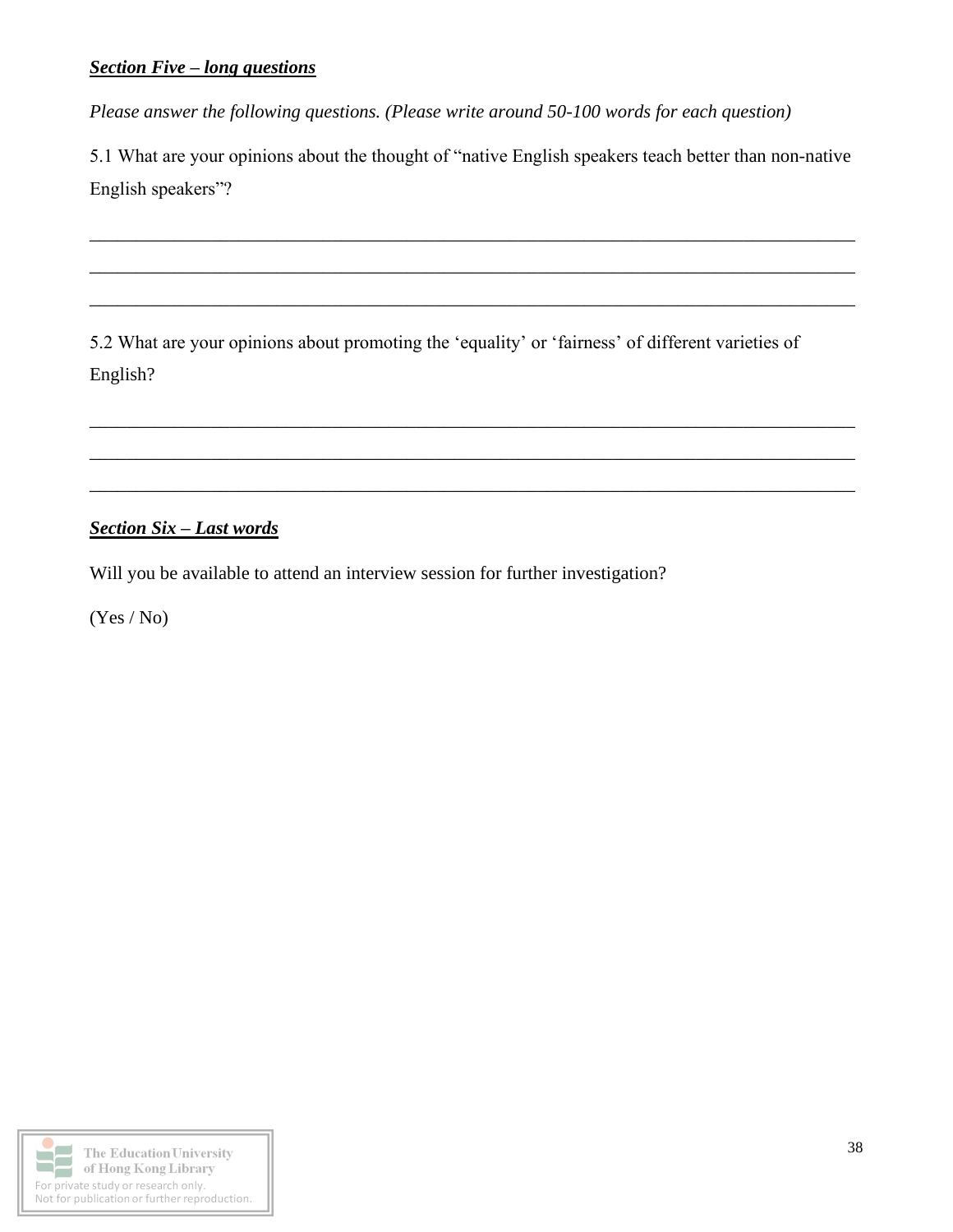## *Section One – Language attitudes*

- 1.1 Do you think materials that are developed with non-native English varieties can be used in your English class? If so, how? If not, why?
- 1.2 What difficulties do you think you would encounter if you materials that are developed with nonnative English varieties to teach English?
- 1.3 If your students asked you not to include other varieties of English other than British and American accents, would you conform the norm of using native varieties as teaching materials only?
- 1.4 What benefits do you think students will get by helping students get exposed to different varieties of English?
- 1.5 Are there any drawbacks of helping students get exposed to different varieties of English?

### *Section Two – Beliefs of ELT*

- 2.1 What do you think is the purpose of English Language Teaching (ELT) in Hong Kong?
- 2.2 What do you think is the role of English teachers in Hong Kong?
- 2.3 Do you think it is a must to help your students sound native? Why? Why not?
- 2.4 Do you think promoting the equality / fairness of different varieties of English is necessary?

#### *Section Three – Debates on World Englishes (WE) and Standard English (SE)*

- 3.1 What is your understanding of the concept of "World Englishes"?
- 3.2 Some people tend to see language variations as "errors" instead of "features". Can you share your ideas about this mindset?
- 3.3 Some English learners are obsessed with pursuing the native English proficiency. Can you share your ideas about this mindset?
- 3.4 Some people tend to stigmatise accented English. Can you share your ideas about this mindset?

#### *Section Four– perceived benefits of WE courses in teacher-training programmes*

4.1 To what extent do you think that the content covered in WE courses you have taken equips you with enough knowledge regarding World Englishes?

4.2 Do you agree that WE-related courses should be put in teacher-training programmes as core subjects? If so, what content related to World Englishes do you think should be added in teacher training programme? If no, why do you think it is unnecessary to do so?

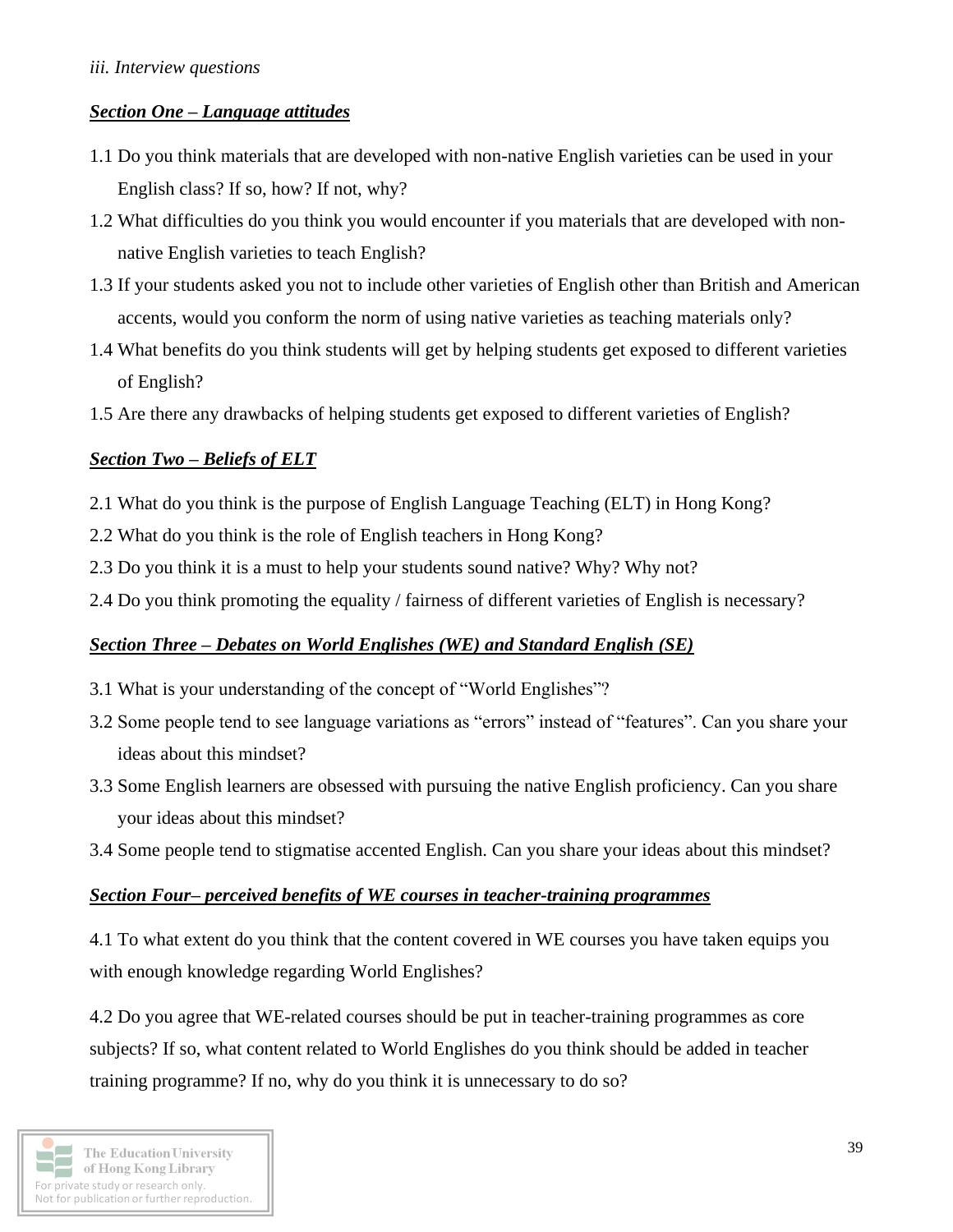4.3 To what extent do you think that the courses of World Englishes you have received help you change the concept of nativespeakerism? How?

4.4 To what extent do you think that the courses of World Englishes you have received helped you get familiar with different accents of English and help you communicate with people with different accents? How?

4.5 To what extent do you think that the World Englishes-related courses you have received equip you with knowledge to promote the concept of WE in your (future) career as an English teacher?

4.6 To what extent do you think you can / will be able to apply what you have learnt in WE-related courses in your teaching now/ in the future?

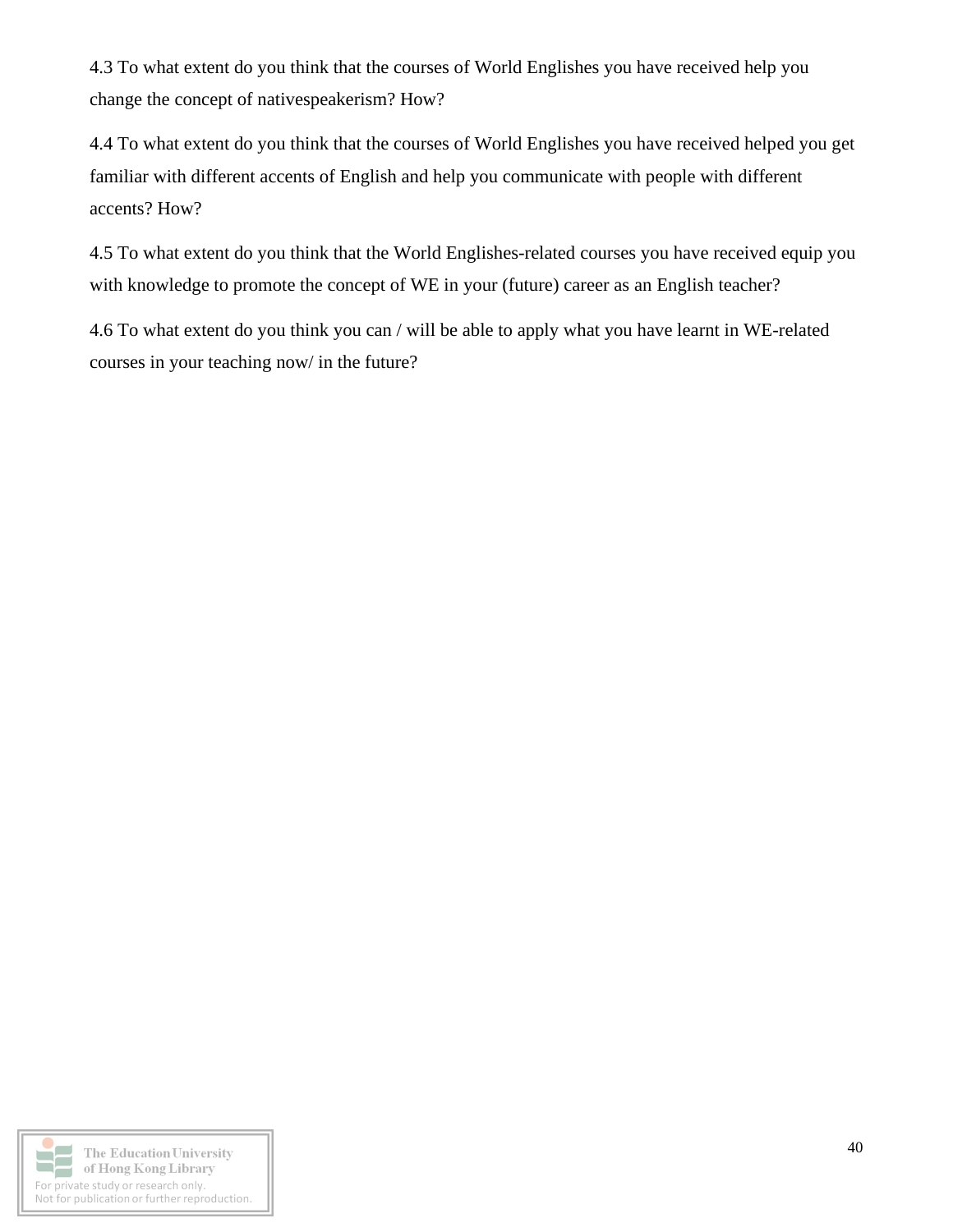| $\mathbf{I}$ :                | So, it's glad to have you as one of my interviewees. And in the following section, we<br>are going to do a semi-scripted interview. There will be a total of four sections. Please<br>answer all questions. Okay?                                                                                                                                                                                                                                                                                                                                                                                                                                                                                              |
|-------------------------------|----------------------------------------------------------------------------------------------------------------------------------------------------------------------------------------------------------------------------------------------------------------------------------------------------------------------------------------------------------------------------------------------------------------------------------------------------------------------------------------------------------------------------------------------------------------------------------------------------------------------------------------------------------------------------------------------------------------|
| E:                            | OK.                                                                                                                                                                                                                                                                                                                                                                                                                                                                                                                                                                                                                                                                                                            |
| $\mathbf{I}$ :                | So, let's move on to section 1. Do you think materials that are developed with non-<br>native English varieties can be used in your English class? If so, how? If not, why?                                                                                                                                                                                                                                                                                                                                                                                                                                                                                                                                    |
| E:                            | No. I think I could only use the ones in the British and the American accents. As my<br>students' English proficiency is not really that high, they might find it very different to<br>understand those audio clips with strong accents.                                                                                                                                                                                                                                                                                                                                                                                                                                                                       |
| $\mathbf{I}$ :                | OK. So, what difficulties do you think you would encounter if you used materials that<br>are developed with non-native English varieties to teach English?                                                                                                                                                                                                                                                                                                                                                                                                                                                                                                                                                     |
| E:                            | I think my students might not be able to understand accented English. I think it is<br>already very difficult for my students to understand or to comprehend the content of<br>these audio clips even if the some speakers are native English speakers, speaking with<br>a very typical native accent. So, if students need to listen to accented English, it will be<br>even harder for them to understand the speech. As a result, I think British and American<br>accents are already very enough for my students.                                                                                                                                                                                          |
| $\mathbf{I}$ :                | If your students asked you not to include other varieties of English other than British<br>and American accents, would you conform the norm of using native varieties as<br>teaching materials?                                                                                                                                                                                                                                                                                                                                                                                                                                                                                                                |
| E:                            | I don't think I would because I think they need to learn. Of course, in exam, I will only<br>use British and American Englishes as materials. But in regular class time, if time<br>allows, I would include more English varieties.                                                                                                                                                                                                                                                                                                                                                                                                                                                                            |
| $\mathbf{I:}% \mathcal{M}(G)$ | What benefits do you think students will get by helping students get exposed to<br>different varieties of English?                                                                                                                                                                                                                                                                                                                                                                                                                                                                                                                                                                                             |
| E:                            | I think students can be more capable to talk in English and they will be even more<br>confident when talking in English. I think my students now are always trained to<br>comprehend British and American Englishes, so they have nearly no problems<br>understanding them, but students will not stay in classrooms forever, they will go<br>outside and meet different people. So, getting exposed to different Englishes can help<br>them have a so-called psychological preparation to talk with people with a strong<br>accent. And when they know that accent is not the most important thing as long as you<br>can express yourself, their motivation and confidence in speaking English will increase. |
| $\mathbf{I}$ :                | Are there any drawbacks do you think of helping students get exposed to different<br>varieties of English?                                                                                                                                                                                                                                                                                                                                                                                                                                                                                                                                                                                                     |
| E:                            | The most serious drawback would be having not enough time to cover topics that are<br>directly stated in the English curriculum guide or the scheme of work. I think all<br>teachers know that the schedule of the regular English curriculum in Hong Kong is a<br>very tight one. We have to already spend quite a large amount of time to cover all topics<br>stated or provided in the curriculum guide and the school-based scheme of work. That's<br>why having less time to teach regular topics might be the most obvious and the biggest<br>drawback of helping students get exposed to different varieties of English.                                                                                |
| $\mathbf{I}$ :                | OK! So, thank you very much, this is the end of section one. Let's move on to section<br>two. This is the section about your beliefs towards ELT English language teaching.                                                                                                                                                                                                                                                                                                                                                                                                                                                                                                                                    |

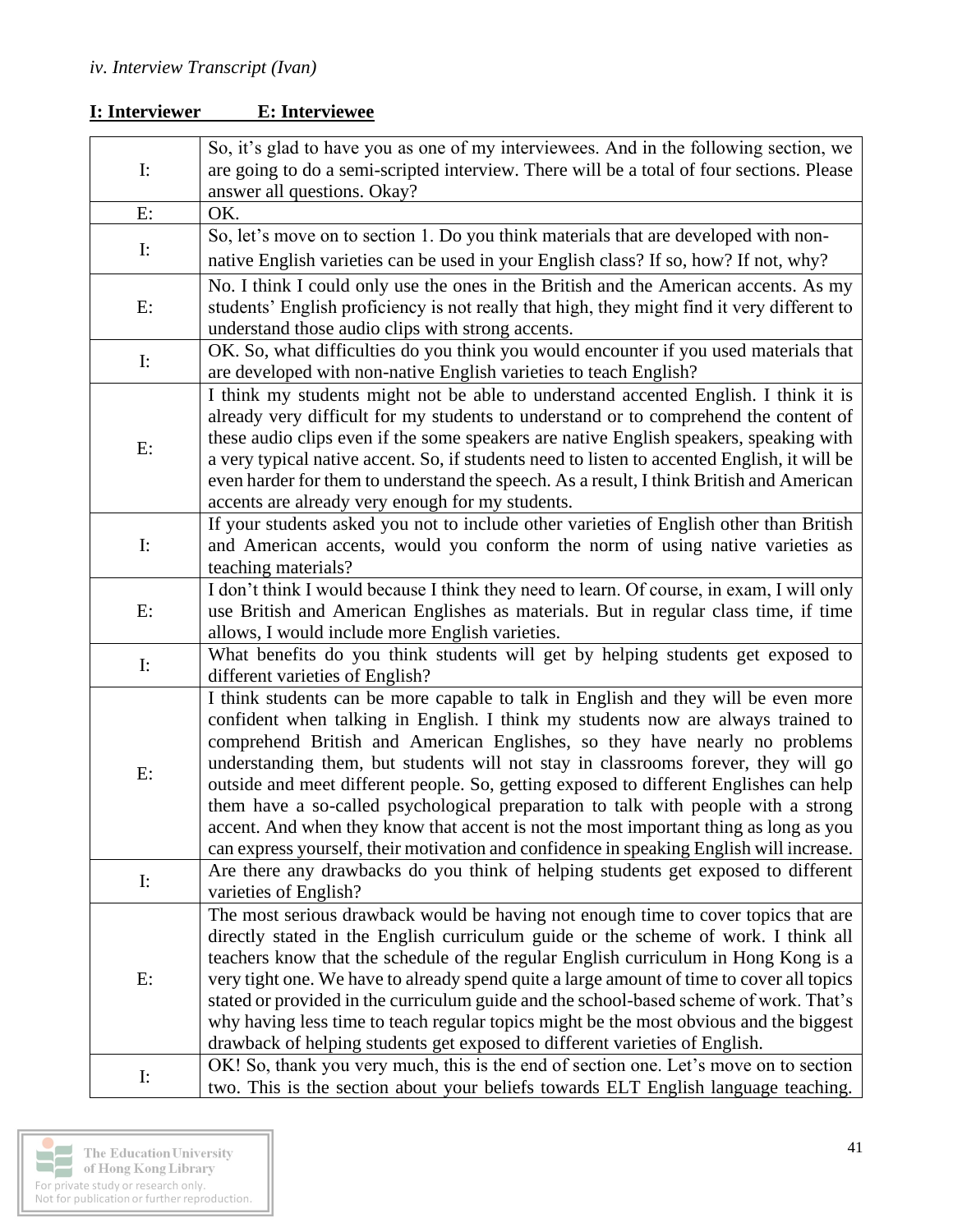|                | First of all, what do you think is the purpose of English language teaching in Hong                                                                                                                                                                                                                                                                                                                                                                                                                                                                                                                                                                                                                                                                                                         |
|----------------|---------------------------------------------------------------------------------------------------------------------------------------------------------------------------------------------------------------------------------------------------------------------------------------------------------------------------------------------------------------------------------------------------------------------------------------------------------------------------------------------------------------------------------------------------------------------------------------------------------------------------------------------------------------------------------------------------------------------------------------------------------------------------------------------|
|                | Kong?                                                                                                                                                                                                                                                                                                                                                                                                                                                                                                                                                                                                                                                                                                                                                                                       |
| E:             | As Hong Kong is an international city, most people in Hong Kong believe that English<br>is very important. Even my teachers in secondary school told me that mastering the<br>English language helps them strike for a better life because English is widely used in<br>the so-called high-level society. So, I think the purpose of ELT in Hong Kong should<br>be preparing students to get ready for the future development. To be concise, to get a<br>better job.                                                                                                                                                                                                                                                                                                                       |
| $\mathbf{I}:$  | What do you think is the role of English teachers in Hong Kong?                                                                                                                                                                                                                                                                                                                                                                                                                                                                                                                                                                                                                                                                                                                             |
| E:             | I think it really depends on your students' background. If your students come from<br>some wealthy families, English teachers should serve as helpers to provide guidance to<br>students to further develop their English proficiency as those students might already<br>have enough recourses to learn English even outside classrooms. So, when they come<br>to class, teachers can already help them with further correcting their errors and further<br>modifying their English work. But for students who come from some poor families, I<br>think English teachers should serve as facilitators as they might not be able to get<br>exposed to an enriching English environment, so English teachers at schools are their<br>only source of getting English knowledge from. So, yeah. |
| $\mathbf{I}:$  | OK. So, do you think it is a must to help your students sound native?                                                                                                                                                                                                                                                                                                                                                                                                                                                                                                                                                                                                                                                                                                                       |
| E:             | I don't think it is a must to help my students sound native. I am trying to be realistic, if<br>I insist everyone to sound native, it would be a total disaster and I won't have enough<br>time to do so. As I mentioned before, the English curriculum in Hong Kong is a very<br>intense one, basically I really have not time to really train up their pronunciation in<br>regular lessons. I can just tell them how the words are pronounced. So, if they can sound<br>native, it's of course a bonus, but I will not try to force or try to ask my students to<br>sound native.                                                                                                                                                                                                         |
| $\mathbf{I}:$  | Do you think promoting the equality / fairness of different varieties of English is<br>necessary?                                                                                                                                                                                                                                                                                                                                                                                                                                                                                                                                                                                                                                                                                           |
| E:             | I don't think it's a very necessary thing to be done in regular lessons. But of course, I<br>will always remind my students that have an accent is not wrong, and it doesn't mean<br>that you are a failed English learner. I think I would just give them more exposure to<br>various Englishes outside classrooms to help them realise that there are actually many<br>other Englishes are used out there. Regarding really spend a lesson on just promoting<br>the equality of Englishes, I don't think I will have time and I have the needs of doing<br>SO.                                                                                                                                                                                                                            |
| $\mathbf{I}$ : | So thank you very much. Let's move on to section 3. This section is about the debates<br>on World Englishes and Standard English. First of all, what is your understanding of<br>the concept of "World Englishes"?                                                                                                                                                                                                                                                                                                                                                                                                                                                                                                                                                                          |
| E:             | World Englishes should be refer to different varieties of English, no matter in the<br>spoken forms or the written forms. Moreover, there are many people using English in<br>different contexts in different countries. Yeah, that's what I can remember.                                                                                                                                                                                                                                                                                                                                                                                                                                                                                                                                  |
| $\mathbf{I}$ : | OK. Some people tend to see language variations as errors instead of features. Can you<br>share your ideas about this mindset?                                                                                                                                                                                                                                                                                                                                                                                                                                                                                                                                                                                                                                                              |
| E:             | I think that variations are features instead of errors. I think different English speakers<br>have their own characteristics when using the English language. For example, Hong<br>Kong students would speak some Chingish, and it's very classic in Hong Kong. I think<br>these features make us stand out from other English speakers and only Hong Kong<br>people can understand Hong Kong English, and that is really very unique. So, I think<br>language variations should be seen as features but not errors.                                                                                                                                                                                                                                                                        |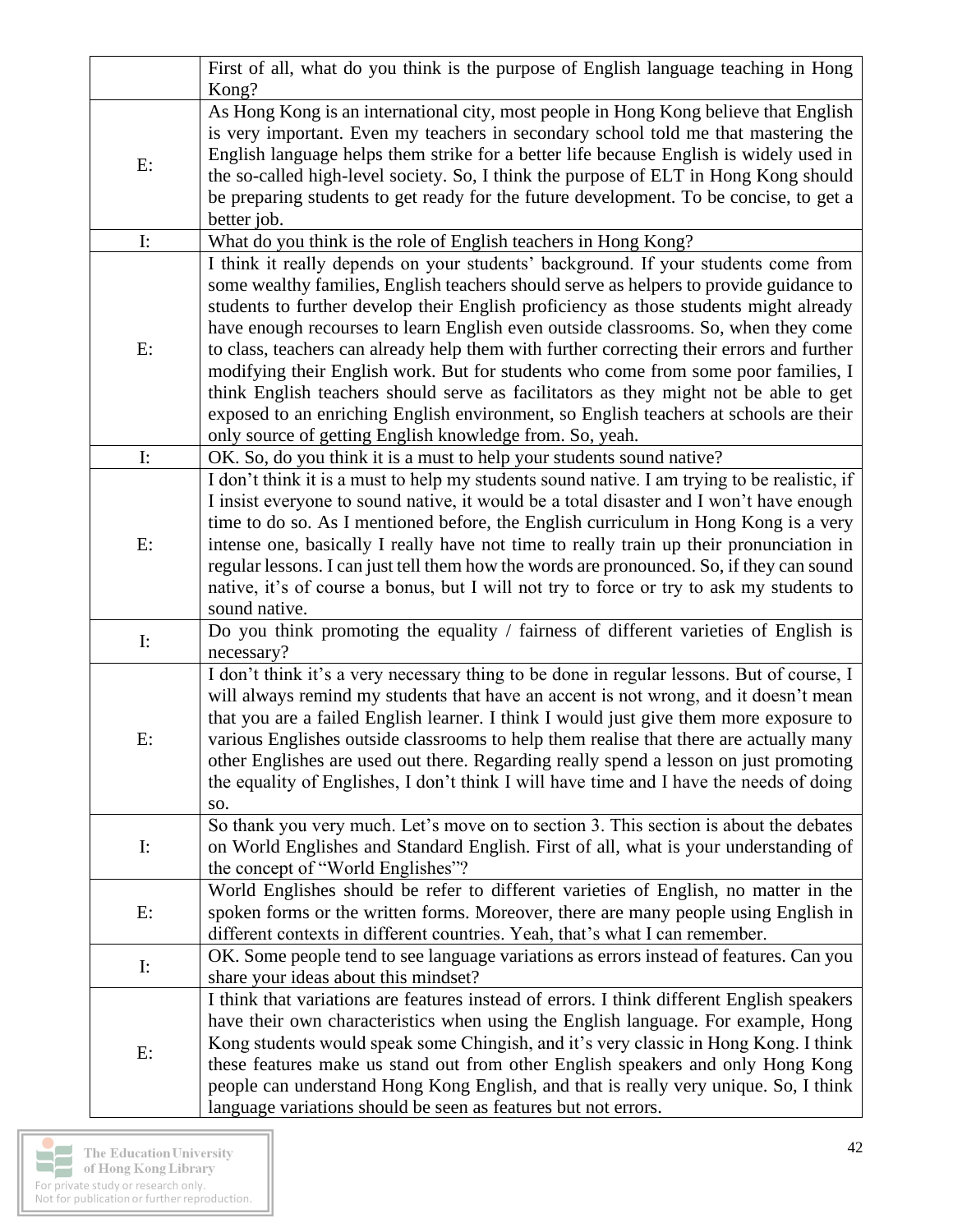| $\mathbf{I}$ :                | So, what about your students said something very Hong Kong styled? Would you                                                                                               |
|-------------------------------|----------------------------------------------------------------------------------------------------------------------------------------------------------------------------|
|                               | correct them? Or would you still let them go?                                                                                                                              |
| E:                            | I think it depends. If it's grammatically wrong, of course I would correct them and I                                                                                      |
|                               | would tell them not to use such English phrases in exams. But in class, as long as I can                                                                                   |
|                               | understand them, I will treat it as a fun joke to be told in class. I think students also fun                                                                              |
|                               | it very funny when using Hong Kong English in such a seemingly formal context,                                                                                             |
|                               | where is in an English class.                                                                                                                                              |
| $\mathbf{I}$ :                | So, some English learners are obsessed with pursuing the native English proficiency.                                                                                       |
|                               | Not only in terms of pronunciation but also in terms of grammar and vocabulary. So,                                                                                        |
|                               | do you think this is possible or necessary? Can you share your ideas about this mindset?                                                                                   |
|                               | I think it really depends on the purposes of learning English. I think most Hong Kong                                                                                      |
| E:                            | students think that sounding native helps them get a better job or a place in higher                                                                                       |
|                               | education, so they are very obsessed with sounding native. I can understand why, but                                                                                       |
|                               | as an English teacher, I really don't think it's necessary.                                                                                                                |
| $\mathbf{I:}% \mathcal{M}(G)$ | OK. So, some people tend to stigmatise or to discriminate accented English. Can you<br>share your ideas about this mindset?                                                |
|                               | Personally, I don't stigmatise accented English because I respect different people from                                                                                    |
|                               | different countries. For I understand and I know that there are a lot of people                                                                                            |
|                               | stigmatising accented English because in Hong Kong, minorities living in Hong Kong                                                                                         |
| E:                            | usually have lower incomes, so local people tend to stigmatise them. When local people                                                                                     |
|                               | hear their English, they might tend to think that those people also come from those low-                                                                                   |
|                               | income families or backgrounds.                                                                                                                                            |
|                               | OK. Thank you very much, this is the end of section three. And now, here is section 4                                                                                      |
|                               | which is related to your perceived benefits of World Englishes related courses in                                                                                          |
| $\mathbf{I:}% \mathcal{M}(G)$ | teacher-training programmes. So, to what extent do you think that the content covered                                                                                      |
|                               | in WE courses you have taken equips you with enough knowledge regarding World                                                                                              |
|                               | Englishes?                                                                                                                                                                 |
|                               | I don't think it equipped me with enough knowledge regarding World Englishes. As I                                                                                         |
|                               | mentioned before, what I remember or know about World Englishes is that World                                                                                              |
| E:                            | Englishes means different varieties of English. Of course I know it should be a very                                                                                       |
|                               | simple concept regarding this topic, but I really cannot elaborate more, so, yeah, I think                                                                                 |
|                               | I'm not equipped with enough knowledge regarding this issue.                                                                                                               |
| $\mathbf{I}$ :                | Do you agree that WE-related courses should be put in teacher-training programmes as                                                                                       |
|                               | core subjects?                                                                                                                                                             |
|                               | I don't really think that it is necessary to set the courses as core subjects because not all                                                                              |
|                               | teachers need this knowledge. We do not need to learn about the features of different                                                                                      |
| E:                            | English accents. As English teachers, we are all advanced English users, we do not                                                                                         |
|                               | really need to study a course which mainly introduces me different accents of English                                                                                      |
|                               | and their linguistic features like how British English and American English are                                                                                            |
|                               | different; how Australians pronounce certain words, something like that.                                                                                                   |
| $\mathbf{I}$ :                | To what extent do you think that the courses of World Englishes you have received                                                                                          |
|                               | help you change the concept of nativespeakerism?                                                                                                                           |
| E:                            | Um as far as I remember, one of the courses told me that there aren't so-called 'native                                                                                    |
|                               | speakers'. For example, Indian and Singaporean people, you might think that they are                                                                                       |
|                               | not native English speakers, but in fact, they were born to speak English as a mother                                                                                      |
|                               | tongue. So, I think this really blew my mind!                                                                                                                              |
| $\mathbf{I:}% \mathcal{M}(G)$ | To what extent do you think that the courses of World Englishes you have received<br>help you get familiar with different accents of English and help you communicate with |
|                               | people with different accents?                                                                                                                                             |
|                               |                                                                                                                                                                            |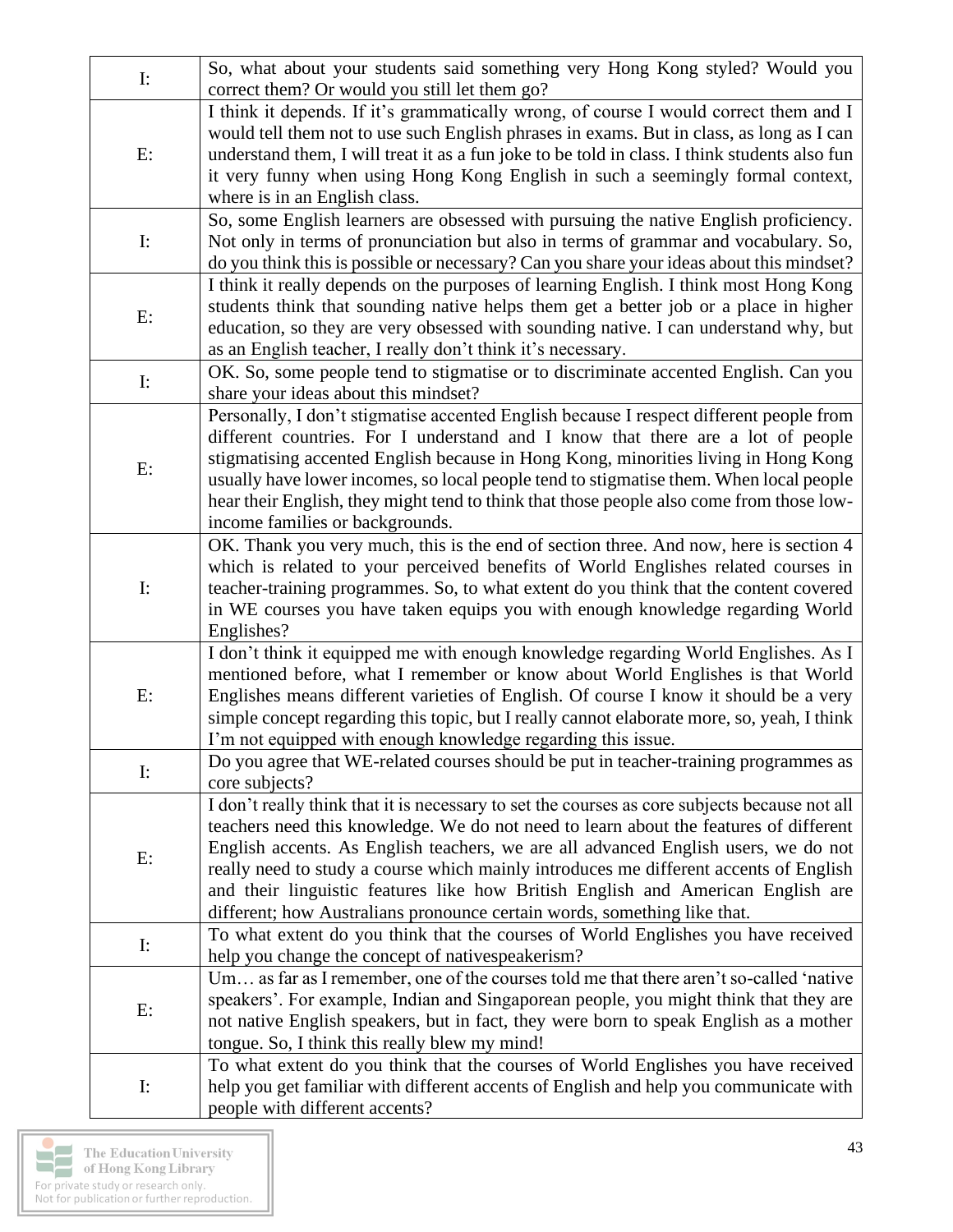| $E$ :                | I don't think they have equipped me with these skills. I think these two skills should<br>rely on authentic English use instead of academic lectures. So, yeah, neither of them |
|----------------------|---------------------------------------------------------------------------------------------------------------------------------------------------------------------------------|
|                      | are learnt from the courses.                                                                                                                                                    |
|                      | To what extent do you think do you think that the courses of World Englishes you have                                                                                           |
| $\mathbf{I}$ :       | received equip you with knowledge to promote the concept of WE in your career as an                                                                                             |
|                      | English teacher?                                                                                                                                                                |
|                      | I don't think so. To be honest, first of all, I don't think I have enough time to promote                                                                                       |
| $E$ :                | such thing. And regarding the courses, they just told me a lot of theoretical knowledge                                                                                         |
|                      | instead of some practical means to promote the concept, so yeah, no.                                                                                                            |
|                      | So, under the situation in Hong Kong, to what extent do you think you can apply what                                                                                            |
| $\mathbf{I}$ :<br>E: | you have just said in your language classroom?                                                                                                                                  |
|                      | Well, in my language classrooms As I mentioned, I really cannot cover this issue in                                                                                             |
|                      | my regular lessons because of the tight schedule. But I think I can hold some talks or                                                                                          |
|                      | English activities outside classrooms during maybe recess or lunch time. But language                                                                                           |
|                      | classrooms Sorry I really cannot.                                                                                                                                               |
| $\mathbf{I}$ :       | OK. Thank you very much! This is the end of my interview and I got a lot of valuable                                                                                            |
|                      | data!                                                                                                                                                                           |
| E:                   | You're welcome.                                                                                                                                                                 |

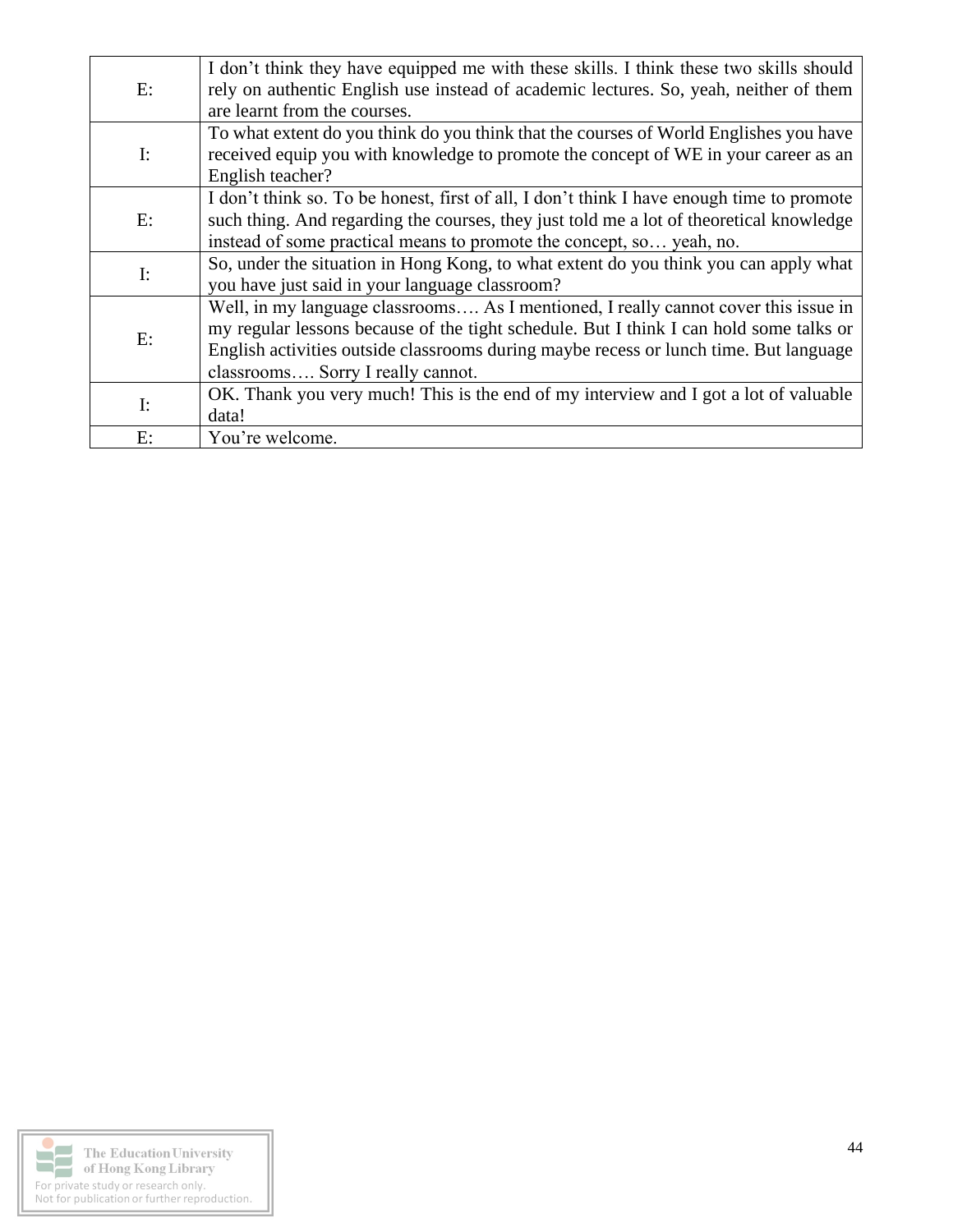| $\mathbf{I}$ :                | So, it's glad to have you as one of my interviewees. And in the following section, we<br>are going to do a semi-scripted interview. There will be a total of four sections. Please<br>answer all questions. Okay?                                                                                                                                                                                                                                                                                                                                                                                                                                                                                                                                                                                                                                                                                                                                                                                                                                                                                         |
|-------------------------------|-----------------------------------------------------------------------------------------------------------------------------------------------------------------------------------------------------------------------------------------------------------------------------------------------------------------------------------------------------------------------------------------------------------------------------------------------------------------------------------------------------------------------------------------------------------------------------------------------------------------------------------------------------------------------------------------------------------------------------------------------------------------------------------------------------------------------------------------------------------------------------------------------------------------------------------------------------------------------------------------------------------------------------------------------------------------------------------------------------------|
| E:                            | OK.                                                                                                                                                                                                                                                                                                                                                                                                                                                                                                                                                                                                                                                                                                                                                                                                                                                                                                                                                                                                                                                                                                       |
| $\mathbf{I}$ :                | So, let's move on to section 1. Do you think materials that are developed with non-<br>native English varieties can be used in your English class? If so, how? If not, why?                                                                                                                                                                                                                                                                                                                                                                                                                                                                                                                                                                                                                                                                                                                                                                                                                                                                                                                               |
| E:                            | I think it depends. If the purpose of that particular lesson is to teach students about other<br>varieties of English, all these audio clips can be used. But I don't think this topic will<br>be covered in the English language curriculum in Hong Kong. Therefore, I think I<br>would stick to the British one and the American one.                                                                                                                                                                                                                                                                                                                                                                                                                                                                                                                                                                                                                                                                                                                                                                   |
| $\mathbf{I}$ :                | OK. So, what difficulties do you think you would encounter if you used materials that<br>are developed with non-native English varieties to teach English?                                                                                                                                                                                                                                                                                                                                                                                                                                                                                                                                                                                                                                                                                                                                                                                                                                                                                                                                                |
| E:                            | I think my students are not really used to listen to accented English. Therefore, they<br>may first find it very funny, or for some students who are less capable, they might even<br>cannot recognise their speech as English speeches because some students have no<br>exposure to different English accents and they have very little exposure to the English<br>language.                                                                                                                                                                                                                                                                                                                                                                                                                                                                                                                                                                                                                                                                                                                             |
| $\mathbf{I:}% \mathcal{M}(G)$ | If your students asked you not to include other varieties of English other than British<br>and American accents, would you conform the norm of using native varieties as<br>teaching materials?                                                                                                                                                                                                                                                                                                                                                                                                                                                                                                                                                                                                                                                                                                                                                                                                                                                                                                           |
| E:                            | Yes, especially using British English as my reference when choosing or making<br>teaching materials because my school quite stresses on teaching British English. I think<br>this is also the norm of the Hong Kong English language curriculum. I don't know,<br>maybe because of the historial background of Hong Kong, people are very obsessed<br>with native English, especially British English. In the meantime, English media in<br>Hong Kong as well as Hong Kong English textbooks are mostly written and spoken in<br>British English, so yeah.                                                                                                                                                                                                                                                                                                                                                                                                                                                                                                                                                |
| $\mathbf{I}$ :                | What benefits do you think students will get by helping students get exposed to<br>different varieties of English?                                                                                                                                                                                                                                                                                                                                                                                                                                                                                                                                                                                                                                                                                                                                                                                                                                                                                                                                                                                        |
| E:                            | I think it's important to help my students know that there are actually many varieties of<br>English, no only British and American ones. I think most students in Hong Kong,<br>especially young learners, have no concept regarding English accents. For example,<br>when I am teaching a pronunciation of a word in class, I introduced to them both British<br>and American pronunciations. Some students were already very confused because they<br>thought that English should be a so-called united language, just like Chinese. So, you<br>can see that even if I just talked about the two widely used accents, British and<br>American accents, my students were already very confused, so I think it is very<br>important to help my students get exposed to different Englishes to make them know<br>that accented Englishes are also 'English'. But I think we should also bear in mind that<br>British and American accents are still considered as the most accurate ones, and I think<br>we should tell our students this so that we can ensure they will stick to these two<br>Englishes. |
| $\mathbf{I}:$                 | Are there any drawbacks do you think of helping students get exposed to different                                                                                                                                                                                                                                                                                                                                                                                                                                                                                                                                                                                                                                                                                                                                                                                                                                                                                                                                                                                                                         |
| E:                            | varieties of English?<br>For me, I think the most serious drawback would be providing students with a not-so-<br>accurate model to learn about the English language. As I mentioned before, Hong Kong                                                                                                                                                                                                                                                                                                                                                                                                                                                                                                                                                                                                                                                                                                                                                                                                                                                                                                     |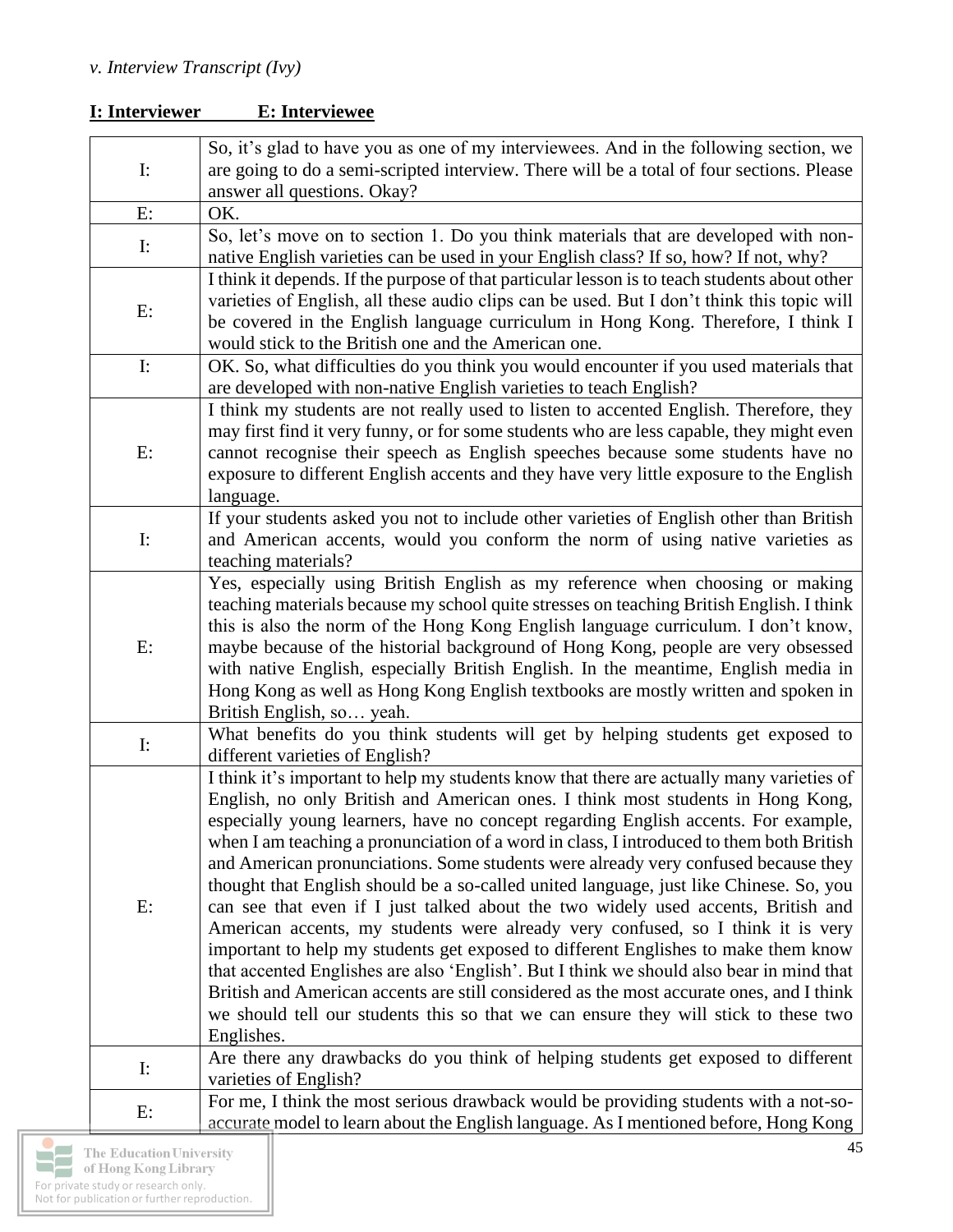|                | schools, parents and even students are very obsessed with learning to most 'accurate'<br>English. What they want is to learn about the type or types of English can sound |
|----------------|---------------------------------------------------------------------------------------------------------------------------------------------------------------------------|
|                | competent and intelligent enough to be considered as a successful English learner.                                                                                        |
|                | Helping students get exposed to different varieties of English might make them learn                                                                                      |
|                | the non-native English accents, which not be what the school, the parents and the                                                                                         |
|                | students want. For example, if I make my students exposed to maybe Hong Kong                                                                                              |
|                | English, they may start to use Hong Kong English in their homework and exams. So,                                                                                         |
|                | their English proficiency, under standard set by the Hong Kong Examination and                                                                                            |
|                | Assessment Authority, will be considered as low or even incapable. So, this might be                                                                                      |
|                | a problem.                                                                                                                                                                |
|                | OK! So, thank you very much, this is the end of section one. Let's move on to section                                                                                     |
| $\mathbf{I}$ : | two. This is the section about your beliefs towards ELT English language teaching.                                                                                        |
|                | First of all, what do you think is the purpose of English language teaching in Hong                                                                                       |
|                | Kong?                                                                                                                                                                     |
|                | I think the purpose of ELT in Hong Kong is mainly to increase students' English                                                                                           |
|                | competency. English is an official language in Hong Kong and under the education                                                                                          |
| E:             | system in Hong Kong, English is the main language used in higher education or even                                                                                        |
|                | in some secondary schools. I think the English language is kind of like a tool for striking                                                                               |
|                | a chance for receiving higher education and a better life in the future.                                                                                                  |
| $\mathbf{I}:$  | What do you think is the role of English teachers in Hong Kong?                                                                                                           |
|                | Of course, to teach English and to help students improve their English. However, in                                                                                       |
|                | local schools, English teachers are actually not only teaching English but also assessing                                                                                 |
|                | their English proficiency from marking their homework and test papers. In the                                                                                             |
|                | meantime, the class size is quite big, it's very difficult for me to really tackle my                                                                                     |
| E:             | students' problems one by one. Moreover, the class time allocated for each lesson is                                                                                      |
|                | very limited while there are a lot of things to be covered. As a result, it's very difficult                                                                              |
|                | for me to teach every single topic very clearly. Sometimes, if I think that that students                                                                                 |
|                | do not need to know some very advanced knowledge regarding a particular topic, I<br>would even just cover the basics and then move on to other more difficult topics.     |
| $\mathbf{I}:$  | OK. So, do you think it is a must to help your students sound native?                                                                                                     |
|                | I won't. But the English panel head in my school really stresses on forcing students to                                                                                   |
|                | sound native. She even focuses on the voice onset time, how each phoneme is                                                                                               |
|                | pronounced using which part of your voice production organs. Personally, I think that                                                                                     |
| E:             | if my students can speak the language with confidence, I think it's already very good.                                                                                    |
|                | I mean, there are a lot of post-graduates or even doctors cannot speak good English, so,                                                                                  |
|                | what can you expect from primary and secondary kids?                                                                                                                      |
|                | Do you think promoting the equality / fairness of different varieties of English is                                                                                       |
| $\mathbf{I}$ : | necessary?                                                                                                                                                                |
|                | I think I will not promote it. I really think that it is very important to learn about the                                                                                |
|                | most accurate one if you really want to learn a language. Once you have mastered the                                                                                      |
| E:             | language, it's ok the try to get in touch with the topic of accents. While English                                                                                        |
|                | originates from the UK, so I think instead of advocating the equality of different                                                                                        |
|                | varieties of English, which might affect their English learning process, I think we                                                                                       |
|                | should put our focus on learning the most accurate form of the English language.                                                                                          |
|                | So thank you very much. Let's move on to section 3. This section is about the debates                                                                                     |
| $\mathbf{I}$ : | on World Englishes and Standard English. First of all, what is your understanding of                                                                                      |
|                | the concept of "World Englishes"?                                                                                                                                         |
| E:             | I think World Englishes should be refer to different Englishes in the world and there                                                                                     |
|                | are many people using English in different contexts in different countries to                                                                                             |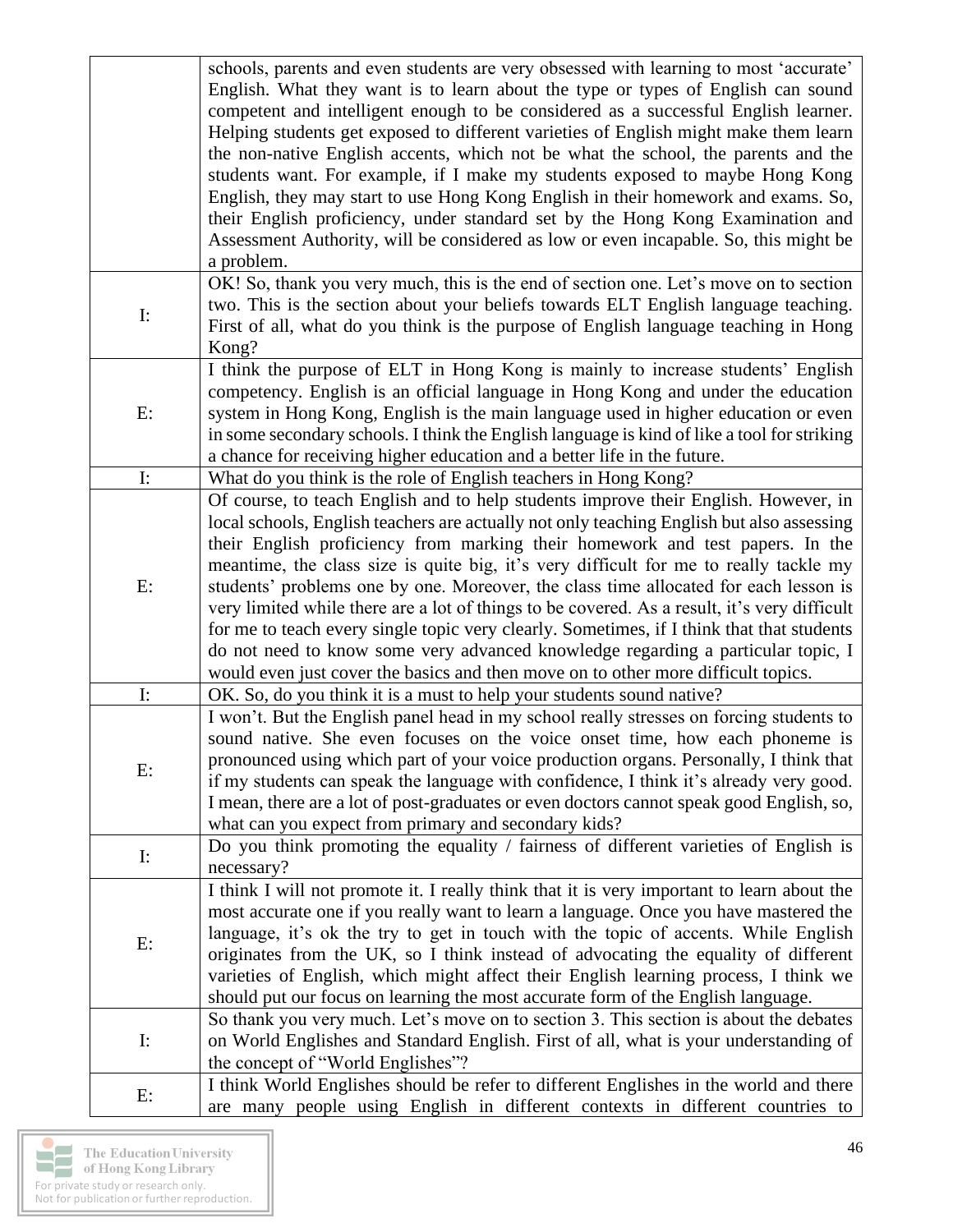| $\mathbf{I}$ :<br>E:<br>$\mathbf{I}:$<br>E:<br>$\mathbf{I}:$<br>E:<br>$\mathbf{I}$ :<br>E:<br>$\mathbf{I}$ : | communicate. Oh, and I remember the three circles thing as well categorising Englishes                                                                                                                                                                                                                                                                                                                           |
|--------------------------------------------------------------------------------------------------------------|------------------------------------------------------------------------------------------------------------------------------------------------------------------------------------------------------------------------------------------------------------------------------------------------------------------------------------------------------------------------------------------------------------------|
|                                                                                                              | used as a native, a second, or a foreign language. But I think that it should be more                                                                                                                                                                                                                                                                                                                            |
|                                                                                                              | focusing on accents and pronunciations? Yeah, that's what I can remember.                                                                                                                                                                                                                                                                                                                                        |
|                                                                                                              | OK. Some people tend to see language variations as errors instead of features. Can you                                                                                                                                                                                                                                                                                                                           |
|                                                                                                              | share your ideas about this mindset?                                                                                                                                                                                                                                                                                                                                                                             |
|                                                                                                              | For me, I would consider language variations as errors. If you want to learn real                                                                                                                                                                                                                                                                                                                                |
|                                                                                                              | English, you won't count accented English as real English before they are not spoken                                                                                                                                                                                                                                                                                                                             |
|                                                                                                              | by native speakers of English in English-speaking countries. But of course, if you are                                                                                                                                                                                                                                                                                                                           |
|                                                                                                              | talking about British English, American English, Australian English, Canadian English                                                                                                                                                                                                                                                                                                                            |
|                                                                                                              | and New Zealand English, I would consider them as variations and features because                                                                                                                                                                                                                                                                                                                                |
|                                                                                                              | they are native English varieties. While other varieties of English I mean, if their so-                                                                                                                                                                                                                                                                                                                         |
|                                                                                                              | called features make the language cannot be understood by even native speakers of                                                                                                                                                                                                                                                                                                                                |
|                                                                                                              | English, can we still refer that language as 'English'? Just like Cantonese, if some                                                                                                                                                                                                                                                                                                                             |
|                                                                                                              | people speak Cantonese that is not comprehensible to Hong Kong or Guang Dong                                                                                                                                                                                                                                                                                                                                     |
|                                                                                                              | people, can we still count it as 'Cantonese'?                                                                                                                                                                                                                                                                                                                                                                    |
|                                                                                                              | So, some English learners are obsessed with pursuing the native English proficiency.                                                                                                                                                                                                                                                                                                                             |
|                                                                                                              | Not only in terms of pronunciation but also in terms of grammar and vocabulary. So,                                                                                                                                                                                                                                                                                                                              |
|                                                                                                              | do you think this is possible or necessary? Can you share your ideas about this mindset?<br>I think being obsessed with pursuing the native English proficiency is a good thing                                                                                                                                                                                                                                  |
|                                                                                                              | because it is a kind of a self-improvement process. But I don't think it's a must.                                                                                                                                                                                                                                                                                                                               |
|                                                                                                              | Regarding being an English teacher in Hong Kong, I think that's a completely different                                                                                                                                                                                                                                                                                                                           |
|                                                                                                              | story. Being an English teacher means that you cannot sound very Chinglish, so, it                                                                                                                                                                                                                                                                                                                               |
|                                                                                                              | depends on the goal students want to pursue. If they really want to work in the field                                                                                                                                                                                                                                                                                                                            |
|                                                                                                              | which is highly related to English, pursuing the native English proficiency is a very                                                                                                                                                                                                                                                                                                                            |
|                                                                                                              | good thing to push yourself to always sound better.                                                                                                                                                                                                                                                                                                                                                              |
|                                                                                                              | OK. So, some people tend to stigmatise or to discriminate accented English. Can you                                                                                                                                                                                                                                                                                                                              |
|                                                                                                              | share your ideas about this mindset?                                                                                                                                                                                                                                                                                                                                                                             |
|                                                                                                              | Personally, I won't. When I was a secondary school student, but she barely had an                                                                                                                                                                                                                                                                                                                                |
|                                                                                                              | Indian accent because she had her education overseas. But I think Hong Kong parents                                                                                                                                                                                                                                                                                                                              |
|                                                                                                              | will stigmatise accented English, and they might tend to induce such mindset to their                                                                                                                                                                                                                                                                                                                            |
|                                                                                                              | children as well. For example, my mum, she believes that only British English should                                                                                                                                                                                                                                                                                                                             |
|                                                                                                              | be learnt. She even thinks that the UK is the only place to learn good English, not even<br>the US. This made me tend to stigmatise other varieties of English other than the British                                                                                                                                                                                                                            |
|                                                                                                              | one when I was still very young. So, you can see the power of parents is very strong,                                                                                                                                                                                                                                                                                                                            |
|                                                                                                              | and this mindset might be induced in the next generation over and over.                                                                                                                                                                                                                                                                                                                                          |
|                                                                                                              | OK. Thank you very much, this is the end of section three. And now, here is section 4                                                                                                                                                                                                                                                                                                                            |
|                                                                                                              | which is related to your perceived benefits of World Englishes related courses in                                                                                                                                                                                                                                                                                                                                |
|                                                                                                              | teacher-training programmes. So, to what extent do you think that the content covered                                                                                                                                                                                                                                                                                                                            |
|                                                                                                              | in WE courses you have taken equips you with enough knowledge regarding World                                                                                                                                                                                                                                                                                                                                    |
|                                                                                                              | Englishes?                                                                                                                                                                                                                                                                                                                                                                                                       |
|                                                                                                              | I don't think it equipped me with much knowledge. To be honest, what I can remember                                                                                                                                                                                                                                                                                                                              |
|                                                                                                              | is that World Englishes refers to different Englishes used in the world and the three                                                                                                                                                                                                                                                                                                                            |
|                                                                                                              |                                                                                                                                                                                                                                                                                                                                                                                                                  |
|                                                                                                              |                                                                                                                                                                                                                                                                                                                                                                                                                  |
|                                                                                                              |                                                                                                                                                                                                                                                                                                                                                                                                                  |
|                                                                                                              |                                                                                                                                                                                                                                                                                                                                                                                                                  |
|                                                                                                              |                                                                                                                                                                                                                                                                                                                                                                                                                  |
|                                                                                                              | in primary schools to teach about this topic. So, there is no point for forcing all pre-                                                                                                                                                                                                                                                                                                                         |
| E:                                                                                                           | circle thing. And I really cannot elaborate more Maybe I learnt not to discriminate<br>other varieties of English?<br>Do you agree that WE-related courses should be put in teacher-training programmes as<br>core subjects?<br>It depends. I myself as a primary English teacher, I don think it is really necessary to<br>learn such knowledge because the English language curriculum does not allow teachers |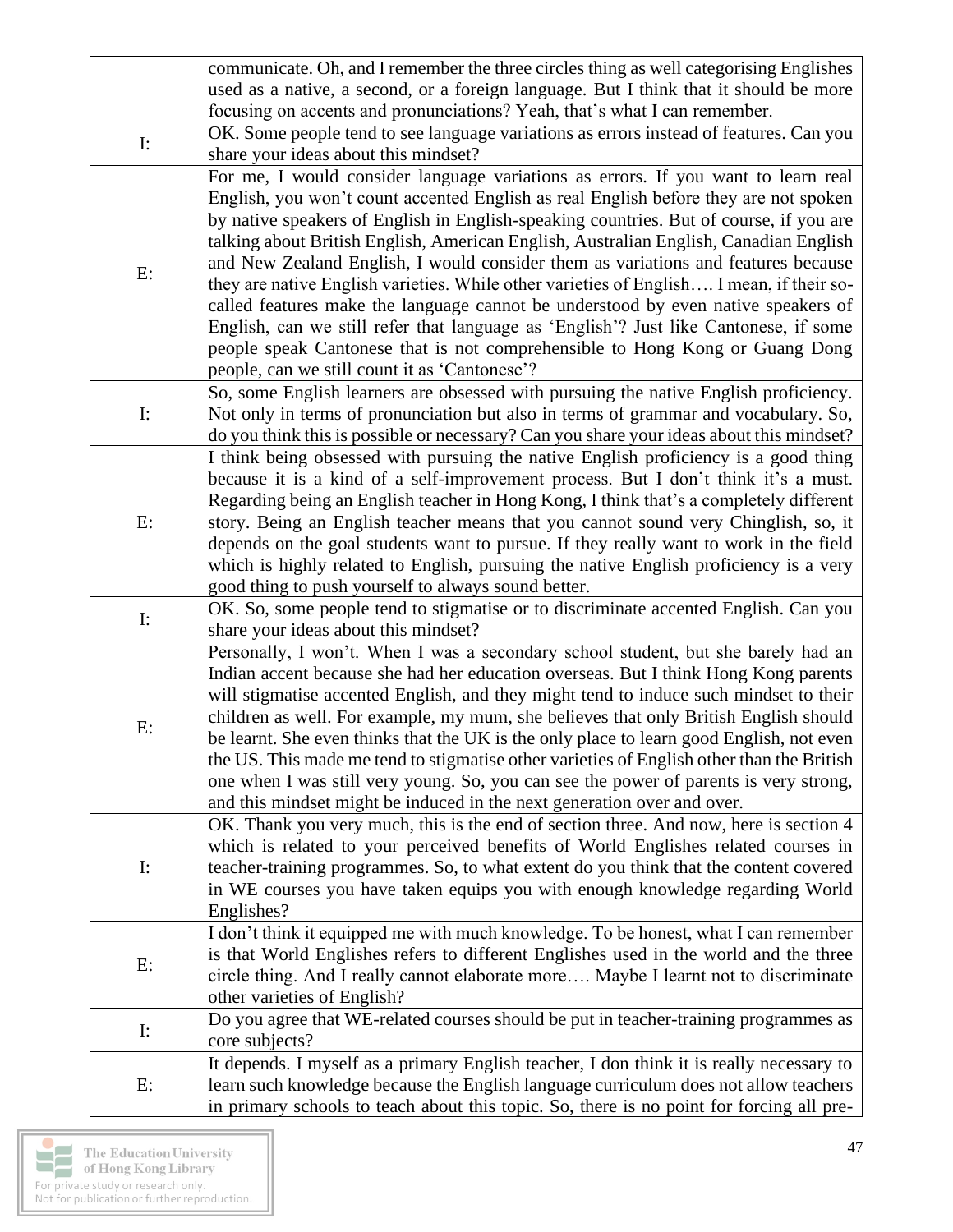|                               | service teachers to study about World Englishes. But I think for pre-service teachers      |
|-------------------------------|--------------------------------------------------------------------------------------------|
|                               | majoring in secondary English language education, they may need such knowledge             |
|                               | because secondary students are more capable than primary students to understand such       |
|                               | concept. And it might be useful for them in their listening exams or daily use of English. |
|                               | To what extent do you think that the courses of World Englishes you have received          |
| $\mathbf{I}$ :                | help you change the concept of nativespeakerism?                                           |
|                               | I think maybe the only thing that has changed my mind is that English is very flexible     |
|                               | and there shouldn't be any one kind of English be seen as standard. But to be really       |
|                               | honest, as an English teacher, I really cannot persuade myself to embrace this because     |
| E:                            | I was taught to chase after the standard Englishes even when I was still a very young      |
|                               | English learner. So It's complicated, I think these courses told me to embrace             |
|                               | different Englishes and I think this is a good concept, but I really cannot embrace it as  |
|                               | an English teacher in Hong Kong.                                                           |
|                               | To what extent do you think that the courses of World Englishes you have received          |
| $\mathbf{I}$ :                | help you get familiar with different accents of English and help you communicate with      |
|                               | people with different accents?                                                             |
|                               | To be honest, neither. I learnt these two things through daily conversations with people   |
|                               | who speak with different accents. In lectures, most students were local students, and      |
|                               | my lecturer was a local as well. So, the exposure of different Englishes is already        |
| E:                            | limited even in the course which is related to World Englishes. So, this is very ironic    |
|                               | and this is why I could not get familiar with different accents of English and I could     |
|                               | have no chances to communicate with people with different accents.                         |
|                               | To what extent do you think do you think that the courses of World Englishes you have      |
| $\mathbf{I:}% \mathcal{M}(G)$ | received equip you with knowledge to promote the concept of WE in your career as an        |
|                               | English teacher?                                                                           |
|                               | No. the courses were just focusing on academic knowledge and linguistic features of        |
|                               | different Englishes like how people use English differently like how they use words,       |
|                               | how they pronounce words something like these. They don't really equip me with             |
| E:                            | anything regarding promoting this concept. I mean, yeah, the course certain changed        |
|                               | my mind, but I couldn't learn anything about changing others' mind. Do you know            |
|                               | what I mean?                                                                               |
|                               | So, under the situation in Hong Kong, to what extent do you think you can apply what       |
| $\mathbf{I}$ :                | you have just said in your language classroom?                                             |
|                               | I don't think I can introduce this topic in my language classrooms. As I said before, the  |
| E:                            | regular English curriculum is already very 'fruitful'. I really cannot shift my focus to   |
|                               | the side dishes, can I? But of course I can make find some materials to hold an activity   |
|                               | outside classroom, but of course it requires the help from the school and the English      |
|                               | panel.                                                                                     |
|                               | OK. Thank you very much! This is the end of my interview and I got a lot of valuable       |
| I:                            | data!                                                                                      |
| E:                            | You're welcome.                                                                            |

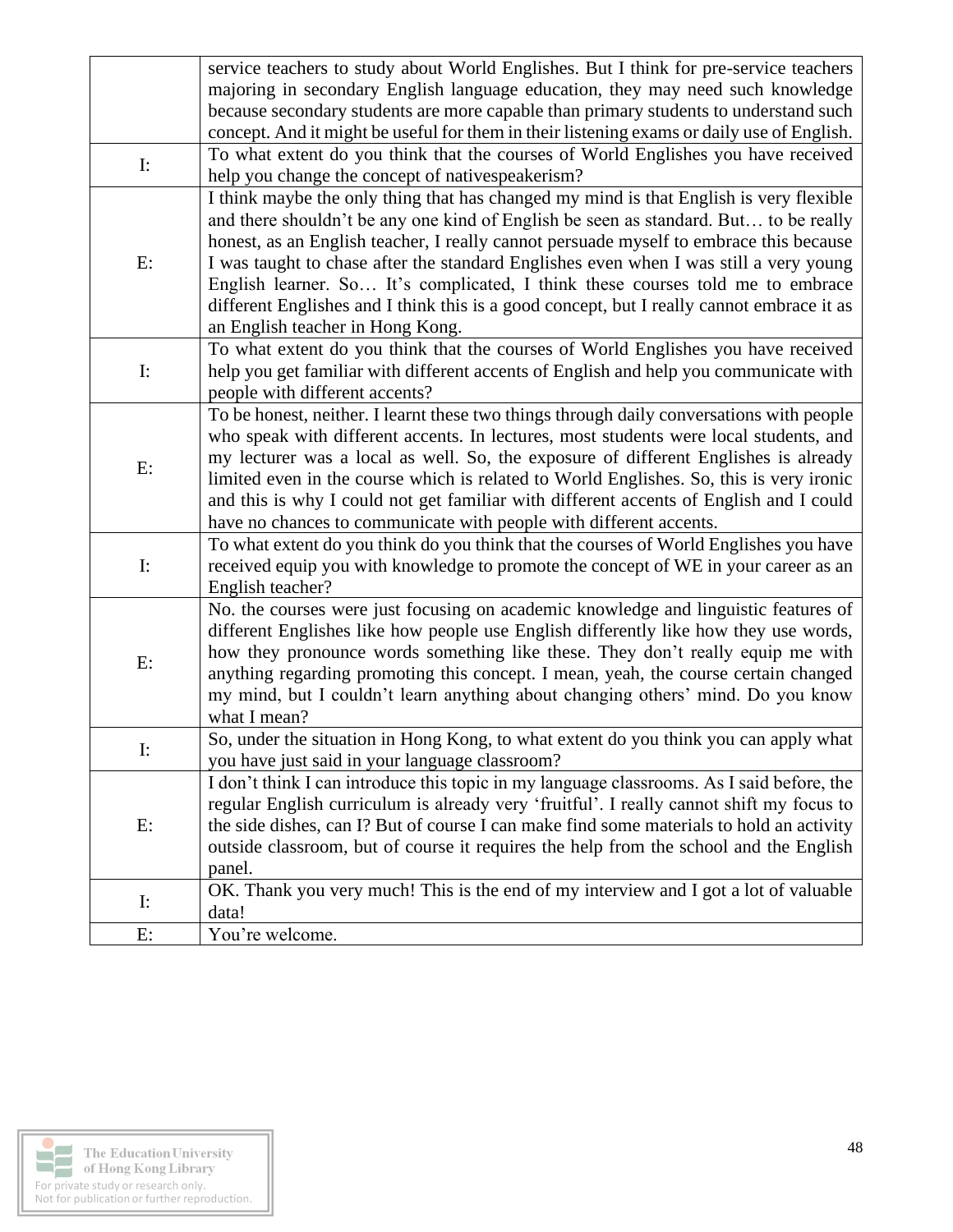| $\mathbf{I}$ :                                                                                                                                                                                                                                                                                                                                                                                                                                             | So, it's glad to have you as one of my interviewees. And in the following section, we<br>are going to do a semi-scripted interview. There will be a total of four sections. Please                                                                                                                                                                                                                                                                                                                                                                                                                                                                                                                                                                                            |
|------------------------------------------------------------------------------------------------------------------------------------------------------------------------------------------------------------------------------------------------------------------------------------------------------------------------------------------------------------------------------------------------------------------------------------------------------------|-------------------------------------------------------------------------------------------------------------------------------------------------------------------------------------------------------------------------------------------------------------------------------------------------------------------------------------------------------------------------------------------------------------------------------------------------------------------------------------------------------------------------------------------------------------------------------------------------------------------------------------------------------------------------------------------------------------------------------------------------------------------------------|
|                                                                                                                                                                                                                                                                                                                                                                                                                                                            | answer all questions. Okay?                                                                                                                                                                                                                                                                                                                                                                                                                                                                                                                                                                                                                                                                                                                                                   |
| E:                                                                                                                                                                                                                                                                                                                                                                                                                                                         | OK.                                                                                                                                                                                                                                                                                                                                                                                                                                                                                                                                                                                                                                                                                                                                                                           |
| $\mathbf{I}$ :                                                                                                                                                                                                                                                                                                                                                                                                                                             | So, let's move on to section 1. Do you think materials that are developed with non-<br>native English varieties can be used in your English class? If so, how? If not, why?                                                                                                                                                                                                                                                                                                                                                                                                                                                                                                                                                                                                   |
| E:                                                                                                                                                                                                                                                                                                                                                                                                                                                         | As my class is not that capable, they are still struggling with learning English. So, I<br>think I will only use one of the native accents to minimise the differences or variations<br>found in my teaching materials. I think learning about varieties of English is not the<br>most important thing. The most important thing should make students not to be scared<br>of the English language.                                                                                                                                                                                                                                                                                                                                                                            |
| $\mathbf{I}$ :                                                                                                                                                                                                                                                                                                                                                                                                                                             | OK. So, what difficulties do you think you would encounter if you used materials that<br>are developed with non-native English varieties to teach English?                                                                                                                                                                                                                                                                                                                                                                                                                                                                                                                                                                                                                    |
| E:                                                                                                                                                                                                                                                                                                                                                                                                                                                         | My students have difficulties in understanding English texts and audios. As a result,<br>it's a very difficult situation for my students to listen to an English audio already. Not<br>to mention that they English speeches are very different from the ones they are given<br>or shown in regular English lessons. I think some of them may even lose their<br>motivation in learning the English language because they find learning it is even more<br>difficult because of the low intelligibility.                                                                                                                                                                                                                                                                      |
| ${\rm I:}$                                                                                                                                                                                                                                                                                                                                                                                                                                                 | If your students asked you not to include other varieties of English other than British<br>and American accents, would you conform the norm of using native varieties as<br>teaching materials?                                                                                                                                                                                                                                                                                                                                                                                                                                                                                                                                                                               |
| E:                                                                                                                                                                                                                                                                                                                                                                                                                                                         | For me, if I am trying to train my students' listening skills, I will only use British and<br>American Englishes because they are more widely used in the Hong Kong context. So,<br>students will find it easier to understand. But personally, I think language is just a tool<br>for communication, and there are a lot of people speaking English as their second or<br>foreign language, so people are 'supposed' to have different accents, so, I may not<br>conform the norm of using native varieties as teaching materials. It is foreseeable that<br>my students will get in touch with people from different countries who also speak<br>English as a communication tool in their future, so they have to learn and try to<br>understand different English accents. |
| $\mathbf{I:}% \mathbb{R}^{d}\times\mathbb{R}^{d}\times\mathbb{R}^{d}\times\mathbb{R}^{d}\times\mathbb{R}^{d}\times\mathbb{R}^{d}\times\mathbb{R}^{d}\times\mathbb{R}^{d}\times\mathbb{R}^{d}\times\mathbb{R}^{d}\times\mathbb{R}^{d}\times\mathbb{R}^{d}\times\mathbb{R}^{d}\times\mathbb{R}^{d}\times\mathbb{R}^{d}\times\mathbb{R}^{d}\times\mathbb{R}^{d}\times\mathbb{R}^{d}\times\mathbb{R}^{d}\times\mathbb{R}^{d}\times\mathbb{R}^{d}\times\mathbb$ | What benefits do you think students will get by helping students get exposed to<br>different varieties of English?                                                                                                                                                                                                                                                                                                                                                                                                                                                                                                                                                                                                                                                            |
| E:                                                                                                                                                                                                                                                                                                                                                                                                                                                         | I think they could talk with others having different English accents easily. I think this<br>is the most obvious benefit that students can get by getting exposed to different varieties<br>of English. Actually, there are some NET teachers working in my school and they speak<br>with different English accents. It means that students might 'need to' communicate with<br>speakers with various English accents even when they are still young. So, I think it's<br>better to start helping them get exposed to different varieties of English as early as<br>possible.                                                                                                                                                                                                 |
| $\mathbf{I}$ :                                                                                                                                                                                                                                                                                                                                                                                                                                             | Are there any drawbacks do you think of helping students get exposed to different<br>varieties of English?                                                                                                                                                                                                                                                                                                                                                                                                                                                                                                                                                                                                                                                                    |
| E:                                                                                                                                                                                                                                                                                                                                                                                                                                                         | Drawbacks? I won't say it's a drawback, but I would say we as teachers should be very<br>careful when considering teaching something that is not related or not highly related to<br>exams. Hong Kong is a very exam-oriented city, not only parents, but also schools, and<br>even the students themselves hope to strike a very high mark in their exam, especially                                                                                                                                                                                                                                                                                                                                                                                                         |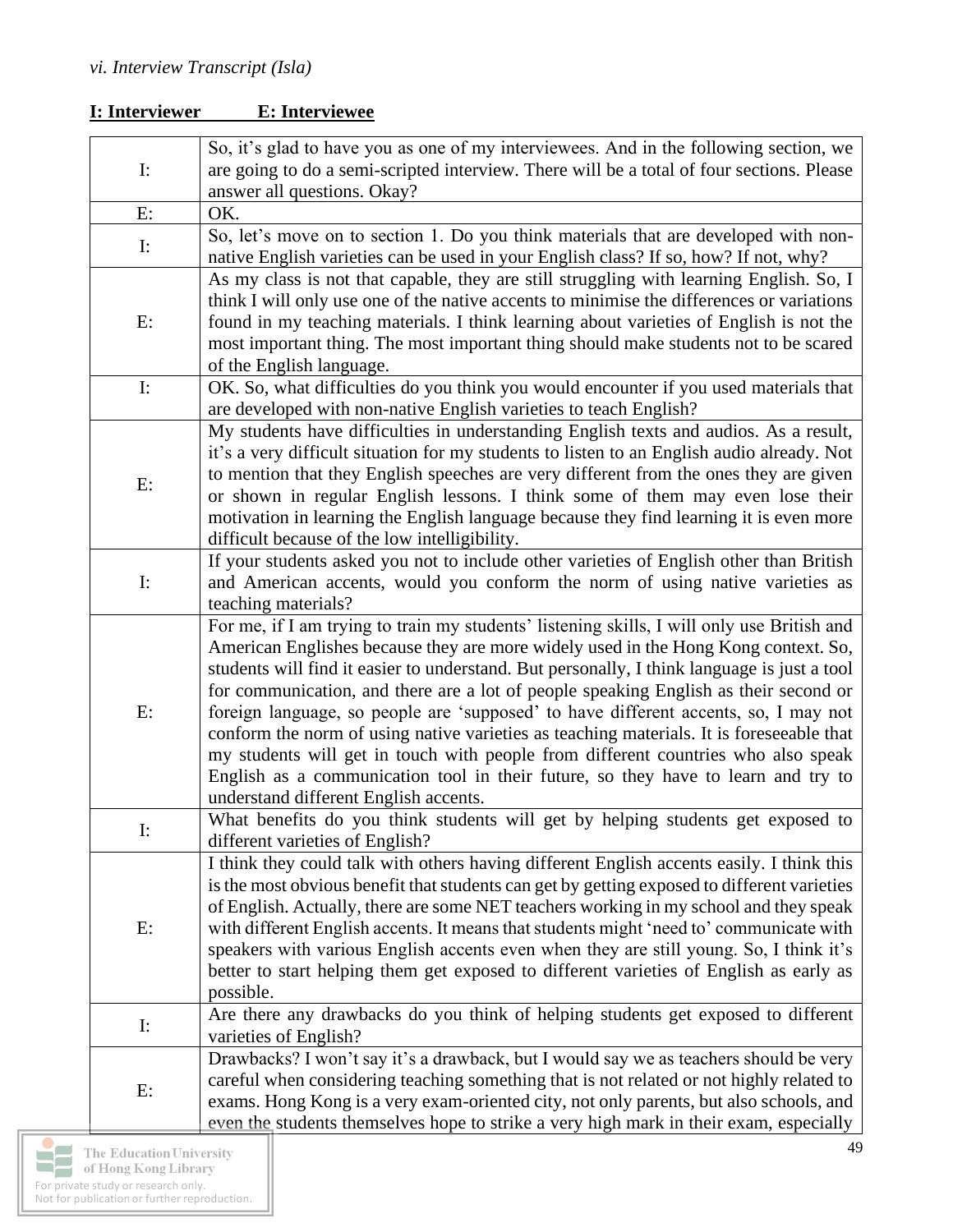| DSE. If I spend time on helping students get exposed to different varieties of English                                                                                        |  |
|-------------------------------------------------------------------------------------------------------------------------------------------------------------------------------|--|
| in regular lessons, the backlash from parents and students, or even the whole English                                                                                         |  |
| panel or the principal might be very severe. So, this is something I can think of.                                                                                            |  |
| OK! So, thank you very much, this is the end of section one. Let's move on to section                                                                                         |  |
| two. This is the section about your beliefs towards ELT English language teaching.                                                                                            |  |
| $\mathbf{I}$ :<br>First of all, what do you think is the purpose of English language teaching in Hong                                                                         |  |
| Kong?                                                                                                                                                                         |  |
| I think maybe to enhance their English competency. Once their English competency                                                                                              |  |
| increases, they will be more able to communicate with people around the world. As                                                                                             |  |
| there are a lot people using English as a communication tool when getting in touch with                                                                                       |  |
| $E$ :<br>people outside their home country. As a result, I think ELT means more authentic                                                                                     |  |
| practices that equip students to be more capable when exchanging ideas with others in                                                                                         |  |
| English.                                                                                                                                                                      |  |
| $\mathbf{I}$ :<br>What do you think is the role of English teachers in Hong Kong?                                                                                             |  |
| I think as an English teacher, we need to teach students how English is used in daily                                                                                         |  |
| life. And it's very important to assess their learning process because they might only                                                                                        |  |
| $E$ :<br>be able to get some feedbacks from us. Especially when the students come from some                                                                                   |  |
| poor families where their parents have no knowledge about English in their mind.                                                                                              |  |
| $\mathbf{I}:$<br>OK. So, do you think it is a must to help your students sound native?                                                                                        |  |
| I won't. I say English as a tool for communication. As long as they can express                                                                                               |  |
| themselves logically and the listeners are able to understand them, it's already fine. I                                                                                      |  |
| think there are a lot of people tend to think that sounding native is important because<br>$E$ :                                                                              |  |
| they think that it shows that they are educated or intelligent, but I think this mindset is                                                                                   |  |
| really wrong. Because your self-esteem should not be built based on your English                                                                                              |  |
| accents.                                                                                                                                                                      |  |
| Do you think promoting the equality / fairness of different varieties of English is<br>I:                                                                                     |  |
| necessary?                                                                                                                                                                    |  |
| I think so. As I really don't think that accents and one's intelligence are highly                                                                                            |  |
| E:<br>correlated, I think we should advocate that accents are just the way one's speak, not a                                                                                 |  |
| measurement of assessing if a person is educated or wealthy or not.                                                                                                           |  |
| So thank you very much. Let's move on to section 3. This section is about the debates                                                                                         |  |
| $\mathbf{I}$ :<br>on World Englishes and Standard English. First of all, what is your understanding of                                                                        |  |
| the concept of "World Englishes"?                                                                                                                                             |  |
| I think it's about different accents? To be really honest, I have lost my memory                                                                                              |  |
| regarding my undergraduate studies so yeah, but when I hear this term, I still<br>E:                                                                                          |  |
| remember that I learnt something related to accents and words created by different                                                                                            |  |
| English speakers.                                                                                                                                                             |  |
| OK. Some people tend to see language variations as errors instead of features. Can you<br>$\mathbf{I}$ :                                                                      |  |
| share your ideas about this mindset?                                                                                                                                          |  |
| I would consider them as features. I don't think there is a standard English because                                                                                          |  |
| language can vary. And language should be dynamic. There are a lot of words that were<br>not used by native people, but after the words or phrases are used widely around the |  |
| $E$ :<br>world by different speakers, they are not considered as 'correct', some of them even                                                                                 |  |
|                                                                                                                                                                               |  |
| are put into dictionaries! For example, long time no see, add oil, these phrases are<br>originally wrong, but now, even native speakers use them.                             |  |
| So, what about some of your students use Chinglish in English lessons? Would you just                                                                                         |  |
| $\mathbf{I}$ :<br>let them go or would you correct them?                                                                                                                      |  |
| If it is in a written assessment or a written task, I would definitely correct them because                                                                                   |  |
| E:<br>in written assessment, students have their own responsibility to proofread their work                                                                                   |  |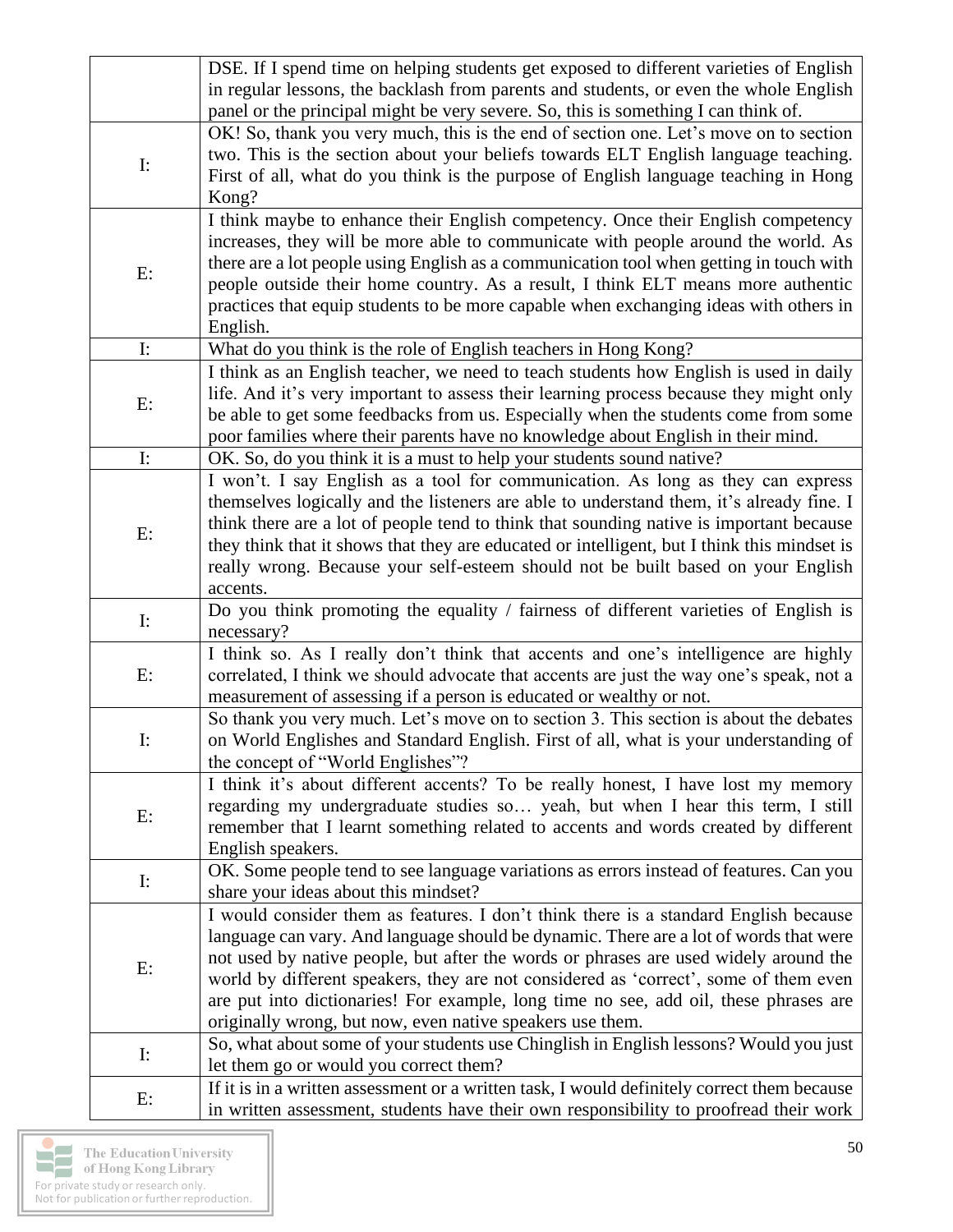|                | before submitting it. So, I would expect more from their written work. However,             |
|----------------|---------------------------------------------------------------------------------------------|
|                | regarding spoken tasks or spontaneous spoken context, I would not really correct them       |
|                | because I think it's very normal for a second language user to make grammatical             |
|                | mistakes in a totally unplanned situation. So, as long as the communicative purpose is      |
|                | achieved, that's fine.                                                                      |
|                | So, some English learners are obsessed with pursuing the native English proficiency.        |
| $\mathbf{I}$ : | Not only in terms of pronunciation but also in terms of grammar and vocabulary. So,         |
|                | do you think this is possible or necessary? Can you share your ideas about this mindset?    |
|                | I see this as a self-motivation. A lot of people will find self-learning resources to learn |
|                |                                                                                             |
|                | English if they really want to pursue the native English proficiency. We as teachers        |
|                | always say that once students really want to learn, they will try their very best to learn. |
| $E$ :          | That's why I think that if students are really trying to pursue the native English          |
|                | proficiency, to some extents it can motivate students to really try their best to find      |
|                | resources or other learning materials to learn. But of course, being obsessed with it may   |
|                | be too much. Just treat it as a goal will do I think.                                       |
| $\mathbf{I}:$  | OK. So, some people tend to stigmatise or to discriminate accented English. Can you         |
|                | share your ideas about this mindset?                                                        |
|                | I disagree with such actions. English can change and should change over time. I know,       |
|                | because we are second language learners, we tend to set a so-called standard English        |
|                | to follow their rules in order to have a model to resemble. But I think that this is a very |
| E:             | typical mindset among only second or foreign language users. I know some native             |
|                | English speakers, they think that as long as the communicative purposes are achieved,       |
|                | it's already good English. Even some native speakers tend to ignore standard                |
|                | grammatical rules because of various reasons.                                               |
|                | OK. Thank you very much, this is the end of section three. And now, here is section 4       |
|                | which is related to your perceived benefits of World Englishes related courses in           |
| $\mathbf{I}$ : | teacher-training programmes. So, to what extent do you think that the content covered       |
|                | in WE courses you have taken equips you with enough knowledge regarding World               |
|                | Englishes?                                                                                  |
|                | Partially? I think what I learnt from these courses is that language should be dynamic,     |
|                | language can change, English has different varieties even in one country Something          |
| E:             | like these, and it seems that these things are just common sense. I do not need to really   |
|                | take a course to learn about these things.                                                  |
|                | Do you agree that WE-related courses should be put in teacher-training programmes as        |
| $\mathbf{I}$ : | core subjects?                                                                              |
| E:             | I think so. I mean, we are teachers, we should have higher understanding about the          |
|                | English language, so these courses which provide pre-service teachers with knowledge        |
|                | about the language system and the authentic use of the English language around the          |
|                | world is very useful for English teachers as professional development. But I think that     |
|                | these courses should put more focuses on teaching how to bring this topic into              |
|                | classrooms if you want to set this course as a core subject in English teacher-training     |
|                | programmes.                                                                                 |
|                | To what extent do you think that the courses of World Englishes you have received           |
| $\mathbf{I}$ : |                                                                                             |
|                | help you change the concept of nativespeakerism?                                            |
|                | When I was a student, I was always criticised because of my Hong Kong accent. The           |
| E:             | thing is, even-though I was taught that nativespeakerism is not a good concept and there    |
|                | should be no hierarchical relationships between Englishes around the world. But, the        |
|                | reality is that normal people or even some professional people are still thinking that      |

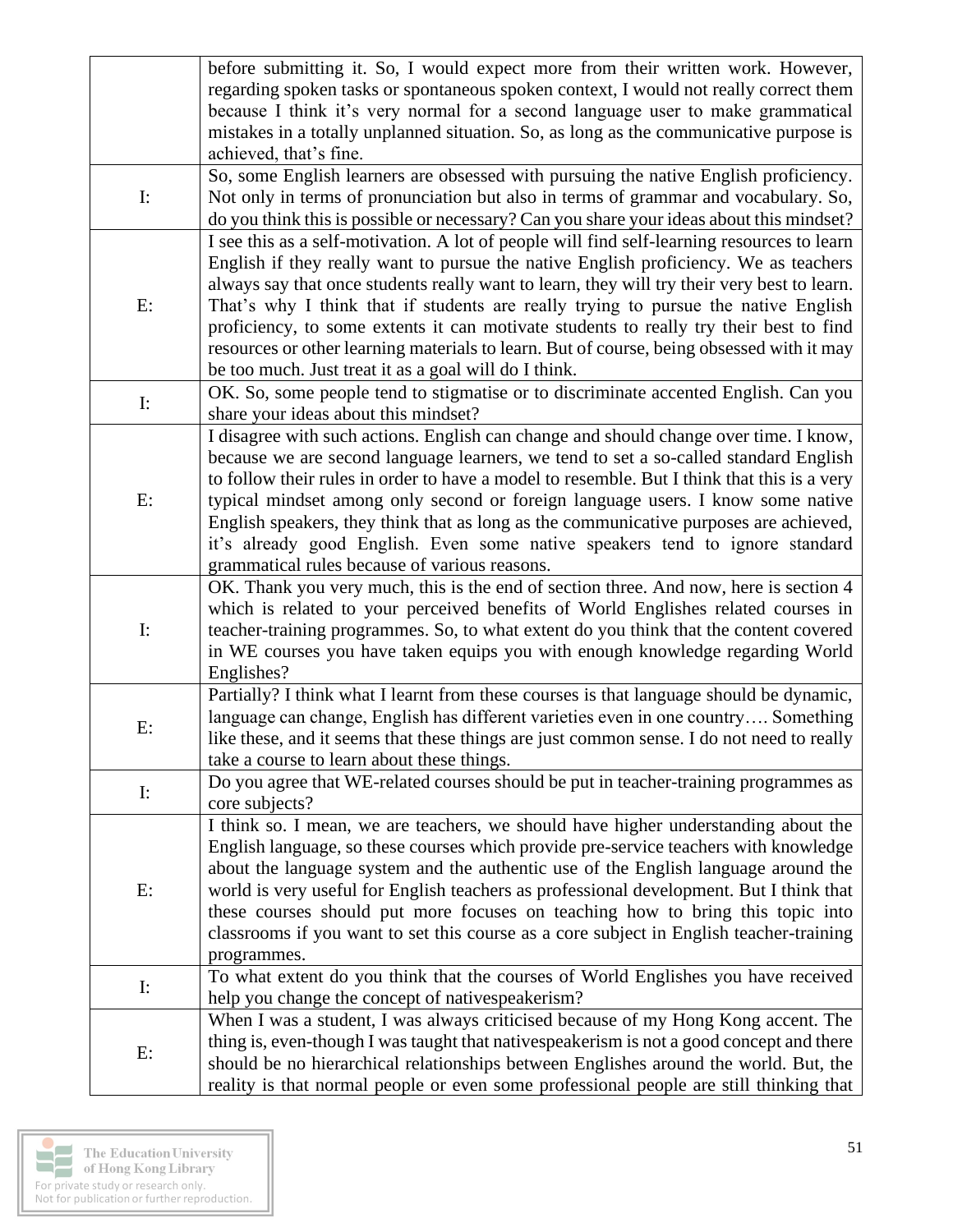|                | accented Englishes are not accurate and are incorrect. So, this makes me tend to play     |
|----------------|-------------------------------------------------------------------------------------------|
|                | along with this social norm. That's sad, but very true.                                   |
|                | To what extent do you think that the courses of World Englishes you have received         |
| $\mathbf{I}$ : | help you get familiar with different accents of English and help you communicate with     |
|                | people with different accents?                                                            |
|                | To some extents, At least I was introduced some linguistic features of different accents. |
|                | But I think the most important thing should be authentically get in touch with different  |
| $E$ :          | accents instead of just academically analysing the linguistic features of them.           |
|                | Regarding communicating with people with different accents barely because I did           |
|                | not have many chances to talk with people with different accents during studying the      |
|                | courses, so, yeah.                                                                        |
|                | To what extent do you think do you think that the courses of World Englishes you have     |
| $\mathbf{I}$ : | received equip you with knowledge to promote the concept of WE in your career as an       |
|                | English teacher?                                                                          |
|                | Well The courses itself can definitely change my mind, but regarding how to promote       |
| E:             | the concept They didn't really mention a lot so I think it's a big no.                    |
| $\mathbf{I}$ : | So, under the situation in Hong Kong, to what extent do you think you can apply what      |
|                | you have just said in your language classroom?                                            |
| E:             | I think this can be one of the themes of the school's English week or English day to      |
|                | help them get familiar with authentic English. But in regular lessons, probably I would   |
|                | not have time to cover.                                                                   |
| $\mathbf{I}$ : | OK. Thank you very much! This is the end of my interview and I got a lot of valuable      |
|                | data!                                                                                     |
| E:             | You're welcome.                                                                           |

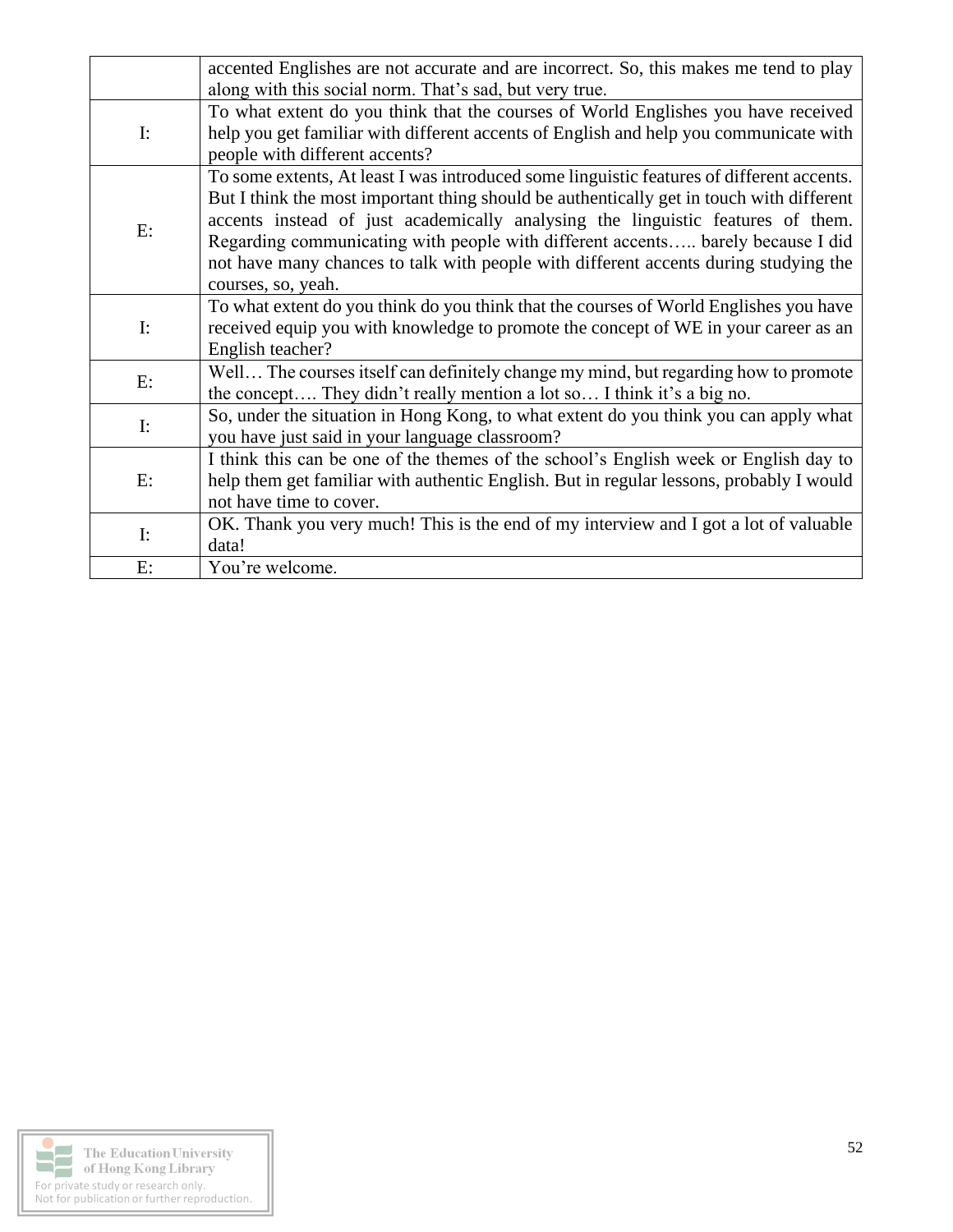| $\mathbf{I}$ :                                                                                                                                                                                                                                                                                                                                                                                                                                             | So, it's glad to have you as one of my interviewees. And in the following section, we                                                                                       |
|------------------------------------------------------------------------------------------------------------------------------------------------------------------------------------------------------------------------------------------------------------------------------------------------------------------------------------------------------------------------------------------------------------------------------------------------------------|-----------------------------------------------------------------------------------------------------------------------------------------------------------------------------|
|                                                                                                                                                                                                                                                                                                                                                                                                                                                            | are going to do a semi-scripted interview. There will be a total of four sections. Please                                                                                   |
|                                                                                                                                                                                                                                                                                                                                                                                                                                                            | answer all questions. Okay?                                                                                                                                                 |
| E:                                                                                                                                                                                                                                                                                                                                                                                                                                                         | OK.                                                                                                                                                                         |
| $\mathbf{I}$ :                                                                                                                                                                                                                                                                                                                                                                                                                                             | So, let's move on to section 1. Do you think materials that are developed with non-                                                                                         |
|                                                                                                                                                                                                                                                                                                                                                                                                                                                            | native English varieties can be used in your English class? If so, how? If not, why?                                                                                        |
|                                                                                                                                                                                                                                                                                                                                                                                                                                                            | I think I would use them only if there is extra time? Because this is not the main topic                                                                                    |
|                                                                                                                                                                                                                                                                                                                                                                                                                                                            | to be taught in the lessons. I think it is more important to teach the students the forms,                                                                                  |
| E:                                                                                                                                                                                                                                                                                                                                                                                                                                                         | the vocabs, rather than these side tracks because it's, especially for those in lower                                                                                       |
|                                                                                                                                                                                                                                                                                                                                                                                                                                                            | banding schools, they are more in need of more English words or, how they should use                                                                                        |
|                                                                                                                                                                                                                                                                                                                                                                                                                                                            | the language but, for those who are with higher ability, maybe, they can get in touch<br>with this topic?                                                                   |
| $\mathbf{I}$ :                                                                                                                                                                                                                                                                                                                                                                                                                                             | OK. So, what difficulties do you think you would encounter if you used materials that                                                                                       |
|                                                                                                                                                                                                                                                                                                                                                                                                                                                            | are developed with non-native English varieties to teach English?                                                                                                           |
|                                                                                                                                                                                                                                                                                                                                                                                                                                                            | I guess for the ones in lower bandings, they already did not have many chances to get                                                                                       |
|                                                                                                                                                                                                                                                                                                                                                                                                                                                            | in touch with the language and so, they are only used to English with the Hong Kong                                                                                         |
|                                                                                                                                                                                                                                                                                                                                                                                                                                                            | accent and so, if I directly play the audio, audio clips in these many kinds of accents,                                                                                    |
| E:                                                                                                                                                                                                                                                                                                                                                                                                                                                         | they may not be able to understand. But, for those in higher bandings, they are already                                                                                     |
|                                                                                                                                                                                                                                                                                                                                                                                                                                                            | very familiar with the language, and they can convert all the words they find hear                                                                                          |
|                                                                                                                                                                                                                                                                                                                                                                                                                                                            | into the words they have already learnt. And so, it may be better for them, or they may                                                                                     |
|                                                                                                                                                                                                                                                                                                                                                                                                                                                            | get used to all these recordings more easily.                                                                                                                               |
|                                                                                                                                                                                                                                                                                                                                                                                                                                                            | If your students asked you not to include other varieties of English other than British                                                                                     |
| $\mathbf{I:}% \mathcal{M}(G)$                                                                                                                                                                                                                                                                                                                                                                                                                              | and American accents, would you conform the norm of using native varieties as                                                                                               |
|                                                                                                                                                                                                                                                                                                                                                                                                                                                            | teaching materials?                                                                                                                                                         |
|                                                                                                                                                                                                                                                                                                                                                                                                                                                            | For the ones in lower bandings I would conform but, to the students in higher bandings,                                                                                     |
|                                                                                                                                                                                                                                                                                                                                                                                                                                                            | I may include some of the varieties in some of my supplementary teaching materials                                                                                          |
|                                                                                                                                                                                                                                                                                                                                                                                                                                                            | but, most of them will still be native because, I think all the textbooks in Hong Kong,                                                                                     |
| E:                                                                                                                                                                                                                                                                                                                                                                                                                                                         | they are mostly using those so-called native accents. It's not the matter of whether or                                                                                     |
|                                                                                                                                                                                                                                                                                                                                                                                                                                                            | not I want to. It's just because I find that I find that useful as a teaching material,<br>then I would choose it. And if I must choose something with the so-called native |
|                                                                                                                                                                                                                                                                                                                                                                                                                                                            | accents then, there will be far fewer things that I can choose from.                                                                                                        |
|                                                                                                                                                                                                                                                                                                                                                                                                                                                            | What benefits do you think students will get by helping students get exposed to                                                                                             |
| $\mathbf{I:}% \mathbb{R}^{d}\times\mathbb{R}^{d}\times\mathbb{R}^{d}\times\mathbb{R}^{d}\times\mathbb{R}^{d}\times\mathbb{R}^{d}\times\mathbb{R}^{d}\times\mathbb{R}^{d}\times\mathbb{R}^{d}\times\mathbb{R}^{d}\times\mathbb{R}^{d}\times\mathbb{R}^{d}\times\mathbb{R}^{d}\times\mathbb{R}^{d}\times\mathbb{R}^{d}\times\mathbb{R}^{d}\times\mathbb{R}^{d}\times\mathbb{R}^{d}\times\mathbb{R}^{d}\times\mathbb{R}^{d}\times\mathbb{R}^{d}\times\mathbb$ | different varieties of English?                                                                                                                                             |
|                                                                                                                                                                                                                                                                                                                                                                                                                                                            | In fact, there are many people in so many different countries who are using this                                                                                            |
|                                                                                                                                                                                                                                                                                                                                                                                                                                                            | language and my students definitely will not only communicate with the people who                                                                                           |
| E:                                                                                                                                                                                                                                                                                                                                                                                                                                                         | are speaking with the so-called native accents So, if they learn the language mostly                                                                                        |
|                                                                                                                                                                                                                                                                                                                                                                                                                                                            | for communicative purpose, getting in touch of these varieties of accents will surely                                                                                       |
|                                                                                                                                                                                                                                                                                                                                                                                                                                                            | help them to understand what they say as much as they can.                                                                                                                  |
| $\mathbf{I}$ :                                                                                                                                                                                                                                                                                                                                                                                                                                             | Are there any drawbacks do you think of helping students get exposed to different                                                                                           |
|                                                                                                                                                                                                                                                                                                                                                                                                                                                            | varieties of English?                                                                                                                                                       |
| E:                                                                                                                                                                                                                                                                                                                                                                                                                                                         | If we do not emphasise to them that each kind of accent is equal to one another, they                                                                                       |
|                                                                                                                                                                                                                                                                                                                                                                                                                                                            | may classify them into those of higher classes and those of lower classes and then, and                                                                                     |
|                                                                                                                                                                                                                                                                                                                                                                                                                                                            | they will laugh at all those they think that belongs to the lower classes. So, we have                                                                                      |
|                                                                                                                                                                                                                                                                                                                                                                                                                                                            | to bear in mind Apart from letting them getting in touch with those accents, we                                                                                             |
|                                                                                                                                                                                                                                                                                                                                                                                                                                                            | should tell them that all kinds of accents are equal There is no accent that is more                                                                                        |
|                                                                                                                                                                                                                                                                                                                                                                                                                                                            | superior to the others                                                                                                                                                      |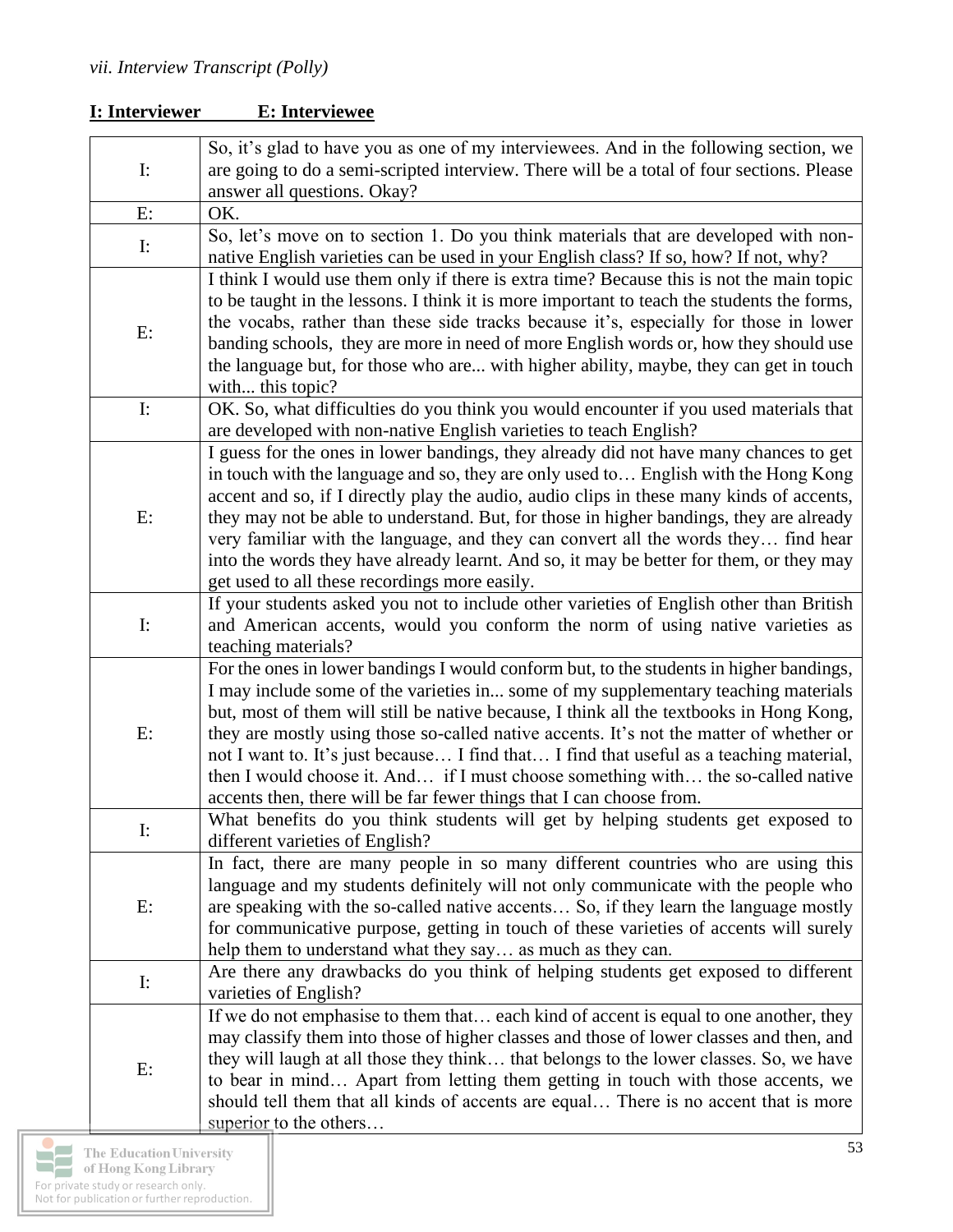| $\mathbf{I}$ : | OK! So, thank you very much, this is the end of section one. Let's move on to section             |
|----------------|---------------------------------------------------------------------------------------------------|
|                | two. This is the section about your beliefs towards ELT English language teaching.                |
|                | First of all, what do you think is the purpose of English language teaching in Hong               |
|                | Kong?                                                                                             |
| $E$ :          | So, one of the reasons is that they will have to have lessons in, entirely in English             |
|                | when they get into university. So, learning the language may help them to bridge                  |
|                | between higher education and secondary education. And, secondly People in Hong                    |
|                | Kong cannot confine themselves into the so-called Chinese context. And, in order to               |
|                | let them get in touch with more things around the world, and actually English is still            |
|                | the language that is the most used and so, it is important for them to learn the language.        |
|                | In Hong Kong because of the history, English is still widely used in Hong Kong.                   |
| $\mathbf{I}$ : | What do you think is the role of English teachers in Hong Kong?                                   |
|                | That's a very good question, but a tough one at the same time So, in the teaching                 |
|                | practice that has just passed, I realized that there were actually a lot of people who            |
|                | could not get in touch with the language outside school. It may be because of their               |
| E:             | family background and their parents' background maybe. Then, at school, English                   |
|                | teachers are very important to them to get them exposed to the language as much as                |
|                | possible because after the lessons at school, if they cannot make use of the language,            |
|                | it what they have learnt may still be lost.                                                       |
| $\mathbf{I}$ : | OK. So, do you think it is a must to help your students sound native?                             |
|                | No, I do not need to. Like what I've said, it's more important for them to learn the              |
|                | vocab or the correct form, at least it's accurate enough for, for the people learning             |
| E:             | the language to understand. They don't need to speak in a native-like accent but, it will         |
|                | be OK if it is clear enough for the others to understand, if their accent is not too strange      |
|                | or too muddled then, it will be ok.                                                               |
| $\mathbf{I}$ : | Do you think promoting the equality / fairness of different varieties of English is<br>necessary? |
|                | For some of them. Like for the students in lower bandings, they may find it already               |
|                | very tough to learn the language itself so, they may not be aware of such a problem               |
|                | maybe? But in band one schools, students might always laughed at all those people                 |
|                | who speak in Hong Kong accent. And so, I think we still need to emphasise the equality            |
| E:             | of each kind of accent but, to, especially to the people I've just talked about, because          |
|                | language is just for communicative purpose and to get ourselves in touch with even                |
|                | more things outside Hong Kong or outside the Chinese context. So I don't think it's               |
|                | appropriate for them to laugh at or make fun of the other accents as long as it is                |
|                | accurate enough or it is clear enough for the others to understand.                               |
|                | So thank you very much. Let's move on to section. This section is about the debates on            |
| $\mathbf{I}$ : | World Englishes and Standard English. First of all, what is your understanding of the             |
|                | concept of "World Englishes"?                                                                     |
| E:             | what I know for the term "World Englishes" is that, there are a lot varieties of                  |
|                | Englishes, because, people in many countries are using the same language so, it is                |
|                | developed into different context. Maybe the accents or the slangs that they use, or               |
|                | they create, or I don't think the basic grammar pattern will change but, the language             |
|                | somehow changes itself, because of the culture in that country.                                   |
| $\mathbf{I}$ : | OK. Some people tend to see language variations as errors instead of features. Can you            |
|                | share your ideas about this mindset?                                                              |
| E:             | I think an error means when you  write or say something in a totally wrong grammar.               |
|                | Take add oil as an example, it didn't sound like the natives would say. But it's still            |

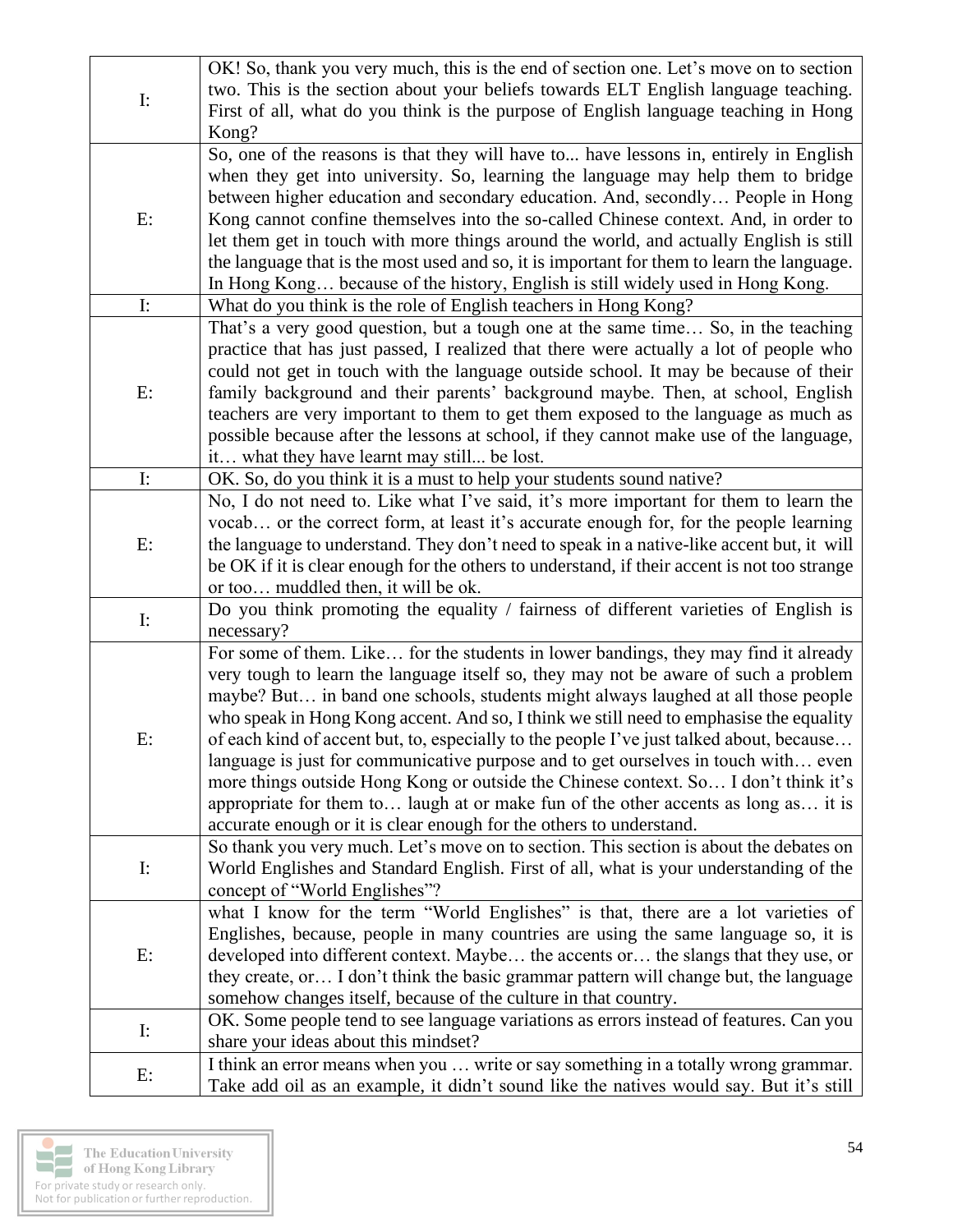|                | grammatical because if it follows the imperative form, it is still grammatical. So I                                                                                                                                                                                                                                       |
|----------------|----------------------------------------------------------------------------------------------------------------------------------------------------------------------------------------------------------------------------------------------------------------------------------------------------------------------------|
|                | would refer this as a feature.                                                                                                                                                                                                                                                                                             |
| $\mathbf{I}$ : | So, some people are obsessed with pursuing the native English proficiency. Not only                                                                                                                                                                                                                                        |
|                | in terms of pronunciation but also in terms of grammar and vocabulary. So, do you                                                                                                                                                                                                                                          |
|                | think this is possible or necessary? Can you share your ideas about this mindset?                                                                                                                                                                                                                                          |
|                | I think only if you go to a native English-speaking country and live there for some days,                                                                                                                                                                                                                                  |
| E:             | and you are used to that so-called native accent If you want to do it, it must be                                                                                                                                                                                                                                          |
|                | possible but, I don't think it is a must. After all, if you are immersed into the culture in                                                                                                                                                                                                                               |
|                | different countries, the way how you live your life will change and, as well as language.                                                                                                                                                                                                                                  |
| $\mathbf{I}$ : | So, you think this should be set as a goal but not a must.                                                                                                                                                                                                                                                                 |
| E:             | Yes.                                                                                                                                                                                                                                                                                                                       |
| $\mathbf{I}$ : | OK. So, some people tend to stigmatise or to discriminate accented English. Can you                                                                                                                                                                                                                                        |
|                | share your ideas about this mindset?                                                                                                                                                                                                                                                                                       |
|                | I think there are a lot of people tend to stigmatise accented English because they do not                                                                                                                                                                                                                                  |
|                | understand the reasons why they speak like this. To be honest, I think the most                                                                                                                                                                                                                                            |
| E:             | important thing is that how well you master the language or how well you communicate                                                                                                                                                                                                                                       |
|                | with that language is not because of how well your native-like accent is but, how rich                                                                                                                                                                                                                                     |
|                | your content is.                                                                                                                                                                                                                                                                                                           |
|                | OK. Thank you very much, this is the end of section three. And now, here is section 4                                                                                                                                                                                                                                      |
|                | which is related to your perceived benefits of World Englishes related courses in                                                                                                                                                                                                                                          |
| $\mathbf{I}$ : | teacher-training programmes. So, to what extent do you think that the content covered                                                                                                                                                                                                                                      |
|                | in WE courses you have taken equips you with enough knowledge regarding World                                                                                                                                                                                                                                              |
|                | Englishes?                                                                                                                                                                                                                                                                                                                 |
| E:             | At least the things I have just said in this interview haha.                                                                                                                                                                                                                                                               |
| $\mathbf{I}$ : | Do you agree that WE-related courses should be put in teacher-training programmes as                                                                                                                                                                                                                                       |
|                | core subjects?                                                                                                                                                                                                                                                                                                             |
|                | I think it should still be because it is very important in correcting the mindsets of future                                                                                                                                                                                                                               |
| $E$ :          | teachers that, each kind of English is fair, is equal to one another. So, after they have                                                                                                                                                                                                                                  |
|                | taken this course and, they have, they have to bear the mindsets of all Englishes are                                                                                                                                                                                                                                      |
|                | equal and then, they, they will be able to correct this mindset of the students too.                                                                                                                                                                                                                                       |
| $\mathbf{I}$ : | To what extent do you think that the courses of World Englishes you have received                                                                                                                                                                                                                                          |
|                | help you change the concept of nativespeakerism?                                                                                                                                                                                                                                                                           |
| E:             | I think it hasn't changed me much because I actually did not believe in                                                                                                                                                                                                                                                    |
|                | nativespeakerism even before taking those courses.<br>To what extent do you think that the courses of World Englishes you have received                                                                                                                                                                                    |
| $\mathbf{I}$ : | help you get familiar with different accents of English and help you communicate with                                                                                                                                                                                                                                      |
|                | people with different accents?                                                                                                                                                                                                                                                                                             |
|                | I guess it's still the same because I am used to guess the words that I don't understand                                                                                                                                                                                                                                   |
| E:             | of that accent with with some of the words I have already known, as much as                                                                                                                                                                                                                                                |
|                | possible As many as possible.                                                                                                                                                                                                                                                                                              |
| $\mathbf{I}$ : | To what extent do you think do you think that the courses of World Englishes you have                                                                                                                                                                                                                                      |
|                | received equip you with knowledge to promote the concept of WE in your future career                                                                                                                                                                                                                                       |
|                | as an English teacher?                                                                                                                                                                                                                                                                                                     |
|                | Basically I will just tell them It's not a must to speak in so-called native-like                                                                                                                                                                                                                                          |
|                |                                                                                                                                                                                                                                                                                                                            |
| E:             |                                                                                                                                                                                                                                                                                                                            |
|                |                                                                                                                                                                                                                                                                                                                            |
|                |                                                                                                                                                                                                                                                                                                                            |
|                | accents and that different accents or different varieties exist because of the<br>differences in culture. Basically some theories like this But, I don't think I will<br>teach them any further if I don't have extra time because, I think it's more important<br>for me to focus in the main things I am going to teach. |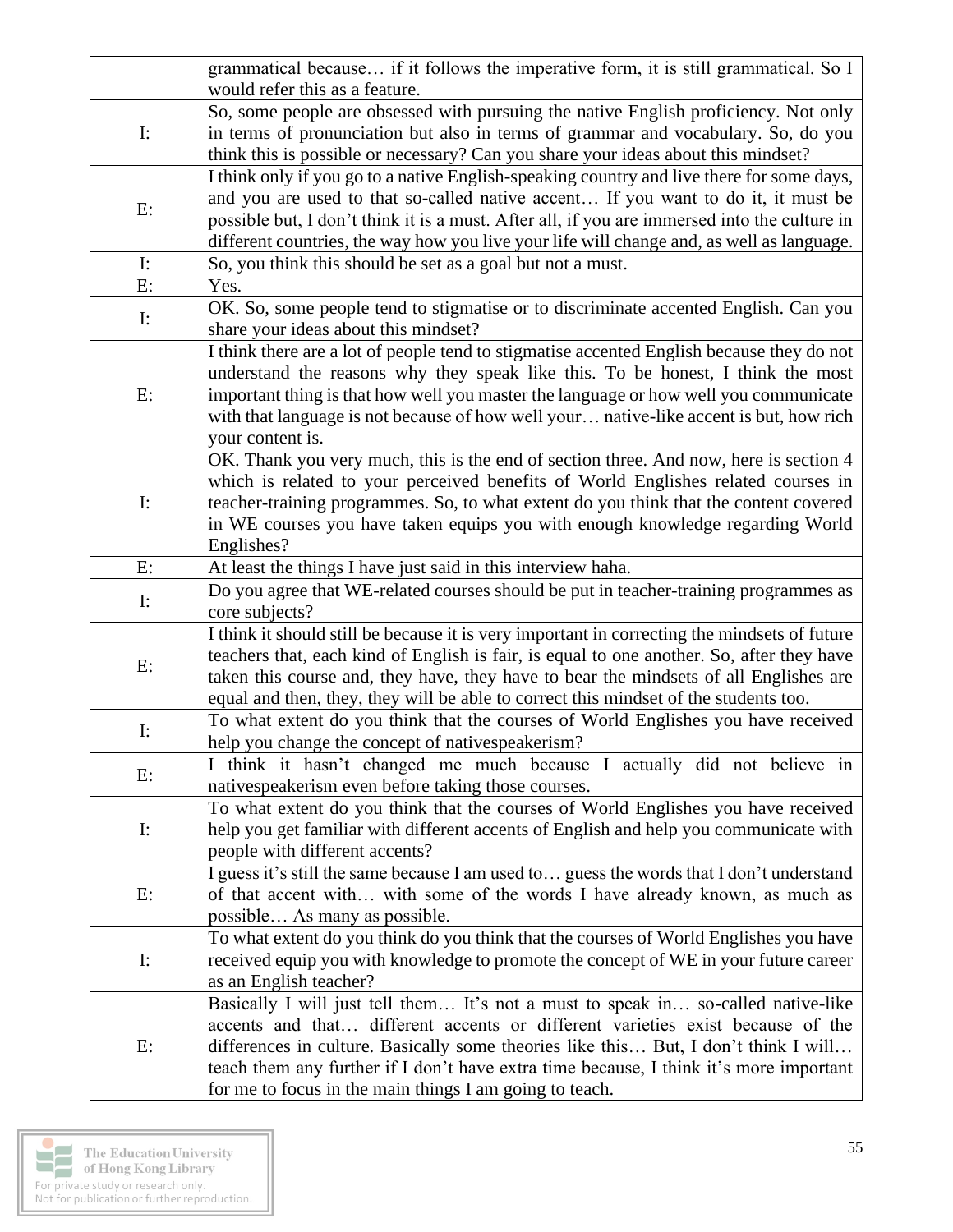| $\mathbf{I}$ : | So, under the situation in Hong Kong, to what extent do you think you can apply what      |
|----------------|-------------------------------------------------------------------------------------------|
|                | you have just said in your language classroom?                                            |
| E:             | I don't think I can apply much because Like what I've said, it's not that important       |
|                | for the lower banding students, and I will only put this forward if they laugh at or make |
|                | fun of the varieties other than those native-like ones.                                   |
| I:             | OK. Thank you very much Nicole, this is the end of my interview and I got a lot of        |
|                | valuable data!                                                                            |
| E:             | You're welcome.                                                                           |

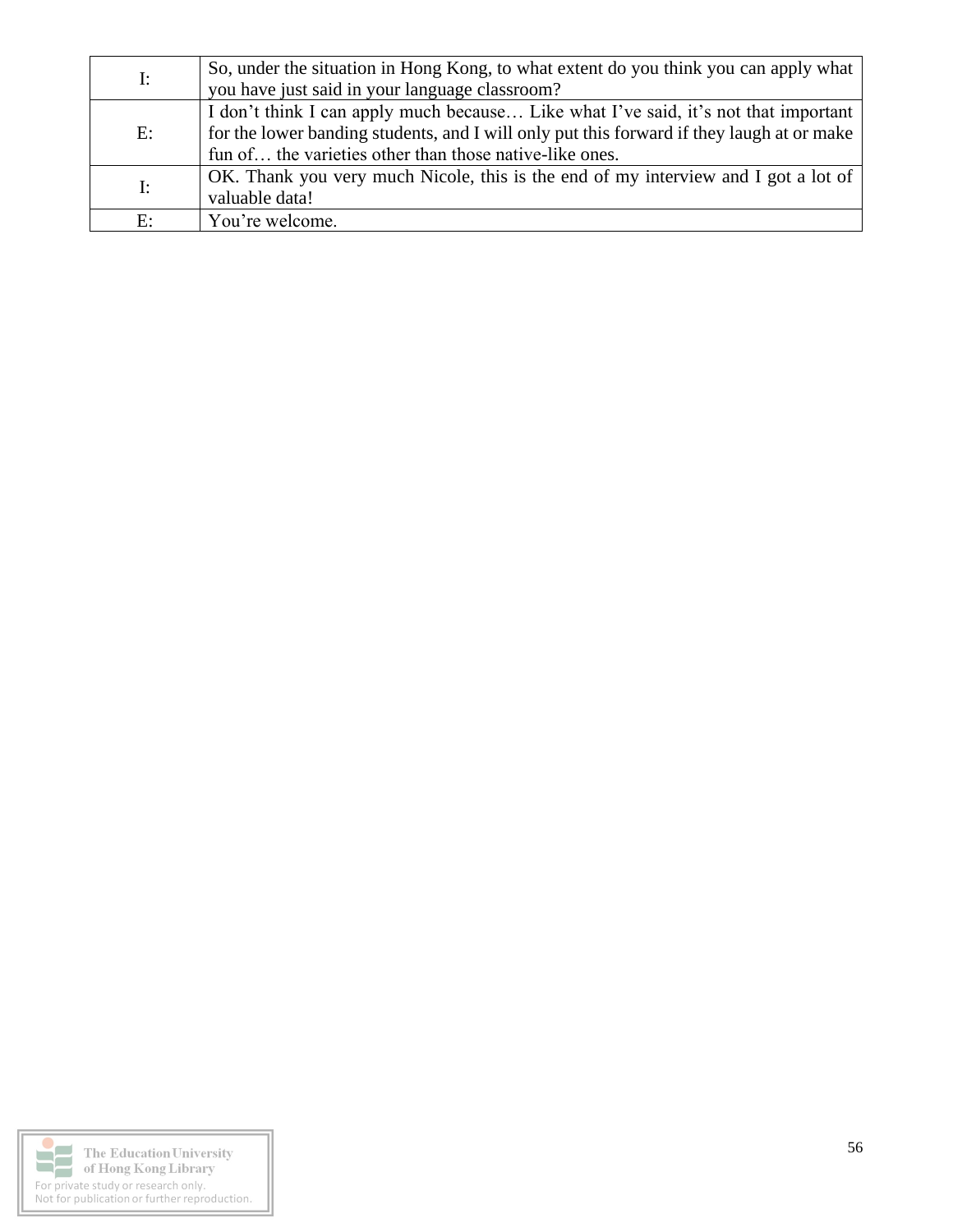| $\mathbf{I}$ : | So, it's glad to have you as one of my interviewees. And in the following section, we<br>are going to do a semi-scripted interview. There will be a total of four sections. Please<br>answer all questions. Okay?                                                                                                                                                                                                                                                                                                                                                            |
|----------------|------------------------------------------------------------------------------------------------------------------------------------------------------------------------------------------------------------------------------------------------------------------------------------------------------------------------------------------------------------------------------------------------------------------------------------------------------------------------------------------------------------------------------------------------------------------------------|
| E:             | OK.                                                                                                                                                                                                                                                                                                                                                                                                                                                                                                                                                                          |
| $\mathbf{I}$ : | So, let's move on to section 1. Do you think materials that are developed with non-<br>native English varieties can be used in your English class? If so, how? If not, why?                                                                                                                                                                                                                                                                                                                                                                                                  |
| E:             | I think it depends, If I think I want to focus on the content, may be yes. But if I want to<br>focus on pronunciation, may be I would stick to the rule or the guide provided in the<br>curriculum, so, I would just stick to the native varieties.                                                                                                                                                                                                                                                                                                                          |
| $\mathbf{I}:$  | OK. So, what difficulties do you think you would encounter if you used materials that<br>are developed with non-native English varieties to teach English?                                                                                                                                                                                                                                                                                                                                                                                                                   |
| E:             | Maybe some students may not understand some words because of their accent. For<br>example, I remember a speaking of one audio clip pronounced the word 'Wednesday'<br>as "Wednesdy". Students might already find it difficult to understand the speech. So, I<br>think the comprehension issue should be the main difficulty when I use these audio<br>clips in my lessons.                                                                                                                                                                                                  |
| $\mathbf{I}$ : | If your students asked you not to include other varieties of English other than British<br>and American accents, would you conform the norm of using native varieties as<br>teaching materials?                                                                                                                                                                                                                                                                                                                                                                              |
| E:             | If that's case, I would explain to my students that I show them these materials because<br>I want them to focus on some other parts of the English language apart from<br>pronunciation. For example, grammar or the use of the English vocabulary. And some<br>slangs. Because they might create some slangs and phrases adopting from their first<br>language.                                                                                                                                                                                                             |
| $\mathbf{I}$ : | What benefits do you think students will get by helping students get exposed to<br>different varieties of English?                                                                                                                                                                                                                                                                                                                                                                                                                                                           |
| E:             | As Hong Kong is an international city, they can of course have a lot of chances to get<br>in touch with different speakers from around the world. As a result, when students get<br>exposed to different varieties of English, they can communicate with different people<br>more easily, then they can learn a lot regarding their cultures and other matters through<br>suing English as a medium of communication. So, I think this is what helping students<br>get exposed to different varieties of English can benefit.                                                |
| $\mathbf{I}$ : | Are there any drawbacks do you think of helping students get exposed to different<br>varieties of English?                                                                                                                                                                                                                                                                                                                                                                                                                                                                   |
| E:             | I guess maybe they would mix all kinds of varieties of English within one sentence,<br>and that's weird. I think that's the case. Sometimes, we have teachers tend to speak<br>with a British accent, some teachers tend to speak with an American accent and some<br>teachers tend to speak with a Hong Kong accent. When students learn English from<br>different teachers in Hong Kong, they may not be able to identify which is which, so<br>they may just resemble what their teachers say so, and then their sentence might appear<br>mixture of different Englishes. |
| $\mathbf{I}$ : | OK! So, thank you very much, this is the end of section one. Let's move on to section<br>two. This is the section about your beliefs towards ELT English language teaching.<br>First of all, what do you think is the purpose of English language teaching in Hong<br>Kong?                                                                                                                                                                                                                                                                                                  |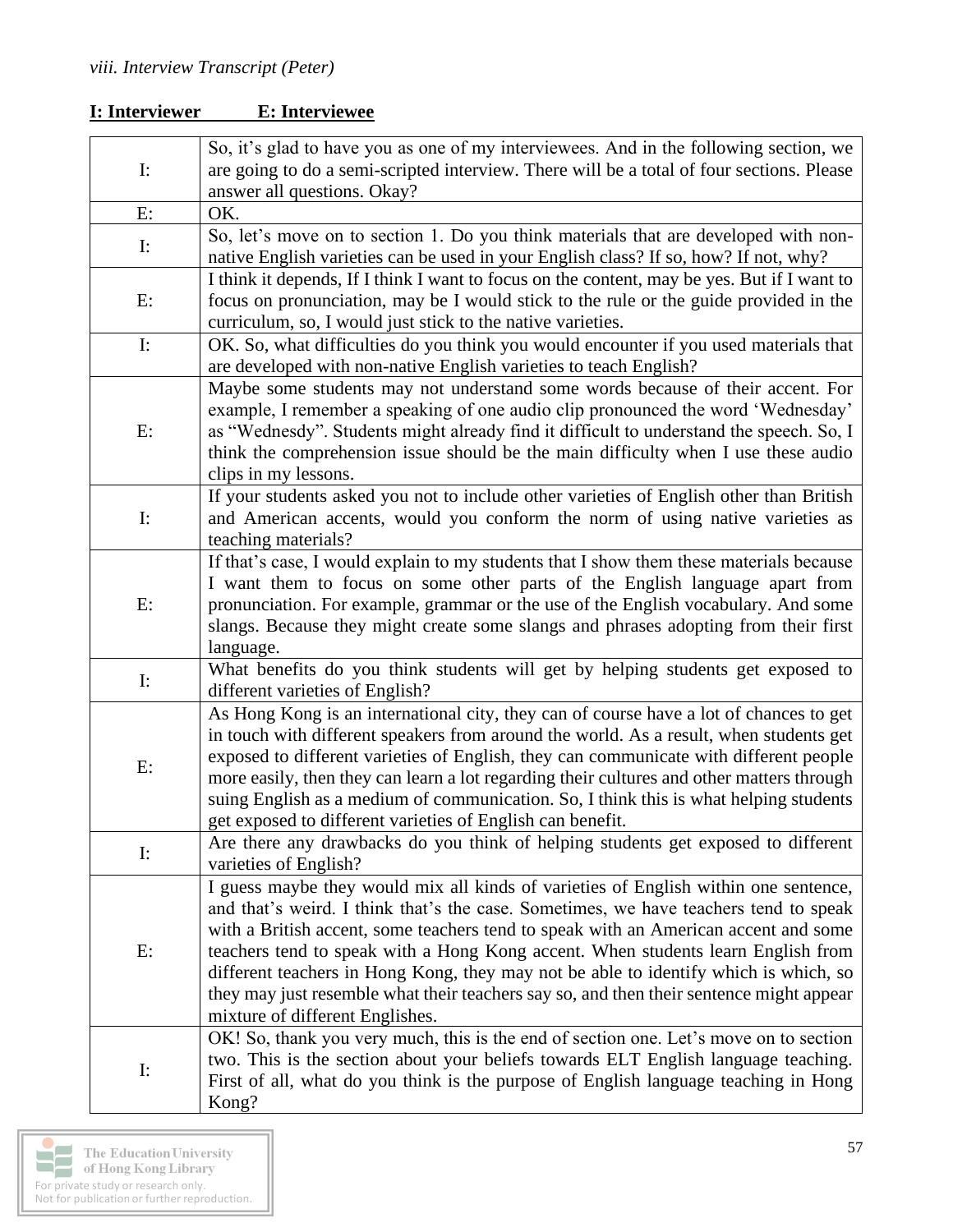| $E$ :                         | Basically, I think learning English should be for the communicative purposes. But as<br>you may know, Hong Kong is a very exam-oriented city, students are always put to sit<br>for exams and tests. This makes the purposes of teaching and learning English change.<br>At first, we as teachers want to train our students to be more capable to communicate<br>with others in English, but exams really make us shift our focus to ask students to stick |
|-------------------------------|-------------------------------------------------------------------------------------------------------------------------------------------------------------------------------------------------------------------------------------------------------------------------------------------------------------------------------------------------------------------------------------------------------------------------------------------------------------|
| $\mathbf{I}$ :                | to native Englishes in order to please the examiners.                                                                                                                                                                                                                                                                                                                                                                                                       |
| $E$ :                         | What do you think is the role of English teachers in Hong Kong?<br>In Hong Kong? I think is to let students have more exposure to the language, to<br>understand their culture and to communicate with different English speakers. But if you<br>are teaching senior forms students or so, then the goal should be letting them score high<br>in their exams.                                                                                               |
| $\mathbf{I:}% \mathcal{M}(G)$ | OK. So, do you think it is a must to help your students sound native?                                                                                                                                                                                                                                                                                                                                                                                       |
| $E$ :                         | No, I don't think this is necessary. As long as others can understand him or her and<br>they can communicate with others, that's fine. But if you are attending the exams. There<br>is a criterion testing students' pronunciation and delivery skills, that makes students<br>and teachers play along with the rules, which is to force students sound native.                                                                                             |
| $\mathbf{I}$ :                | Do you think promoting the equality / fairness of different varieties of English is<br>necessary?                                                                                                                                                                                                                                                                                                                                                           |
| $E$ :                         | Yes, I think it is necessary. There are many people from around the world with different<br>cultural backgrounds staying in Hong Kong. Actually, all Englishes are equal and we<br>should not discriminate any one type of English.                                                                                                                                                                                                                         |
| $\mathbf{I}:$                 | So thank you very much. Let's move on to section 3. This section is about the debates<br>on World Englishes and Standard English. First of all, what is your understanding of<br>the concept of "World Englishes"?                                                                                                                                                                                                                                          |
| E:                            | I think World Englishes means all Englishes are equal, and we should not regard native<br>accents are better than the others.                                                                                                                                                                                                                                                                                                                               |
| $\mathbf{I}:$                 | OK. Some people tend to see language variations as errors instead of features. Can you<br>share your ideas about this mindset?                                                                                                                                                                                                                                                                                                                              |
| E:                            | I think it depends. For example, maybe for Hong Kong English, people would say 'can<br>do'. Hong Kong people tend to say this because we have such phrase in Cantonese.<br>However, this phrase should be regarded as wrong in the ears of native English<br>speakers. I accept other varieties in terms of pronunciation and word choice, but if you<br>say something that is violating the grammatical rules, I may regard that as wrong too.             |
| $\mathbf{I}$ :                | So, some English learners are obsessed with pursuing the native English proficiency.<br>Not only in terms of pronunciation but also in terms of grammar and vocabulary. So,<br>do you think this is possible or necessary? Can you share your ideas about this mindset?                                                                                                                                                                                     |
| E:                            | I don't think this is necessary at all. Because how you speak is somehow reflecting who<br>you are. You are given that particular identity, you should embrace it instead of pish it<br>away. Yeah. It is part of you, part of your culture. As long as you can communicate<br>with others in English, that's why.                                                                                                                                          |
| $\mathbf{I}:$                 | OK. So, some people tend to stigmatise or to discriminate accented English. Can you<br>share your ideas about this mindset?                                                                                                                                                                                                                                                                                                                                 |
| E:                            | That's really the case. As far as I know that people in Hong Kong tend to laugh at<br>Middle eastern Englishes because of their strong $/n/$ sound, which makes it weird in<br>Hong Kong people's ears. I think this is very unfair, and we as teachers should really<br>help ease this wrong mindset.                                                                                                                                                      |
| $\mathbf{I}$ :                | OK. Thank you very much, this is the end of section three. And now, here is section 4<br>which is related to your perceived benefits of World Englishes related courses in<br>teacher-training programmes. So, to what extent do you think that the content covered                                                                                                                                                                                         |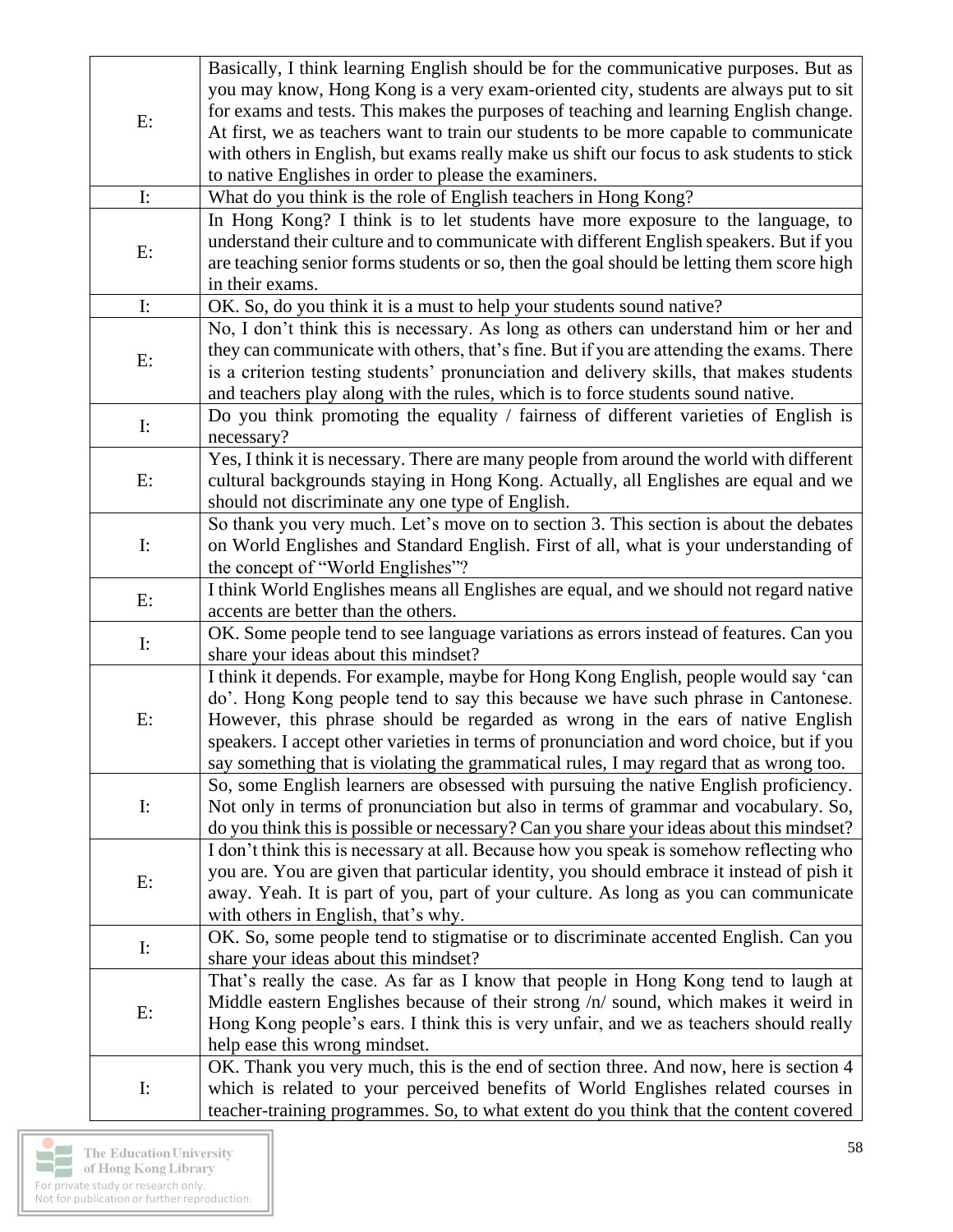|                                                                                                                                                                                                                                                                                                                                                                                                                                                            | in WE courses you have taken equips you with enough knowledge regarding World<br>Englishes?                                                                                                                                                                                                                                                                                                                                                                                                                                             |
|------------------------------------------------------------------------------------------------------------------------------------------------------------------------------------------------------------------------------------------------------------------------------------------------------------------------------------------------------------------------------------------------------------------------------------------------------------|-----------------------------------------------------------------------------------------------------------------------------------------------------------------------------------------------------------------------------------------------------------------------------------------------------------------------------------------------------------------------------------------------------------------------------------------------------------------------------------------------------------------------------------------|
| E:                                                                                                                                                                                                                                                                                                                                                                                                                                                         | Basically, I think these courses focus more on pronunciation and verbal<br>communication. But for writing, I think more can be done. Because when you ask<br>me what I can think of when I hear the phrase "World Englishes" I can just relate it into<br>accents and I really cannot elaborate more.                                                                                                                                                                                                                                   |
| $\mathbf{I}:$                                                                                                                                                                                                                                                                                                                                                                                                                                              | Do you agree that WE-related courses should be put in teacher-training programmes as<br>core subjects?                                                                                                                                                                                                                                                                                                                                                                                                                                  |
| E:                                                                                                                                                                                                                                                                                                                                                                                                                                                         | Yeah, I think so. I think the courses should focus on the equality thing in these courses.<br>I think that when you try to tell your students that they have to respect different<br>Englishes and they are all equal something like these, they teachers themselves have to<br>buy the concept. So, by doing that, new teachers can be more open-minded regarding<br>accents. Therefore, I think this should be put in teacher-training programmes as core<br>subjects.                                                                |
| $\mathbf{I}:$                                                                                                                                                                                                                                                                                                                                                                                                                                              | To what extent do you think that the courses of World Englishes you have received<br>help you change the concept of nativespeakerism?                                                                                                                                                                                                                                                                                                                                                                                                   |
| E:                                                                                                                                                                                                                                                                                                                                                                                                                                                         | In secondary school I tend to force myself to sound native because I had to sit for the<br>DSE, Diploma of Secondary Education Examination. We had NET teacher asking us<br>to pursue the native English accents. But now, after studying World Englishes related<br>courses, I have now released that it is not that important about how you sound like, it's<br>about the content. So, I start to accept different varieties.                                                                                                         |
| $\mathbf{I:}% \mathbb{R}^{d}\times\mathbb{R}^{d}\times\mathbb{R}^{d}\times\mathbb{R}^{d}\times\mathbb{R}^{d}\times\mathbb{R}^{d}\times\mathbb{R}^{d}\times\mathbb{R}^{d}\times\mathbb{R}^{d}\times\mathbb{R}^{d}\times\mathbb{R}^{d}\times\mathbb{R}^{d}\times\mathbb{R}^{d}\times\mathbb{R}^{d}\times\mathbb{R}^{d}\times\mathbb{R}^{d}\times\mathbb{R}^{d}\times\mathbb{R}^{d}\times\mathbb{R}^{d}\times\mathbb{R}^{d}\times\mathbb{R}^{d}\times\mathbb$ | To what extent do you think that the courses of World Englishes you have received<br>help you get familiar with different accents of English and help you communicate with<br>people with different accents?                                                                                                                                                                                                                                                                                                                            |
| E:                                                                                                                                                                                                                                                                                                                                                                                                                                                         | In the courses, we mainly had many audio clips showing how non-native English<br>speakers speak English and we needed to analyse their features. So, these courses really<br>equipped me with knowledge regarding their phonetic and phonological features. And<br>all these things are incredibly useful when I needed to communicate with New<br>Zealanders when I went for my immersion.                                                                                                                                             |
| $\mathbf{I}$ :                                                                                                                                                                                                                                                                                                                                                                                                                                             | To what extent do you think do you think that the courses of World Englishes you have<br>received equip you with knowledge to promote the concept of WE in your future career<br>as an English teacher?                                                                                                                                                                                                                                                                                                                                 |
| E:                                                                                                                                                                                                                                                                                                                                                                                                                                                         | Maybe to a large extent. As the courses really have equipped me with very professional<br>knowledge regarding World Englishes, I think I can just show them and share what I<br>have learnt in these courses to help promote the concept.                                                                                                                                                                                                                                                                                               |
| $\mathbf{I}$ :                                                                                                                                                                                                                                                                                                                                                                                                                                             | So, under the situation in Hong Kong, to what extent do you think you can apply what<br>you have just said in your language classroom?                                                                                                                                                                                                                                                                                                                                                                                                  |
| E:                                                                                                                                                                                                                                                                                                                                                                                                                                                         | I think I can show some movies that convey cultural meanings that makes students not<br>to refuse to get in touch with non-native accents first, then, I can try to teach some<br>values using the movie as a material, then tell my students that English is just a tool for<br>communication, through using the language, you can reach the world outside the<br>Chinese context and you can always pay attention to the content but not the sounds of<br>the words. As sounds do not have meanings, words, phrases and sentences do. |
| $\mathbf{I}$ :                                                                                                                                                                                                                                                                                                                                                                                                                                             | OK. Thank you very much! This is the end of my interview and I got a lot of valuable<br>data!                                                                                                                                                                                                                                                                                                                                                                                                                                           |
| Е:                                                                                                                                                                                                                                                                                                                                                                                                                                                         | You're welcome.                                                                                                                                                                                                                                                                                                                                                                                                                                                                                                                         |

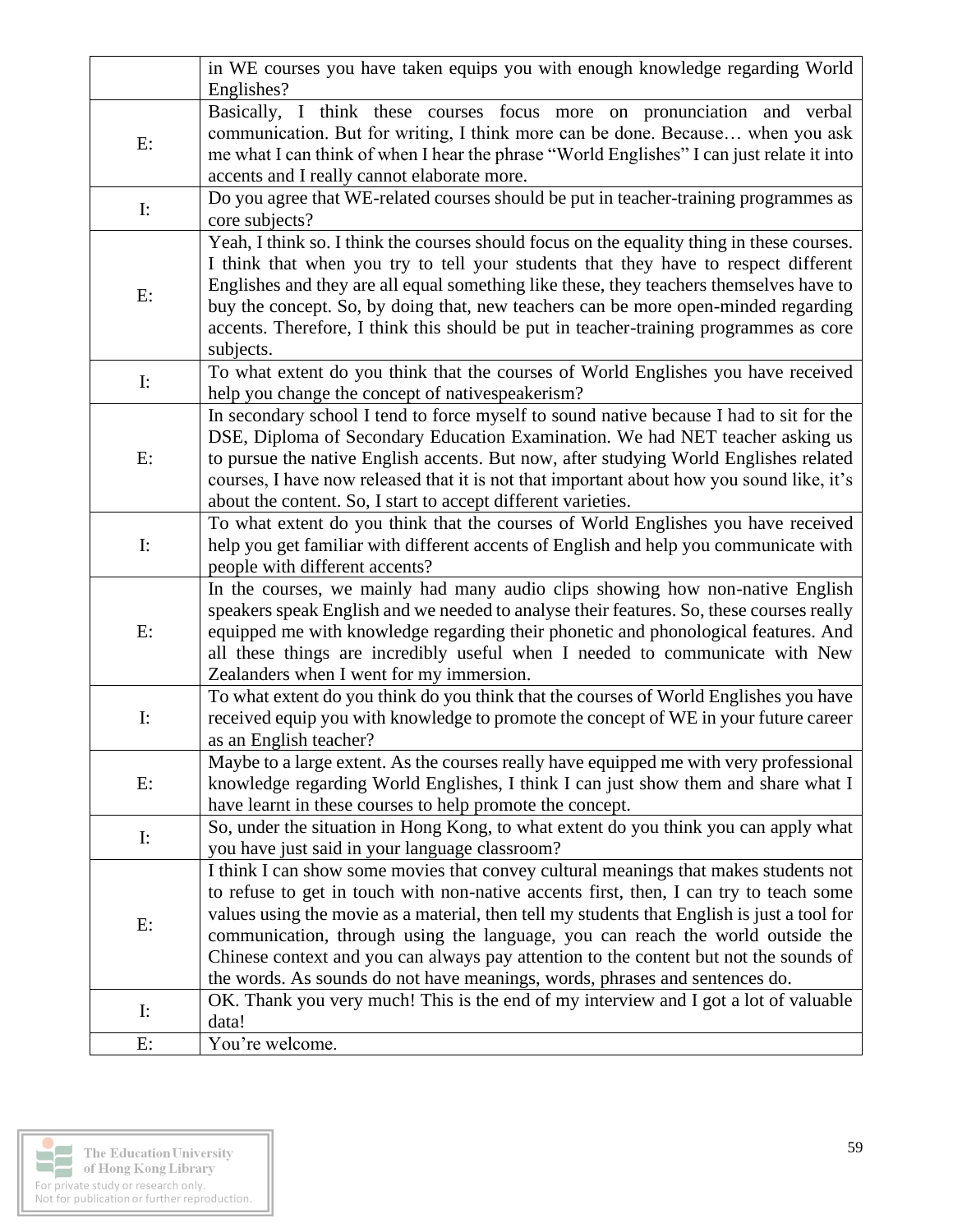| $\mathbf{I}$ :                | So, it's glad to have you as one of my interviewees. And in the following section, we<br>are going to do a semi-scripted interview. There will be a total of four sections. Please<br>answer all questions. Okay?                                                                                                                                                                                                                                                                                                                                                                                       |
|-------------------------------|---------------------------------------------------------------------------------------------------------------------------------------------------------------------------------------------------------------------------------------------------------------------------------------------------------------------------------------------------------------------------------------------------------------------------------------------------------------------------------------------------------------------------------------------------------------------------------------------------------|
| E:                            | OK.                                                                                                                                                                                                                                                                                                                                                                                                                                                                                                                                                                                                     |
| $\mathbf{I}$ :                | So, let's move on to section 1. Do you think materials that are developed with non-<br>native English varieties can be used in your English class? If so, how? If not, why?                                                                                                                                                                                                                                                                                                                                                                                                                             |
| E:                            | Yes, but not in typical listening or vocabulary lessons. I think it's a good idea to let<br>students get exposed to different varieties of accent so that they can still understand the<br>speakers' accents when they need to communicate with people from different countries.                                                                                                                                                                                                                                                                                                                        |
| $\mathbf{I}$ :                | OK. So, what difficulties do you think you would encounter if you used materials that<br>are developed with non-native English varieties to teach English?                                                                                                                                                                                                                                                                                                                                                                                                                                              |
| $E$ :                         | I think students may not be used to listen to English with different accents. Usually,<br>what they have heard in class is a very typical native English accent, no matter if that<br>is the British one or the American one instead of accented varieties. So, they may be<br>confused, and they may have difficulties in understanding at first.                                                                                                                                                                                                                                                      |
| $\mathbf{I:}% \mathcal{M}(G)$ | If your students asked you not to include other varieties of English other than British<br>and American accents, would you conform the norm of using native varieties as<br>teaching materials?                                                                                                                                                                                                                                                                                                                                                                                                         |
| $E$ :                         | I don't think I would do that. I think I would explain to my students the importance of<br>listening to different varieties of English. And I would also explain to them why I show<br>them and why I give them such teaching materials with different English accents. I<br>mean, British and American accents may still be the main accents when I am choosing<br>teaching materials but I think it is also important to let my students know that there are<br>actually many other types of English used around the world.                                                                           |
| $\mathbf{I:}% \mathcal{M}(G)$ | What benefits do you think students will get by helping students get exposed to<br>different varieties of English?                                                                                                                                                                                                                                                                                                                                                                                                                                                                                      |
| E:                            | Like I said before, I think listening to different Englishes can let students know that<br>there are many other types of English using around the world. The authentic use of the<br>English language is that many people are speaking accented Englishes. Not all people<br>are speaking with the native accents that appear in textbooks. So, if they get exposed<br>to different accents when communicating with different people around the world, they<br>can still understand and they can still communicate with them and most importantly,<br>they can be more confident with speaking English. |
| $\mathbf{I}$ :                | Are there any drawbacks do you think of helping students get exposed to different<br>varieties of English?                                                                                                                                                                                                                                                                                                                                                                                                                                                                                              |
| E:                            | They may refuse to get in touch with these accented Englishes. As accented Englishes<br>are quite different from what they have been used to hear in lessons, they may refer<br>these 'different' Englishes are wrong and they may even think that I am showing them<br>some wrong examples. But of course, I think these misunderstanding can be eased with<br>teachers' explanation and teaching.                                                                                                                                                                                                     |
| $\mathbf{I}$ :                | OK! So, thank you very much, this is the end of section one. Let's move on to section<br>two. This is the section about your beliefs towards ELT English language teaching.<br>First of all, what do you think is the purpose of English language teaching in Hong<br>Kong?                                                                                                                                                                                                                                                                                                                             |
| E:                            | I think it depends on the level and the background of the students. For example, students<br>in and one schools may want to get into a good university apart from just to use English                                                                                                                                                                                                                                                                                                                                                                                                                   |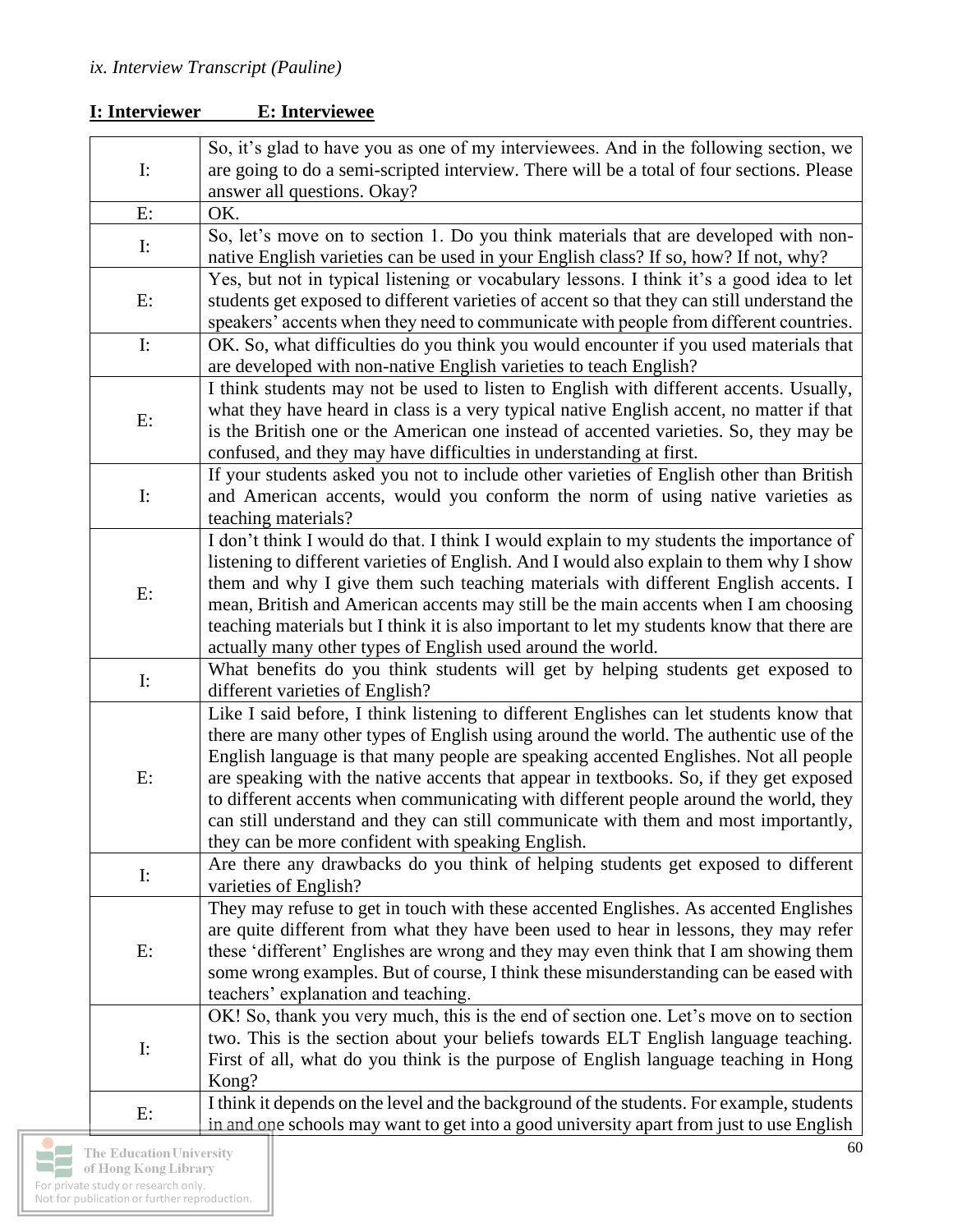|                                                                                                                                                                                                                                                                                                                                                                                                                                                            | to communicate. Some of them even want to pursue their higher education somewhere            |
|------------------------------------------------------------------------------------------------------------------------------------------------------------------------------------------------------------------------------------------------------------------------------------------------------------------------------------------------------------------------------------------------------------------------------------------------------------|----------------------------------------------------------------------------------------------|
|                                                                                                                                                                                                                                                                                                                                                                                                                                                            | else with the help of English. But for those who are less capable, like those in band two    |
|                                                                                                                                                                                                                                                                                                                                                                                                                                                            | or band three schools, they might mainly want to polish their English communication          |
|                                                                                                                                                                                                                                                                                                                                                                                                                                                            | skills in workplace contexts instead of to polish their academic English.                    |
| $\mathbf{I}$ :                                                                                                                                                                                                                                                                                                                                                                                                                                             | What do you think is the role of English teachers in Hong Kong?                              |
|                                                                                                                                                                                                                                                                                                                                                                                                                                                            | Obviously, to teach English. I think we also need to facilitate students and to equip        |
| E:                                                                                                                                                                                                                                                                                                                                                                                                                                                         | students with all English skills they need in order to help them chase their dream and       |
|                                                                                                                                                                                                                                                                                                                                                                                                                                                            | achieve their goals.                                                                         |
| $\mathbf{I:}% \mathcal{M}(G)$                                                                                                                                                                                                                                                                                                                                                                                                                              | OK. So, do you think it is a must to help your students sound native?                        |
|                                                                                                                                                                                                                                                                                                                                                                                                                                                            | I don't think it's a must. It's OK to have different accents in English. As long as they     |
|                                                                                                                                                                                                                                                                                                                                                                                                                                                            | can communicate, and they can use English in different settings fluently, that's already     |
| E:                                                                                                                                                                                                                                                                                                                                                                                                                                                         | OK. Of course, if the particular students are already ace students in every area and they    |
|                                                                                                                                                                                                                                                                                                                                                                                                                                                            | have no more to learn, it's OK for them to try to sound more native. I think accuracy is     |
|                                                                                                                                                                                                                                                                                                                                                                                                                                                            | more important than accents.                                                                 |
|                                                                                                                                                                                                                                                                                                                                                                                                                                                            | Do you think promoting the equality / fairness of different varieties of English is          |
| $\mathbf{I}$ :                                                                                                                                                                                                                                                                                                                                                                                                                                             | necessary?                                                                                   |
|                                                                                                                                                                                                                                                                                                                                                                                                                                                            | Yes. I want my students to understand that there are many different varieties of English     |
| E:                                                                                                                                                                                                                                                                                                                                                                                                                                                         | and there is no one is better than others. They are just different. Just like people, they   |
|                                                                                                                                                                                                                                                                                                                                                                                                                                                            | may be racially different, they are still humans and no one race is better than others.      |
|                                                                                                                                                                                                                                                                                                                                                                                                                                                            | So thank you very much. Let's move on to section 3. This section is about the debates        |
| $\mathbf{I}$ :                                                                                                                                                                                                                                                                                                                                                                                                                                             | on World Englishes and Standard English. First of all, what is your understanding of         |
|                                                                                                                                                                                                                                                                                                                                                                                                                                                            | the concept of "World Englishes"?                                                            |
|                                                                                                                                                                                                                                                                                                                                                                                                                                                            | I think World Englishes refer to different varieties of English. There are many different    |
| E:                                                                                                                                                                                                                                                                                                                                                                                                                                                         | English spoken by different people in different countries.                                   |
|                                                                                                                                                                                                                                                                                                                                                                                                                                                            | OK. Some people tend to see language variations as errors instead of features. Can you       |
| $\mathbf{I}$ :                                                                                                                                                                                                                                                                                                                                                                                                                                             | share your ideas about this mindset?                                                         |
|                                                                                                                                                                                                                                                                                                                                                                                                                                                            | I don't think language variations are errors. I think there is no right or wrong in accents. |
|                                                                                                                                                                                                                                                                                                                                                                                                                                                            | Of courses, misuses of different grammatical errors or mispronouncing words are              |
| E:                                                                                                                                                                                                                                                                                                                                                                                                                                                         | errors, but accents? No. Having a certain accent doesn't mean he or she mispronounces        |
|                                                                                                                                                                                                                                                                                                                                                                                                                                                            | the word.                                                                                    |
|                                                                                                                                                                                                                                                                                                                                                                                                                                                            | Apart from pronunciation, what about word choice? Take 'add oil' as an example,              |
| $\mathbf{I:}% \mathbb{R}^{d}\times\mathbb{R}^{d}\times\mathbb{R}^{d}\times\mathbb{R}^{d}\times\mathbb{R}^{d}\times\mathbb{R}^{d}\times\mathbb{R}^{d}\times\mathbb{R}^{d}\times\mathbb{R}^{d}\times\mathbb{R}^{d}\times\mathbb{R}^{d}\times\mathbb{R}^{d}\times\mathbb{R}^{d}\times\mathbb{R}^{d}\times\mathbb{R}^{d}\times\mathbb{R}^{d}\times\mathbb{R}^{d}\times\mathbb{R}^{d}\times\mathbb{R}^{d}\times\mathbb{R}^{d}\times\mathbb{R}^{d}\times\mathbb$ | obviously, native English speakers would not say 'add oil', but it is classify as one of     |
|                                                                                                                                                                                                                                                                                                                                                                                                                                                            | the features of Hong Kong English. So, do you find it as an error or a feature?              |
|                                                                                                                                                                                                                                                                                                                                                                                                                                                            | I think it's a feature because it is actually English with some localised Hong Kong style    |
|                                                                                                                                                                                                                                                                                                                                                                                                                                                            | elements. And I think language should be always changing. Add oil might be seen as           |
| E:                                                                                                                                                                                                                                                                                                                                                                                                                                                         | an error before, but now, with more people saying phrases like this, even dictionaries       |
|                                                                                                                                                                                                                                                                                                                                                                                                                                                            | written by native English speakers add these phrases into them. It then turns from an        |
|                                                                                                                                                                                                                                                                                                                                                                                                                                                            | error to a feature of a certain type of English.                                             |
|                                                                                                                                                                                                                                                                                                                                                                                                                                                            | So, some English learners are obsessed with pursuing the native English proficiency.         |
| $\mathbf{I}$ :                                                                                                                                                                                                                                                                                                                                                                                                                                             | Not only in terms of pronunciation but also in terms of grammar and vocabulary. So,          |
|                                                                                                                                                                                                                                                                                                                                                                                                                                                            | do you think this is possible or necessary? Can you share your ideas about this mindset?     |
| E:                                                                                                                                                                                                                                                                                                                                                                                                                                                         | I think sounding native should not be the goal of learning the English language. It can      |
|                                                                                                                                                                                                                                                                                                                                                                                                                                                            | be a bonus if you have already mastered all areas in the English language and you want       |
|                                                                                                                                                                                                                                                                                                                                                                                                                                                            | to pursue a native proficiency, that's OK. But I don't like a must and it should not be      |
|                                                                                                                                                                                                                                                                                                                                                                                                                                                            | the goal of learning English.                                                                |
| $\mathbf{I:}% \mathcal{M}(G)$                                                                                                                                                                                                                                                                                                                                                                                                                              | OK. So, some people tend to stigmatise or to discriminate accented English. Can you          |
|                                                                                                                                                                                                                                                                                                                                                                                                                                                            | share your ideas about this mindset?                                                         |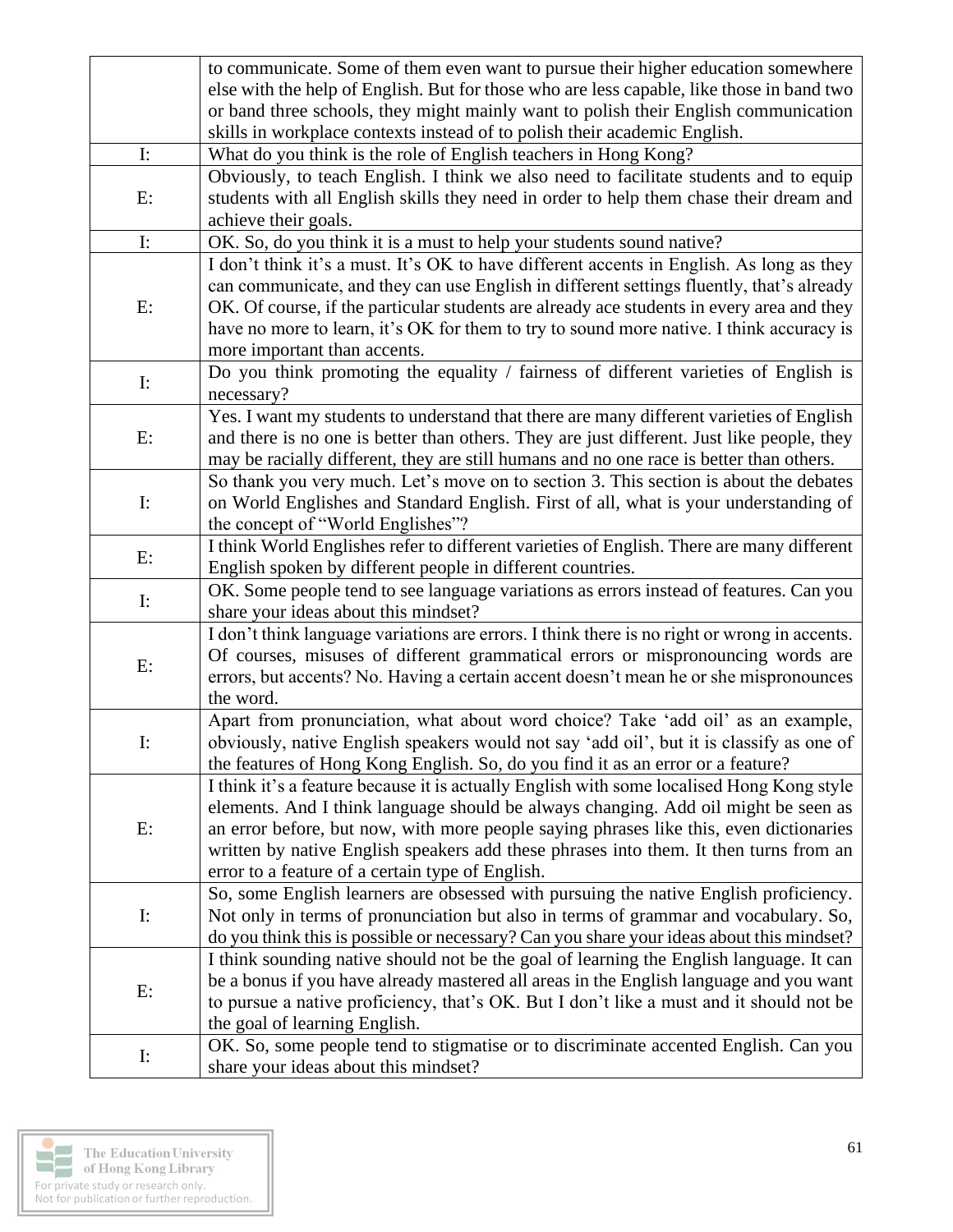|                | I disagree with such action but I think this is the reality. Many people are doing so. I        |
|----------------|-------------------------------------------------------------------------------------------------|
| E:             | think it's wrong and we as English teachers should help promote the fact that there are         |
|                | many different Englishes and we should not stigmatise accented varieties.                       |
| $\mathbf{I}:$  | OK. Thank you very much, this is the end of section three. And now, here is section 4           |
|                | which is related to your perceived benefits of World Englishes related courses in               |
|                | teacher-training programmes. So, to what extent do you think that the content covered           |
|                |                                                                                                 |
|                | in WE courses you have taken equips you with enough knowledge regarding World                   |
|                | Englishes?                                                                                      |
| E:             | I don't specifically remember a certain concept, but from my past experience studying           |
|                | these courses, I think I learnt about the correct attitudes towards different varieties of      |
|                | English, like not to stigmatise them and treat all Englishes as equal.                          |
| $\mathbf{I}$ : | Do you agree that WE-related courses should be put in teacher-training programmes as            |
|                | core subjects?                                                                                  |
|                | I think it's not a must to set these courses as core subject or even an individual subject.     |
| E:             | I think the concept and the attitudes should be valued more than the theory. As long as         |
|                | future teachers can learn such attitudes, we actually do not need an individual course          |
|                | talking about World Englishes.                                                                  |
| $\mathbf{I}$ : | To what extent do you think that the courses of World Englishes you have received               |
|                | help you change the concept of nativespeakerism?                                                |
|                | I think this also related to the attitudes I learnt from the courses I took. That is to respect |
|                | all types of English. I think this is quite standing against nativespeakerism. I believe        |
|                | native accents are not the most perfect version of English and there should be no the           |
|                | so-called 'purest English' in the world. Actually, regarding 'native accents', there are        |
| E:             | quite a lot including British, American, Australian, Canadian and New Zealand                   |
|                | Englishes along with some regional accents. These are all 'native accents', how can we          |
|                | just name one or two among them and then say that that is the most perfect and accurate         |
|                | one?                                                                                            |
|                | To what extent do you think that the courses of World Englishes you have received               |
| $\mathbf{I}:$  | help you get familiar with different accents of English and help you communicate with           |
|                | people with different accents?                                                                  |
|                | I don't think it's not the courses I took which helped me get familiar with different           |
|                | accents of English because what we got were just some clips showing different speakers          |
| E:             | with different accents speaking in English. Instead, I learnt these in the real life context    |
|                | when I was undergoing my immersion. When I spoke English with different people                  |
|                | from a foreign country, I literally learnt a lot regarding there features.                      |
|                | To what extent do you think do you think that the courses of World Englishes you have           |
| $\mathbf{I}$ : | received equip you with knowledge to promote the concept of WE in your future career            |
|                | as an English teacher?                                                                          |
| E:             |                                                                                                 |
|                | I think maybe 50%. It also relies a lot on my own experience I have outside classroom.          |
| $\mathbf{I}$ : | So, under the situation in Hong Kong, to what extent do you think you can apply what            |
|                | you have just said in your language classroom?                                                  |
| E:             | Mostly I think the attitudes towards different Englishes. And I think this is the most          |
|                | important thing that we have to keep in mind when teaching and learning Englishes.              |
|                | As I said before, I did not really remember much related to the courses but I still             |
|                | remember this attitude. I think we really have to pass this attitude to the next generation.    |
| $\mathbf{I}$ : | OK. Thank you very much! This is the end of my interview.                                       |
| E:             | You're welcome.                                                                                 |

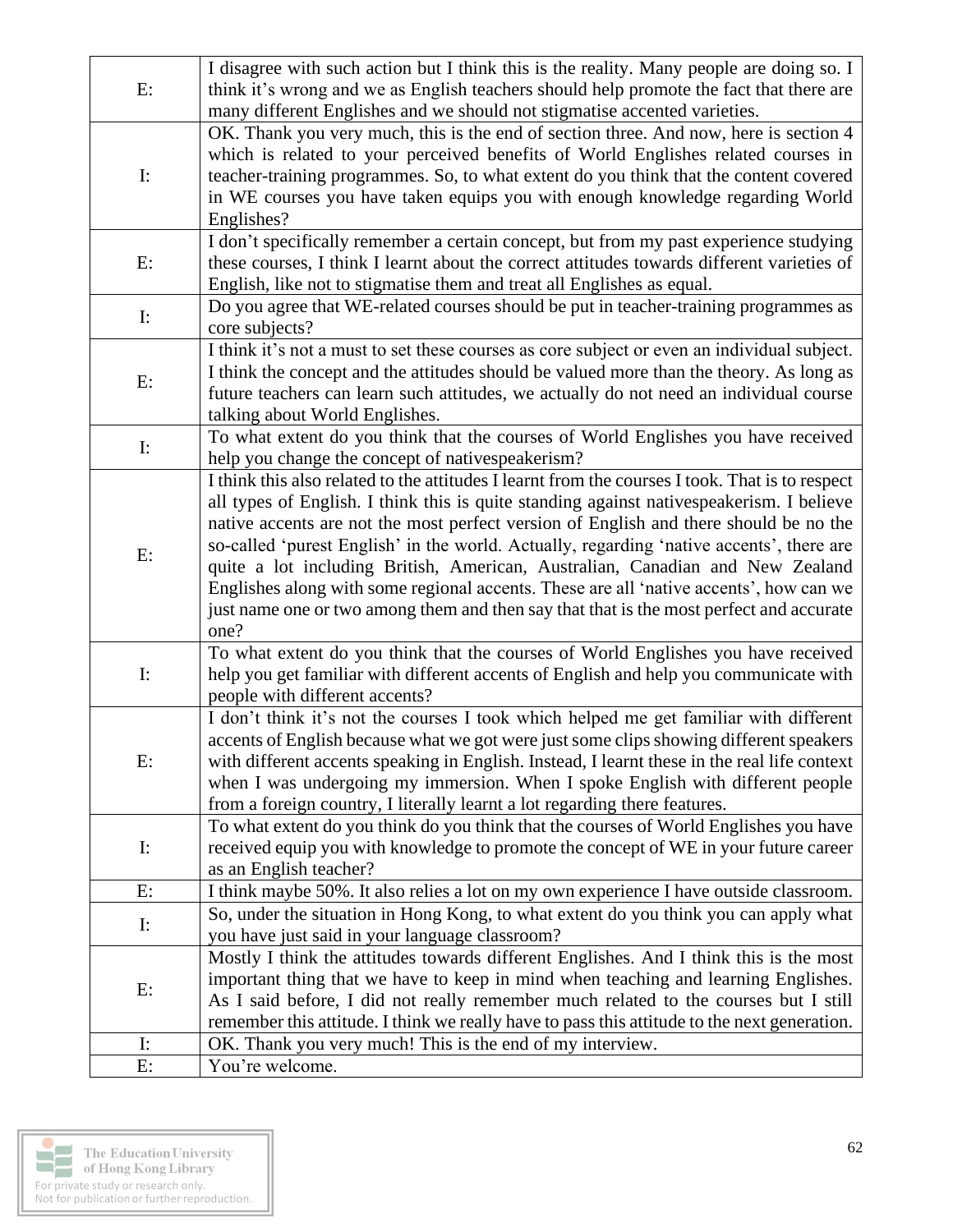| $\mathbf{I}$ :                | Thank you very much for coming as one of my interviewees. In the following section,<br>we are going to have a semi-scripted interview. There will be a total of four sections.   |
|-------------------------------|----------------------------------------------------------------------------------------------------------------------------------------------------------------------------------|
|                               | Let's move on to section one directly, OK?                                                                                                                                       |
| $E$ :                         | OK.                                                                                                                                                                              |
|                               | So, let's move on to section 1. Do you think materials that are developed with non-                                                                                              |
| $\mathbf{I}$ :                | native English varieties can be used in your English class? If so, how? If not, why?                                                                                             |
|                               | I think it depends on the learning objectives of the lesson. If you aim to expose students                                                                                       |
|                               | to different varieties of English, I think these are good materials to be used because you                                                                                       |
|                               | can give some authentic English to your students to listen to, instead of you imitate the<br>accent. But I think that if you want to provide students with a model to learn, for |
| E:                            | example, how the words are pronounced, or some phonetic and phonological                                                                                                         |
|                               | knowledge, you may want a model that that students will look up to, just let them master                                                                                         |
|                               | the accuracy first. Especially for primary learners, they have just got in touch with the                                                                                        |
|                               | language.                                                                                                                                                                        |
| $\mathbf{I}$ :                | OK. So, what difficulties do you think you would encounter if you used materials that                                                                                            |
|                               | are developed with non-native English varieties to teach English?                                                                                                                |
|                               | I think one of them would be the comprehensibility. I think there may be a situation                                                                                             |
|                               | that my students would ask me what the speakers are talking about. Without the                                                                                                   |
| E:                            | transcript of the clips, even I, myself, as an advanced English learner, cannot exactly                                                                                          |
|                               | tell what they are talking about.                                                                                                                                                |
|                               | If your students asked you not to include other varieties of English other than British                                                                                          |
| $\mathbf{I:}% \mathcal{M}(G)$ | and American accents, would you conform the norm of using native varieties as                                                                                                    |
|                               | teaching materials?                                                                                                                                                              |
|                               | I think I would just play along the rules. I think students can get more exposure to native                                                                                      |
| E:                            | accents when they are still studying at school because a lot of language learning tools                                                                                          |
|                               | are written or created by native English speakers such as dictionaries. I think they                                                                                             |
|                               | present the language in a clearer way regarding pronunciation.                                                                                                                   |
| $\mathbf{I}$ :                | What benefits do you think students will get by helping students get exposed to<br>different varieties of English?                                                               |
|                               | I think it surely benefits their communication skills. I think English is the medium of                                                                                          |
|                               | exchanging ideas and the medium of communication. Actually, there are more non-                                                                                                  |
|                               | native English speakers than native English speakers, so, in the future, when students                                                                                           |
| E:                            | use English outside the classroom, surely they will encounter people with different                                                                                              |
|                               | cultural backgrounds using English to exchange information. So, I think it's a good to                                                                                           |
|                               | help students expose to authentic English used in life.                                                                                                                          |
| $\mathbf{I}$ :                | Are there any drawbacks do you think of helping students get exposed to different                                                                                                |
|                               | varieties of English?                                                                                                                                                            |
| E:                            | I think teachers should do more work in cultivating students' respect and appreciation                                                                                           |
|                               | towards different varieties of English because I think that based on the cultural                                                                                                |
|                               | background and the first language of those people who speak English may lead to                                                                                                  |
|                               | variation of English. Sometimes, it may sound quite different when we hear those                                                                                                 |
|                               | varieties because they are very different from the English that we are used to hear. So,                                                                                         |
|                               | sometimes, students may find them funny and they may even laugh at them. I know                                                                                                  |
|                               | they dun purposely do that but it just happens because they find them funny. Therefore,                                                                                          |
|                               | I think teachers should do more to cultivate an attitude of appreciation.                                                                                                        |

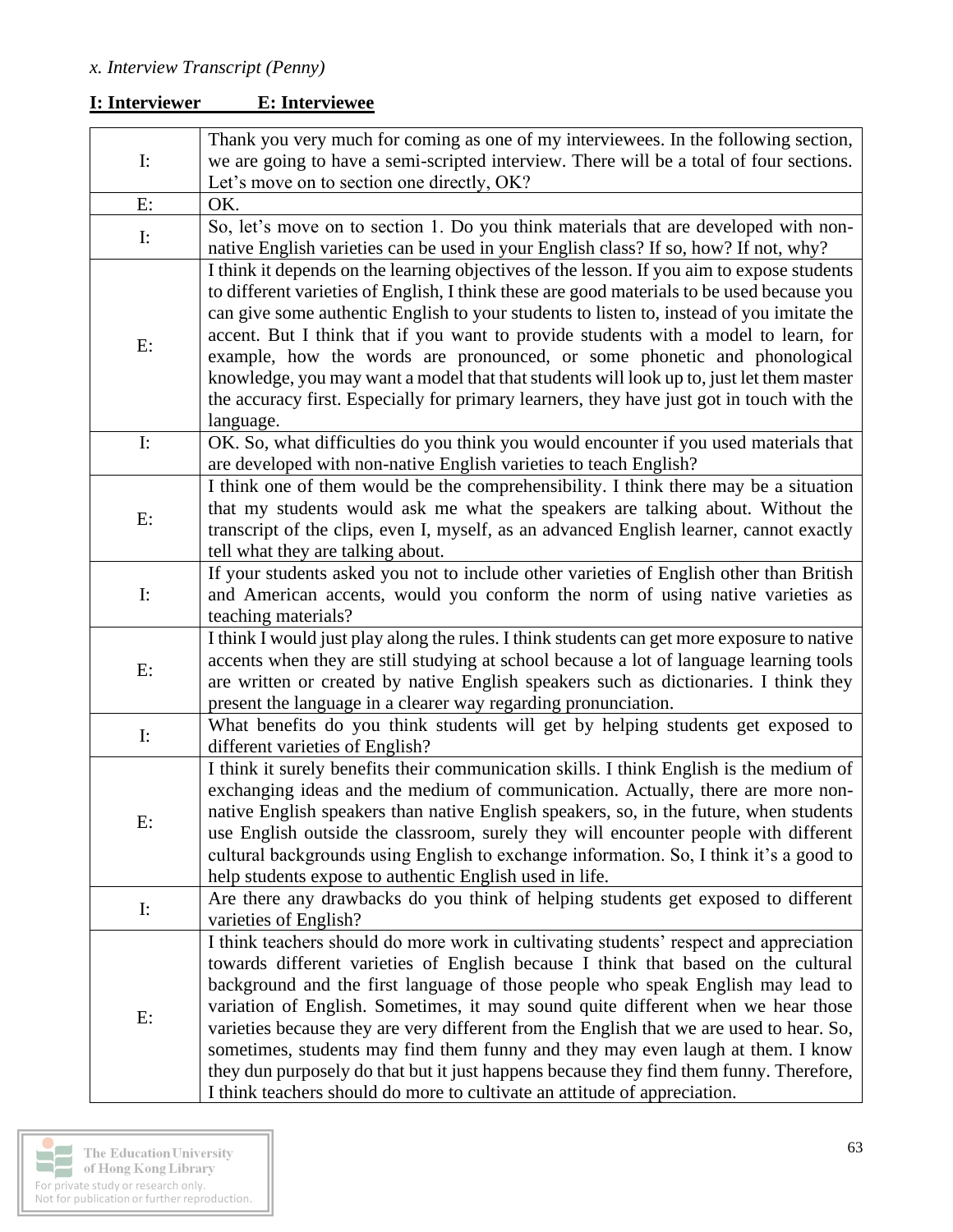| $\mathbf{I}$ :                                                                                                                                                                                                                                                                                                                                                                                                                                             | Do you mean that if teachers do not induce the concept that all Englishes are equal,                                                                                         |
|------------------------------------------------------------------------------------------------------------------------------------------------------------------------------------------------------------------------------------------------------------------------------------------------------------------------------------------------------------------------------------------------------------------------------------------------------------|------------------------------------------------------------------------------------------------------------------------------------------------------------------------------|
|                                                                                                                                                                                                                                                                                                                                                                                                                                                            | students will tend to discriminate different varieties of English when they get exposed                                                                                      |
|                                                                                                                                                                                                                                                                                                                                                                                                                                                            | to different varieties of English?                                                                                                                                           |
| E:                                                                                                                                                                                                                                                                                                                                                                                                                                                         | Yes. I think so.                                                                                                                                                             |
| $\mathbf{I}$ :                                                                                                                                                                                                                                                                                                                                                                                                                                             | OK! So, thank you very much, this is the end of section one. Let's move on to section                                                                                        |
|                                                                                                                                                                                                                                                                                                                                                                                                                                                            | two. This is the section about your beliefs towards ELT English language teaching.                                                                                           |
|                                                                                                                                                                                                                                                                                                                                                                                                                                                            | First of all, what do you think is the purpose of English language teaching in Hong                                                                                          |
|                                                                                                                                                                                                                                                                                                                                                                                                                                                            | Kong?                                                                                                                                                                        |
|                                                                                                                                                                                                                                                                                                                                                                                                                                                            | I think the purpose of English language teaching in Hong Kong is to equip students                                                                                           |
|                                                                                                                                                                                                                                                                                                                                                                                                                                                            | with the language competency in particular knowing that English is still the world's                                                                                         |
|                                                                                                                                                                                                                                                                                                                                                                                                                                                            | lingua franca. I think we need to equip students with the competency to use the                                                                                              |
| E:                                                                                                                                                                                                                                                                                                                                                                                                                                                         | language to communicate with people. In return to help them reach out the world and                                                                                          |
|                                                                                                                                                                                                                                                                                                                                                                                                                                                            | to use the language as the medium to learn. When you talk with people, you learn about                                                                                       |
|                                                                                                                                                                                                                                                                                                                                                                                                                                                            | their stories and their experiences as well. I think this is why we teach and learn English                                                                                  |
|                                                                                                                                                                                                                                                                                                                                                                                                                                                            | in Hong Kong.                                                                                                                                                                |
| $\mathbf{I:}% \mathcal{M}(G)$                                                                                                                                                                                                                                                                                                                                                                                                                              | What do you think is the role of English teachers in Hong Kong?                                                                                                              |
|                                                                                                                                                                                                                                                                                                                                                                                                                                                            | I think the role of English teachers in Hong Kong is to try our best to provide a real-<br>life situation where we need to use English to communication to students. I think |
| E:                                                                                                                                                                                                                                                                                                                                                                                                                                                         | classroom activities should be communication based that are in context and not                                                                                               |
|                                                                                                                                                                                                                                                                                                                                                                                                                                                            | detached from students' real-life situation.                                                                                                                                 |
|                                                                                                                                                                                                                                                                                                                                                                                                                                                            | So, teachers need to ensure that students have a language-rich environment in order to                                                                                       |
| $\mathbf{I}$ :                                                                                                                                                                                                                                                                                                                                                                                                                                             | practice English in a daily basis and in an authentic context?                                                                                                               |
| E:                                                                                                                                                                                                                                                                                                                                                                                                                                                         | Yes.                                                                                                                                                                         |
| $\mathbf{I:}% \mathbb{R}^{d}\times\mathbb{R}^{d}\times\mathbb{R}^{d}\times\mathbb{R}^{d}\times\mathbb{R}^{d}\times\mathbb{R}^{d}\times\mathbb{R}^{d}\times\mathbb{R}^{d}\times\mathbb{R}^{d}\times\mathbb{R}^{d}\times\mathbb{R}^{d}\times\mathbb{R}^{d}\times\mathbb{R}^{d}\times\mathbb{R}^{d}\times\mathbb{R}^{d}\times\mathbb{R}^{d}\times\mathbb{R}^{d}\times\mathbb{R}^{d}\times\mathbb{R}^{d}\times\mathbb{R}^{d}\times\mathbb{R}^{d}\times\mathbb$ | OK. So, do you think it is a must to help your students sound native?                                                                                                        |
|                                                                                                                                                                                                                                                                                                                                                                                                                                                            | I don't think it is a must because I think it is not something happens overnight. I think                                                                                    |
|                                                                                                                                                                                                                                                                                                                                                                                                                                                            | there are many factors affecting the acquisition of a native accent. As long as they are                                                                                     |
|                                                                                                                                                                                                                                                                                                                                                                                                                                                            | not over-exaggerating certain phonemes or they are not pronouncing the words wrong,                                                                                          |
| E:                                                                                                                                                                                                                                                                                                                                                                                                                                                         | I think it's still fine. As long as I can still understand them, and they can tell me what                                                                                   |
|                                                                                                                                                                                                                                                                                                                                                                                                                                                            | they what to say in English effectively in the way that I understand, I think it's good                                                                                      |
|                                                                                                                                                                                                                                                                                                                                                                                                                                                            | enough. I think over the learning process, as they move on, they may get exposed to                                                                                          |
|                                                                                                                                                                                                                                                                                                                                                                                                                                                            | different accents, that may be the time for them to develop other accents.                                                                                                   |
| $\mathbf{I:}% \mathbb{R}^{d}\times\mathbb{R}^{d}\times\mathbb{R}^{d}\times\mathbb{R}^{d}\times\mathbb{R}^{d}\times\mathbb{R}^{d}\times\mathbb{R}^{d}\times\mathbb{R}^{d}\times\mathbb{R}^{d}\times\mathbb{R}^{d}\times\mathbb{R}^{d}\times\mathbb{R}^{d}\times\mathbb{R}^{d}\times\mathbb{R}^{d}\times\mathbb{R}^{d}\times\mathbb{R}^{d}\times\mathbb{R}^{d}\times\mathbb{R}^{d}\times\mathbb{R}^{d}\times\mathbb{R}^{d}\times\mathbb{R}^{d}\times\mathbb$ | Do you think promoting the equality / fairness of different varieties of English is                                                                                          |
|                                                                                                                                                                                                                                                                                                                                                                                                                                                            | necessary?                                                                                                                                                                   |
|                                                                                                                                                                                                                                                                                                                                                                                                                                                            | I think Hong Kong has a very tight syllabus. As far as I know, in the primary                                                                                                |
| E:                                                                                                                                                                                                                                                                                                                                                                                                                                                         | curriculum, we do not really stress on this part. But of course, if we teachers encounter                                                                                    |
|                                                                                                                                                                                                                                                                                                                                                                                                                                                            | different varieties of English with students in class, I think teachers have the                                                                                             |
|                                                                                                                                                                                                                                                                                                                                                                                                                                                            | responsibility to be the role model and to encourage students to appreciate them.<br>So thank you very much. Let's move on to section. This section is about the debates on  |
| $\mathbf{I}$ :                                                                                                                                                                                                                                                                                                                                                                                                                                             | World Englishes and Standard English. First of all, what is your understanding of the                                                                                        |
|                                                                                                                                                                                                                                                                                                                                                                                                                                                            | concept of "World Englishes"?                                                                                                                                                |
|                                                                                                                                                                                                                                                                                                                                                                                                                                                            | "World Englishes" to me means different kinds of English used by different people                                                                                            |
|                                                                                                                                                                                                                                                                                                                                                                                                                                                            | with different cultures. You know different Englishes may vary in different dimensions                                                                                       |
| E:                                                                                                                                                                                                                                                                                                                                                                                                                                                         | such as lexical choices, the words they use, they may have some newly coined words                                                                                           |
|                                                                                                                                                                                                                                                                                                                                                                                                                                                            | depends on the cultures of the place and the phenomena happened there. And they may                                                                                          |
|                                                                                                                                                                                                                                                                                                                                                                                                                                                            | also be different in terms of pronunciation. Some languages may not have some sounds                                                                                         |
|                                                                                                                                                                                                                                                                                                                                                                                                                                                            | of English so they may use other sounds appear in their mother tongue to replace those                                                                                       |
|                                                                                                                                                                                                                                                                                                                                                                                                                                                            | particular English sounds.                                                                                                                                                   |
| $\mathbf{I:}% \mathcal{M}(G)$                                                                                                                                                                                                                                                                                                                                                                                                                              | OK. Some people tend to see language variations as errors instead of features. Can you                                                                                       |
|                                                                                                                                                                                                                                                                                                                                                                                                                                                            | share your ideas about this mindset?                                                                                                                                         |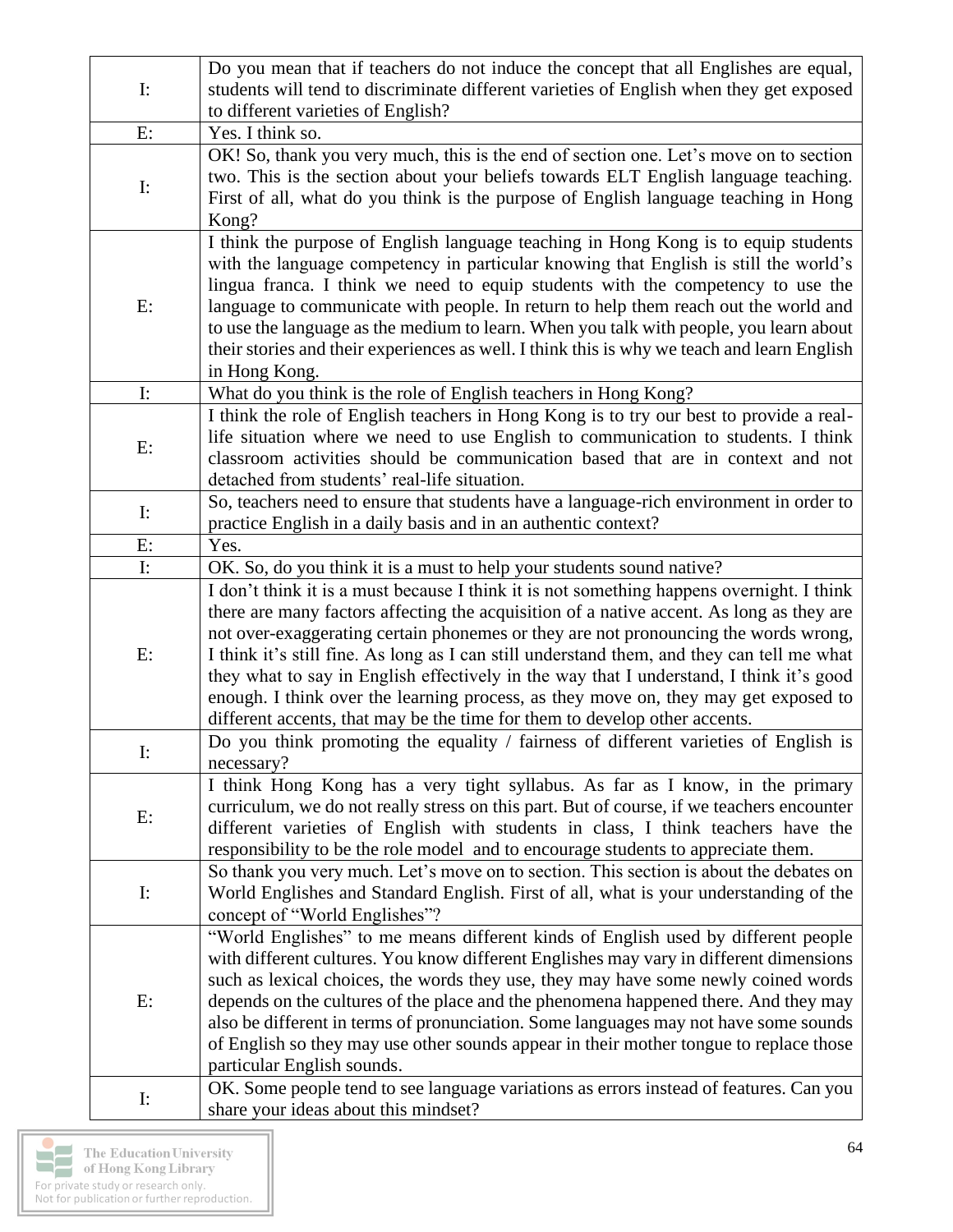|                | I think the reasons why this phenomenon happens is that there is a lack of understanding                                                                                   |
|----------------|----------------------------------------------------------------------------------------------------------------------------------------------------------------------------|
|                | and an insufficient understanding towards those varieties and the people who speak                                                                                         |
|                | those varieties of English. I think as long as you know more about them and you know                                                                                       |
|                | their first language or even of you have experience of using their first language, you                                                                                     |
|                | may soon understand why they pronounce the words in such ways. Having taken some                                                                                           |
|                | World Englishes courses in my undergraduate studies, I encountered other Englishes                                                                                         |
| E:             | and I even had a chance to study Korean English and I realised that they don't have the                                                                                    |
|                | $/f$ sound in the Korean language so that they tend to change the $/f$ sound to the $/h/$                                                                                  |
|                | sound. Therefore, they tend to say 'hwighting' instead of 'fighting'. They do it not                                                                                       |
|                | because they don't know how to pronounce the words, but they are not used to                                                                                               |
|                | pronounce the words in such ways because of the differences between the two language                                                                                       |
|                | systems. So, you see if you know more about them, you have a more open-minded view                                                                                         |
|                | towards different Englishes.                                                                                                                                               |
|                | OK, for yourself, how do you differentiate errors and features. Take the word 'fighting'                                                                                   |
|                | as an example, originally, according to the IPA, the word should be pronounced as                                                                                          |
| $\mathbf{I}:$  | 'fighting' with the /f/ sound while you say that Korean people tend to pronounce it as                                                                                     |
|                | 'hwighting' with the /h/ sound. You said that it was a feature instead of an error. So,                                                                                    |
|                | how do you differentiate errors and features?<br>I think errors occur when there is a communication break down between the speakers                                        |
|                | in which neither of the parties understand each other. Giving that I have a deeper                                                                                         |
|                | understanding towards Korean people and the Korean language, to me, I understand                                                                                           |
|                | why they do it in such a way and this makes them unique and makes them stand out                                                                                           |
|                | from other varieties of English because we do not have such features in other Englishes.                                                                                   |
| E:             | So, to me I think this is a feature because I know that this is driven by the language                                                                                     |
|                | features of their own L1 and there is a language transfer issue happening here. But I                                                                                      |
|                | think for people who don't have such background knowledge, they will just compare                                                                                          |
|                | Korean English with the form stated in dictionaries because there is a mismatch                                                                                            |
|                | between these two things.                                                                                                                                                  |
|                | So to you, language is just a tool for communication. As long as the speakers can                                                                                          |
| $\mathbf{I}$ : | understand each other, you can relate every single language characteristics as features                                                                                    |
|                | instead of errors?                                                                                                                                                         |
| E:             | Yes.                                                                                                                                                                       |
|                | So, some people are obsessed with pursuing the native English proficiency. Not only                                                                                        |
| $\mathbf{I}$ : | in terms of pronunciation but also in terms of grammar and vocabulary. So, do you                                                                                          |
|                | think this is possible or necessary? Can you share your ideas about this mindset?<br>I think surely this should be a goal that we look up to and try to move towards as an |
|                | English learner because I think learning is all about improvement and shaping the                                                                                          |
|                | knowledge in a more professional manner. However, even though you cannot achieve                                                                                           |
| E:             | the native English proficiency now, it doesn't mean that you fail in learning English                                                                                      |
|                | because this learning process is a life-long one and it never stops.                                                                                                       |
| $\mathbf{I}$ : | So, you think this should be set as a goal but not a must.                                                                                                                 |
| E:             | Yes.                                                                                                                                                                       |
|                | OK. So, some people tend to stigmatise or to discriminate accented English. Can you                                                                                        |
| $\mathbf{I}$ : | share your ideas about this mindset?                                                                                                                                       |
| E:             | I think they tend to stigmatise because they think these Englishes sound quite different                                                                                   |
|                | to them. I think these Englishes are quite rare to them. Again I think this is the matter                                                                                  |
|                | of lacking understanding towards different Englishes and the matter of having a limited                                                                                    |
|                | horizon towards the world. Just because you are not used to something doesn't mean                                                                                         |
|                | the things are problematic themselves.                                                                                                                                     |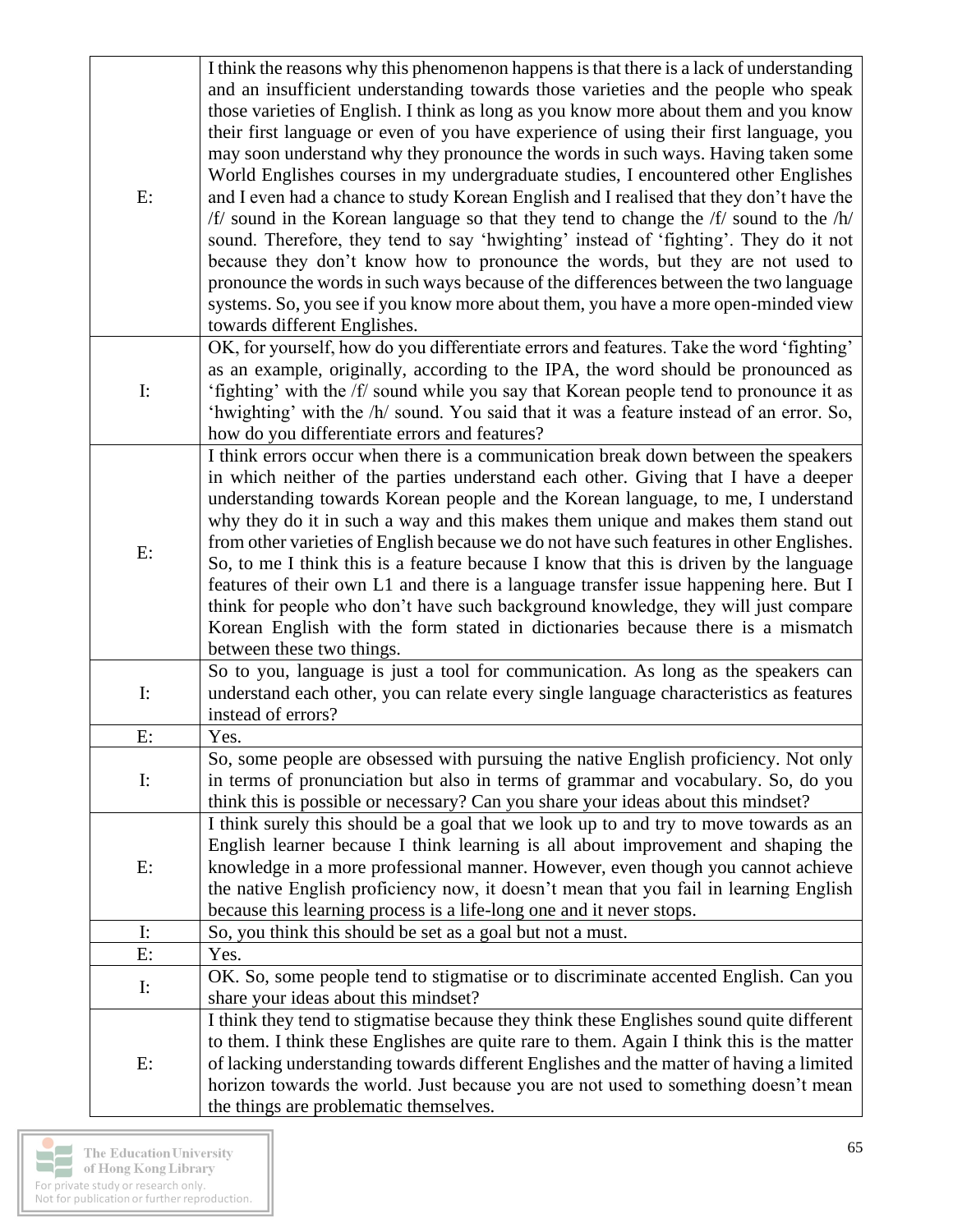| $\mathbf{I}:$                 | OK. So, what about correcting students' errors. You said that language is a tool for<br>communication and as long as you can understand your students, probably you won't<br>treat them as errors. However, take the same words as an example, if your students said<br>'hwighting' instead of 'fighting', world you correct them?                                                                                                                                                                                                                                                                                                                                                                                              |
|-------------------------------|---------------------------------------------------------------------------------------------------------------------------------------------------------------------------------------------------------------------------------------------------------------------------------------------------------------------------------------------------------------------------------------------------------------------------------------------------------------------------------------------------------------------------------------------------------------------------------------------------------------------------------------------------------------------------------------------------------------------------------|
| $E$ :                         | I think if they were Hong Kong students, I would correct them. If there were Korean<br>students, I would show understanding and I would appreciate their efforts as they<br>should be trying their best to pronounce the word. Yet, the language transfer issue<br>makes them say 'hwighting' instead of 'fighting'. Of course, I would also be a model<br>and would tell them that we should pronounce the word as fighting but not 'hwighting'.<br>However, according to my understanding of Cantonese, there should be no such issue<br>would make Hong Kong students say the word as 'hwighting' but not 'fighting'. I<br>would think that they students might be trying to be playful. Therefore, I would correct<br>them. |
| $\mathbf{I}$ :                | So, your perception towards errors vary based on the cultural background of the<br>particular students?                                                                                                                                                                                                                                                                                                                                                                                                                                                                                                                                                                                                                         |
| E:                            | Yeah.                                                                                                                                                                                                                                                                                                                                                                                                                                                                                                                                                                                                                                                                                                                           |
| $\mathbf{I}$ :                | OK. Thank you very much, this is the end of section three. And now, here is section 4<br>which is related to your perceived benefits of World Englishes related courses in<br>teacher-training programmes. So, to what extent do you think that the content covered<br>in WE courses you have taken equips you with enough knowledge regarding World<br>Englishes?                                                                                                                                                                                                                                                                                                                                                              |
| E:                            | I think to a large extent it opens up my horizons towards English. Before taking these<br>courses, to be very honest, I had quite a sceptical mindset towards other varieties of<br>English. Sometimes, I found them hardly comprehensible for me. I just had a very<br>negative attitudes towards other Englishes. However, after taking these courses and<br>after knowing more about the concept of World Englishes as well as the true meaning<br>of adding the plural form of the word 'English', I started to be not so stubborn forcing<br>myself and my students to speaking English with a native accent.                                                                                                              |
| $\mathbf{I}:$                 | Do you agree that WE-related courses should be put in teacher-training programmes as<br>core subjects?                                                                                                                                                                                                                                                                                                                                                                                                                                                                                                                                                                                                                          |
| $E$ :                         | I think this is a good idea, it sounds good to me because there will be more and more<br>non-native speakers of English and all of our students are non-native English speakers<br>as well. So I think it is a good thing both personally as an English learner and<br>professionally as an English teacher. I still remember my English teacher told me that<br>when we come across different speakers of English, it provides a platform for us to<br>know more about people from different countries and other cultures.                                                                                                                                                                                                     |
| $\mathbf{I:}% \mathcal{M}(G)$ | To what extent do you think that the courses of World Englishes you have received<br>help you change the concept of nativespeakerism?                                                                                                                                                                                                                                                                                                                                                                                                                                                                                                                                                                                           |
| E:                            | I think it applies if you try to be a role model to your students and you try to present to<br>your students that how native speakers speak English. But at the end of the day, it's not<br>a must for my students to speak with a native accent. Even if they speak with a Hong<br>Kong accent, as long as they are fluent, people can talk with people effectively, people<br>can understand their English effectively, I think this is already very successful.                                                                                                                                                                                                                                                              |
| $\mathbf{I}$ :                | To what extent do you think that the courses of World Englishes you have received<br>help you get familiar with different accents of English and help you communicate with<br>people with different accents?                                                                                                                                                                                                                                                                                                                                                                                                                                                                                                                    |
| E:                            | I think for the first part of the question, I think to a large extent they help me to be more<br>familiar with different accents of English. I can name some Englishes that I have come<br>across with in these courses. Lectures also highlighted some features of different                                                                                                                                                                                                                                                                                                                                                                                                                                                   |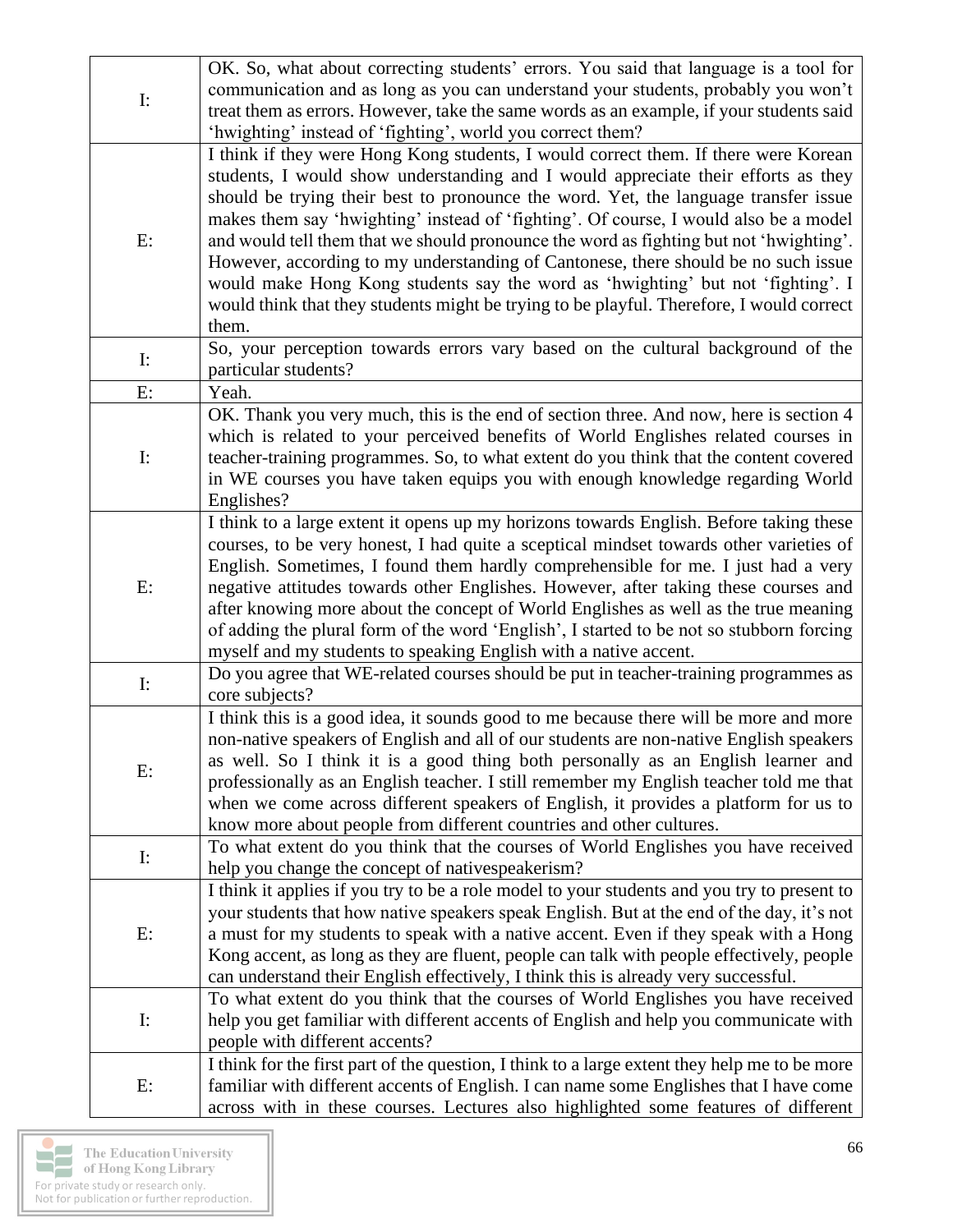|                | Englishes. Additionally, I had a chance to dig deeper into a variety of English as well<br>as I mentioned before. But for the second part of the question, I think to a small extent |
|----------------|--------------------------------------------------------------------------------------------------------------------------------------------------------------------------------------|
|                | the courses help me communicate with people with different accents because I think                                                                                                   |
|                | those courses are quite factual and theoretical. They are just talking about facts about                                                                                             |
|                | the concept of World Englishes. However, I did not have an opportunities to                                                                                                          |
|                | communicate with people with different accents. So, I am quite reserved towards this.                                                                                                |
|                | To what extent do you think do you think that the courses of World Englishes you have                                                                                                |
| $\mathbf{I}$ : | received equip you with knowledge to promote the concept of WE in your future career<br>as an English teacher?                                                                       |
|                | To a large extent it encourages me to promote the fairness between Englishes.                                                                                                        |
|                | Personally as a teacher, I think I can do promote it by sharing my experiences I have                                                                                                |
|                | when meeting different speakers like Turkish speakers and Italian speakers. It's a fun                                                                                               |
| $E$ :          | thing that English can draw people closer. But I am not sure if the English curriculum                                                                                               |
|                | in Hong Kong enable teachers to do that. To what extent it officially include world                                                                                                  |
|                | Englishes into as part of the syllabus to. If they did that, it would be a strong push as                                                                                            |
|                | well.                                                                                                                                                                                |
| $\mathbf{I}$ : | So, under the situation in Hong Kong, to what extent do you think you can apply what                                                                                                 |
|                | you have just said in your language classroom?                                                                                                                                       |
| $E$ :          | I think I may be quite challenging. Especially after completing my FE, I realise that the                                                                                            |
|                | time allocated for each lesson is rather short. And there is a lot cover especially my FE                                                                                            |
|                | school is a government school. They follow strictly the EDB syllabus. I think it's quite                                                                                             |
|                | a hurry. Sometimes I didn't even manage to finish what I plan to cover. I think this                                                                                                 |
|                | suggests the possibility of covering this topic outside classroom like through board                                                                                                 |
|                | decoration or English Day, inviting different speakers of English to share with students.                                                                                            |
|                | However, this may require supports from the English panel and other English teachers.                                                                                                |
| $\mathbf{I}$ : | OK. Thank you very much Nicole, this is the end of my interview and I got a lot of                                                                                                   |
|                | valuable data!                                                                                                                                                                       |
| E:             | You're welcome.                                                                                                                                                                      |

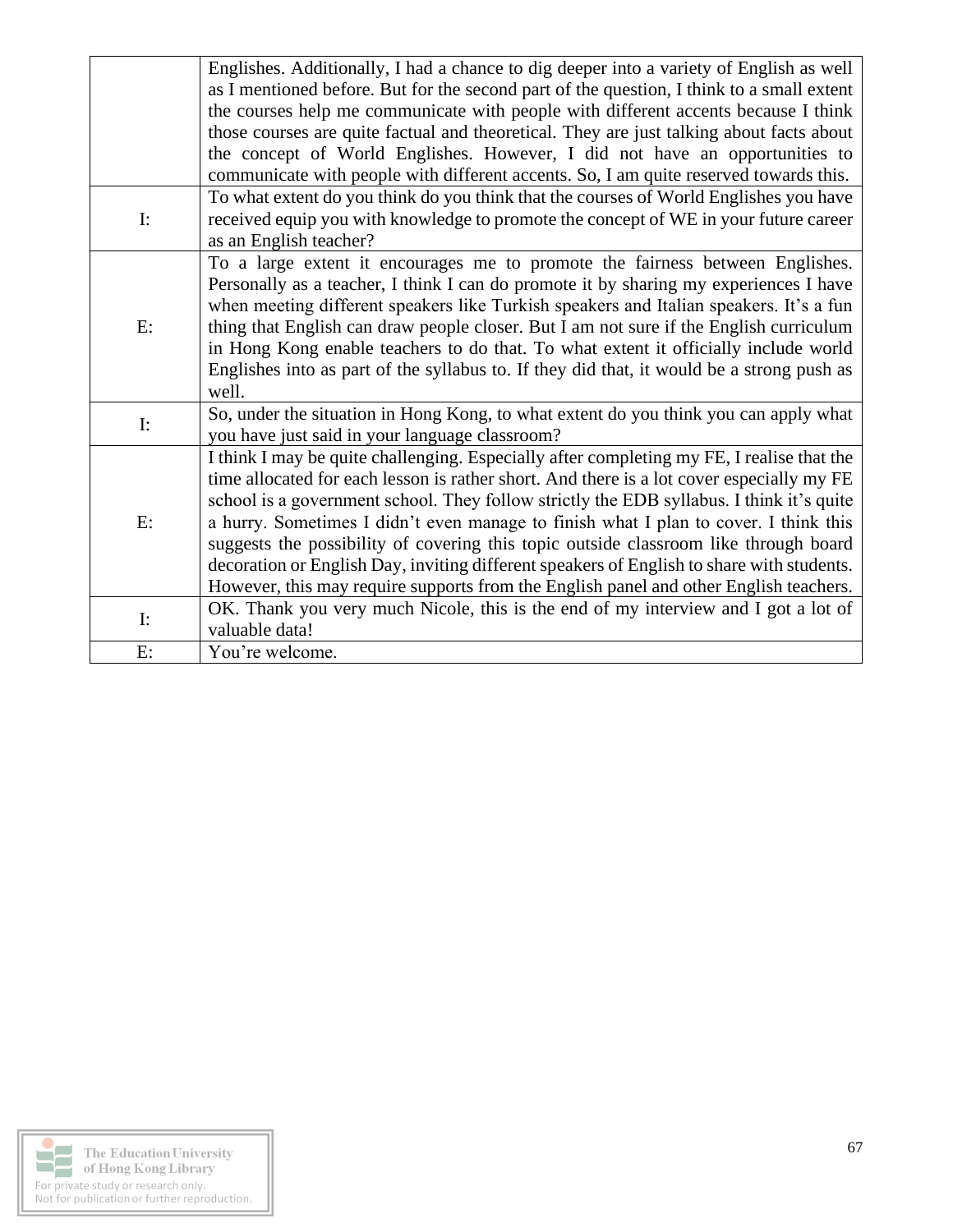| $\mathbf{I}$ : | So, it's glad to have you as one of my interviewees. And in the following section, we<br>are going to do a semi-scripted interview. There will be a total of four sections. Please                                                                                                                                                                                                                                                |
|----------------|-----------------------------------------------------------------------------------------------------------------------------------------------------------------------------------------------------------------------------------------------------------------------------------------------------------------------------------------------------------------------------------------------------------------------------------|
| E:             | answer all questions. Okay?<br>OK.                                                                                                                                                                                                                                                                                                                                                                                                |
|                | So, let's move on to section 1. Do you think materials that are developed with non-                                                                                                                                                                                                                                                                                                                                               |
| $\mathbf{I}$ : | native English varieties can be used in your English class? If so, how? If not, why?                                                                                                                                                                                                                                                                                                                                              |
| E:             | I think it depends on the learning objectives of that particular lesson. To be honest, if I<br>have to teach about pronunciation, of course I would not use these audio clips in English<br>classes, but if I am doing listening exercises with my students, I would because I want<br>them to listen to some Englishes that they can barely hear in formal English lessons.                                                      |
| $\mathbf{I}$ : | OK. So, what difficulties do you think you would encounter if you used materials that<br>are developed with non-native English varieties to teach English?                                                                                                                                                                                                                                                                        |
| E:             | Definitely comprehensibility. As I mentioned, students in Hong Kong seldom hear<br>English with accents that are not British, American and Hong Kong, when they hear<br>other accents, they may find it unfamiliar. And it might also affect the effectiveness<br>and efficiency of my lessons because helping them understand the words spoken by<br>speakers with different accents should already be a tough work.             |
| $\mathbf{I}$ : | If your students asked you not to include other varieties of English other than British<br>and American accents, would you conform the norm of using native varieties as<br>teaching materials?                                                                                                                                                                                                                                   |
| E:             | No - Students need to recognise the fact that the accents in authentic materials are not<br>necessarily native. Of course, while I would like to reiterate the equality among accents,<br>I do address their concern about pronunciation through related instruction. However, I<br>am not very contented about challenges from students as spoken materials is less<br>prominent than written materials in Hong Kong classrooms. |
| $\mathbf{I}:$  | What benefits do you think students will get by helping students get exposed to<br>different varieties of English?                                                                                                                                                                                                                                                                                                                |
| E:             | I think the benefit is mainly on student's intercultural competence. They will be more<br>tolerant towards different accents of English. But I don't think there is particular<br>benefits related to their general proficiency.                                                                                                                                                                                                  |
| $\mathbf{I}$ : | Are there any drawbacks do you think of helping students get exposed to different<br>varieties of English?                                                                                                                                                                                                                                                                                                                        |
| $E$ :          | Students may mistaken mispronunciation of words as the features of specific accents,<br>but I don't think it's a major problem.                                                                                                                                                                                                                                                                                                   |
| $\mathbf{I}$ : | OK! So, thank you very much, this is the end of section one. Let's move on to section<br>two. This is the section about your beliefs towards ELT English language teaching.<br>First of all, what do you think is the purpose of English language teaching in Hong<br>Kong?                                                                                                                                                       |
| E:             | There can be many purposes but I think its communicative purpose for intercultural<br>communication takes precedence. Hong Kong is an international city so English as an<br>internal language is very important.                                                                                                                                                                                                                 |
| $\mathbf{I}$ : | What do you think is the role of English teachers in Hong Kong?                                                                                                                                                                                                                                                                                                                                                                   |
| E:             | We strive to provide an English-rich and safe environment for students to learn and use<br>the language, while provide ongoing support for teachers. We are not like other teachers<br>of content subjects so we don't actually exchange or transfer much knowledge, but we<br>provide a platform.                                                                                                                                |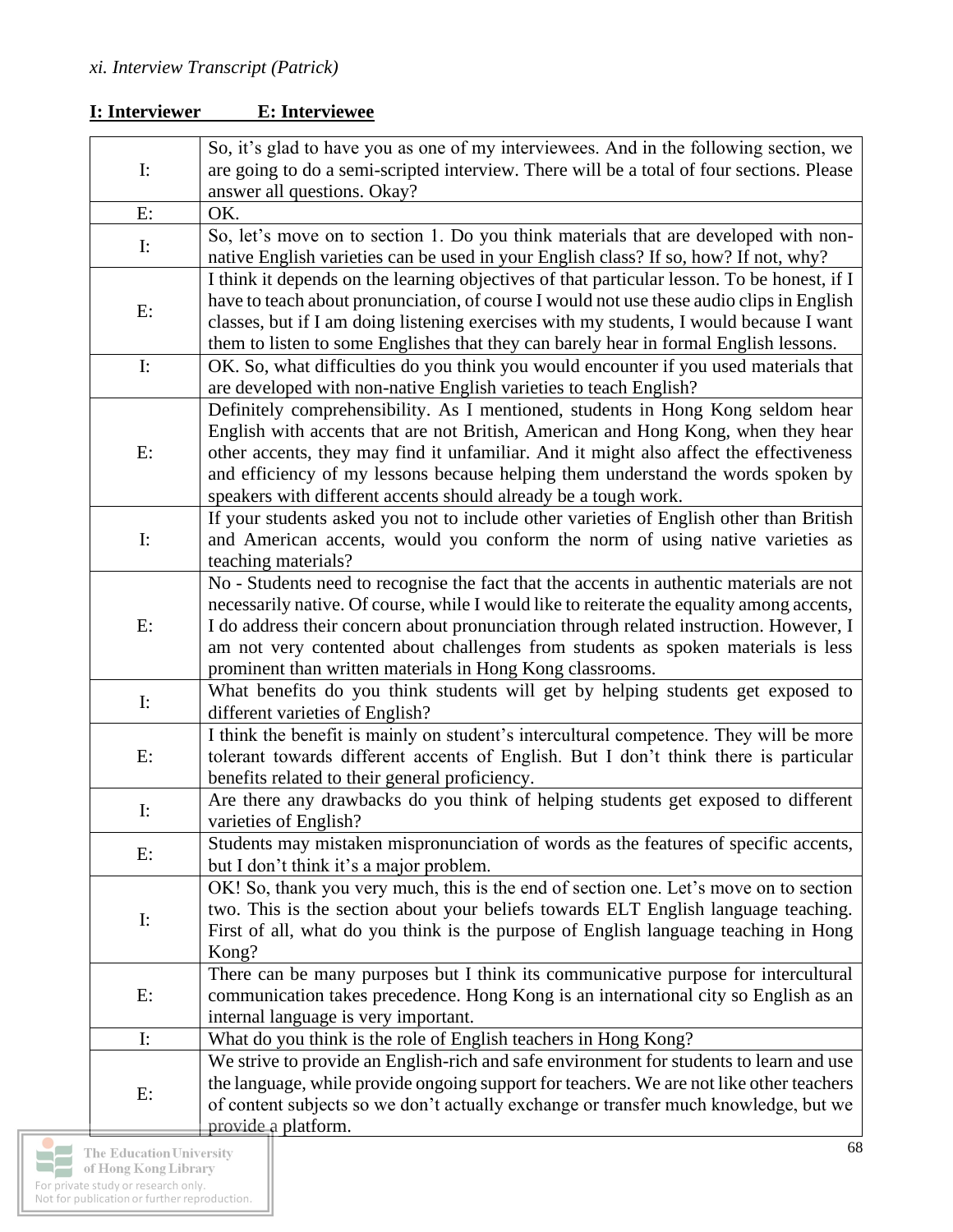| $\mathbf{I}$ : | OK. So, do you think it is a must to help your students sound native?                       |
|----------------|---------------------------------------------------------------------------------------------|
| E:             | No. Not at all. I don't think it's beneficial to force them to change their accent. It's    |
|                | unnatural and unnecessary.                                                                  |
|                | Do you think promoting the equality / fairness of different varieties of English is         |
| $\mathbf{I}$ : | necessary?                                                                                  |
| E:             | Yes, like what I've said before, it's necessary for their intercultural competence.         |
|                | So thank you very much. Let's move on to section. This section is about the debates on      |
| $\mathbf{I}$ : | World Englishes and Standard English. First of all, what is your understanding of the       |
|                | concept of "World Englishes"?                                                               |
| E:             | I think it's like different variety of English around the world, including accent, diction  |
|                | and some even words created by a specific culture.                                          |
|                | OK. Some people tend to see language variations as errors instead of features. Can you      |
| $\mathbf{I}$ : | share your ideas about this mindset?                                                        |
|                | This may sound harsh, but it is a very narrow-minded mindset. When I was still learning     |
|                | English in secondary school, my teachers already told me that language is also a social     |
| E:             | construct as it is a communication tool. So, as long s the people within the same culture   |
|                | can understand, it's not a big problem. Of course, I don't encourage the use of exotic      |
|                | features as local people can hardly understand and thus it's not appropriate.               |
|                | So, some English learners are obsessed with pursuing the native English proficiency.        |
| $\mathbf{I}$ : | Not only in terms of pronunciation but also in terms of grammar and vocabulary. So,         |
|                | do you think this is possible or necessary? Can you share your ideas about this mindset?    |
|                | Perhaps it is a problem not only about the language, but is that they think that the        |
| E:             | English-speaking countries like the States and UK where the English language is so-         |
|                | called originate from, are superior. So they wanna sound 'superior'.                        |
|                | OK. So, some people tend to stigmatise or to discriminate accented English. Can you         |
| $\mathbf{I}$ : | share your ideas about this mindset?                                                        |
|                | Like what I have said, if there is superiority of native accents, then there is also        |
| E:             | perceived inferiority of non-native accents. It's unfair of course. My recommendation       |
|                | is to accept the fact that different people just speak differently. Not only about accents. |
|                | OK. Thank you very much, this is the end of section three. And now, here is section 4       |
|                | which is related to your perceived benefits of World Englishes related courses in           |
| $\mathbf{I}$ : | teacher-training programmes. So, to what extent do you think that the content covered       |
|                | in WE courses you have taken equips you with enough knowledge regarding World               |
|                | Englishes?                                                                                  |
|                | I think so. In terms of the basic concepts about World Englishes, linguistic features of    |
| E:             | different Englishes and reasons why the English language is widely spoken around the        |
|                | world. I think these things covered in my World Englishes courses are very useful in        |
|                | terms of knowing more about how the English language is used in contemporary world.         |
| $\mathbf{I}$ : | Do you agree that WE-related courses should be put in teacher-training programmes as        |
|                | core subjects?                                                                              |
|                | I think it can remain as an elective. Of course, the concept of World Englishes is very     |
|                | important because English now is not only spoken by native English speakers. Yet, the       |
| E:             | concept covered in these courses might be too difficult to primary or secondary             |
|                | students. As a result, we might not be able to cover these concepts in lessons. I think     |
|                | the most important thing should be the correct attitudes towards different Englishes and    |
|                | as long as pre-service and in-service teachers can have this mindset, it's already enough   |
|                | while this attitude can be promoting in other courses.                                      |
| $\mathbf{I}:$  | To what extent do you think that the courses of World Englishes you have received           |
|                | help you change the concept of nativespeakerism?                                            |